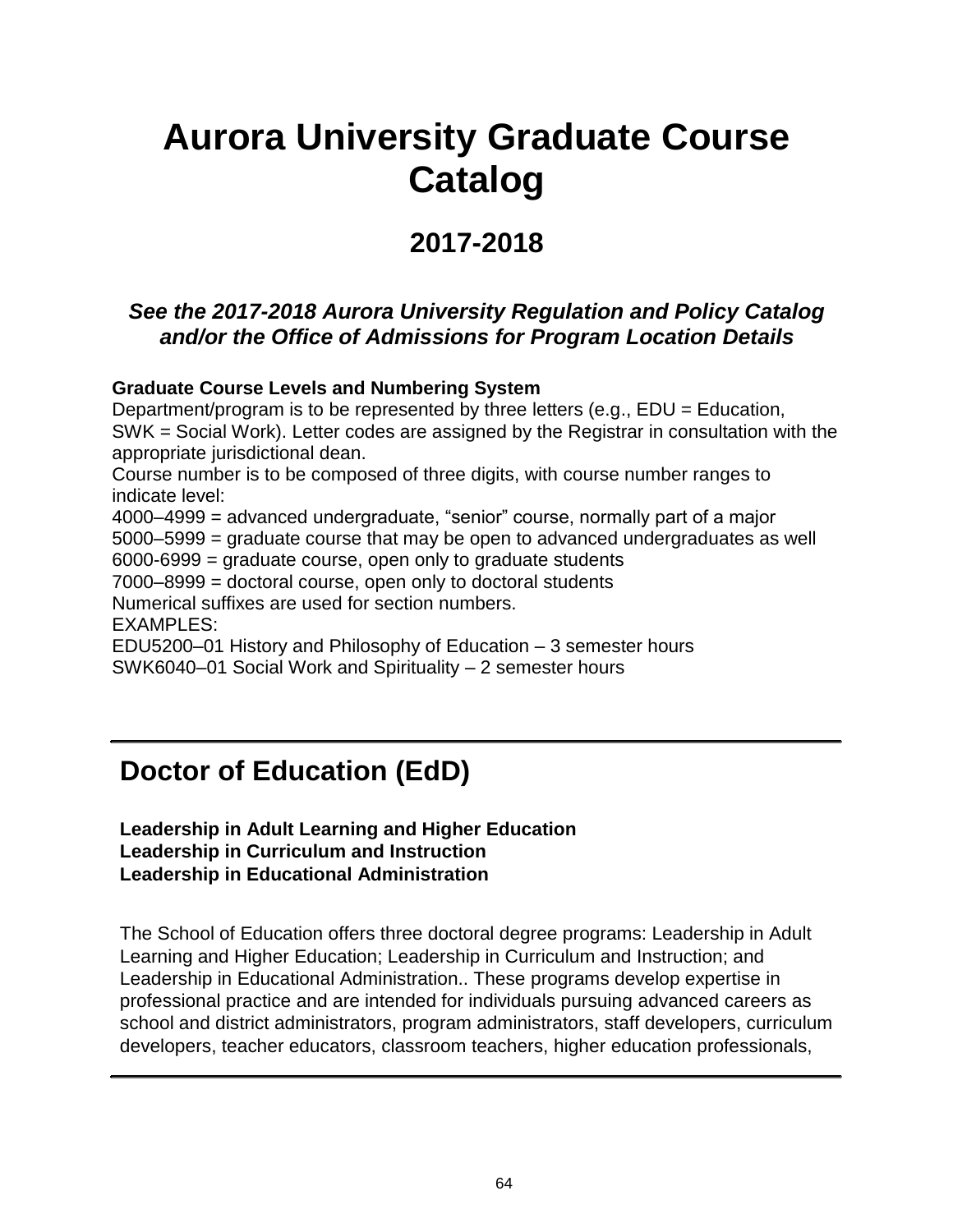and professors of adult students. The programs may be completed in three years and must be completed in six years. The first two years are devoted to coursework, and the remaining time to finishing the dissertation.

Each fall, a new cohort is admitted and students become part of a stable cohort of students. Faculty members make an effort to create a collegial, friendly and collaborative environment that supports doctoral-level study. The cohort stays together for the first three years of the program.

Faculty members in the EdD program all possess a terminal degree, and hold considerable expertise in their subject areas. Because full-time faculty teach only in the doctoral program, they are able to give extensive professional and academic advisement to students.

Other professors across campus and within the School of Education and Human Performance teach courses and participate in dissertation committee work. Adjunct faculty members all possess a terminal degree, and are current practitioners in the field of P-20 education and recognized as leaders and experts in their subject areas.

The curriculum is designed to provide a comprehensive program for students. The courses and assignments are carefully coordinated and sequenced to facilitate student growth from course to course. Graduates will possess broad understandings of instructing adults, curriculum and instruction, or the superintendency, as well as individual areas of specialization.

The EdD program has the expressed purpose of developing better practitionerscholars. This is accomplished by melding theory, academic study, and practice in course readings, assignments, and dissertation studies.

All candidates receive a strong grounding in research and inquiry. It is possible to specialize in quantitative or qualitative methods, as well as historical, philosophical and theoretical methods of inquiry. Candidates are expected to conduct research in areas relevant to their practice and to apply research appropriately.

### **Admission Procedures for the Doctoral Program**

The candidate must complete the admission portfolio and submit it to Aurora University. The admission portfolio will be assessed for the following: leadership ability, communication ability and scholarship. To gain admission to the administrative program, candidates must hold an administrative position in their school districts. Illinois candidates must also hold the Type 75 Credential or the Principal Endorsement on a Professional Educators License. The required content for the admission portfolio includes:

- A completed application form.
- At least two references including: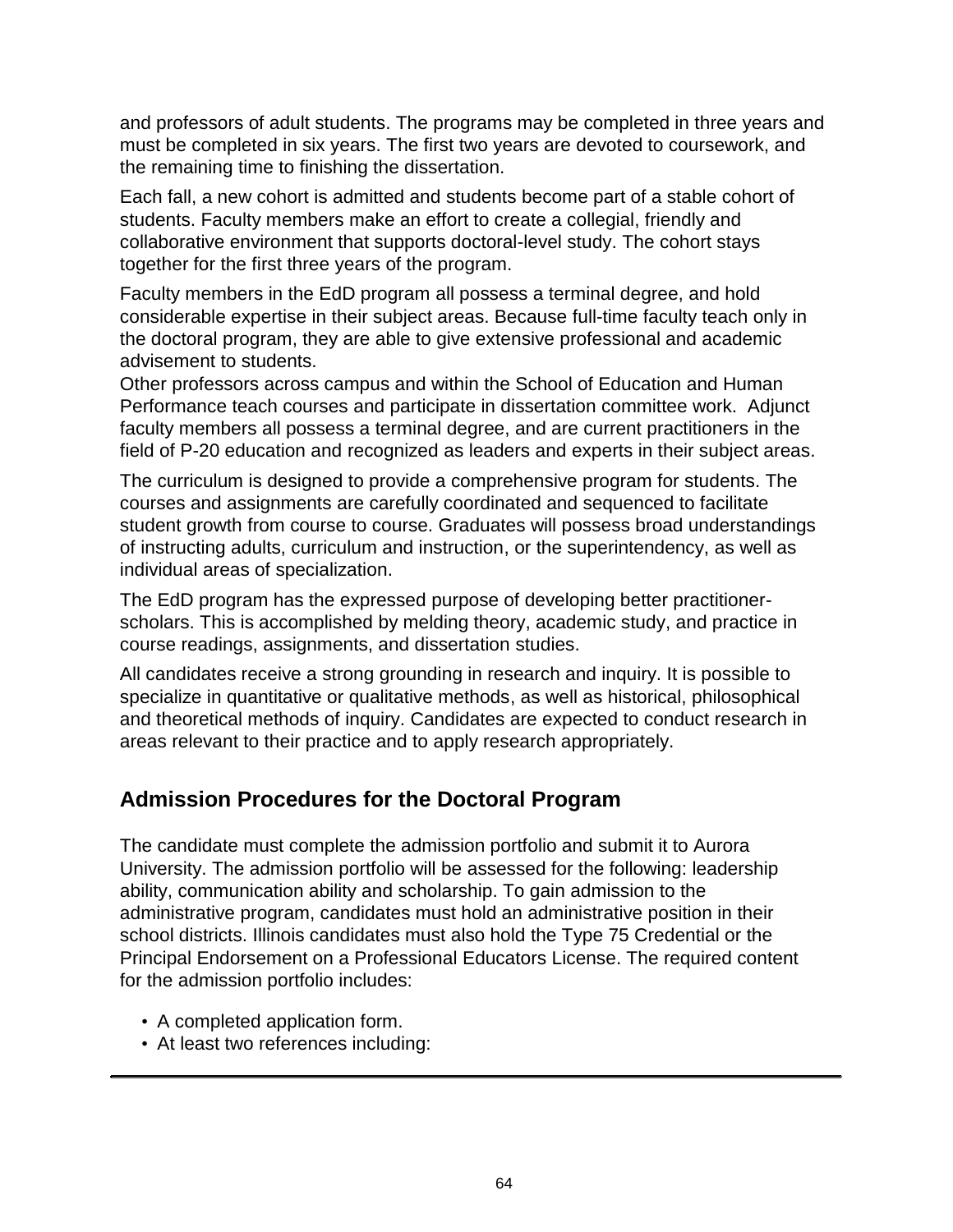\*A person familiar with the candidate's academic work.

\*A person familiar with the applicant's professional leadership work, such as a manager, a principal, a department chair or school board chair.

- One set of official transcripts for all graduate study, showing completion of an appropriate master's degree from a regionally accredited university and, if applicable, all courses that led to the superintendent's endorsement.
- A curriculum vitae or detailed resume that includes work experience, educational background, professional experience, professional activities, honors, professional publications and/or presentations and other relevant information relating to the applicant's leadership background. Note: Candidates should refer to the web page [http://www.aurora.edu/academics/graduate/edd/admission](http://www.aurora.edu/academics/graduate/edd/admission-requirements.html#.V2w4nqIwoXE)[requirements.html#.V2w4nqIwoXE t](http://www.aurora.edu/academics/graduate/edd/admission-requirements.html#.V2w4nqIwoXE)o ensure that their curriculum vitae or resume addresses the concerns of the admission committee.
- A personal statement, approximately 1,000 to 2,000 words in length, describing present goals and interests and showing their connection to prior experiences and to the EdD program.

Once the admission portfolio is complete, applicants will be asked to participate in an on-campus interview with faculty members. During this interview, applicants will complete a 30 minute writing sample that will included in their admission portfolio.

## **Annual Progress**

After their first year, candidates, except for those who enter the program having obtained the superintendent's endorsement, submit a first year self-reflection on their progress toward the EdD program outcomes. At the end of their second year, students, except for those who enter the program having obtained the superintendent's endorsement, take a comprehensive examination.

## **Degree Requirements for the EdD Program**

- A minimum of 60 semester hours (beyond the master's degree): 35 hours of content related coursework, 25 hours of research coursework and dissertation hours.
- A committee approved final dissertation that has been orally defended and published on the ProQuest database.
- Except for those for those who enter the program having obtained the superintendent's endorsement, completion and submission of a first year selfreflection on progress toward EdD program outcomes and a comprehensive examination at the end of the second year, as well as maintenance of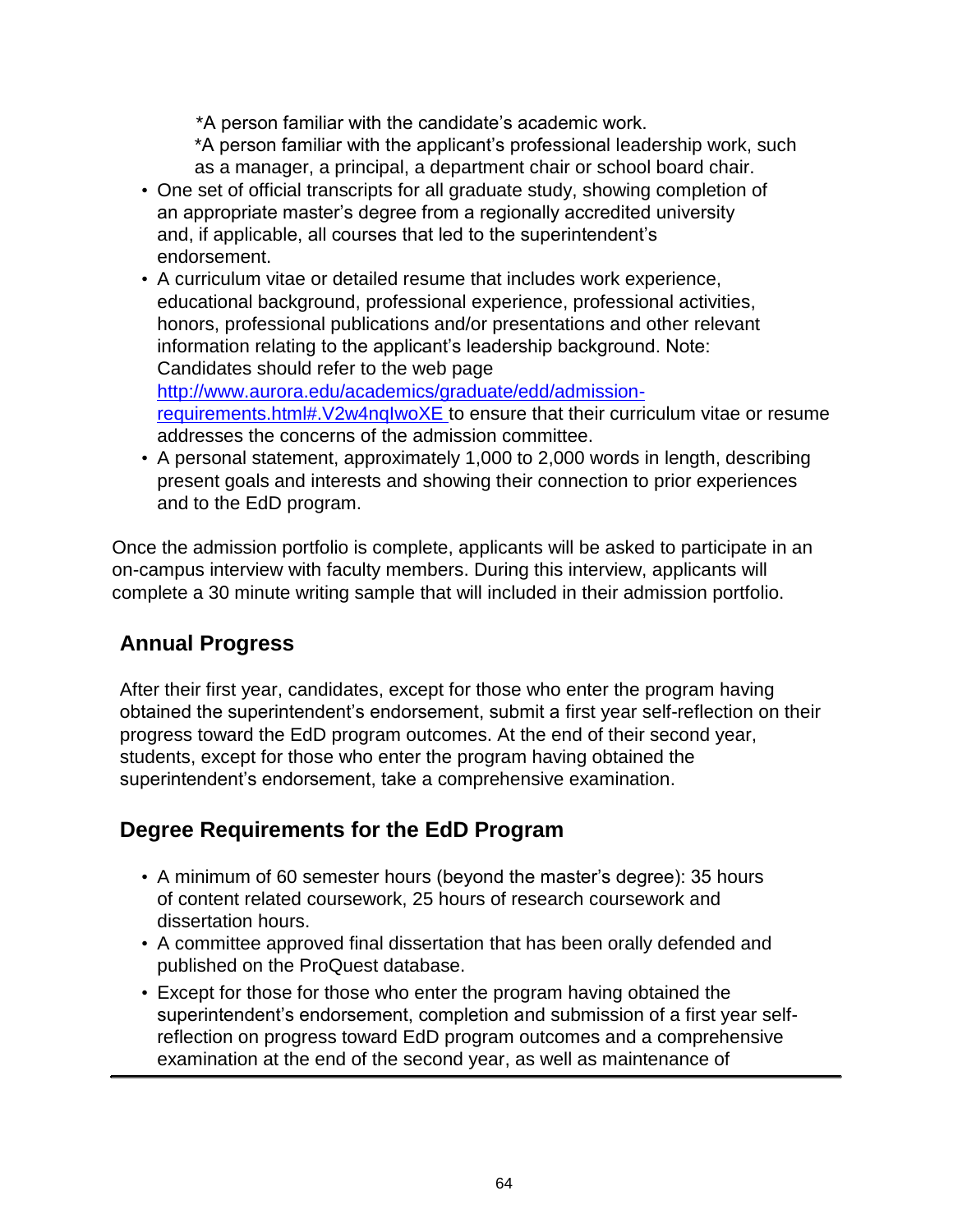satisfactory progress are requirements.

• Completion of all requirements within three years (minimum) or six years (maximum) from first enrollment.

### **Deadline for Dissertation Defense**

December Graduation - November 1 May Graduation - March 15 August Graduation - July 1

### **Curriculum/Schedule**

Candidates following the full EdD plan who seek to complete their degrees in three years will complete six courses each year as follows. Candidates on the lengthened plan would take one course in the fall and spring terms, completing all coursework by the end of the third year. EdD courses generally meet one night a week and on Saturday. Off-campus courses meet at a time that works for the individual cohorts. The summer term consists of course work that meets during May and June terms.

## **EdD | Leadership in Curriculum and Instruction**

#### **YEAR ONE**

| <b>Courses</b>                                                                                                                  |
|---------------------------------------------------------------------------------------------------------------------------------|
| EDU 7135 Organizational Theory & Change (3)<br>EDU 8220: Learning & Cognition: Current Research & Theory (4)                    |
| EDU 7325 Curriculum and Assessment for K-12 Regular Education (3)<br>EDU 7010 Introduction to Educational Research (4)          |
| EDU 8130 Social Foundations of Curriculum Studies (3)<br>EDU 8170 Contemporary Issues of Diversity and Justice in Education (3) |

#### **YEAR TWO**

#### **Courses**

EDU 8190 Qualitative Research (4) EDU 7355 Curriculum and Assessment for Special Populations (3)

EDU 8100 Quantitative Research (4) EDU 8250 Program Evaluation in Education (3)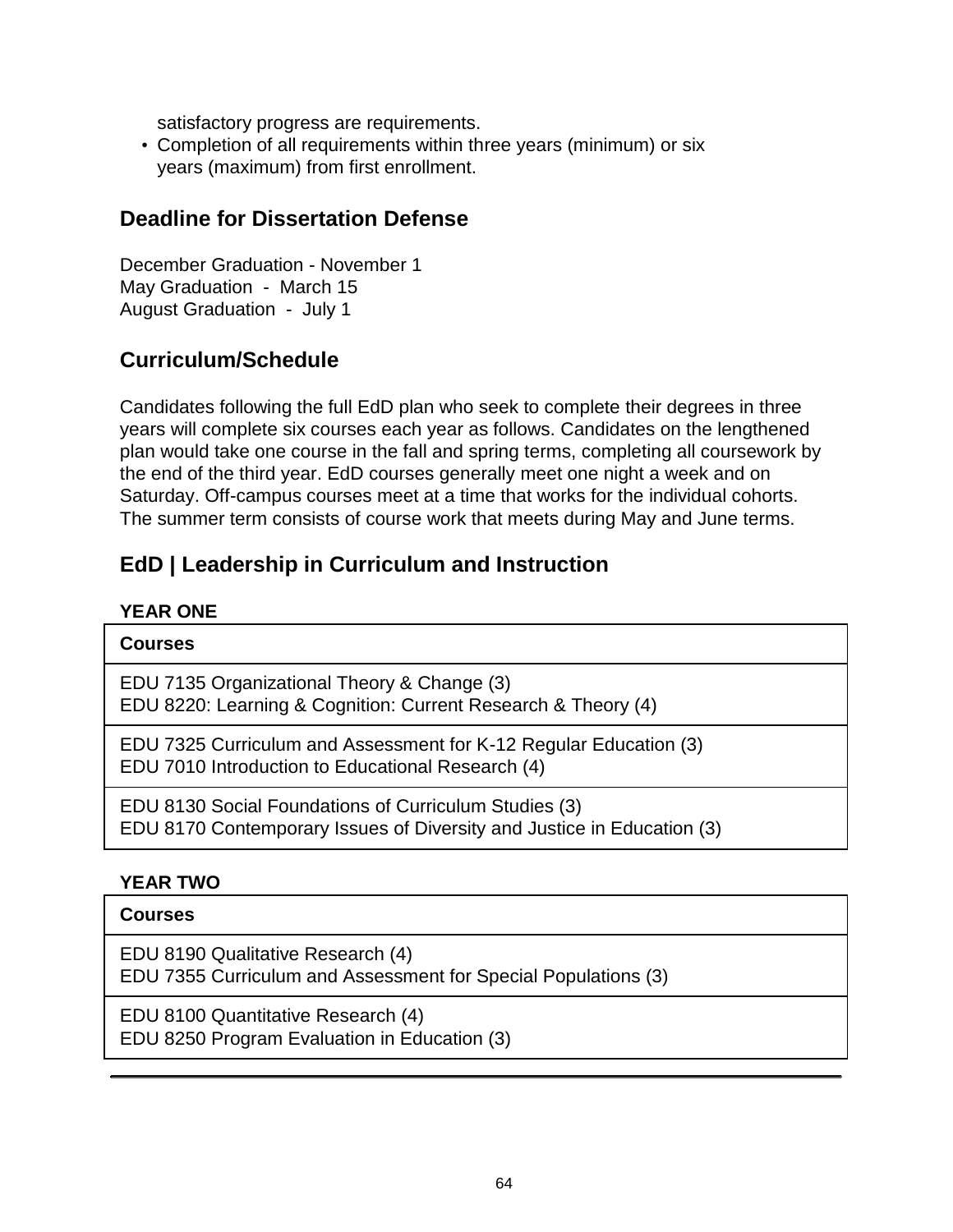EDU 8160 Curriculum Internship: Clinical Supervision and Teacher Development (4) EDU 8165 International Comparative Education (3)

#### **YEAR THREE**

#### **Courses**

EDU 8400 Dissertation Seminar (3)

EDU 8450 Inquiry in the Classroom: Critical and Creative Thinking in Action (3)

EDU 8830 Directed Study Elective (4) EDU 8800 Dissertation (9)

## **EdD | Leadership in Adult Learning and Higher Education**

#### **YEAR ONE**

#### **Courses**

EDU 8500 Contemporary Issues of Adult Learners (3) EDU 8510: Social Foundations of Higher Education (4)

EDU 8520: Seminar: Issues in Higher Education Administration (3) EDU 7010 Introduction to Educational Research (4)

EDU 8515 Learning How to Learn: Applied Theory for Adult Learners (3) EDU 8170 Contemporary Issues of Diversity and Justice in Education (3)

#### **YEAR TWO**

#### **Courses**

EDU 8190 Qualitative Research (4) EDU 8300 Strategic Planning: Evaluation, Assessment, Budgeting, and Reporting (3)

EDU 8100 Quantitative Research (4) EDU 8250 Program Evaluation in Education (3)

EDU 8310 Adult Learning & Higher Education Internship EDU 8165 International Comparative Education (3)

### **YEAR THREE**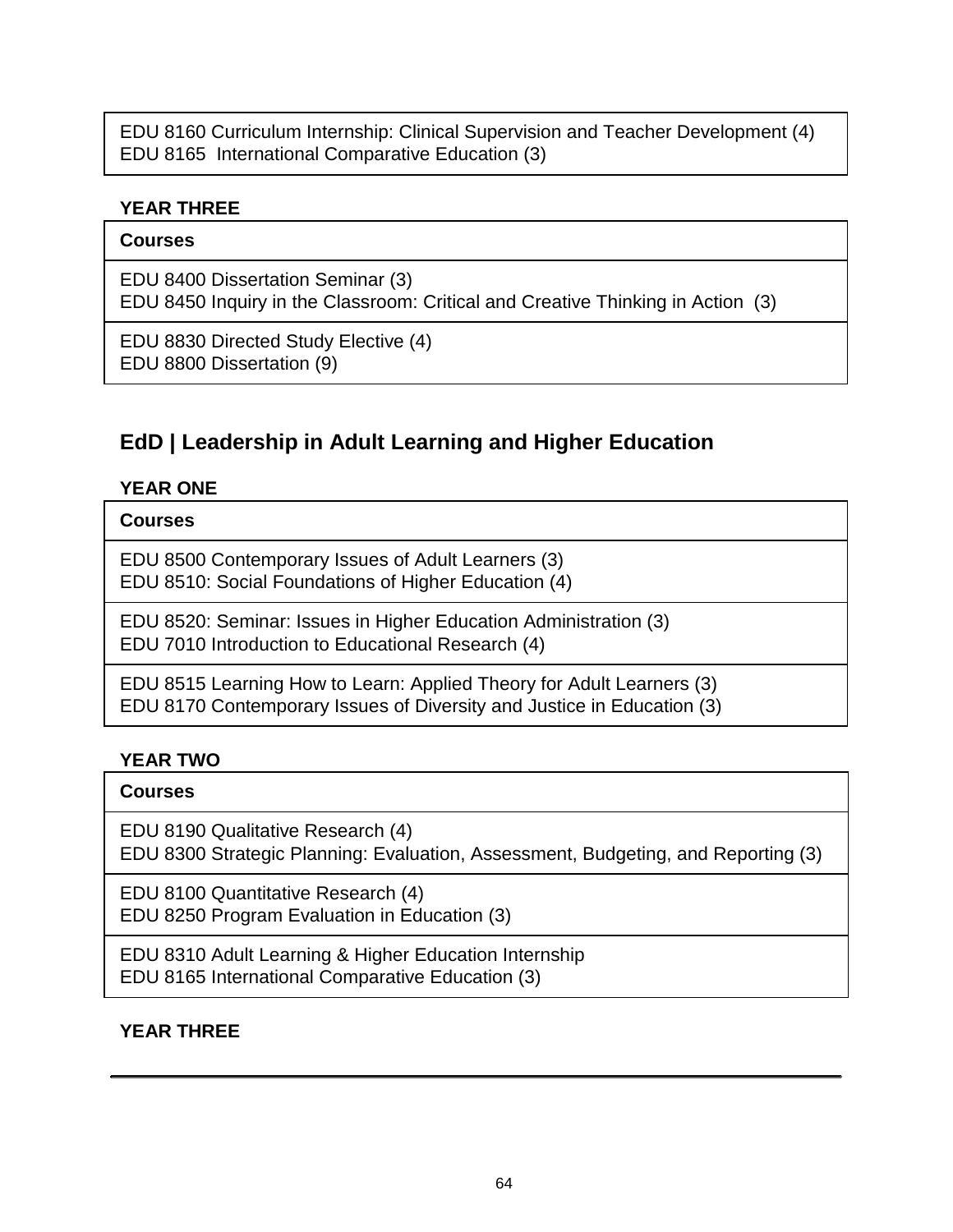#### **Courses**

EDU 8400 Dissertation Seminar (3) EDU 8225 Philosophies of Adult Learning (3)

EDU 8830 Directed Study Elective (4) EDU 8800 Dissertation (9)

## **EdD | Leadership in Educational Administration Program with Superintendent Endorsement**

#### **YEAR ONE**

| <b>Courses</b> |
|----------------|
|----------------|

EDU 7135 Organizational Theory & Change (3) EDU 7335 Advanced School District Finance (3)

EDU 7325 Curriculum and Assessment for K-12 Regular Education (3) EDU 7010 Introduction to Educational Research (4)

EDU 7125 School District Policy Development and Analysis (3) EDU 7155 Advanced Human Resources (3)

#### **YEAR TWO**

| <b>Courses</b> |
|----------------|
|----------------|

EDU 8100 Quantitative Research (4) EDU 7355 Curriculum and Assessment for Special Populations (3)

EDU 8190 Qualitative Research (4) EDU 7345 Advanced Operations and System Management (3)

EDU 7715 Illinois School District Superintendent Internship 1 (2)

EDU 7145 Advanced School Law PK-12 for General Education and Special Populations (3)

EDU 7265 School District Superintendent and the Educational Community (3)

EDU 7725 Illinois School District Superintendent Internship 2 (2)

#### **YEAR THREE**

**Courses**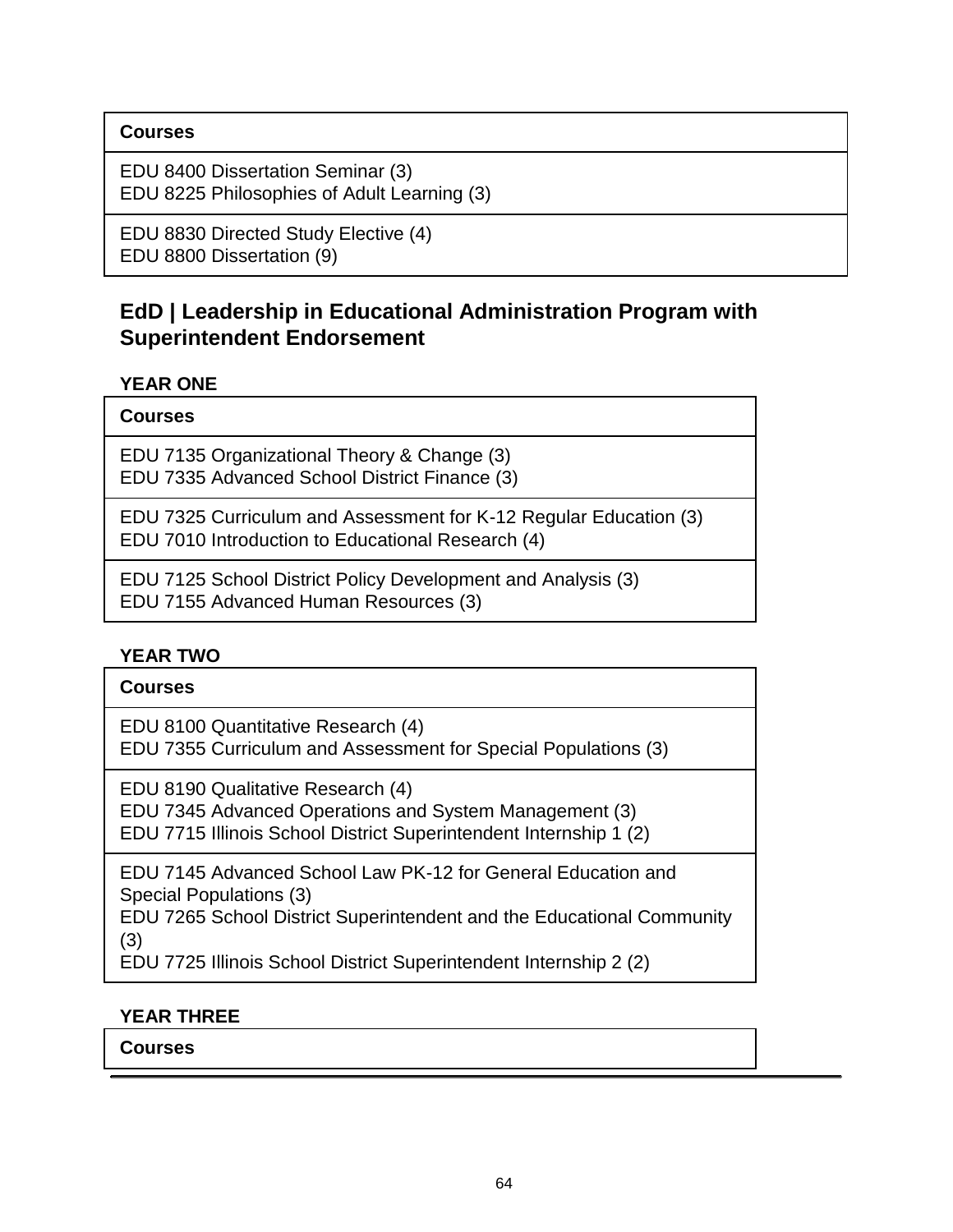EDU 8400 Dissertation Seminar (3) EDU 7245 Educational Technology for Effective Teaching, Learning, and Administration (3) EDU 7735 Illinois School District Superintendent Internship 3 (2)

EDU 8800 Dissertation (9)

## **Doctor of Social Work (DSW)**

The primary objective of the DSW program in the School of Social Work is designed to educate and train doctoral students who can practice at an advanced clinical level as well as teach advanced clinical theory and practice content in any type of undergraduate (BSW) or graduate (MSW) program. Graduates of the DSW program will be prepared to practice clinical social work at a highly advanced postgraduate level as well as teach advanced clinical theory and practice in BSW and MSW programs throughout the country.

## **DSW Admission Requirements**

- The student must have an MSW degree from a Council on Social Work Education (CSWE) accredited program or a master's degree in a related area such as counseling psychology, human services, marriage and family therapy, etc.
- The student's GPA must be 3.0 on a 4.0 GPA scale.
- The student must have at least three years of social work experience, pre-, concurrent- or post-MSW.
- The student must submit two letters of recommendation
- The student must submit a sample of their writing in the area of Clinical Social Work Theory and Practice.
- The qualified applicant may also go through a personal interview with the admissions committee upon the committee's discretion.

Students must complete the DSW program within five years. In certain circumstances, students may petition for a one-year extension.

## **Application Considerations**

Potential applicants for the DSW program should note that a criminal background may render them ineligible for a field internship which is a requirement to complete the DSW program. The applicant may also be ineligible for licensure after graduation. Aurora University and the School of Social Work reserve the right to deny admission to the DSW program based on application materials, previous academic record and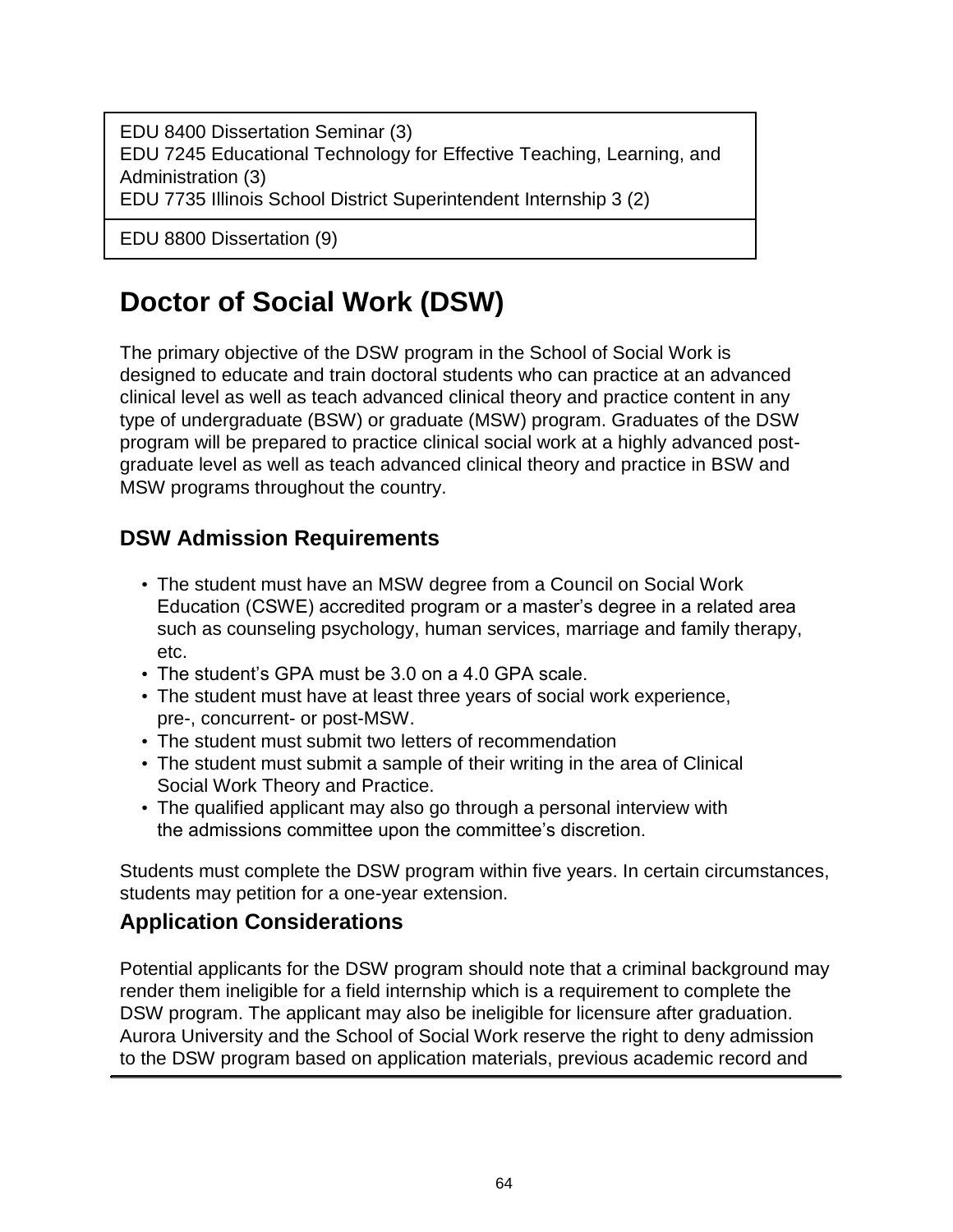records of past conduct, including, but not limited to, the results of a criminal background check or registration of a sex offense.

## **Provisional Admission**

A student seeking regular admission whose official transcripts or other required documents have not arrived by the established deadline due to circumstances beyond the applicant's control and who otherwise meets all requirements for admission to the program may be admitted provisionally for one semester. A provisional student whose admission status is not complete by the first day of the next semester (excluding summer) will be administratively dropped from classes.

## **DSW Program Options**

The School of Social Work offers the DSW program on an evening and/or weekend basis. The program requires 64 semester hours of credit.

## **DSW Clinical Seminar and Clinical Oral Requirements**

In the fall semester of their first year, the doctoral student will consult with the Director of the DSW program to secure his or her clinical preceptorship. The clinical preceptorship will begin in the spring semester of the first year in the doctoral program, and run for four consecutive semesters. In addition to a four-course clinical seminar sequence, the doctoral student is required to concurrently spend eight hours a week in an internship, including one hour of weekly consultation. The doctoral student may use his or her place of employment for the preceptorship with the approval of the Director of the DSW program. At the end of the four-course sequence, the doctoral student will construct a comprehensive paper describing the client being presented in a clinical oral examination. This paper will be distributed to the clinical oral committee consisting of three members; the doctoral student's clinical preceptor, the Director of the DSW Program, and a social work faculty member chosen by the student and approved by the Director of the DSW program. The doctoral student will present his or her clinical case to the committee, demonstrating mastery of a particular clinical theory and its application in clinical practice. The committee will cast a vote of pass or fail at the completion of the clinical oral and discussion. The doctoral student will need at least two out of three favorable votes to pass.

## **DSW Comprehensive Exam**

Once the student has successfully completed the first two years of required clinical and policy courses, he or she must pass a written comprehensive exam on that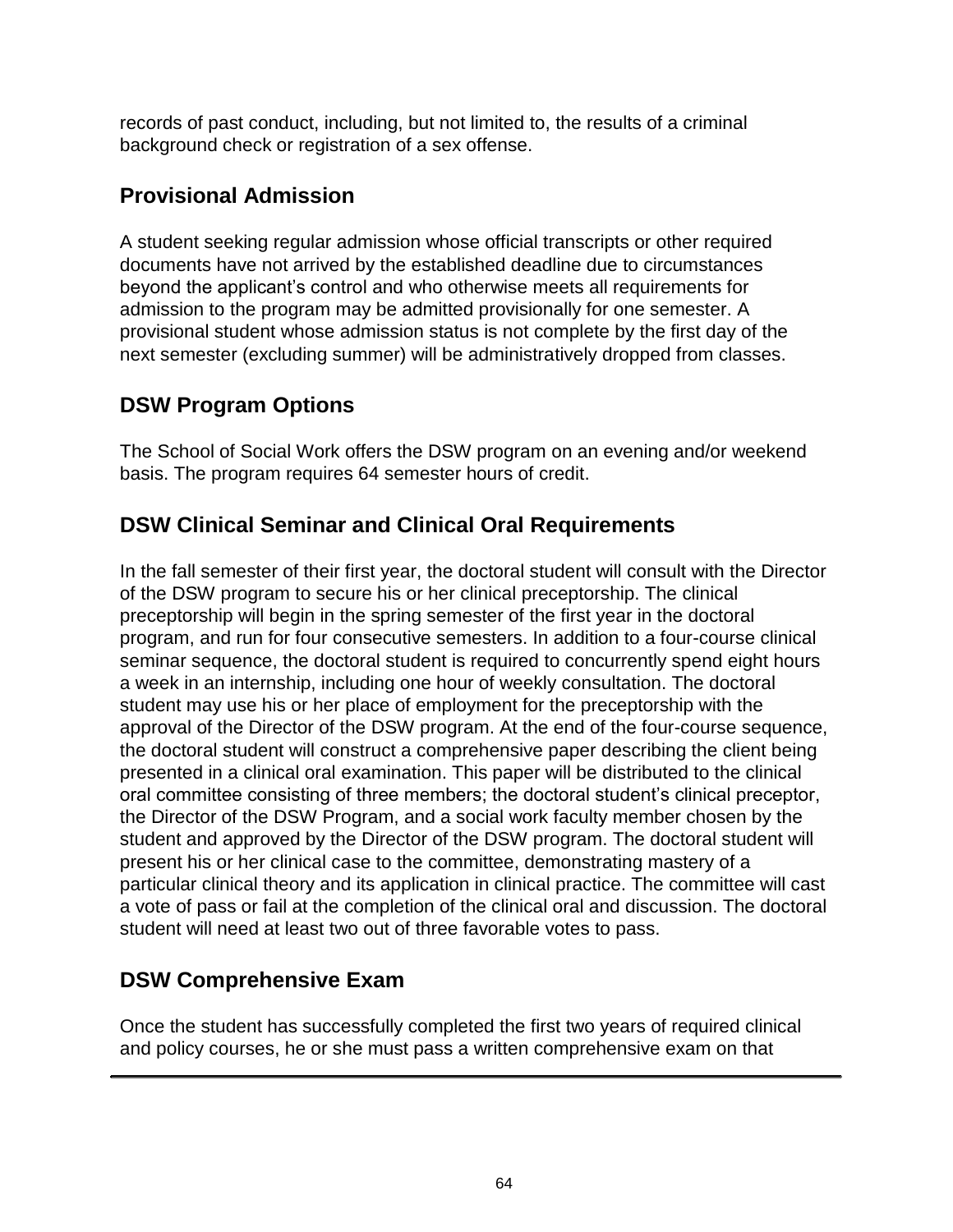material. Once a student has passed the comprehensive exam, he or she is accepted into doctoral candidacy and may begin his/her research-course sequence and progress toward his/her dissertation.

## **DSW Dissertation Process**

Once the doctoral student has successfully completed the clinical preceptorship, passed the clinical oral, and passed the comprehensive exam he/she may begin the dissertation process. The doctoral student will secure a dissertation chair approved by the doctoral director and form a dissertation committee that will consist of three members: the dissertation chair and two others that have been chosen by the doctoral student accepted the committee assignment and been approved by the chair.

The doctoral student will then embark upon the clinical dissertation. This includes successfully completing the four-course research sequence, developing a successful clinical dissertation proposal, securing university Institutional Review Board (IRB) approval, gathering and analyzing data, and defending the completed clinical dissertation.

Students will work closely with and under the guidance of their dissertation chair to develop the clinical dissertation proposal, which will ultimately be orally presented to the dissertation committee for approval. Once approved, the doctoral student must secure Institutional Review Board approval for research on human subjects and may proceed to gather data. Once all data has been gathered, analyzed and the clinical dissertation has been written, the doctoral student will present an oral defense of his or her study to the committee and the public.

Students must enroll in four semester hours of dissertation supervision upon the successful completion of the research-course sequence. They may take all four semester hours at one time in the summer semester of their third year, or enroll in two semester hours each in the summer and fall semesters of the fourth program year. Starting in the beginning of their fifth year in the program, students continuing the dissertation process must register for a one semester hour of dissertation supervision each semester until successfully defending the dissertation. The dissertation must be completed no later the fifth year in the program. In rare circumstances students may apply for a one-year extension to complete the dissertation in six years.

## **DSW Program Requirements**

#### **Year One:**

SWK7100 The History of Psychological Theory and Practice (3) SWK7150 The History of Clinical Social Work Knowledge and Practice (3)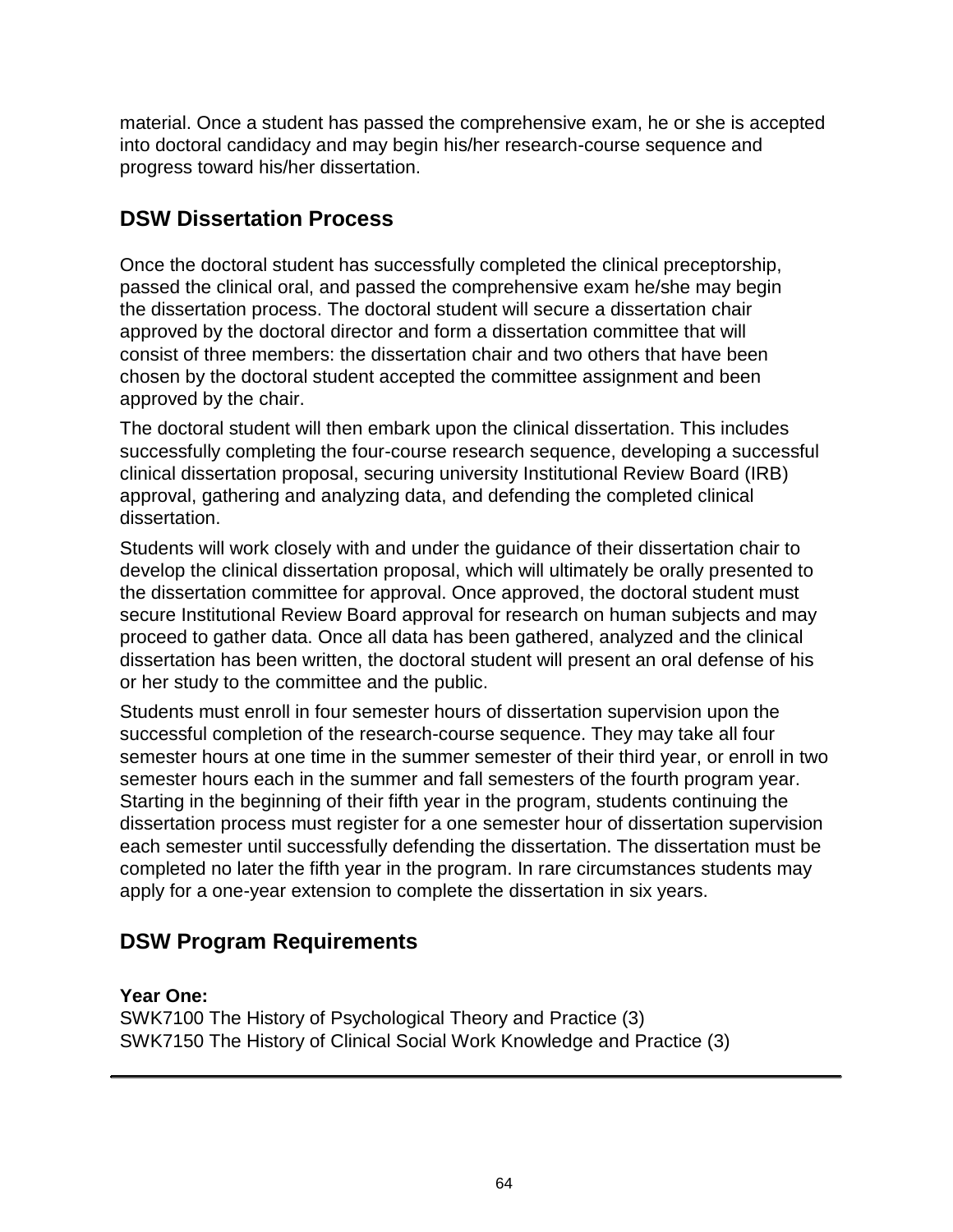SWK7200 Clinical Seminar One (6) SWK7250 History of Social Policy (3) SWK7300 Clinical Seminar Two (6) SWK7350 Organizational Analysis (3)

#### **Year Two:**

SWK7400 Clinical Seminar Three (6) SWK7450 Teaching Clinical Social Work Theory and Practice (3) SWK7500 Clinical Seminar Four (6) SWK7810 Special Topics: DSW Electives (Three 3-semester hour courses) (9)

### **Year Three:**

SWK8100 Research Methodology I (3) SWK8150 Data Analysis I (3) SWK8200 Research Methodology II, Dissertation Planning (3) SWK8250 Data Analysis II (3) SWK8800 Dissertation Supervision (4)

## **Master of Arts in Curriculum and Instruction (MACI) with Bilingual/English as a Second Language Education (BL/ESL)**

The primary goal of the Master of Arts in Curriculum and Instruction (MACI) with Bilingual/ESL Education is to provide candidates with the knowledge, skills and dispositions to achieve excellence in teaching. The candidates will earn an

endorsement in Bilingual/English as a Second Language Education while completing a Master of Arts in Curriculum and Instruction (MACI) degree.

### **Admission Requirements**

- A valid Illinois professional educator license (early childhood, elementary, secondary, special PreK–12, or preschool-age 21).
- One or more years of teaching experience in a PreK–12 setting and current district employment.
- A completed Graduate Application for Admission (aurora.edu/auapply).
- Transcripts (official, sealed in envelope) from the last degree earned: undergraduate degree indicating a GPA of 2.75 or higher or a graduate degree indicating a GPA of 3.0 or higher, both based on a 4.0 scale. Aurora University accepts official electronic transcripts at [AU-](mailto:AU-ETranscripts@aurora.edu)[ETranscripts@aurora.edu.](mailto:AU-ETranscripts@aurora.edu)

• A recommendation from your current building principal or direct supervisor.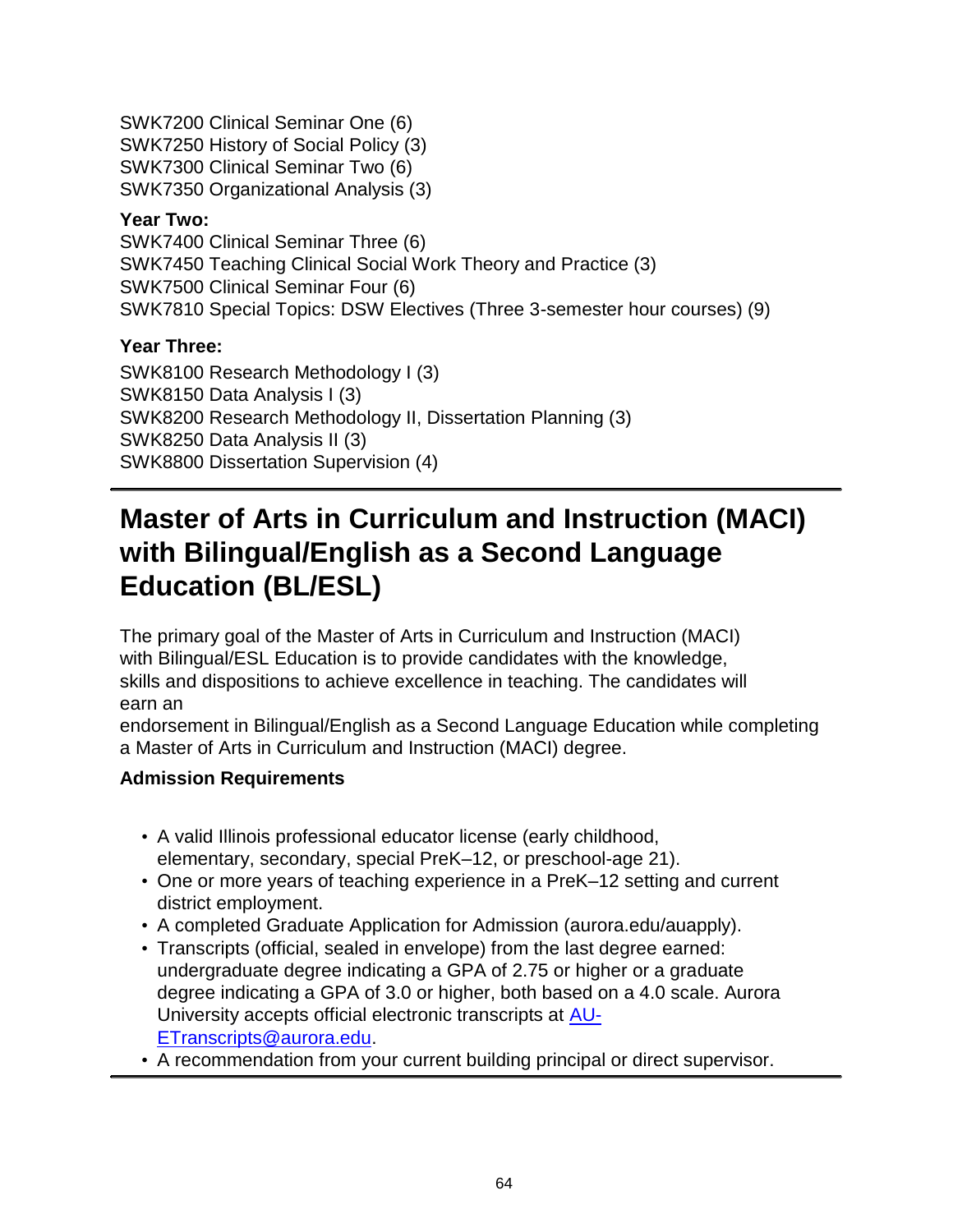- Aurora University graduate admission staff will access your previous academic transcripts to note your ESL/Bilingual courses completed at AU.
- Passage of the Illinois Basic Skills Test, TAP Test of Academic Proficiency, applicants must meet the ACT plus writing composite score or the SAT composite score as required by ISBE at the time of application for an endorsement.

#### **Attendance Policy**

Attendance is mandatory at all class sessions. If a candidate is to be absent for any reason, he/she must discuss the expected absence with the course instructor before the absence occurs.

### **Academic Standards and Evaluation in Graduate Education Programs**

Upon completion of each of the 12 courses, letter grades are assigned to each candidate. At the graduate level, a "C" grade indicates less than complete mastery of the content and methods of the course. Only two grades of "C" are accepted at the graduate level and they must be balanced by two course grades of "A." If a "C" is received within the first three courses, the candidate may be removed from the program, by action of the program faculty.

## **Program Requirements**

Thirty-six semester hours are required for the MACI program with Bilingual/ESL Education The School of Education Graduate Faculty Committee may accept a maximum of nine semester hours of graduate credit from regionally accredited institutions of higher learning for application towards specific degree requirements as outlined below. Transfer credit is completed prior to enrollment in the first course of the program. Graduate faculty reserve the right to decide on the applicability of all transfer credit.

All courses must be less than five years old at the time of admission and must be completed with a grade of "B" or better. An official transcript must be provided. University policy states that a maximum of six semester hours taken as a "Student-At-Large" may be applied toward a graduate degree program.

## **Degree Requirements for Master of Arts in Curriculum and Instruction (MACI) – with Bilingual/English as a Second Language Education (BL/ ESL)**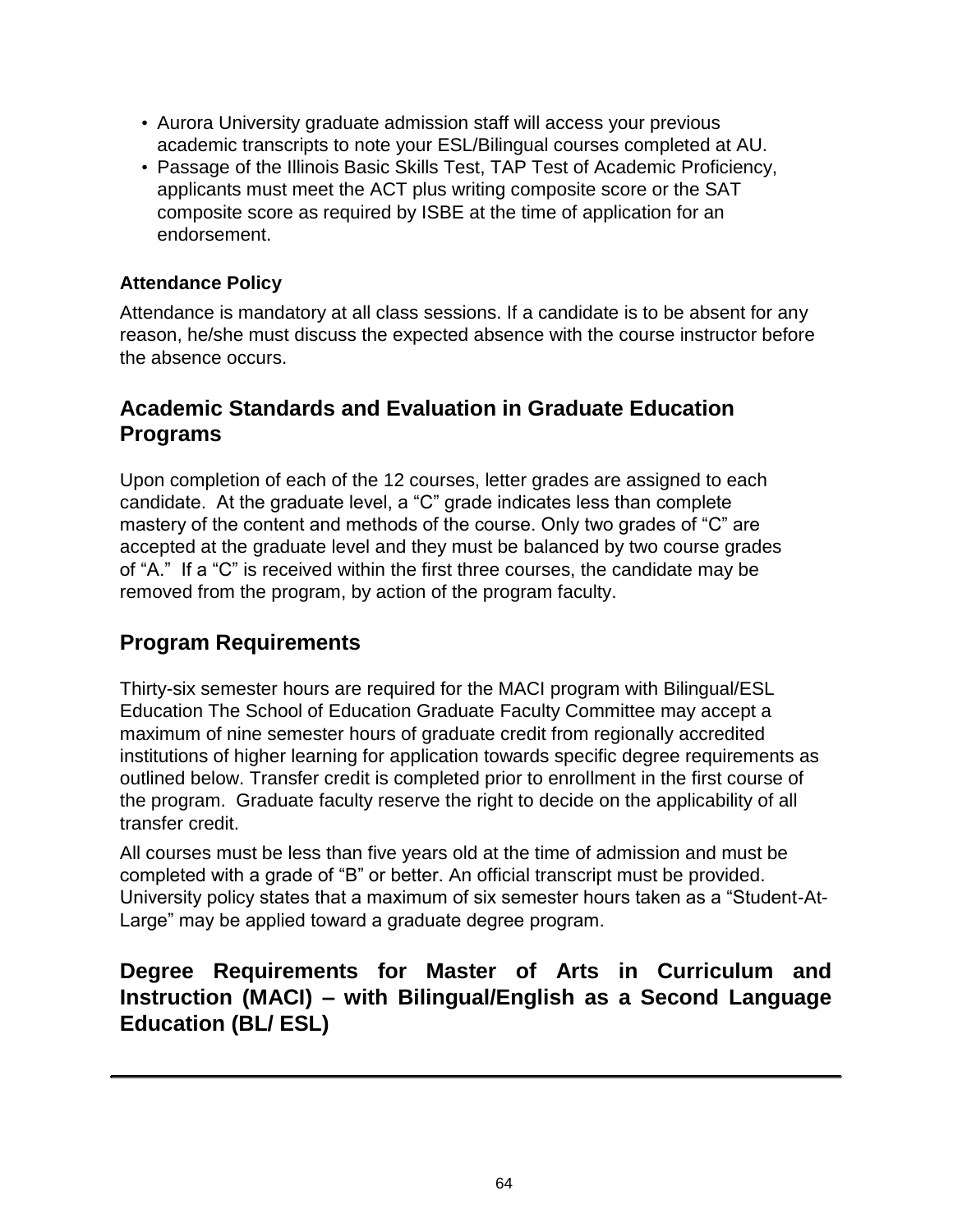EDU6030 The Individual, Cognition and Learning\* (3) EDU6040 The Learning Environment\* (3) EDU6050 Technology in the School of the Future (3) EDU6060 Scholarship Applied to Teaching\* (3) EDU6070 Introduction to Action Research\*(3) EDU6110 Foundations in Language Minority Education\* (3) EDU6120 Methods and Materials for Teaching ESL (3) EDU6130 Cross-Cultural Studies for Teaching ELLs\* (3) EDU6140 Assessment of Bilingual Students\* (3) EDU6150 Linguistics for Teaching ELLs (3) EDU6170 Methods and Materials for Teaching ELLs in Bilingual Programs (3) EDU6630 Curriculum Development and Evaluation\* (3)

\* These courses must be taken through Aurora University and cannot be brought in as transfer credits.

## **Master of Arts in Educational Leadership with Principal Endorsement (MAEL)**

The Master of Arts in Educational Leadership (MAEL) program will lead to a Principal Endorsement. The MAEL with the Principal Endorsement is designed for candidates who wish to prepare to become a principal, assistant principal or director of special education.

The rigorous 36-semester hour Principal Endorsement program was collaboratively designed by Aurora University faculty and members of the District Partnership Network. The curriculum design includes 90 hours of field experience embedded in nine courses giving candidates the opportunity to directly apply what they are learning in class. Coursework prepares the candidates for the Internship, which takes place in PreK–12 diverse instructional settings under the joint supervision of a local principal mentor and the Aurora University faculty supervisor.

## **Admission Procedures — Qualification for Admission**

The items below are required for the application file to the Aurora University Principal Endorsement Program. Once all materials are received, applicants will be contacted with further instructions for the interview/portfolio portion of the application procedure.

All candidates seeking admission to the Principal Endorsement Program must:

- Hold a professional educator license (early childhood, elementary, secondary, special K–12 or preschool-age 21 or school service personnel.
- Be in a current full-time teaching or school service position and have two or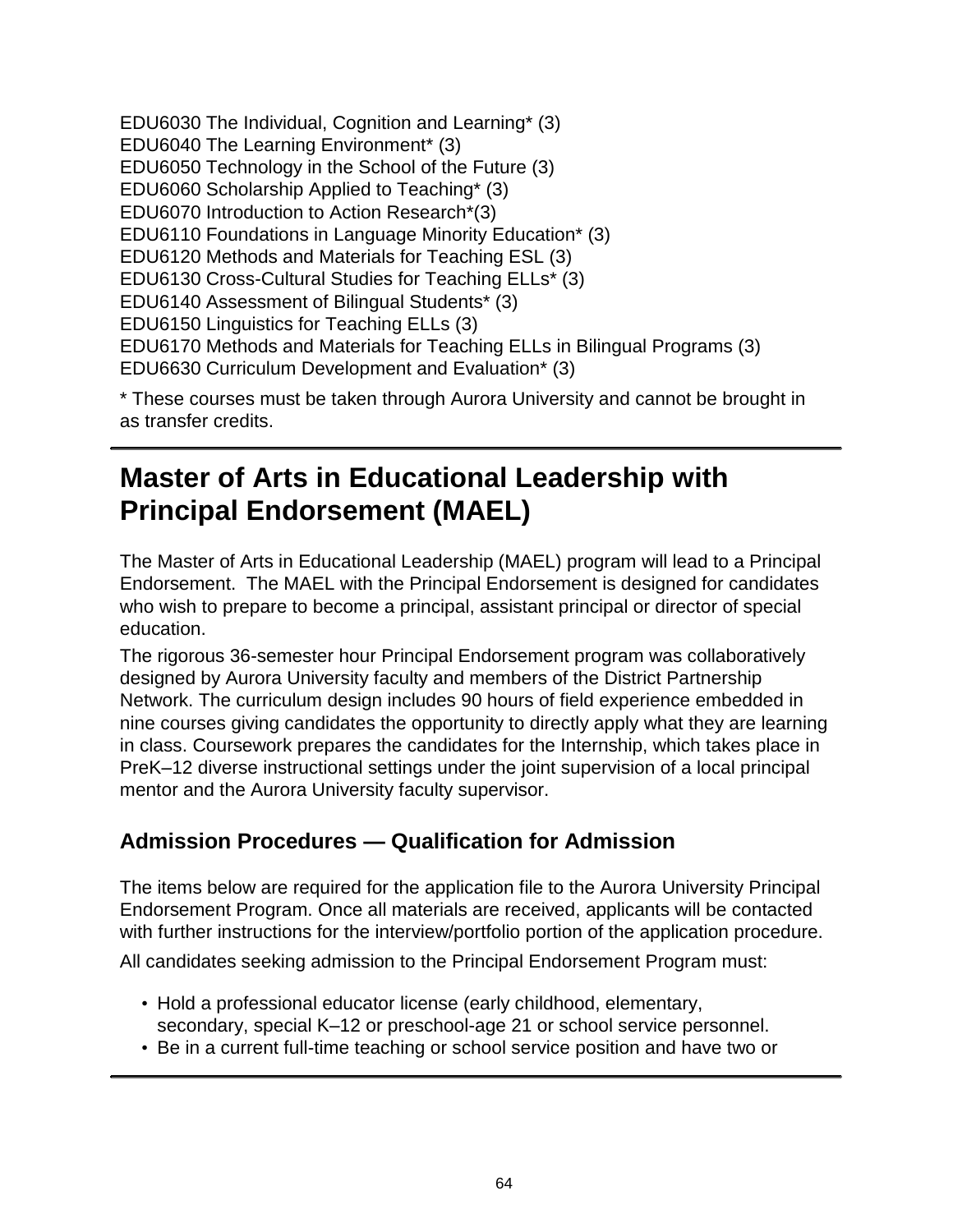more years of teaching experience or school service work in a PreK–12 setting.

• Provide evidence of passing the Illinois Basic Skills Test, TAP Test of Academic Proficiency or applicants must meet the ACT plus writing composite score or the SAT composite score as required by ISBE at the time of application.

## **Admission Requirements**

- A completed Graduate Application for Admission (aurora.edu/auapply).
- Transcripts (official, sealed in envelope) from the last degree earned: undergraduate degree indicating a GPA of 2.75 or higher or a graduate degree indicating a GPA of 3.0 or higher, both based on a 4.0 scale. Aurora University accepts official electronic transcripts at [AU-](mailto:AU-ETranscripts@aurora.edu)[ETranscripts@aurora.edu.](mailto:AU-ETranscripts@aurora.edu)
- A current resume documenting required teaching and leadership experience.
- A recommendation from your current district superintendent, as well as a recommendation from your current building principal addressing all of the following:
	- # Implementing data analysis skills, resulting in instructional revisions and increased student learning/achievement\*
	- # Documenting strong oral/written communication and interpersonal skills\*
	- # Demonstrating strong leadership skills in a current role or the capacity to assume a significant leadership role in the school and/or community environment\*

\*Collect artifacts that you will bring to your interview that document these areas

Following receipt of the above documents the candidate is required to attend an interview and orientation to the program.

## **Attendance Policy**

Attendance is mandatory at all class sessions. If a candidate is to be absent for any reason, he/she must discuss the expected absence with the course instructor before the absence occurs.

### **Academic Standards and Evaluation in Graduate Education Programs**

Upon completion of each course, letter grades are assigned to each candidate. At the graduate level, a "C" grade indicates less than complete mastery of the content and methods of the course. Only two grades of "C" are accepted at the graduate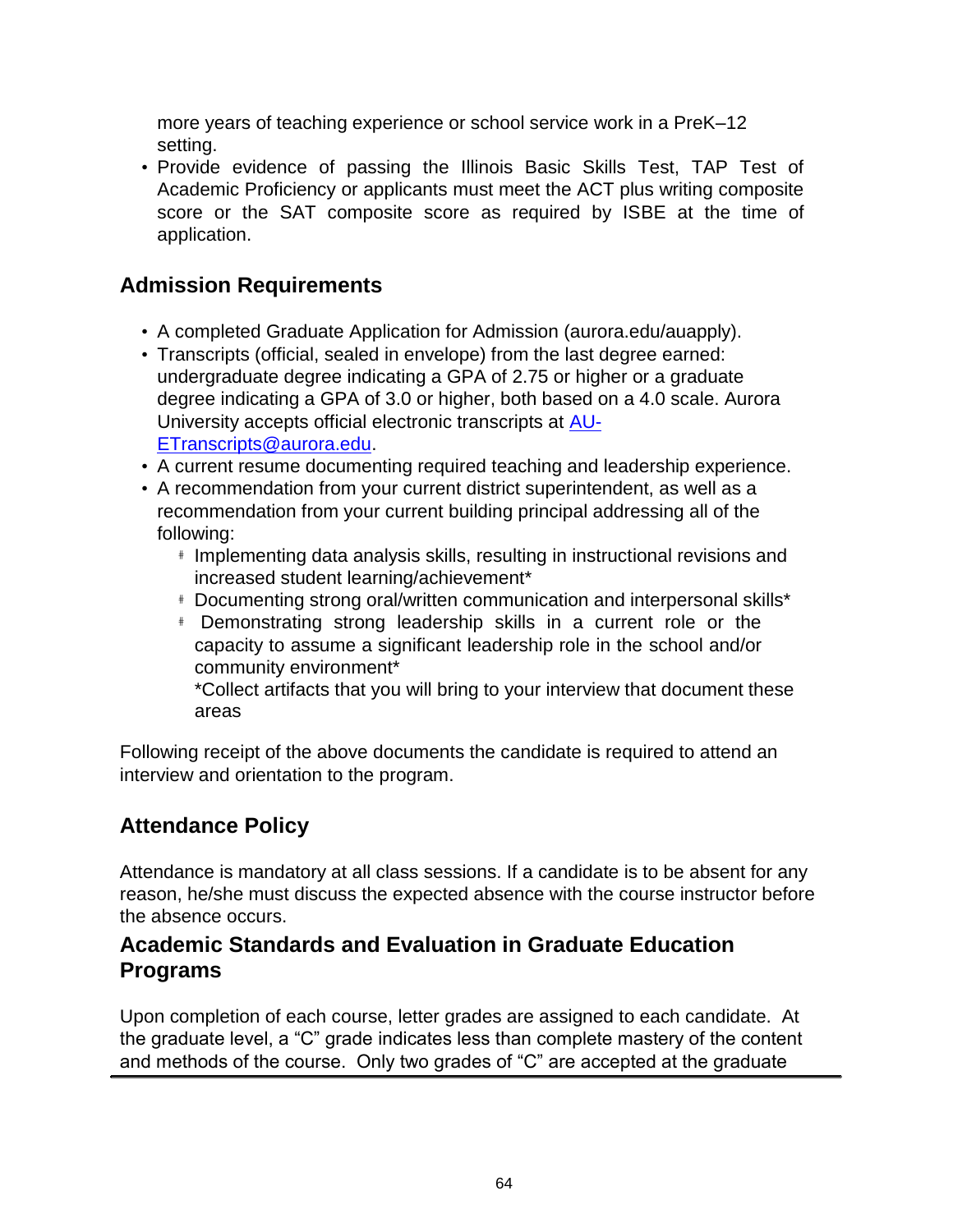level and they must be balanced by two course grades of "A." If a "C" is received within the first three courses, the candidate may be removed from the program, by action of the program faculty.

### **Degree Requirements for the 12-course Master of Arts in Educational Leadership (MAEL) with Principal Endorsement**

EDU6510 Educational Leadership and Organizational Theory (3) EDU6515 Technology for School Leaders (3) EDU6525 The Leader's Role in Human Resources and Supervision of Staff (3) EDU6530 The Leadership Role in Curriculum Development, Instruction, Assessment and Evaluation (3) EDU6535 The Leader's Role in School-Community Relations (3) EDU6565 The Leader's Role in Fiscal Management (3) EDU6570 School Leadership and the Law (3) EDU6575 School Leadership and the Law for Special Populations (3) EDU6580 The Leader's Role in Supervision, Assessment and Evaluation in Literacy Learning (3) EDU6585 Introduction to the Internship (3) EDU6590 Internship for Educational Leadership I (3) EDU6595 Internship for Educational Leadership II (3)

## **Master of Arts in Educational Technology (MAET)**

## **Program Description**

The primary goal of the Master of Arts in Educational Technology (MAET) program is to provide candidates with the knowledge, skills and disposition to become a technology specialist in school-based settings. Candidates who complete the program are eligible to take the ISBE Technology Specialist content test (#178) to add an endorsement as a Technology Specialist to their professional educator license. Passage of the Illinois Basic Skills Test, TAP Test of Academic Proficiency, or applicants must meet the ACT plus writing score or the SAT composite score as required by ISBE at the time of application for an endorsement. MAET coursework prepares the candidate to develop expertise in instructional technology, as well as, in hardware and networking.

## **Admission Requirements**

All candidates seeking admission to the Educational Technology Program must:

• A valid Illinois professional educator license (early childhood,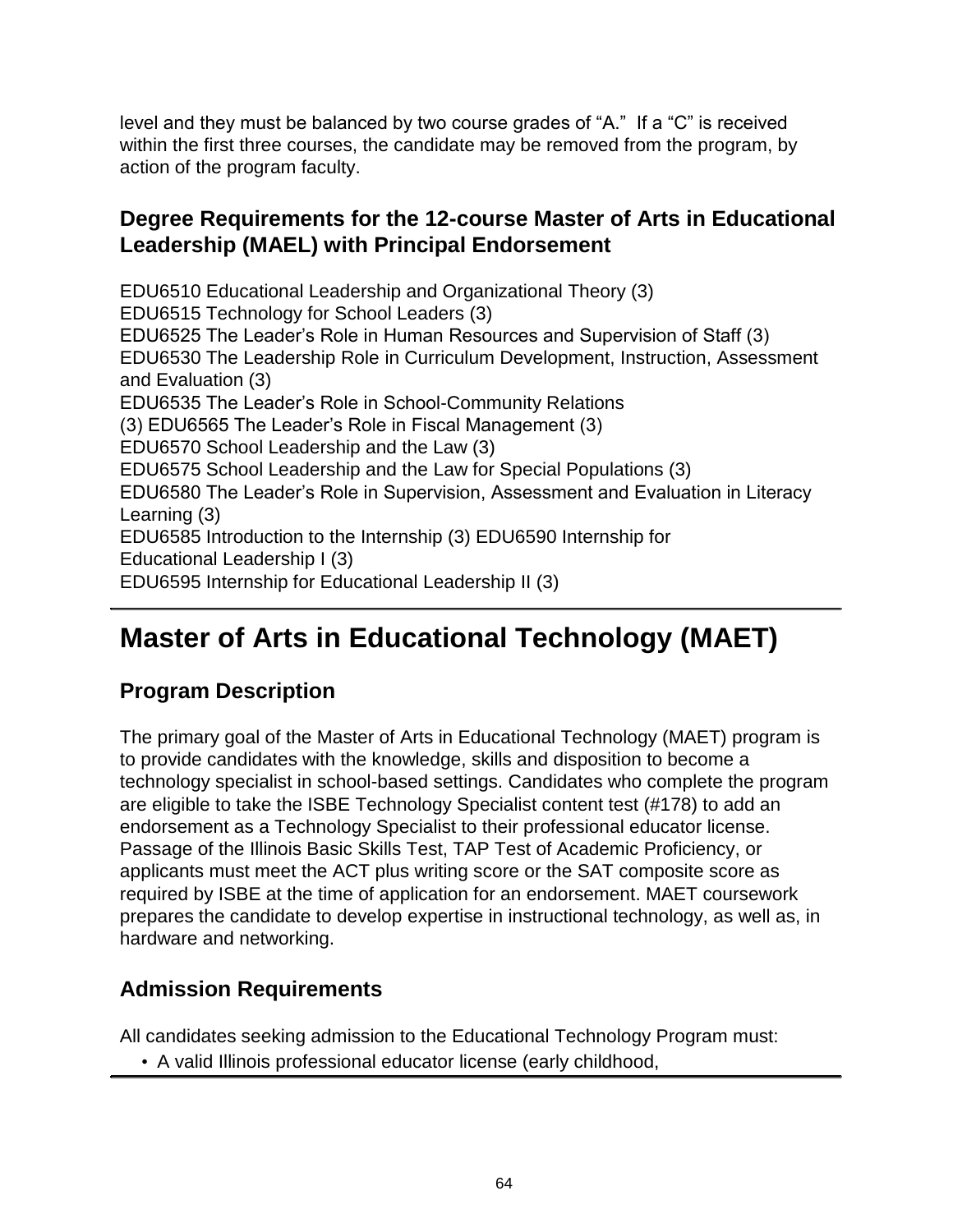elementary, secondary, special PreK–12, or preschool-age 21).

- Be in a current full-time teaching position, and have one or more years of teaching experience in a PreK--–12 setting.
- Complete Graduate Application for Admission (aurora.edu/auapply).
- Provide transcripts (official, sealed in envelope) from the last degree earned: undergraduate degree indicating a GPA of 2.75 or higher or a graduate degree indicating a GPA of 3.0 or higher, both based on a 4.0 scale. Aurora University accepts official electronic transcripts at [AU-](mailto:AU-ETranscripts@aurora.edu)[ETranscripts@aurora.edu.](mailto:AU-ETranscripts@aurora.edu)
- Supply a recommendation from your current building principal or direct supervisor.

## **Attendance Policy**

Attendance is mandatory at all class sessions. If a candidate is to be absent for any reason, he/she must discuss the expected absence with the course instructor before the absence occurs.

### **Academic Standards and Evaluation in Graduate Education Programs**

Upon completion of each course, letter grades are assigned to each candidate. At the graduate level, a "C" grade indicates less than complete mastery of the content and methods of the course. Only two grades of "C" are accepted at the graduate level and they must be balanced by two course grades of "A." If a "C" is received within the first three courses, the candidate may be removed from the program, by action of the program faculty.

## **Program Requirements**

Thirty-six semester hours are required for the MAET program.

The School of Education Graduate Faculty Committee may accept a maximum of nine semester hours of graduate credit from regionally accredited institutions of higher learning for application toward elective degree requirements. Transfer credit is completed prior to enrollment in the first course of the program. Graduate faculty reserve the right to decide on the applicability of all transfer credit.

All courses must be less than five years old at the time of admission and must be completed with a grade of "B" or better. An official transcript must be provided. University policy states that a maximum of six semester hours taken as a "Student-At-Large" may be applied toward a graduate degree program.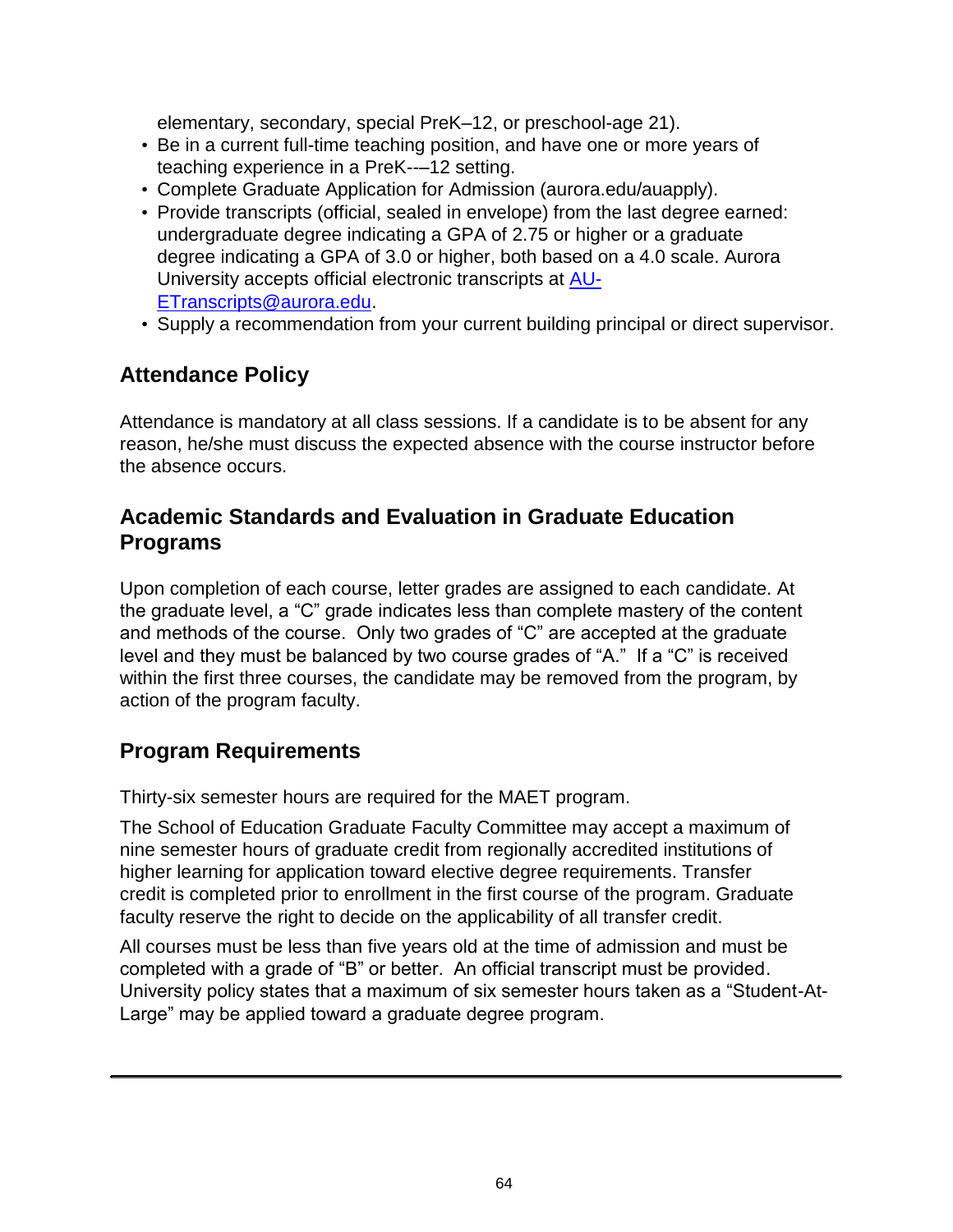## **Degree Requirements for the 12-course Master of Arts in Educational Technology (MAET)**

EDU6060 Scholarship Applied to Teaching (3) EDU6070 Introduction to Action Research (3) EDU6210 Planning and Developing Instructional Media I (3) EDU6215 Planning and Developing Instructional Media II (3) EDU6220 Computer Applications in Education (3) EDU6225 Assessment and Evaluation with Technology (3) EDU6230 Managing the Instructional Technology Program (3) EDU6235 Leading Staff Development in Educational Technology (3) EDU6240 Distance Learning (3) EDU6250 Issues and Trends in Instructional Design and Technology (3) EDU6610 Educational Leadership (3) EDU6630 Curriculum Development and Evaluation (3)

## **Master of Arts in Homeland Security (MAHS)**

The Aurora University Master of Arts in Homeland Security (MAHS) program is developed in partnership with the Naval Postgraduate School Center for Homeland Defense and Security (CHDS). As the pioneer for graduate education in homeland security, CHDS developed the nucleus of programs and resources utilized by homeland security professionals throughout America. Utilizing many of these resources, the Aurora University MAHS program provides students with the knowledge and skills to:

- Develop strategies, plans, and programs to prevent, mitigate, and respond to disastrous events;
- Build the organizational arrangements needed to strengthen homeland security, including local/tribal/state/federal, civil-military and interagency cooperation;
- **IMPROVE homeland security preparedness by conducting "real world" actionable** policy and strategy development;
- Complete a capstone project on policy issues confronting local, state, federal, or private sector organizations.

Admission Requirements:

Applicants to the Master of Arts in Homeland Security must submit each of the following: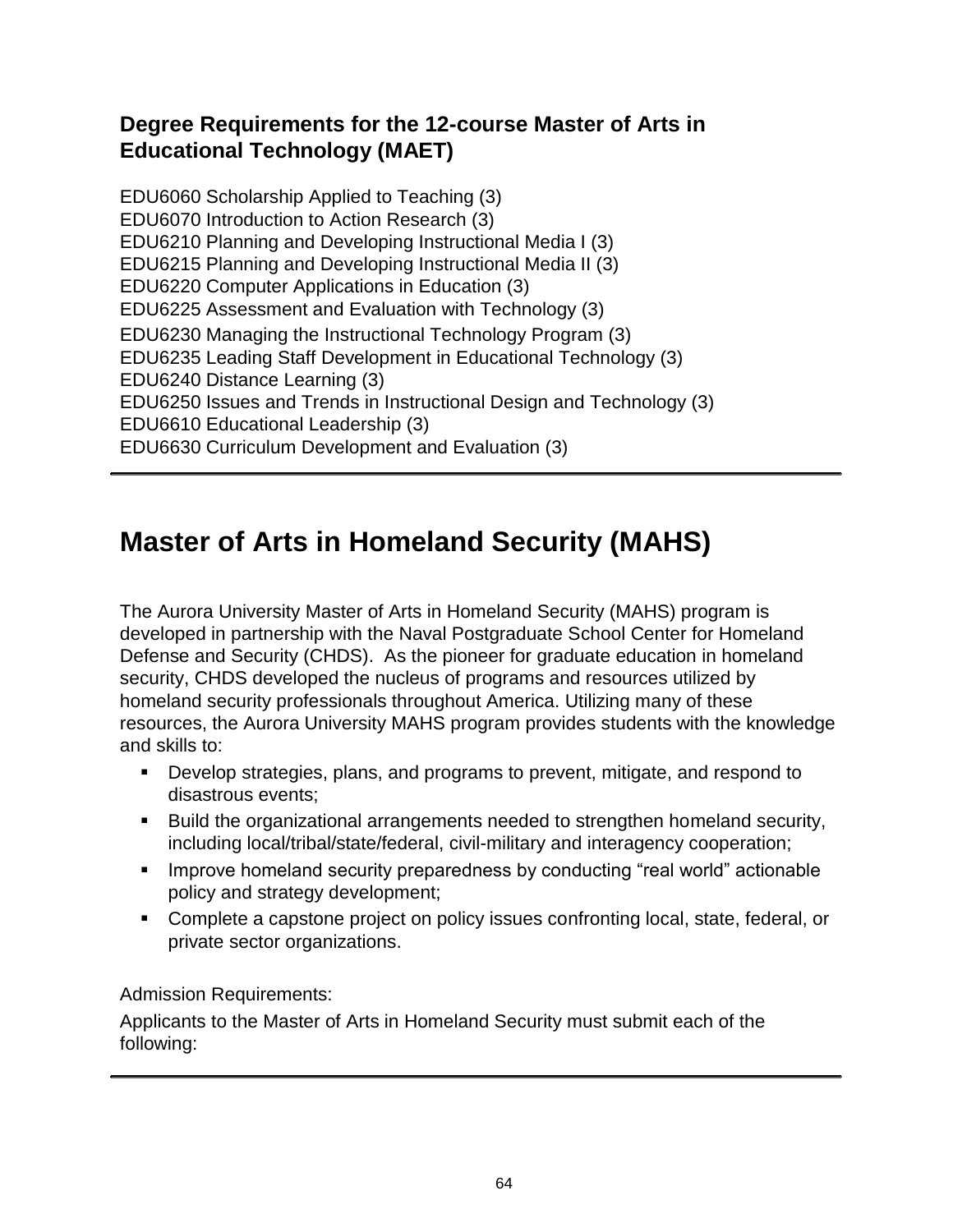- Graduate Application for Admissions
- Official transcripts for all prior college and/or university credit.
- An earned bachelor's degree from a regionally accredited institution with a grade point average of 2.75/4.0. (Applicants with a GPA of less than 2.75 will be considered on a case-by-case basis.)
- Two letters of recommendation.
- Statement of Purpose The statement of purpose is a typewritten, doublespaced 3-5 page narrative that describes your motivation and aspirations for becoming a professional or academic scholar in homeland security. It should demonstrate the standards for graduate-level writing. In doing so, please address the following:
	- o Why are you seeking a master's degree in homeland security studies?
	- o What are your goals and objectives within your professional/academic aspirations?
	- o Explain what it meant to demonstrate exemplary values and ethics in homeland security and how a graduate degree will assist you in your career.
	- o Explain what you would like to see from your coursework and the faculty within the master's program.
- A resume detailing academic achievements, including honors and awards, extracurricular activities, and relevant work, internship, and volunteer experiences.

The curriculum is structured around the key policy and organizational design problems that current and future homeland security leaders are likely to confront, as well as the analytical skills they will need to meet those challenges.

Students complete a total of 30 semester hours in the following courses:

CRJ5005: Introduction to Homeland Security (3)

CRJ5015: The Asymmetric Threat to Homeland Security (3)

CRJ5025: Cyber Security in the Information Age (3)

CRJ5035: Intelligence for Homeland Security (3)

CRJ5045: Critical Infrastructure: Vulnerability Analysis and Protection (3)

CRJ5055: Disaster Preparedness and Emergency Management (3)

CRJ6015: Counter-Terrorism in the United Kingdom (3)

CRJ6035: Terrorist Financing and State Response (3)

CRJ6045: The Psychology of Fear Management and Terrorism (3)

CRJ6055: Multi-Discipline Approaches to Homeland Security: A Homeland Security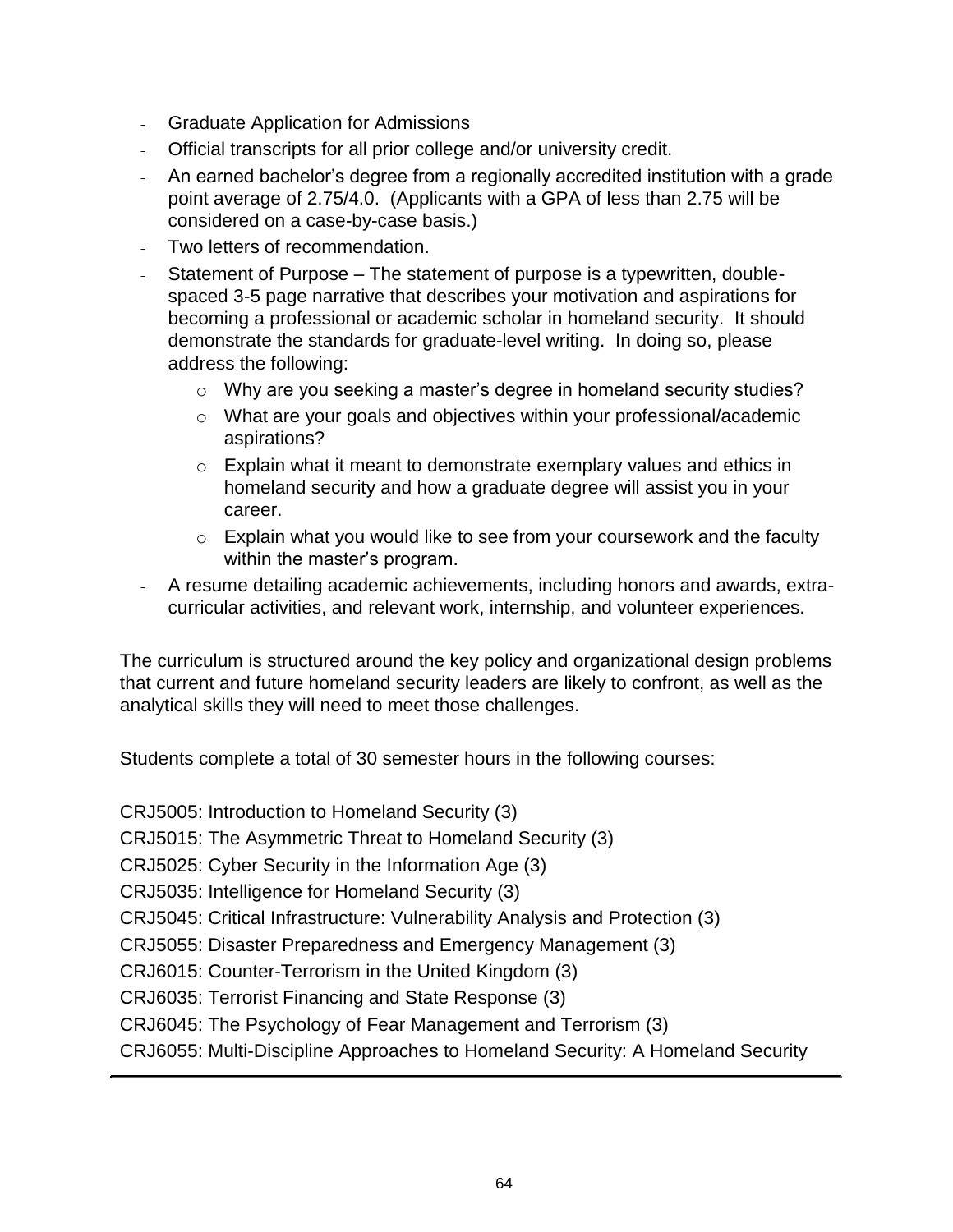## **Master of Arts in Mathematics and Science Education for Elementary Teachers (MAMSE)**

### **Program Description**

This is a unique program designed for elementary school teachers who wish to strengthen their content knowledge in mathematics and science. The curriculum focuses on national standards in mathematics and science and how to implement them in the classroom. The program emphasizes deepening the participants' understanding of mathematics and science concepts and the connections between them. The content courses are designed to increase the participants' self-efficacy with various subjects in mathematics and science, thereby enhancing their teaching with additional depth and breadth of content. The courses in the program present the content and pedagogy in a parallel manner and connect the two throughout the program. The teachers will become familiar with professional practices in mathematics, science and engineering, and will develop a research project of their own founded in mathematics and science education. The program helps teachers' professional growth to become leaders and advocates for mathematics and science education in their own school and district.

### **Program Goals**

- Establish a comprehensive understanding of the Common Core State Standards in mathematics and the Next Generation Science Standards.
- Train participants to create lesson plans using core standards and mathematical and scientific practices.
- Establish teacher leaders in mathematics and science in the elementary schools in order to be able to lead the effort to improve teaching and learning of mathematics and science in the teacher's own school and district.
- Deepen teachers' understanding of mathematics and science content knowledge by focusing on concepts and connections among the various areas of mathematics and science, so that it is understood as a coherent whole at levels K–12.
- Encourage candidates to become more reflective by using research to assess and improve their own teaching.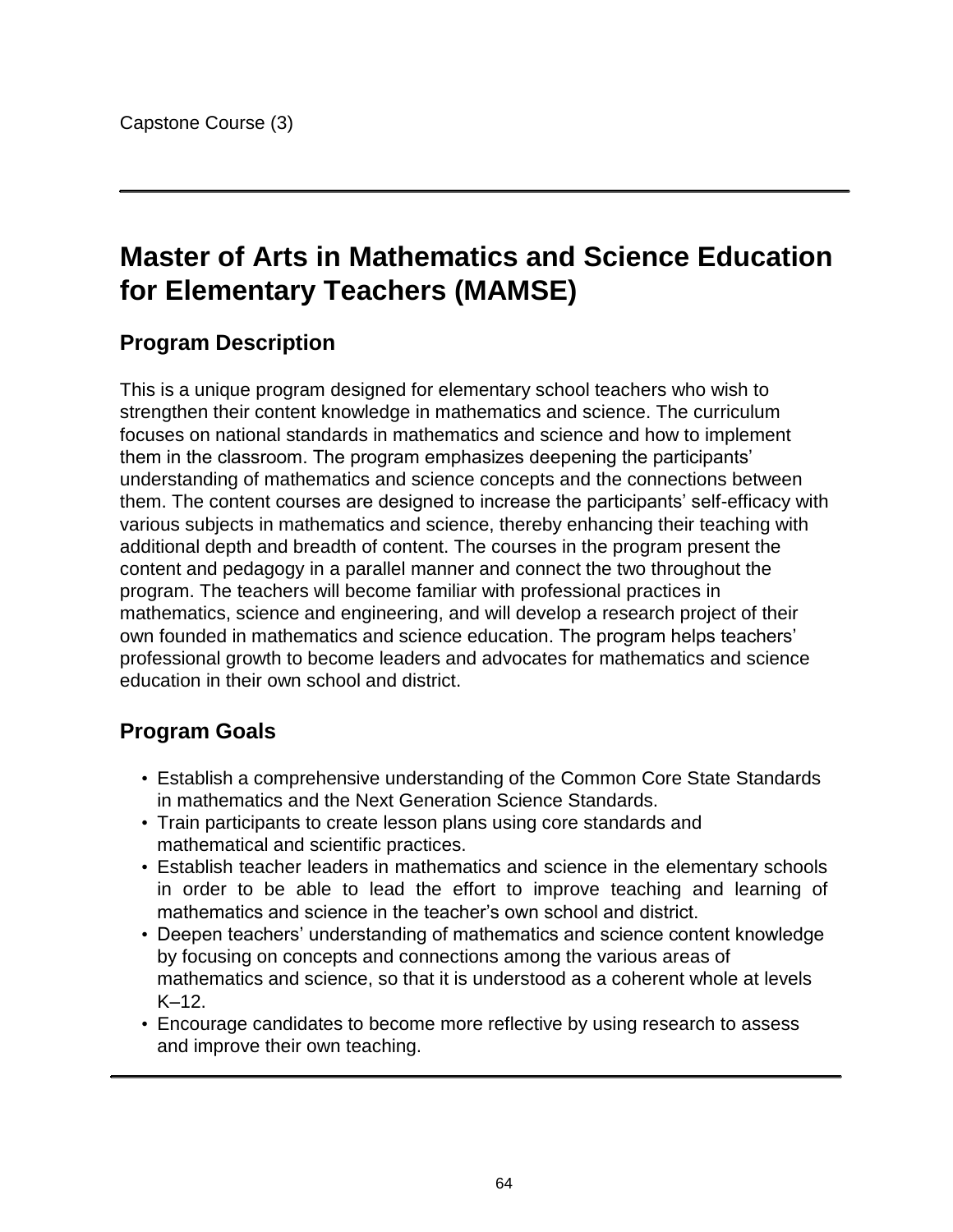- Improve mathematics and science teaching skills of participants so their students understand, apply and retain science and mathematics knowledge over time by having the candidates:
	- # Focus on reading, presenting, clarifying and writing concepts in a simple and precise language, and reiterating mathematics and science terms.
	- # Focus on the skills of "explaining mathematics and science" by emphasizing the logical reasoning and concepts that lead to certain procedures to solve problems and answer questions.

# Present STEM topics using an integrated approach and in a real world context.

- # Present examples from real-world issues, and foster connections between teachers and professionals in STEM.
- # Use technology, online resources, manipulatives and graphs appropriately and effectively.
- # Use strategies that increase teacher, and consequently, student self-efficacy in problem solving and inquiry-based learning.
- # Review and implement the latest research in mathematics and science education.

## **Required Courses**

MTH5210 Numbers and Operations for Elementary Teachers (3) MTH5220 Algebraic Thinking for Elementary Teachers (3) MTH5230 Geometry for Elementary Teachers (3) MTH5240 Measurement and Data Analysis for Elementary Teachers (3) NSM5210 Physical Science Foundations (3) NSM5220 Earth and Space Science (3) NSM5230 Life Science I (3) NSM5400 Curriculum Development and Assessment in Mathematics and Science (3) NSM5900 Field Experience in STEM (1) NSM6100 Educational Research in Mathematics and Science I (3) NSM6200 Educational Research in Mathematics and Science II (3) NSM6230 Life Science II (3) NSM6240 Integrated Applications in STEM (3)

## **Master of Arts in Mathematics Education (MAME)**

## **Program Description**

This is a unique program designed for mathematics secondary teachers, or for those who wish to teach mathematics at that level. The program requires basic mathematics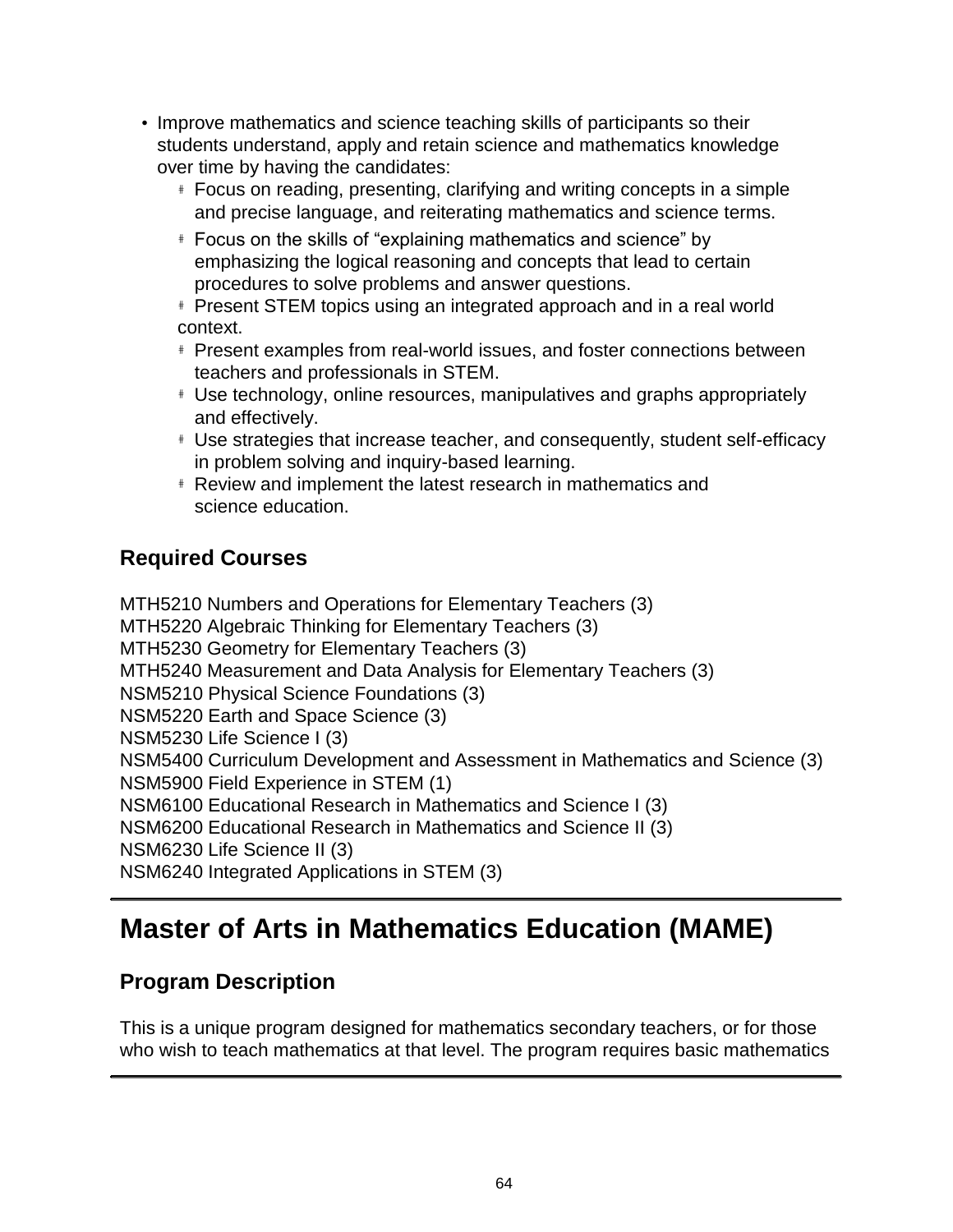knowledge including a course in calculus.

The program is designed to introduce teachers to the Common Core State Standards in Mathematics and the Mathematical Practices associated with them. It seeks to train them to develop and implement a curriculum based on these standards. The program focuses on deepening the participants' understanding of mathematical concepts and the connections among the various branches, so they are understood as a coherent whole through the K–12 spectrum. The content courses are designed to increase the participants' self-efficacy with higher-level mathematics and to enhance their teaching with additional depth and breadth of content. Each course integrates teaching methods and content seamlessly and emphasizes the pedagogy of the particular course content.

The program trains participants to implement knowledge gained in each course in their own classroom by emphasizing the creation of new lesson plans based on the CCSS. The program increases teachers' confidence and helps prepare them to become leaders and advocates for mathematics and science education in their own school and district.

## **Program Goals**

- Train teachers to design and implement curriculum based on the Common Core State Standards and Mathematical Practices associated with them.
- Help teachers understand the mathematics curriculum for K–12 as a coherent continuum and see mathematics branches as parts of an integral whole.
- Deepen teachers' understanding of mathematics content knowledge by focusing on concepts and reasoning.
- Help teachers understand and present mathematics as a modeling and a problem- solving technique in a STEM context.
- Improve participants' teaching skills by presenting content and teaching methods seamlessly and emphasize the pedagogy of the content.
- Increase teachers' confidence by training them to become reflective teachers and use educational research to assess and improve their own teaching.
- Increase the focus of participants on improving attainment in their students so they understand, apply and retain mathematics knowledge over time by:
- # Designing and delivering lessons using the CCSS and Mathematical Practices.
	- # Presenting a mathematical topic as a part of a coherent whole and connect it to other branches of mathematics as well as other disciplines.
	- # Focusing on explaining mathematics and science reasoning, and the concepts that lead to the use of a certain procedure to solve a given problem.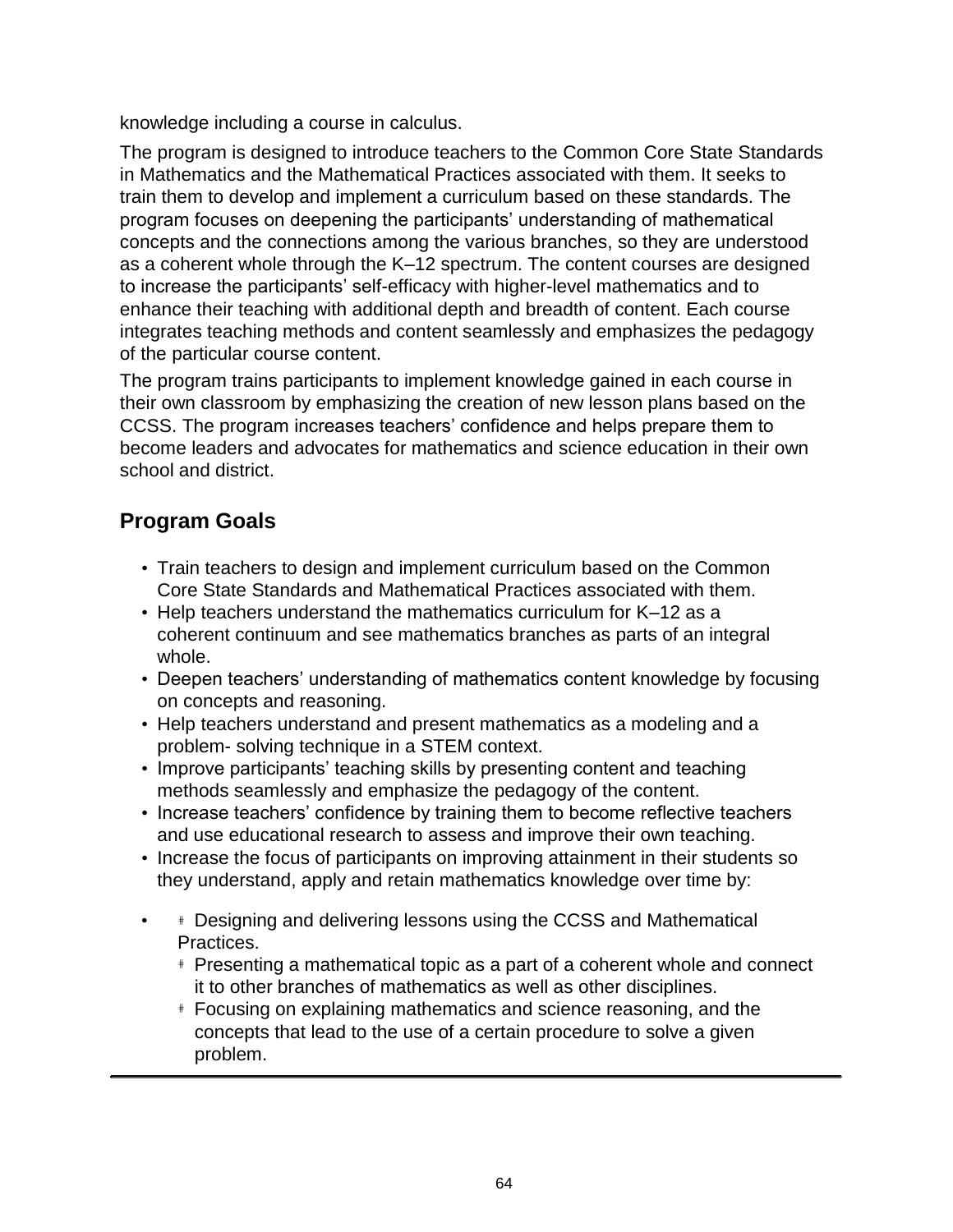- # Presenting mathematics as a problem-solving technique in a real world context.
- # Using technology, online resources, and manipulatives appropriately and effectively.
- # Reviewing and implementing latest research in mathematics education.
- # Identifying specific weaknesses students have in solving mathematics problems.

## **Program Requirements: 36 semester hours + one semester hour field experience**

#### **Required courses in mathematics: 21 semester hours**

MTH5010 Numbers and Mathematical Thinking (3) MTH5020 Statistics and Probability (3) MTH5030 Understanding and Teaching Algebra (3) MTH5040 Understanding and Teaching Geometry (3) MTH6010 Calculus Concepts and Applications I (3) MTH6030 Applications in STEM (3) MTH6060 Calculus Concepts and Applications II (3)

#### **Complete six semester hours from the following list:**

MTH6020 Mathematical Connections (3) MTH6040 Technology in Mathematics Classrooms (3) MTH6080 Selected Topics in Mathematics (3) MTH6090 Selected Topics in Mathematics Education (3)

#### **Required courses in mathematics and science education: 10 semester hours**

NSM5400 Curriculum Development and Assessment in Mathematics and Science (3) NSM5900 Field Experience in STEM (1) NSM6100 Educational Research in Mathematics and Science I (3) NSM6200 Educational Research in Mathematics and Science II (3)

## **Master of Arts in Reading Instruction and Endorsement (MARI)**

## **Program Description**

The primary goal of the 36-semester hour Master of Arts in Reading Instruction program is to provide candidates with the knowledge, skills and dispositions to become a building or district-level reading specialist. Coursework is designed to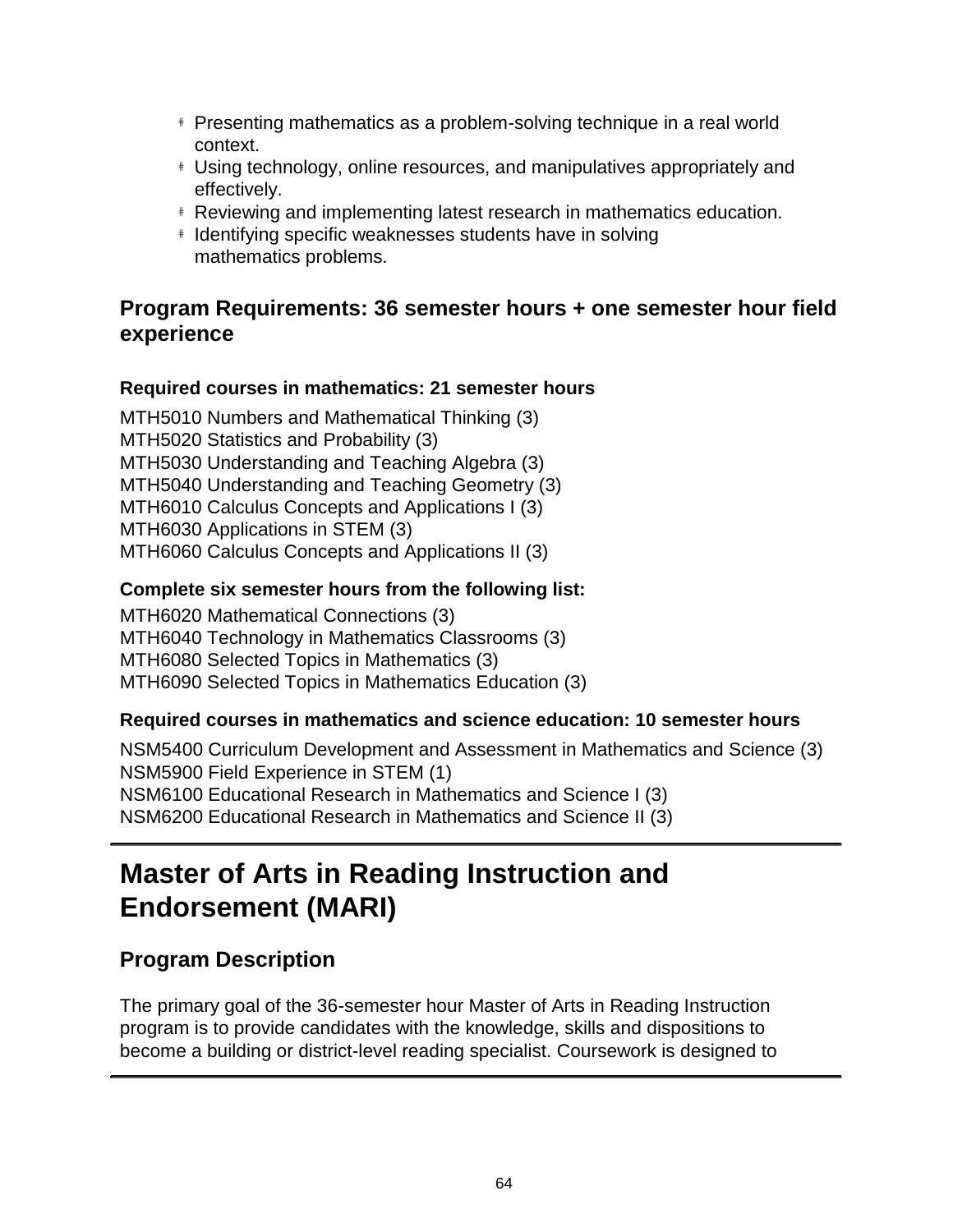address the Reading Specialist standards of the International Reading Association (IRA) and the six areas required for licensure by the Illinois State Board of Education (ISBE). The degree is intended for experienced, practicing licensed teachers who seek to become reading coaches or reading specialists. The Reading Specialist must successfully complete the Reading Specialist Content Test (#176), and Illinois Basic Skills Test, TAP Test of Academic Proficiency. Applicants must meet the ACT plus writing composite score or the SAT composite score as required by ISBE at the time of application for entitlement as a Reading Specialist.

## **Admission Requirements**

- A valid Illinois professional educator license (early childhood, elementary, secondary, special PreK–12, or preschool-age 21).
- One or more years of teaching experience in a PreK–12 setting and current teaching position.
- A completed Graduate Application for Admission (aurora.edu/auapply).
- Transcripts (official, sealed in envelope) from the last degree earned: undergraduate degree indicating a GPA of 2.75 or higher or a graduate degree indicating a GPA of 3.0 or higher, both based on a 4.0 scale. Aurora University accepts official electronic transcripts at [AU-](mailto:AU-ETranscripts@aurora.edu)[ETranscripts@aurora.edu.](mailto:AU-ETranscripts@aurora.edu)
- A recommendation from your current building principal or direct supervisor.

## **Attendance Policy**

Attendance is mandatory at all class sessions. If a candidate is to be absent for any reason, he/she must discuss the expected absence with the course instructor before the absence occurs.

## **Academic Standards and Evaluation in Graduate Education Programs**

Upon completion of each course, letter grades are assigned to each candidate. At the graduate level, a "C" grade indicates less than complete mastery of the content and methods of the course. Only two grades of "C" are accepted at the graduate level and they must be balanced by two course grades of "A." If a "C" is received within the first three courses, the candidate may be removed from the program, by action of the program faculty.

## **Program Requirements**

Thirty-six semester hours are required for MARI degree. Thirty semester hours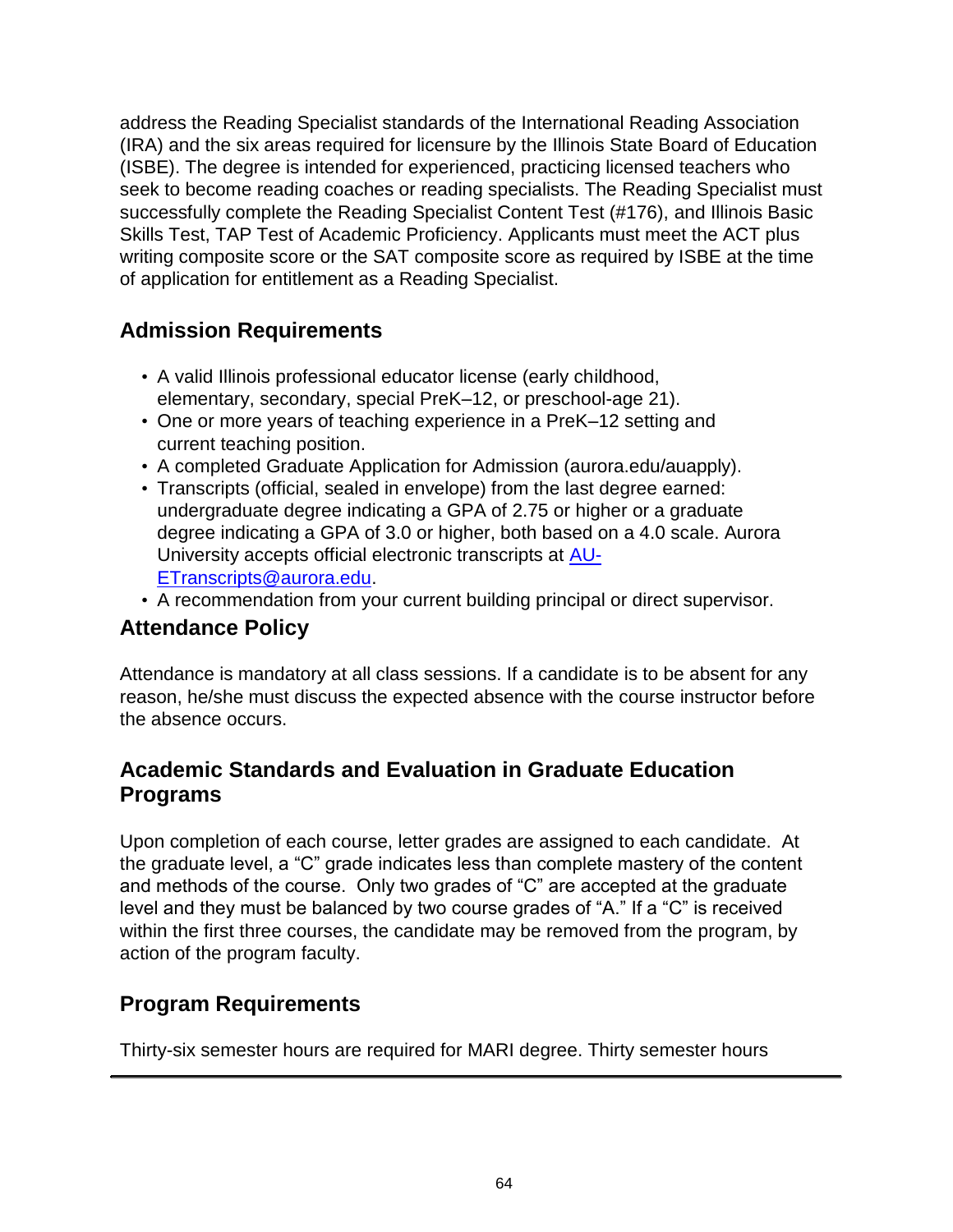involve coursework designated to develop candidates' content knowledge and skills related to reading instruction and program leadership. The remaining six semester hours are spent in a supervised clinical experience involving assessment and instruction with struggling readers (EDU6410).

The School of Education Graduate Faculty Committee may accept a maximum of nine semester hours of graduate credit from regionally accredited institutions of higher learning for application toward elective degree requirements. Transfer credit is completed prior to enrollment in the first course of the program. Graduate faculty reserve the right to decide on the applicability of all transfer credit.

All courses must be less than five years old at the time of admission and must be completed with a grade of "B" or better. An official transcript must be provided. University policy states that a maximum of six semester hours taken as a "Student-At-Large" may be applied toward a graduate degree program.

## **Degree Requirements for Masters of Arts in Reading Instruction (MARI)**

Full-time coursework leading to the degree consists of six semester hours per term for a total of 18 semester hours per year and 36 semester hours for the MARI degree. Of the 36 semester hours, six involve a supervised clinical practicum in assessment and instruction with struggling readers. The program also involves candidates in various field experiences in which they apply course content to their classroom instruction, to individual work with a struggling reader, or to developing coaching and collaboration skills.

30 semester hours in content related to literacy

6 semester hours of supervised clinical practicum involving assessment and tutoring with struggling readers

### **Course Requirements for Master of Arts in Reading Instruction (MARI) and Reading Specialist**

EDU6300 Professional Research in Literacy Learning (3) EDU6310 Effective Word Study Instruction (3) EDU6320 Effective Comprehensive Instruction (3) EDU6330 Literacy in the Content Areas (3) EDU6340 Assessment of Literacy Learning (3) EDU6350 Teaching Reading to Diverse Learners (3) EDU6370 Texts for Children (3) EDU6380 Supervision and Administration in Literacy I (3) EDU6390 Supervision and Administration in Literacy II (3) EDU6400 Professional Research in Literacy Learning II (3)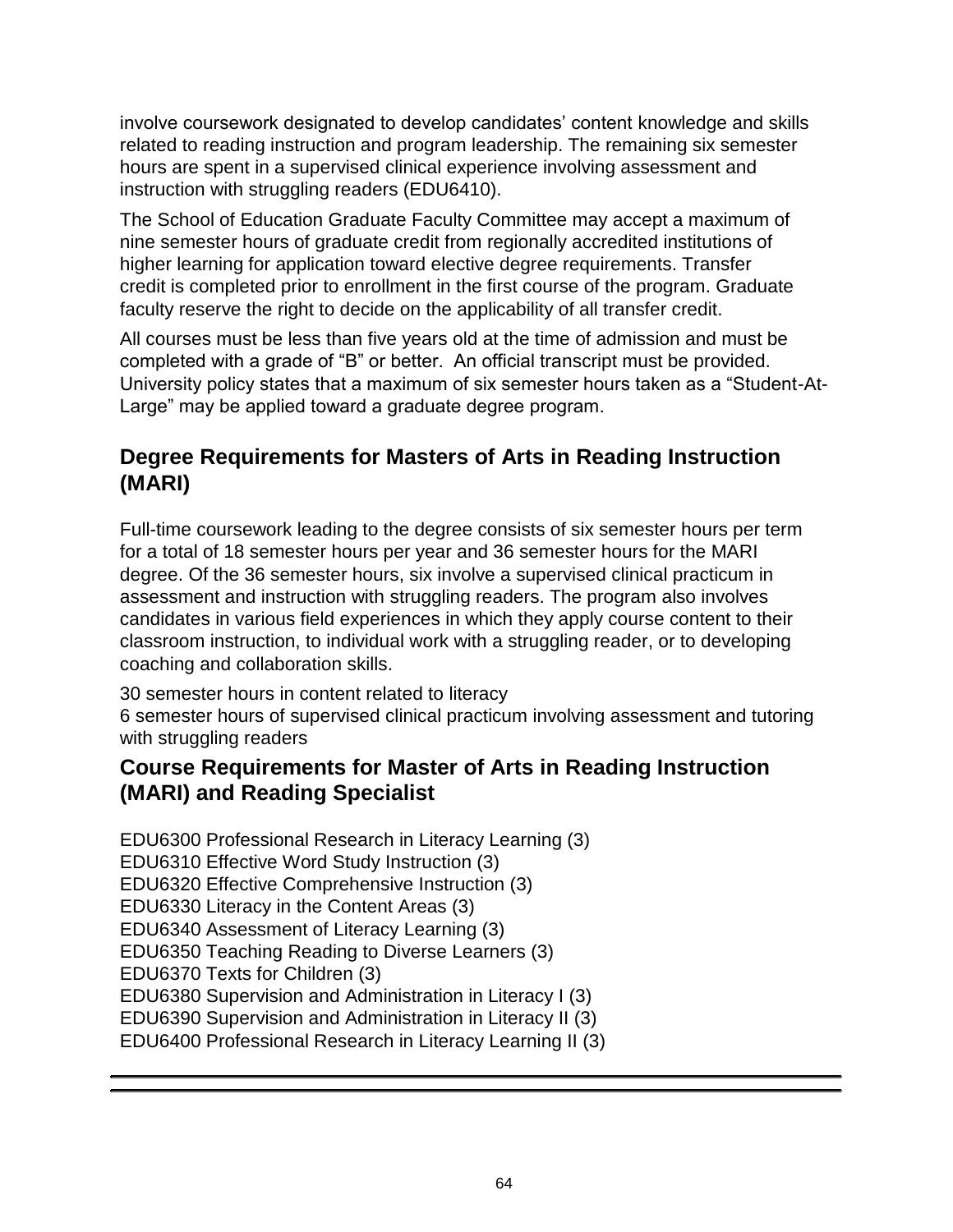## **Master of Arts in Science Education (MASCE)**

This program is designed to equip the middle school and high school science teacher with the science content and science education pedagogy needed to excite and instill a passion for science in the next generation of learners. While the program has its greatest appeal for middle school and high school teachers, all Pre K–12 teachers who seek to increase their knowledge of STEM (Science, Technology, Engineering and Mathematics) in biology, chemistry, physical science, and earth and space science will learn new ways to work with students in the classroom and meet the Next Generation Science Standards. The program is designed to deliver a teacher leadership curriculum alongside content courses in physical, life, earth and space sciences. These courses are designed so that teachers can experiment with at-home laboratories and take these ideas directly to the classroom. Scientific and engineering practices will be introduced in courses of field study and technology in the classroom. Overall, the program is designed to explore how humans scientifically study the natural world and its universe while considering cause and effect relationships between humans, technology and their environment.

All classes in the program are taught in eight-week online modules through AU Online or on-ground in a cohort format. The classes include field work, lab work, and moderated chat-room synchronous and asynchronous discussions. Natural areas (Geneva Lake, glacial and other landscapes) along with community partners (Morton Arboretum, Waste Management, Robert Crown Center for Health Education, Fermi Lab, DuPage Children's Museum, Challenger Learning Center for Science & Technology) in the area are used to provide hands-on experiences for the teachers.

## **Program Goals**

- Establish a comprehensive understanding of the national standards in mathematics and science.
- Train participants to create lesson plans using core standards and mathematical and scientific practices.
- Realize the integration of physical, life, and earth and space sciences with mathematics, engineering and technology through curriculum development complete with assessment measures.
- Deepen teachers' content knowledge in physical sciences, life sciences, earth and space sciences by focusing on fundamentals of these disciplinary cores through hands-on experimentation.
- Apply science education pedagogical methods in modeling and inquiry to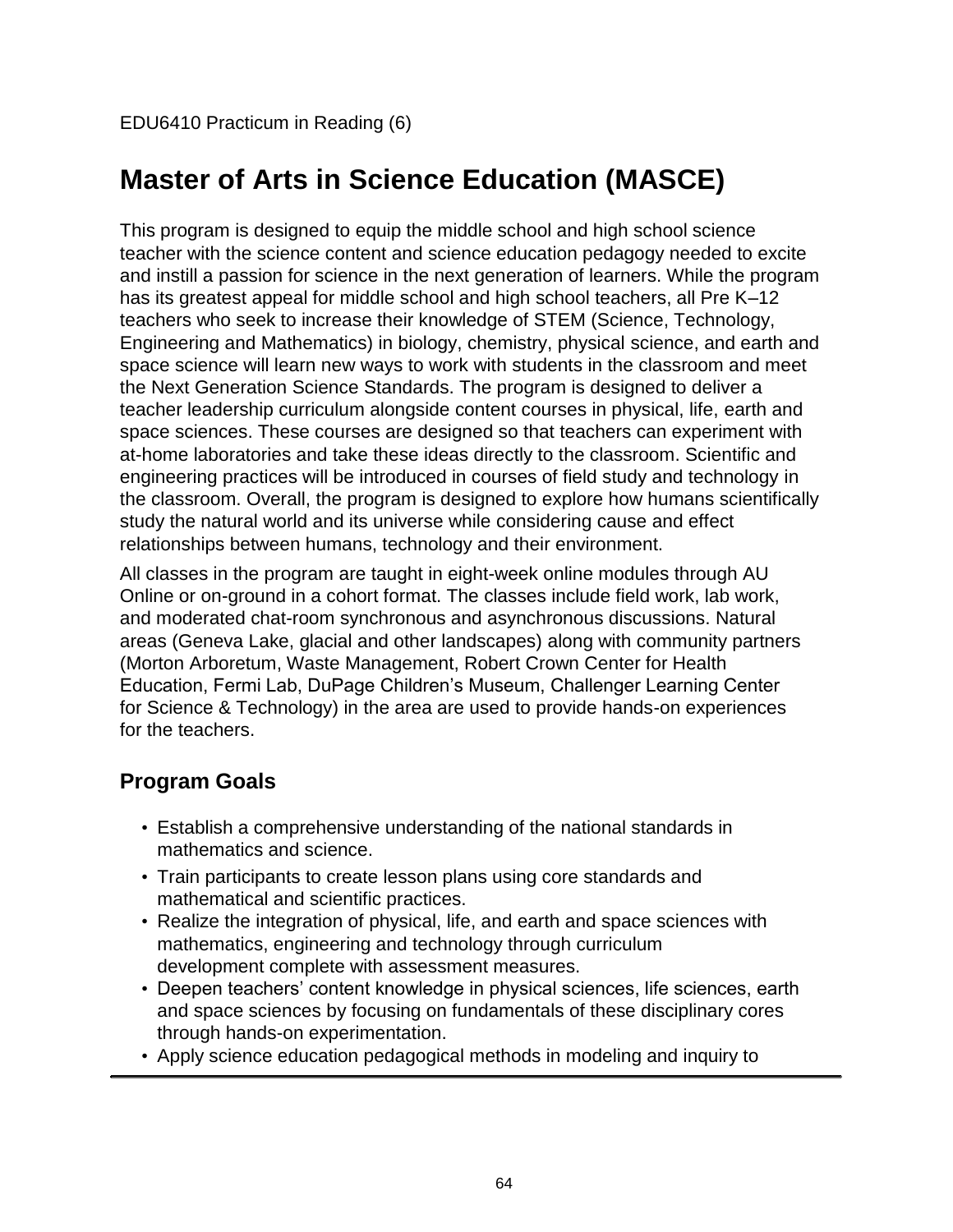new middle school classroom experiences.

- Establish teacher leaders in middle and high school science education to lead an effort to improve teaching and learning of science in the teacher's own school and district.
- Encourage candidates to be self-reflective of their own teaching by using research to assess and identify areas of improvement.
- Provide innovative teaching methods and technologies that allow participants to become efficacious teachers so their students apply and retain knowledge of physical, life, and Earth and space sciences over time.
- Improve mathematics and science teaching skills of participants, so their students understand, apply and retain science and mathematics knowledge.

### **Required Courses**

#### **Science Education:**

NSM5400 Curriculum Development and Assessment in Mathematics and Science (3) NSM6100 Educational Research in Mathematics and Science I (3) NSM6200 Educational Research in Mathematics and Science II (3) MTH5100 Foundations of Higher Mathematics (3) MTH6702 Research Project (2)

#### **Physical Sciences:**

NSM5420 Physical Science I: Matter and Energy (3) NSM5430 Physical Science II: Forces, Energy and Motion (3)

#### **Life Sciences:**

NSM5440 Hierarchical Organization of Life – From Cells to Organisms (3) NSM5450 Hierarchical Organization of Life – From Organisms to Ecosystems (3)

#### **Earth and Space Sciences:**

NSM5460 The Universe (3)

#### **Cross-cutting Concept Courses:**

NSM6410 Exploring Planet Earth (3) NSM6420 Technology and Instrumentation (3) NSM6430 Biochemical Applications in Technology (3)

#### **Engineering, Technology and Applications of Science Courses:**

NSM5410 Scientific and Engineering Practices (3) NSM5900 Field Experience in STEM (1)

## **Master of Arts in Special Education (MASE)**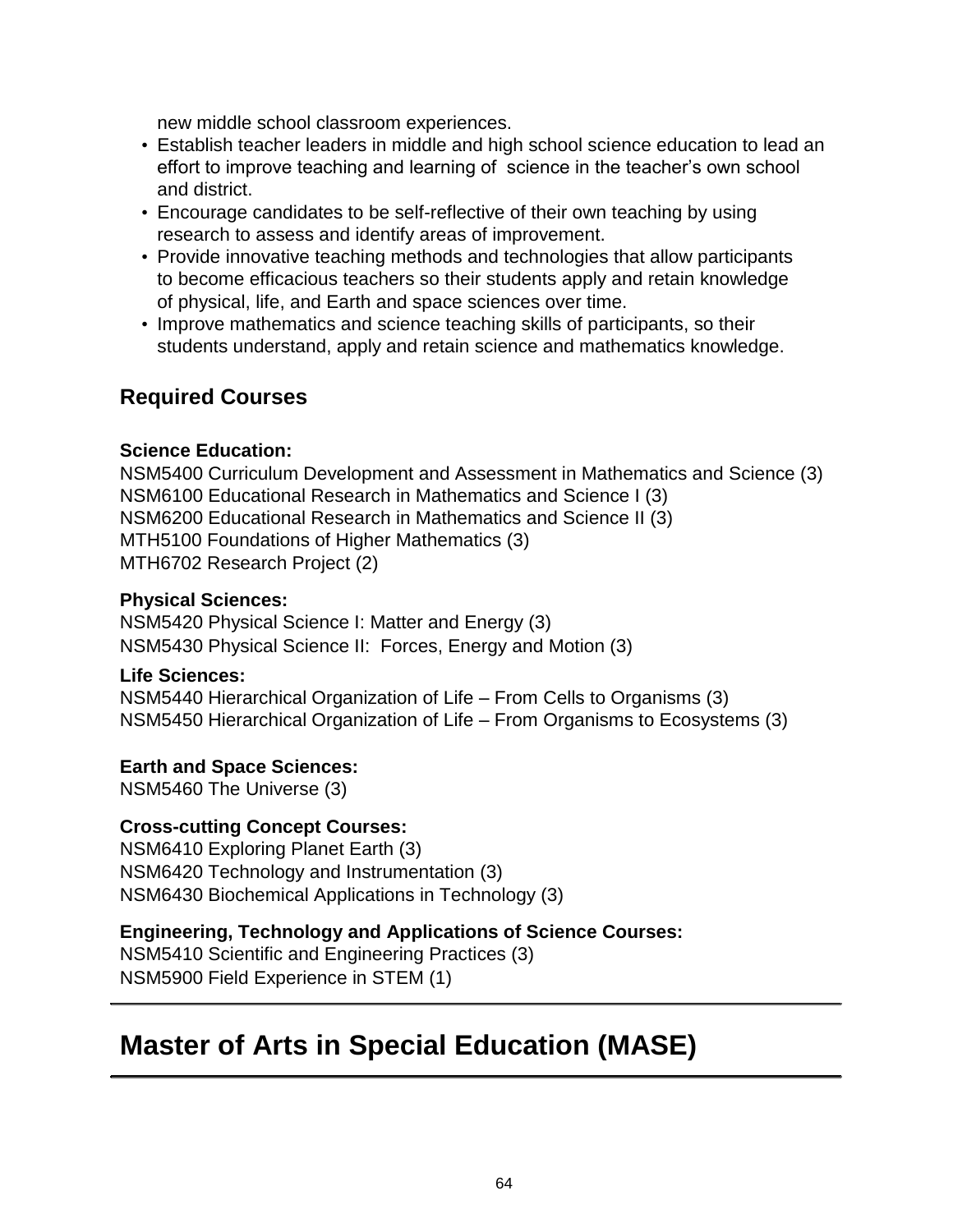### **Program Description**

The primary focus of this program is to prepare teachers for a Teaching Licensure with a Learning Behavior Specialist I (LBS I) (K– age 22) endorsement. Candidates may be existing teachers, someone who has experience in the schools, or someone with a degree in a related field. Licensure requires teachers to build a knowledge base to identify and intervene with students who exhibit a wide range of disabilities, including learning disabilities, cognitive disabilities, autism, social/emotional disabilities, and physical disabilities/other health impaired. Moreover, although the licensure will cover grades K– age 22, candidates will have a working knowledge of issues and strategies appropriate for the grades P–12. The coursework is designed to allow the candidate

both to evaluate research and conduct action research in the classroom. Furthermore, varied clinical practice and field experiences are considered an integral part to all courses so that the candidate can apply theory to practice and practice to theoretical conceptualizations. Please note that candidates with an existing licensure will not be required to student teach, but will participate in an internship that will be tailored to broaden the candidate's base of experience in the field. Candidates who do not hold an existing license will be required to student teach, taking SPED6750 instead of SPED6570. While completing the entire master's degree is advised, candidates can apply in one of three tracks: 1.) Endorsement (open only to licensed teachers), 2.) Licensure as an LBS I, or 3.) Master's degree in Special Education with licensure.

Candidates with an existing LBS I licensure will qualify for an endorsement in special education after the first 18 hours of coursework; this endorsement will be for the grade levels of the student's primary licensure. For a candidate with an existing licensure, completion of the Master of Arts in Special Education (MASE) involves 47 hours of coursework although the core courses necessary for the licensure total 41 hours. The remaining six hours to complete the MASE degree will involve a cognate of two courses that the candidate will plan with the assistance of his or her advisor.

This cognate will enable the candidate to establish an area of increased specialization. Suggested cognates include coursework in areas such as elementary education, the reading specialist, ELL/ESL/Bilingual, or educational leadership/supervision (toward a Type 75 licensure) For a candidate for whom this will be an initial licensure with student teaching, there are 53 total hours for the master's degree, which includes the two-course cognate. The main objectives of the coursework are twofold: to build the pedagogical expertise of the candidate; and to facilitate collaboration with his or her students, their families, their colleagues and the community.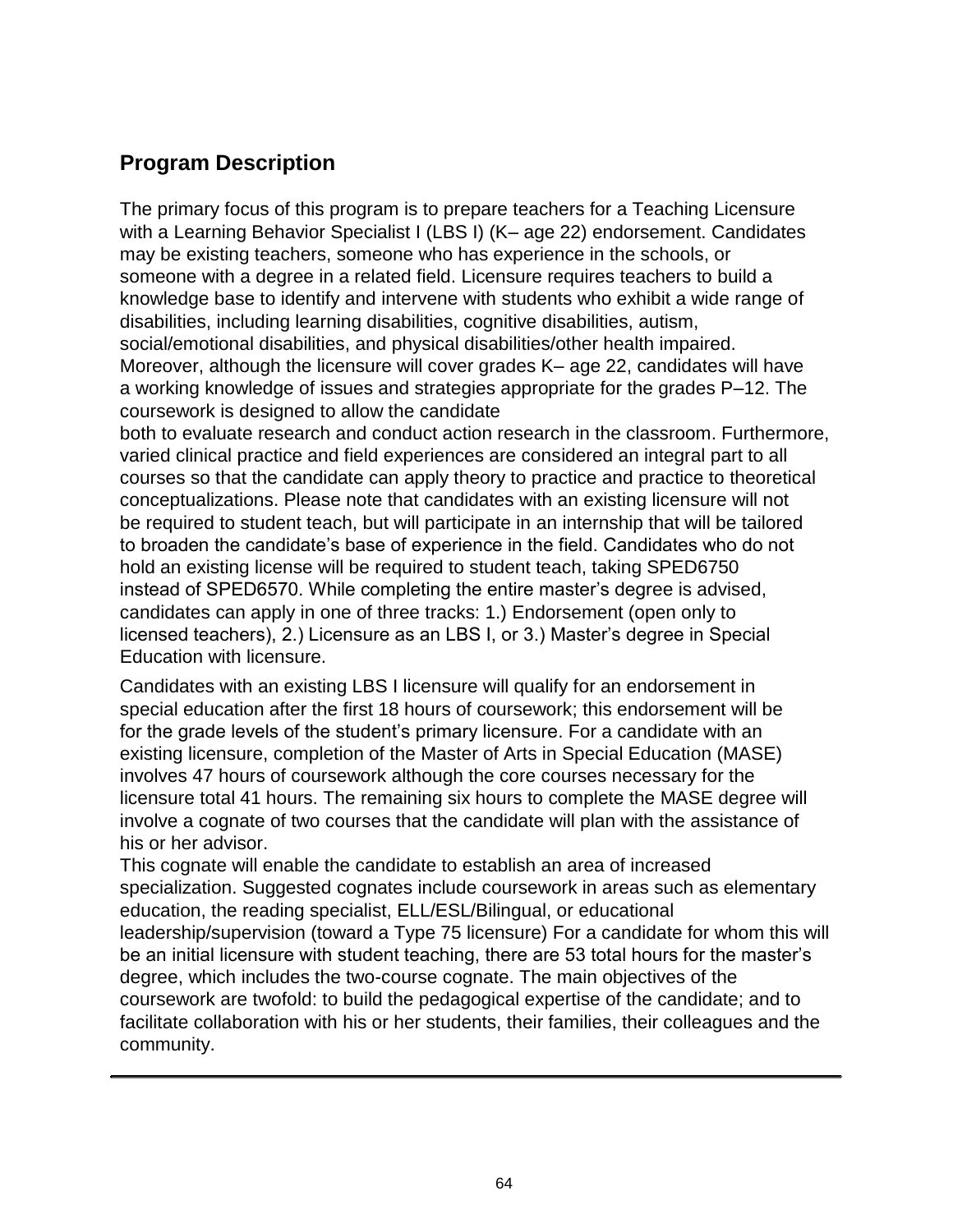Candidates should be aware that the Illinois State Board of Education requires that these additional tests be passed before an LBS I licensure will be issued:

- The LBS I Content Area test (#155)
- The Special Education General Curriculum test (#163)

The edTPA assessment, for which Pearson charges a significant fee, during student teaching for candidates who are completing an initial licensure. In fact, state licensure tests #1 and #2 must be passed before the candidate may begin the final clinical experience (the internship or student teaching). Candidates who has an existing license will also complete the edTPA assessment, but she or he will not be required to submit the assessment to Pearson (nor will they have to pay the fee).

## **Admission Requirements for the MA in Special Education**

- Passage of the Illinois Basic Skills Test, TAP Test of Academic Proficiency or an ACT with a writing, composite score of 22 or higher, or SAT meeting ISBE requirements (Note: Candidates should verify required scores with ISBE as required scores have continued to be modified).
- A completed Graduate Application for Admission (aurora.edu/auapply).
- Transcripts (official, sealed in envelope) for all prior college and/or university credit. Aurora University accepts official electronic transcripts at [AU-](mailto:AU-ETranscripts@aurora.edu) [ETranscripts@aurora.edu.](mailto:AU-ETranscripts@aurora.edu)
- Bachelor's degree from a regionally accredited institution. 3.0 grade point average on a 4.0 scale. If the applicant's grade point average is below that of a 3.0, the applicant may be accepted on a probationary basis. If probationary status is granted, a formal review will be conducted by the program director after completion of the first three courses where a 3.0 average must be maintained or the applicant will not be able to continue the program.
- Two letters of recommendation from individuals familiar with the applicant's professional potential related to this field.
- Passing a National Background Check (Criminal Activity and Sex Offender); completed after admission.

## **Prerequisite Suggestion**

• A course in teaching primary reading; if taken at the graduate level, this may count as a cognate for the MASE.

## **Application Deadline and Notification**

Applications will be reviewed by the special education admission committee, and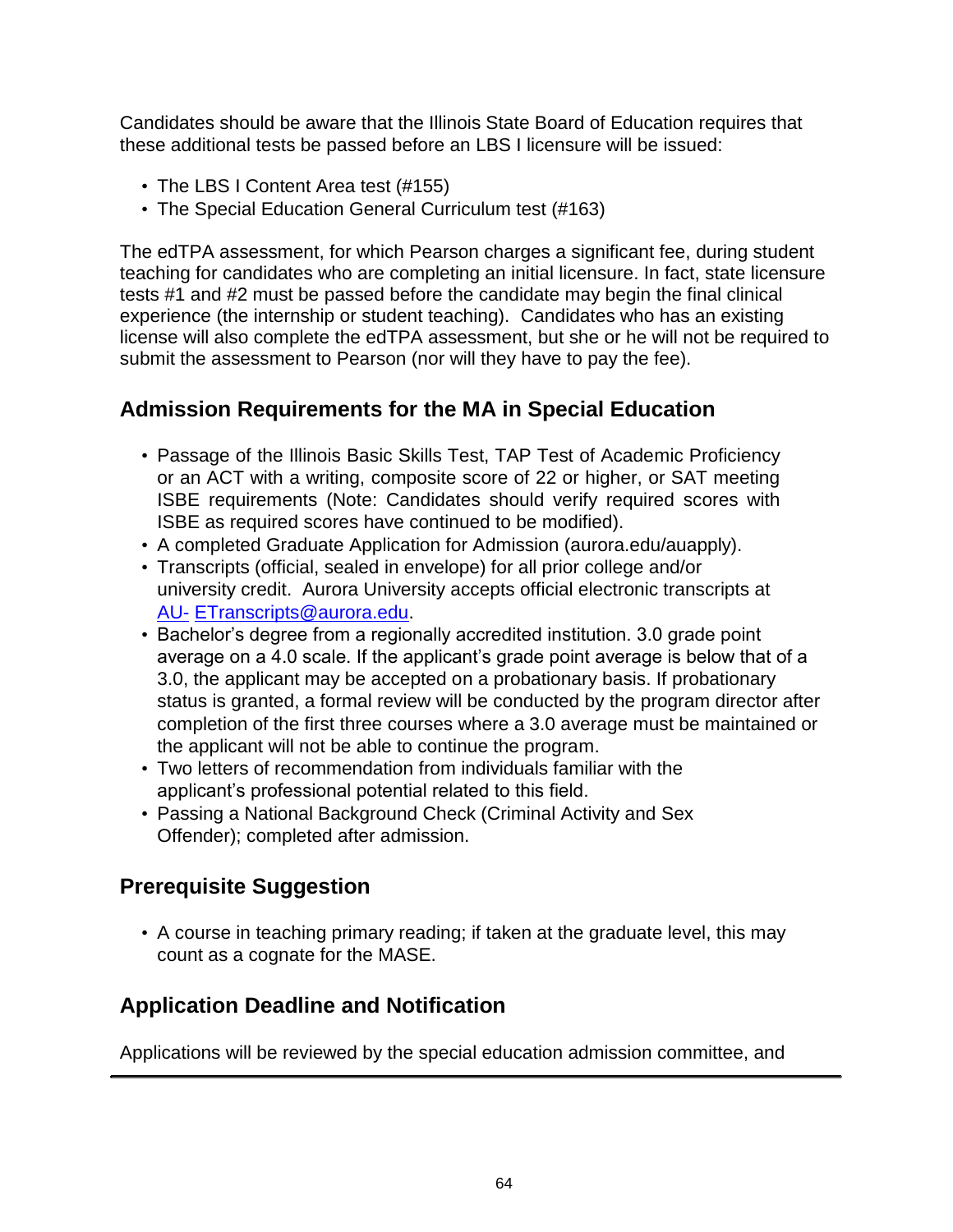applicants will be advised of acceptance on a rolling basis as they are reviewed. Applicants should please note that this program is designed for a fall semester start; however, a spring start with a modified sequence of courses is also available. Some endorsement courses may also be available online.

## **Academic Standards and Evaluation in the MASE Program**

In addition to feedback to students in the form of grades, full-time candidates' overall performance will be reviewed at the end of each semester (part-time candidates' work will be reviewed every two semesters) to evaluate whether the applicants are integrating the theoretical knowledge and practical applications at a competent level.

At the graduate level, a "C" grade indicates less than complete mastery of the content and methods of the course. A 3.0 grade point average must be maintained to continue in the program. Only two grades of "C" are accepted at the graduate level in the MASE program. If a candidate receives a "C" grade within the first semester, the candidate may be removed from the program by action of the program faculty. As is true of admission to the program, candidates may be allowed to continue on a probationary status at the discretion of their advisor and the program director. Candidates must achieve a "B" grade in the Unified Field Experience to be eligible for the internship or student teaching. Additionally, candidates must pass the two state special education content area tests and the Assessment of Professional Teaching test before beginning their internship or student teaching. A grade of "B" or better must be achieved in the internship or student teaching courses to become licensed.

## **Program Requirements**

If a candidate has an existing licensure, 47 semester hours are required for the MASE degree. If a candidate does not have an existing licensure and will need to student teach, the degree will take an additional six hours (53 hours). Thirty-nine hours (33 of these hours are core hours required for licensure) are devoted to content coursework designed to develop expertise across the wide range of disability categories required for the cross-categorical LBS I licensure with the state. Each of these content classes focuses on both theory and clinical and educational application. The remaining eight hours are devoted completely to supervised clinical experience in applying theory to practice in the field. In these experiences, candidates will be exposed to a range of ages and educational/life impact on the student(s). As noted earlier, licensure may be granted with the 42 semester hours of core courses (48 hours if student teaching is required), composed of 34 hours of content coursework and eight hours of supervised clinical experiences (14 hours if student teaching), but the applicant is strongly encouraged to complete the MASE curriculum. The objective of the MASE is to give the candidate the expertise to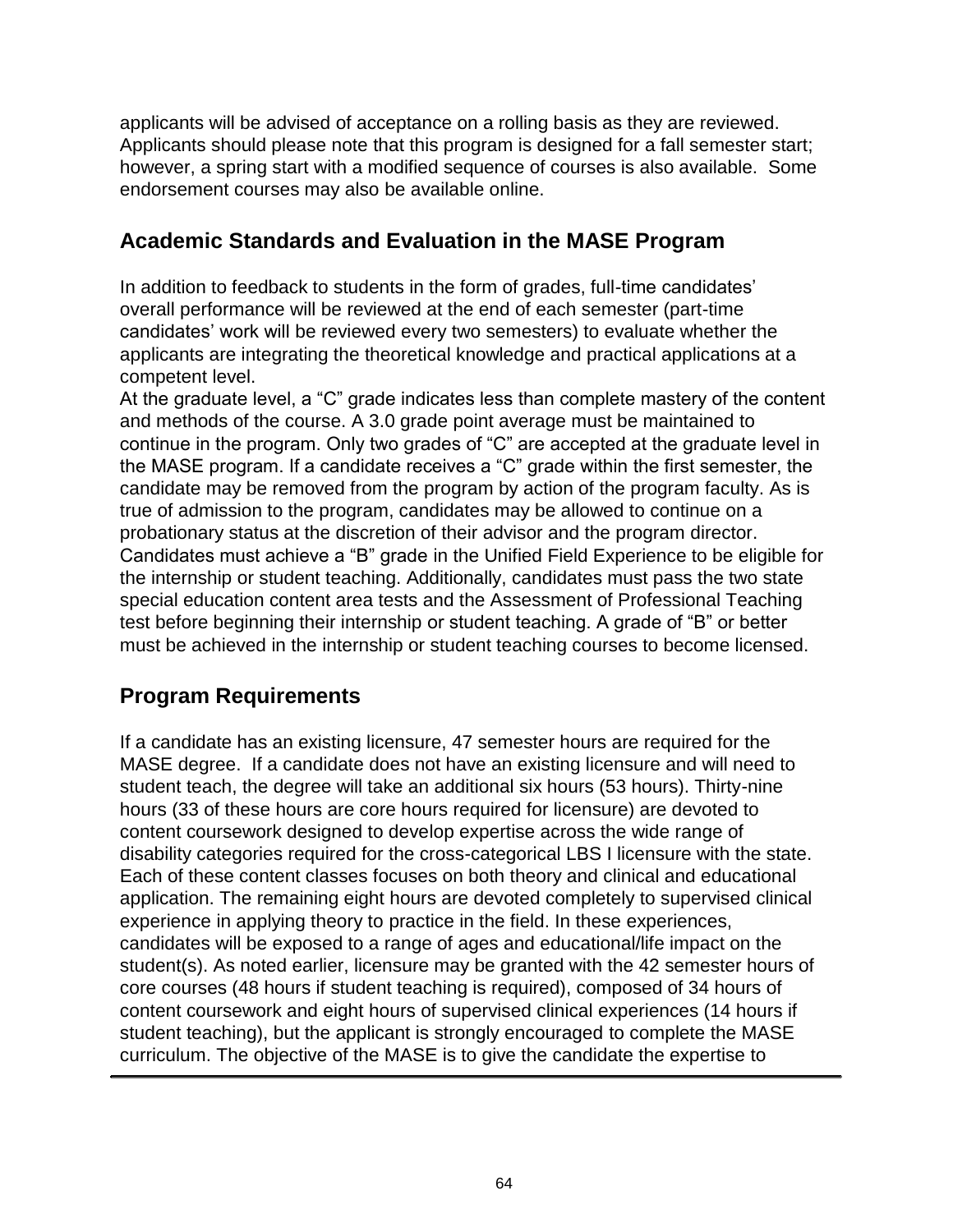understand and teach not only the student, who may have a range of disabilities that manifest differentially at different points in his or her life, but also to be able to understand and collaborate with significant members within the context of the student's family, school and community.

The sequence of courses for the MASE program anticipates that the candidate will generally begin the program in the fall semester. Applicants may attend either full or part time.

## **Degree Requirements for MASE**

- 40 semester hours in content classes, with accompanying clinical field exposure (includes six semester hours of cognate courses)
- Eight semester hours of supervised clinical practica (assumes that a candidate has an existing teaching licensure, these hours include an internship)
- 8 semester hours plus 2 additional seminar semester hours if student teaching, for a total of 10 hours
- Six additional semester hours in a cognate area

## **Licensure Requirements for LBS I**

General Content Area and Practicum Classes Required for Licensure *Note:* Courses marked with an (E) comprise the endorsement. The endorsement is also offered through AU Online.

SPED5510 Characteristics and Identification of Disabilities and the Law (4) (E)

SPED5520 Cognitive Development and Disabilities (2) (E)

SPED5530 Oral Language Development and Disorders (3)

SPED5540 Diversity and Disability Issues: Students, Families, Schools and the Community (2)

SPED5555 Prosocial Skills and Challenging Behaviors (3) (E)

SPED5560 Strategies and Assistive Technology for Students with Low Incidence and Multiple Disabilities (2) (E)

SPED5570 Trends: Collaboration, Differentiating Instruction in the Inclusive Classroom, and Transition (3) (E)

SPED5610 Psychoeducational Assessment of Students with Disabilities (4) (E)

SPED5640 Mathematics and Sciences Interventions for Students with Disabilities (2)

SPED6520 Reading Disabilities Theory and Interventions (3)

SPED6530 Written Language Development and Disorders (3)

SPED6550 Introduction to Educational Research (2)

SPED6560 Unified Field Experience (4)

SPED6570\* Internship and Action Research Seminar (assumes previous student teaching experience/licensure) (4)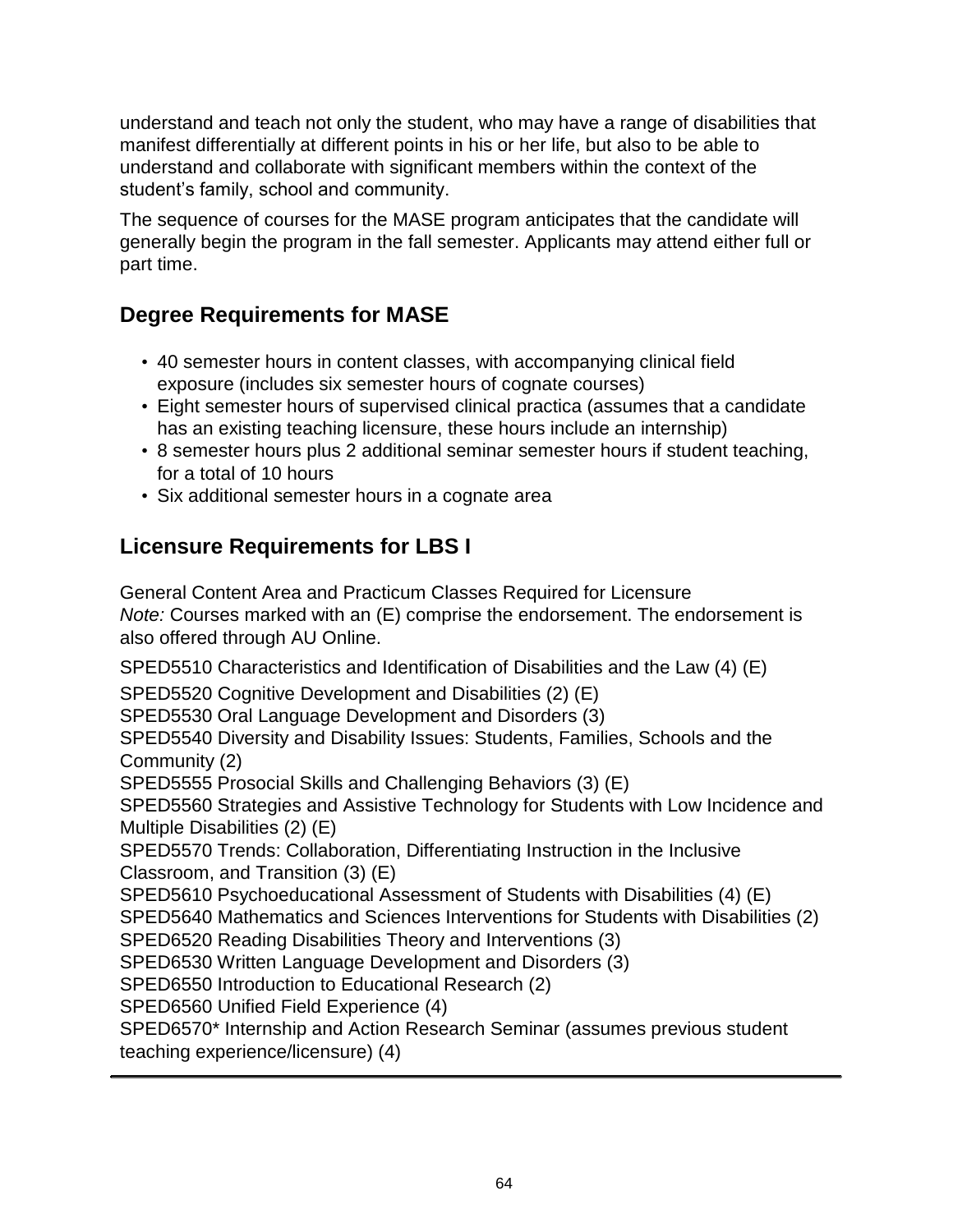OR

SPED6750\* Student Teaching in Special Education 8 semester hours SPED6760 Seminar for Student Teaching in Special Education 2 semester hours

\*Candidates take one of the above courses, dependent on whether student teaching is required.

**Elective Classes for Degree Candidates:** Two electives, totaling six semester hours, forming a cognate, established with the approval of the candidate's advisor.

**Total hours for the MASE degree: 47 hours; 53 hours if student teaching is required.**

## **Director of Special Education Endorsement**

## **Program Description**

The primary goal of this endorsement program is to provide candidates with the knowledge, skills and dispositions to provide special education leadership at the building or school district level. Candidates who complete this program and successfully complete the required State of Illinois examination will receive ISBE endorsement as a special education director. Potential candidates should check with the Center for Adult and Graduate Studies for further information.

## **Admission Requirements for Director of Special Education**

- A valid Professional Educator License with an LBS 1 endorsement or school service area of school social work, school psychology or speech/language pathology; a Type#75 Administrative License or Principal Endorsement, and current position.
- One letter of recommendation.
- At least two years of professional experience working with special populations in a Pre–K through 12/age 21 setting.

## **Academic Standards and Evaluation in Graduate Education Programs**

Upon completion of each course, letter grades are assigned to each candidate. At the graduate level, a "C" grade indicates less than complete mastery of the content and methods of the course. Only two grades of "C" are accepted at the graduate level and they must be balance by two course grades of "A."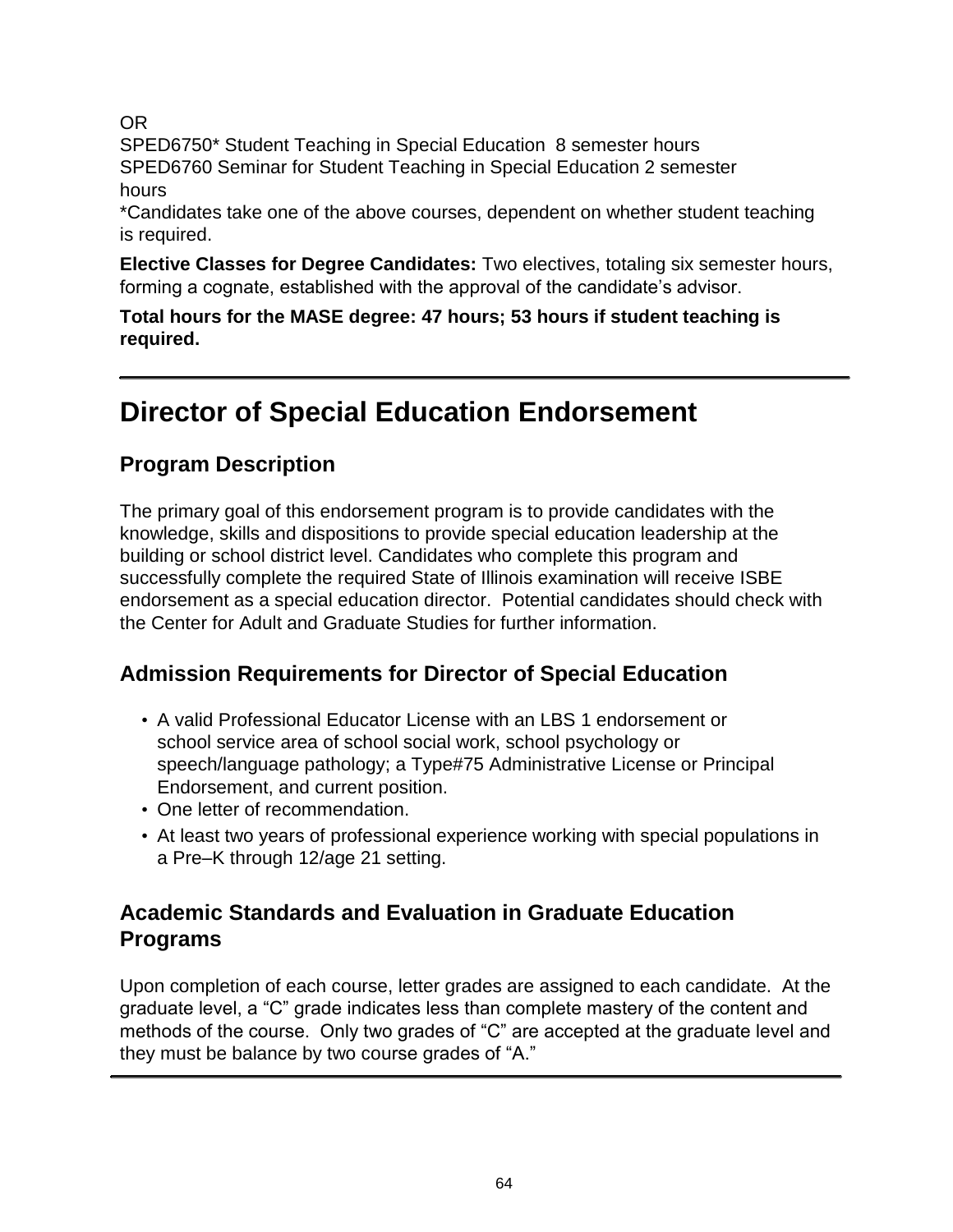## **Program Requirements**

In addition to the aforementioned program admission requirements, twelve (12) semester hours are required for the Special Education Director endorsement.

### **Course Requirements**

SPED6660 Supervisor of Programs for Children with Disabilities (3) SPED6670 Special Education Finance (3) SPED/EDU6680 School leadership and the Law for Special Populations (3) SPED6690 Current Research in Cross-Categorical Special Education (3)

## **Master of Business Administration (MBA)**

The Master of Business Administration offers a comprehensive curriculum designed to give students a broad understanding of business operations and hone their problemsolving and team-building skills. The program focuses on key management concepts with opportunities to pursue a concentration in data analytics, digital marketing, healthcare management, leadership or take electives, including courses from the Master of Science in Accountancy program.

The MBA core courses provide a strong foundation in fundamental business concepts, including marketing, organizational behavior, accounting, finance, operations management, and strategic management. Building on this foundation, elective courses allow students to pursue concentrations that have direct relevance to their careers and future professional goals.

Aurora University business students will apply business theory and research to current business trends and real-world case studies, and learn from professors who are established experts in their industries. Students will gain knowledge and skills that can be put immediately to work in their profession, maximizing the ROI from the degree program.

#### **Admission Requirements**

The general admission requirements are to be found in the section "Graduate Admission Requirements." In addition to the requirements listed there, an interview may be required.

#### **Attendance Policy**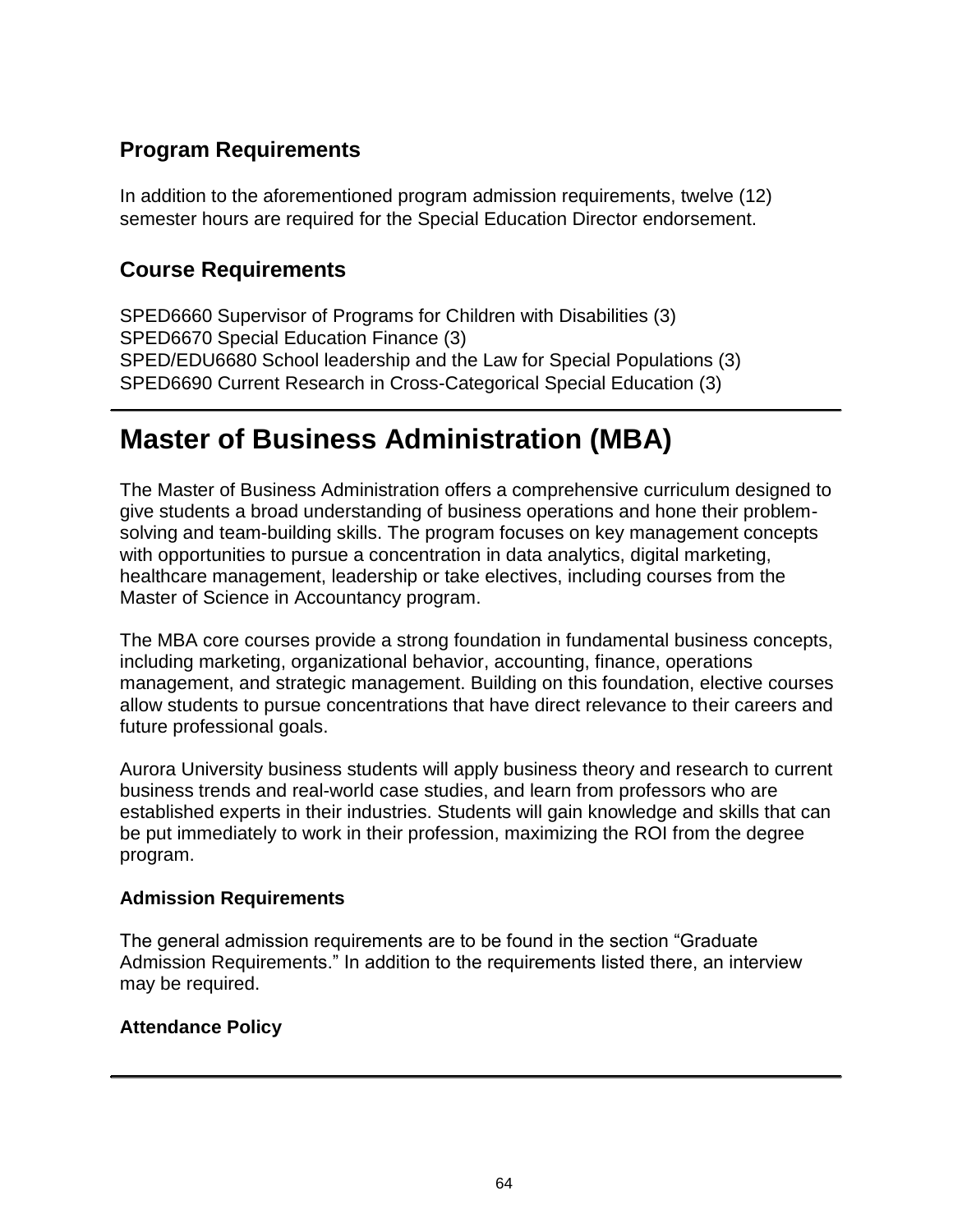Attendance is mandatory for all class sections. If a student is to be absent for any reason, the student must discuss the expected absence with the course instructor before it occurs.

#### **Academic Standards and Evaluation**

Grades will be assigned to each student at the conclusion of each course according to the procedures outlined in the section "Graduate Grading System."

At the graduate level, a "C" grade indicates less than complete mastery of the content of a course. Only two grades of "C" are accepted at the graduate level in the MBA program and they must be balanced by two grades of "A." If a "C" is received within the first three courses, the student may be removed from the program by action of the program director.

#### **Residency Requirement**

A minimum of 30 semester hours of graduate credit must be earned at Aurora University to receive the MBA degree. A maximum of six (6) semester hours of graduate credit may be transferred from an accredited college or university and applied to the requirements of this degree. Any coursework submitted for transfer must be approved by the director. See the section "Transfer of Credit" for the conditions governing the transfer of credit.

#### **MBA Program Detail**

Aurora University's MBA program accepts students from all academic backgrounds and an undergraduate degree in business is not required. There are no prerequisite courses required for admission to the MBA program. In the interest of ensuring student success, the program director may require limited foundational coursework for students whose academic and experiential backgrounds suggest they would benefit from such preparation. Decisions about required foundational business courses are made collaboratively with students and are based on review of academic transcripts, professional experience and the results of a personal interview.

#### **MBA Course Requirements**

The MBA degree requires 36 semester hours: 21 semester hours of required core courses plus 15 semester hours from electives and/or special topics courses.

#### **MBA Required Core Courses: 21 semester hours required**

MBA6020 Marketing Management (3) MBA6030 Leadership and Organizational Behavior (3)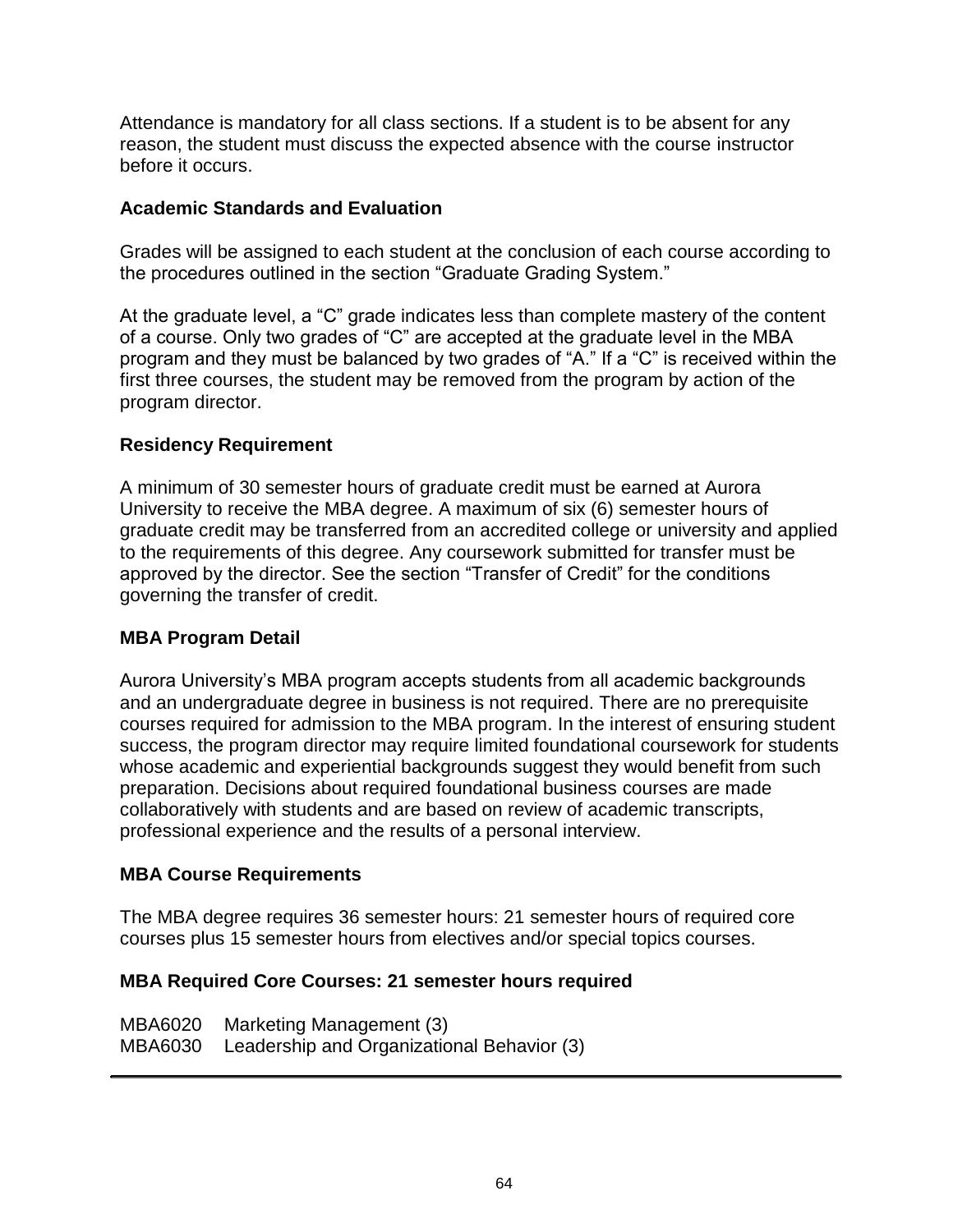MBA6045 Managerial Accounting (3) MBA6050 Financial Management (3) MBA6075 Operations Management (3) MBA6090 Applied Business Research (3) MBA6100 Strategic Management (3)

**MBA Electives: 15 Semester hours required** MBA6200 Human Resource Management (3) MBA6500 Global Business Immersion (3) MBA6520 Project Management Planning (3) MBA6530 Project Management Execution (3) MBA6540Entrepreneurial Management (3) MBA6550 Healthcare Management (3) MBA6560 Leadership of Not-for-Profit Organizations (3) MBA6610 Leading Organizational Development (3) MBA6620 Leading Strategically (3) MBA6630 Leading Teams (3)

## **Master of Science in Accountancy (MSA)**

Aurora University's Master of Science in Accountancy degree is designed to prepare students to successfully complete professional accountancy exams and commence professional practice as accountants. Program graduates will be prepared to become CPAs and CMAs practicing in the areas of financial accounting and reporting, managerial accounting, taxation and attest services.

The program design includes two tracks. One meets the needs of persons with undergraduate degrees in accountancy. It consists of 30 semester hours of training and can be completed in one year of full-time studies or two years of parttime studies. The second track is designed to meet the needs of persons with baccalaureate degrees in areas other than accounting. It consists of 48 semester hours of graduate study. Both tracks, when combined with the credits earned during the baccalaureate experience, provide the credits necessary to qualify to take the Uniform Certified Public Accountant Examination.

### **Admission**

Candidates may be admitted to the Master of Science in Accountancy program in any of five terms throughout the year. Requirements for admission include:

• Completed Application for Admission.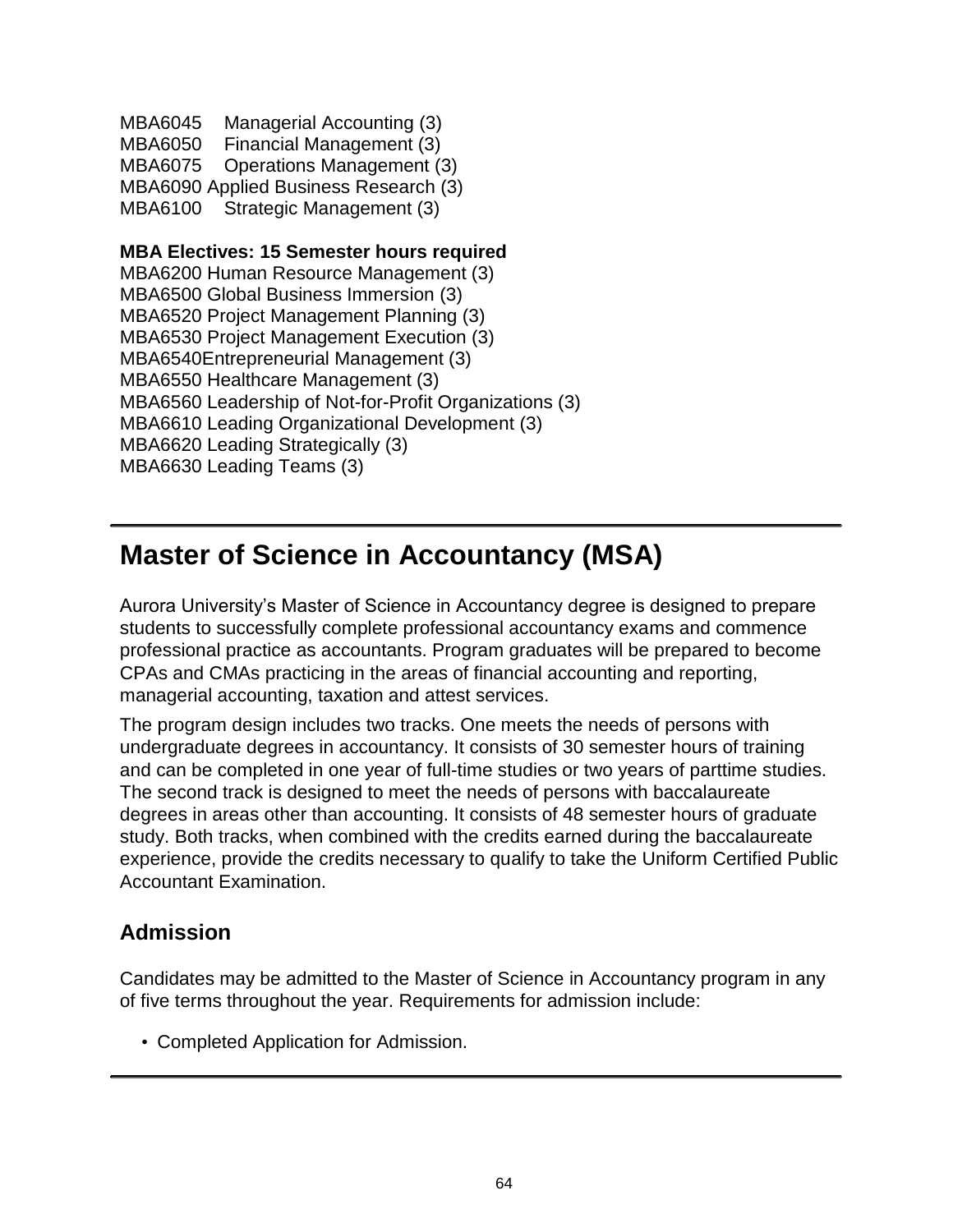- Submit transcripts (official, sealed in envelope) for all prior college and/or university credit. Aurora University accepts official electronic transcripts at [AU-](mailto:AU-etranscripts@aurora.edu) [etranscripts@aurora.edu.](mailto:AU-etranscripts@aurora.edu)
- Bachelor's degree from a regionally accredited institution with a grade point average of 3.0 or greater (on a 4.0 scale). Students with a GPA of less than 3.0 will be considered on a case-by-case basis.
- An interview with the Director of Graduate Business Programs.
- A professional resume.
- Two letters of recommendation or completed recommendation forms.

## **Attendance Policy**

Attendance is mandatory for all class sections. If a student is to be absent for any reason, he/she must discuss the expected absence with the course instructor before it occurs.

## **Academic Standards and Evaluation**

Grades will be assigned to each student at the conclusion of each course according to the procedures outlined in the section "Graduate Grading System."

At the graduate level, a "C" grade indicates less than complete mastery of the content of a course. Only two grades of "C" are accepted at the graduate level in the MSA program and they must be balanced by two grades of "A." If a "C" is received within the first three courses, the student may be removed from the program by action of the program faculty.

## **MSA Program Detail**

#### **Required Courses for those without a bachelor's degree in accounting**

ACC3110 Intermediate Accounting I (4) ACC3120 Intermediate Accounting II (4) ACC4140 Advanced Accounting (4) ACC4410 Auditing (4) ECN2030 Principles of Economics (4) FIN3400 Principles of Finance (4)

#### **Required Courses**

ACC6100 Business Environment and Concepts (3) ACC6110 Accounting Theory, Practice and Reporting (3) ACC6120 Advanced Cost and Managerial Accounting (3)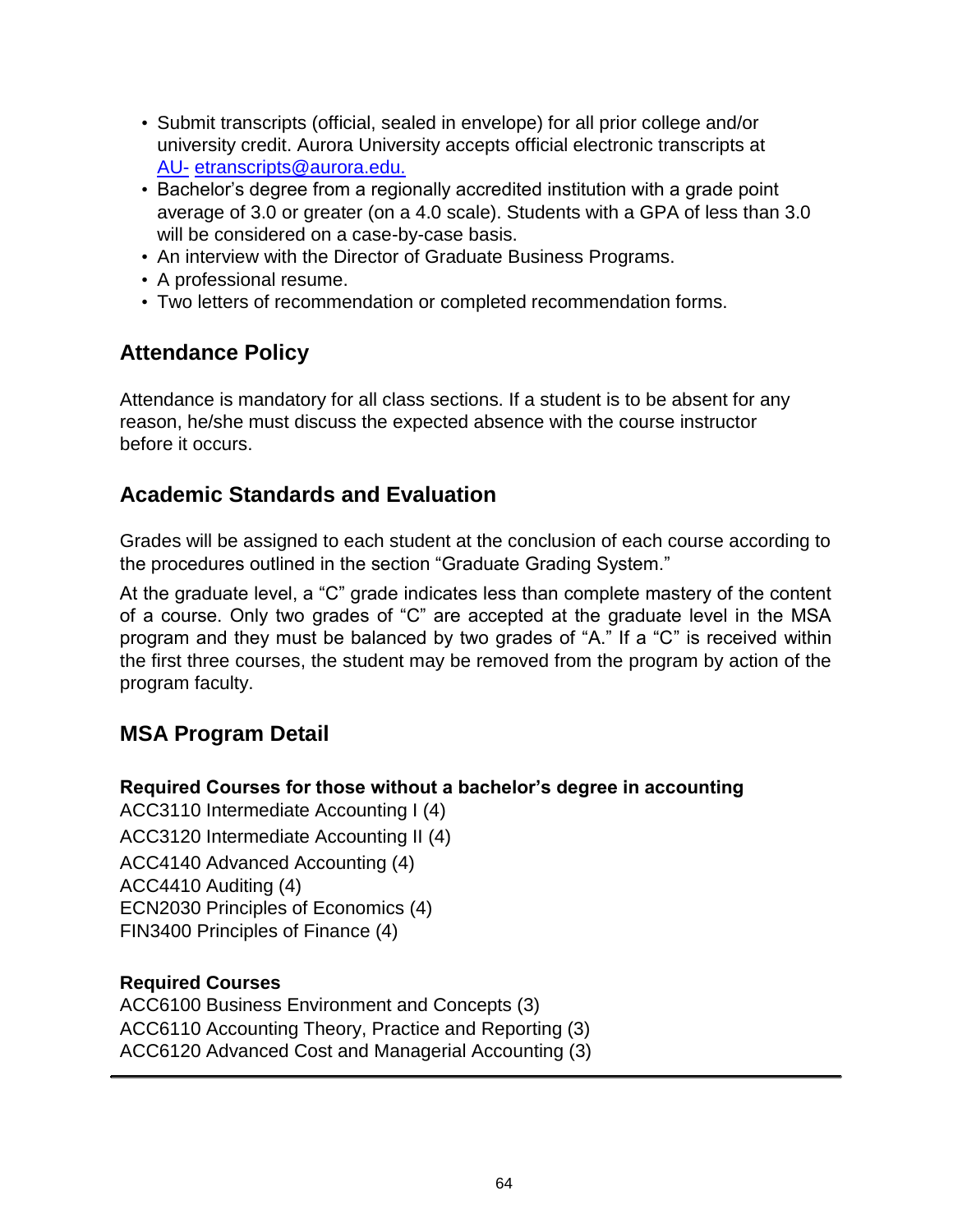ACC6140 Governmental and Not-for-Profit Accounting (3) ACC6150 Accounting Information Systems (3) ACC6160 Advanced Attest Services (3) ACC6180 Taxation of Corporations, Partnerships and Not-for-Profits (3) ACC6190 Business Regulation (3) ACC6200 Seminar in Professional Accounting Research and Practice (3) MBA6250/6810 Data Analytics (3)

## **Master of Science in Applied Behavior Analysis (ABA)**

## **Program Description**

Applied Behavior Analysis (ABA) is a field that utilizes basic behavioral principles to address behavior challenges of social significance. This program emphasizes a natural science approach to the study of human behavior and will introduce you to ways of viewing everyday behavior that differs from the way behavior is typically talked about in everyday speak. You will be introduced to the basic and applied research that serves as the foundation for applied behavior analysis and effective behavioral treatments. The course sequence is designed to meet the requirements of the Behavior Analysts Certification Boards (BACB) 4th Edition Task List, and includes practicum courses that will require you to the use skills learned in the classroom in clinical settings.

## **Program Goals**

- Train effective and informed applied behavior analysts
- Provide hands-on training both inside and outside of the classroom

## **Admission Requirements**

- Complete the Graduate Application for Admission at aurora.edu/auapply.
- Possess a bachelor's degree from an accredited college or university (minimum 2.75 GPA on a 4.0 scale).
- Submit transcripts (official, sealed in envelope) for all prior college and/or university credit. Aurora University accepts official electronic transcripts at [AU](mailto:AU-etranscripts@aurora.edu)[etranscripts@aurora.edu.](mailto:AU-etranscripts@aurora.edu)
- Submit your current curriculum vita or detailed resume.
- Submit three letters of recommendation from individuals acquainted with your professional or academic abilities.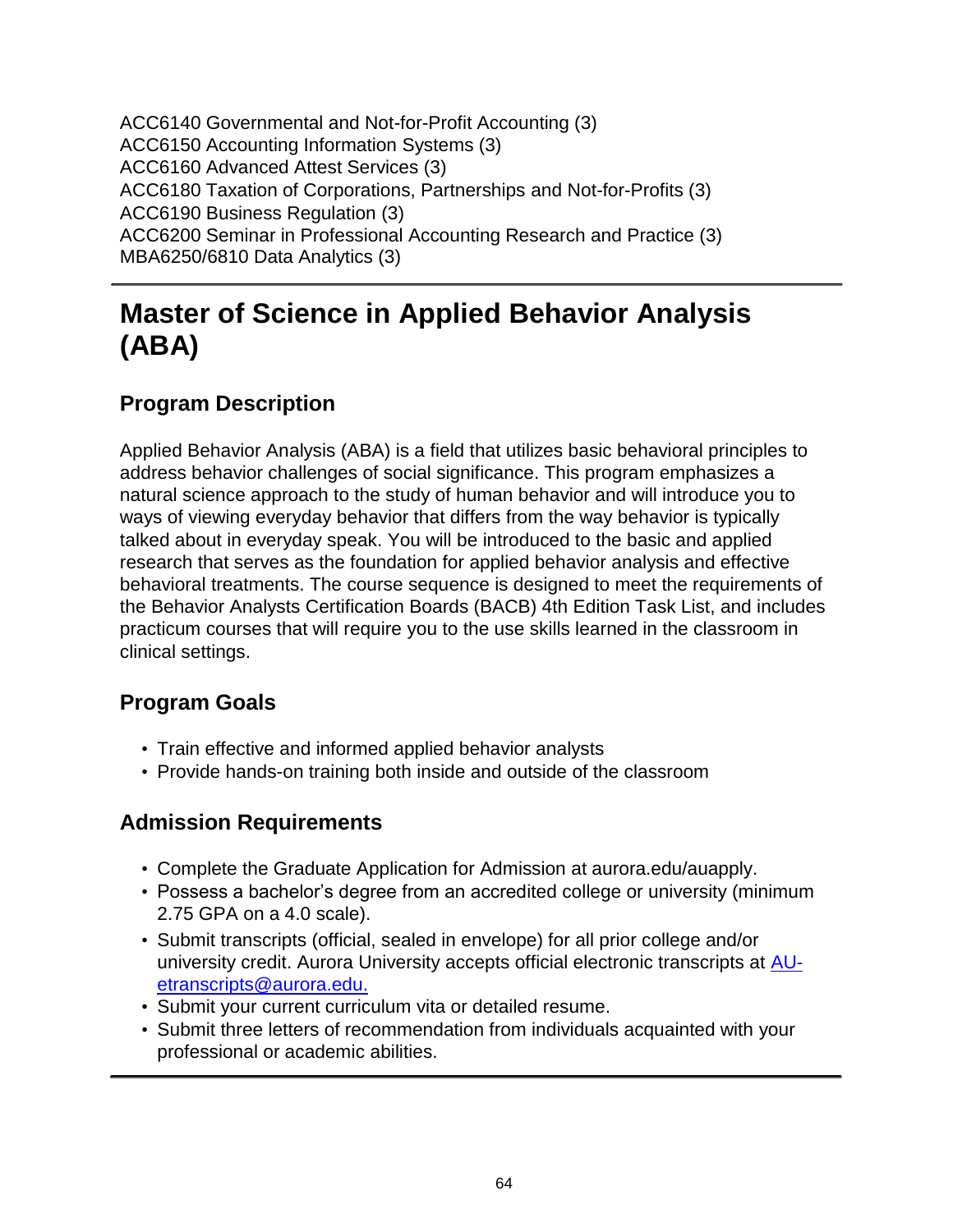- Submit a Statement of Purpose. Your personal statement should be typewritten, double-spaced narrative of two to three pages and reflect standards of graduatelevel writing. It should describe your motivation and aspiration for becoming a behavior analyst. The following questions may be used as a guide:
	- a. How did you become interested in Applied Behavior Analysis?
	- b. What are your current interests in Applied Behavior Analysis?
	- c. What are your future goals in relation to Applied Behavior Analysis?

\*Admission interviews are generally not required. However, the ABA committee may request an interview for additional candidate information.

#### **Required Courses**

Courses designed to meet BACB requirements: ABA5100 Concepts and Principles of Behavior Analysis (3) ABA5200 Introduction to Applied Behavior Analysis (3) ABA5300 Clinical and Research Methods in Applied Behavior Analysis (3) ABA5400 Behavioral Assessment (3) ABA6200 Behavioral Interventions (3) ABA6400 Professional and Ethical Issues (3)

#### **Practicum Course**

ABA6900 Intensive Practicum (9)

#### **Additional Required Courses**

ABA6100 Theory and Philosophy (3) ABA6300 Advanced Applied Behavior Analysis (3) ABA6500 Capstone Course (3) ABA6810 Special Topics in Applied Behavior Analysis (3)

## **Master of Science in Athletic Training (MSAT)**

**This program is available at the Aurora campus as of the 2020/2021 academic year.**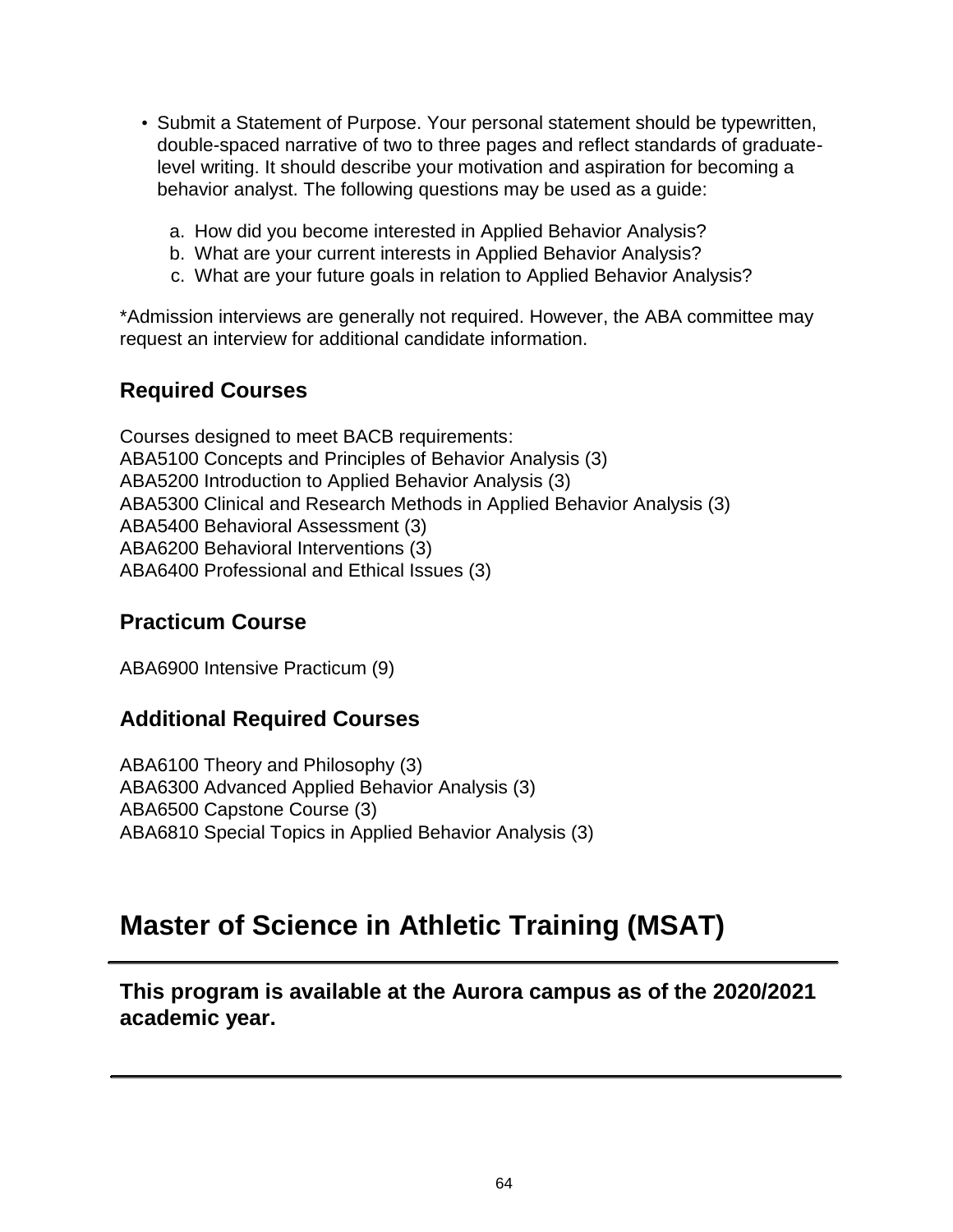Athletic training is an allied health profession dedicated to the prevention, care and rehabilitation of injuries to people who are physically active. Potential employment opportunities include working in high schools, colleges, universities, sports medicine clinics, hospital-based physical therapy clinics, fitness centers, industrial health care facilities, law enforcement, the military, and professional sports. Entry-level athletic trainers must successfully pass the Board of Certification (BOC) examination to practice athletic training.

The Master of Science degree in Athletic Training is designed to fulfill BOC examination eligibility and Illinois state licensing requirements necessary to practice in the state of Illinois. Students will participate in a rigorous academic program that includes practicum course clinical rotations to area physical therapy clinics, high schools, colleges, hospitals and physician offices.

#### **Master of Science in Athletic Training - 5 (3+2) years option Dual Degree Program in Exercise Science and Athletic Training**

Aurora University offers students the opportunity to earn a Bachelor of Science in Exercise Science and a Master of Science in Athletic Training in five years. Students majoring in Exercise Science – Athletic Training Emphasis will apply to the master's degree program during their junior year. If admitted, they will begin their master's degree coursework during their fourth year while concurrently completing their Bachelor of Science Degree in Exercise Science.

### **Master of Science in Athletic Training - 2 year option**

Aurora University also offers students the opportunity to earn a Master's Degree in Athletic Training in two years if the candidate has a bachelor's degree in a related field and has completed the following pre-requisite coursework: Anatomy and Physiology I Anatomy and Physiology II Nutrition and Health Promotion First Aid/CPR for the Professional Rescuer or Healthcare Provider (Certification must be valid throughout enrollment in the program) Prevention and Care of Athletic Injuries Advanced Strength Training and Conditioning Cert. Prep or similar course Kinesiology or Biomechanics Physiology of Exercise General Statistics

Once admitted, students will complete all of the necessary athletic training coursework in 2 years and will then become eligible to sit for the Board of Certification (BOC) examination.

Application procedures into the master's program include, passing a certified criminal background/sex offender check, passing a TB test, nine panel drug screen, and proof of current immunization or waiver. Students must meet the General Graduate Academic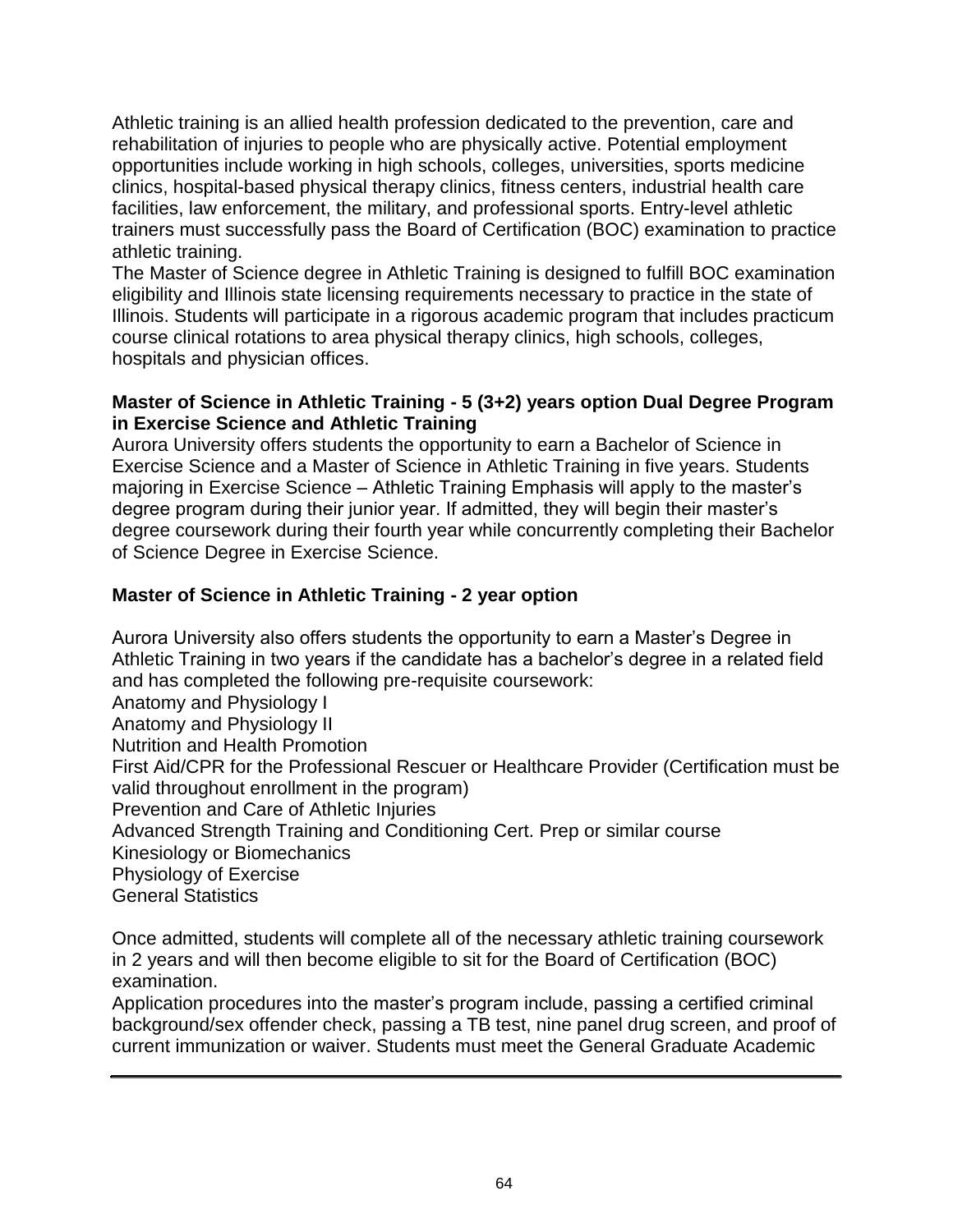Admission Requirements for Aurora University for acceptance into and continuation of the Master' degree program. For the 3+2 Dual Degree Program, students will be accepted into the program following the spring semester of their third year. Transfer students must meet the General Graduate Academic Admission and program prerequisite requirements for the master's degree. Aurora University maintains the right to admit only the most highly qualified students from those who have met the above requirements. Students are encouraged to review Aurora University's Policy for Students with Disabilities found in the university catalog. Admission requirements and technical standards for athletic training students are found in the Athletic Training Program Policies and Procedures Handbook and on the program website.

#### **Degree Requirements for Master of Science in Athletic Training** - 65 semester hours

ATR5510 Assessment of the Lower Extremity (4)\* ATR5530 Assessment of the Upper Extremity (4) \* ATR5500 Principles of Athletic Training (4)\* ATR5550 Principles in Therapeutic Intervention (4)\* ATR5560 Taping and Bracing (2)\* ATR5200 Emergency Medical Response (4)\* ATR5750 Athletic Training Practicum I (3)\* ATR5760 Athletic Training Practicum II (3)\* ATR6100 Athletic Training Internship (4) ATR6600 Applied Therapeutic Modalities (3) ATR6350 Applied Sport and Human Performance (2) ATR6500 Medical Aspects of Athletic Training (4) ATR6150 Administration of Athletic Training (4) ATR6750 Athletic Training Practicum III (3) ATR6760 Athletic Training Practicum IV (3) ATR6800 Research in Athletic Training I (2) ATR6820 Research in Athletic Training II (4) ATR6020 Applied Manual Therapy (2) ATR6900 BOC Exam Preparation (2) ATR6550 Applied Therapeutic Rehabilitation (3)

*\*These courses will be taken during the fourth year by students who are admitted to the Master of Science in Athletic Training Dual Degree 3 + 2 Program.*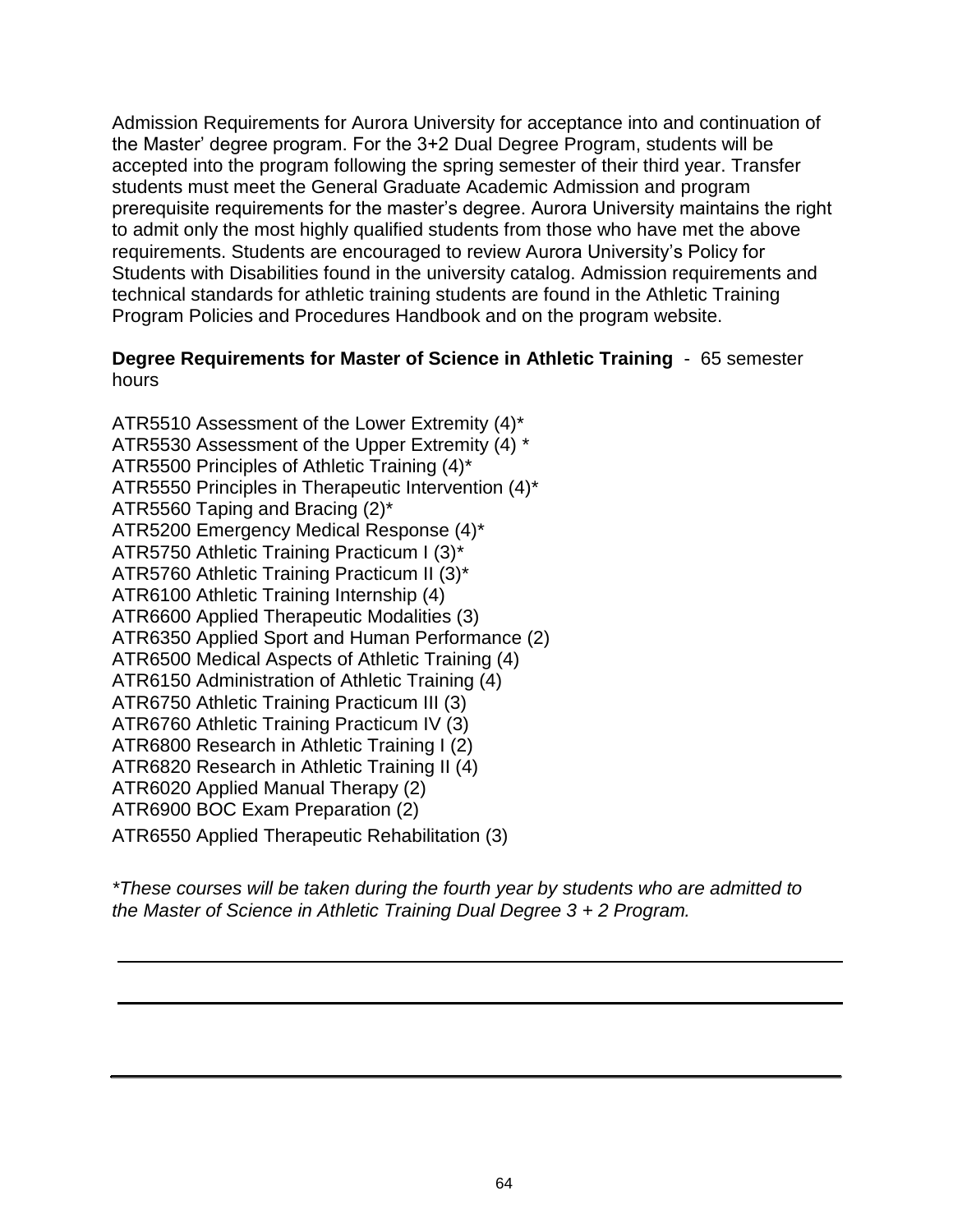# **Master of Science in Mathematics (MSM)**

# **Program Description**

The Master of Science in Mathematics with an emphasis in mathematics education program provides mathematics teachers with advanced study in mathematics and mathematics education. The program offers teachers additional experience in higher-

level mathematics to enhance their teaching with additional depth and breadth of content. At the same time, it strengthens their background in school mathematics curriculum, instructional practices, assessment and technology and research in mathematics education.

### **Admission Requirements**

The general admission requirements are found in the section "Graduate Admission Requirements." In addition to the requirements listed, students must hold a bachelor's degree in mathematics or a bachelor's degree in some other field with extensive coursework in mathematics.

# **Residency Requirements**

A minimum of 30 semester hours of graduate credit must be earned at Aurora University in order to receive this degree. A maximum of six semester hours of graduate credit may be transferred from a regionally accredited college or university and applied to the requirements of this degree. Any coursework submitted for transfer must be approved by the mathematics program faculty and the chair of the division.

All graduate transfer credit from other institutions must be submitted at the time of acceptance into the program. Once the applicant has been accepted for enrollment in the program, it is expected that he/she will complete all coursework for the degree at Aurora University. No coursework may be transferred to Aurora University after enrollment. See the section "Transfer of Credit" for other conditions governing the transfer of credit.

# **Academic Standards and Evaluation**

At the graduate level, a "C" grade indicates less than complete mastery of the content of a course. Only two grades of "C" are accepted at the graduate level in this program and they must be balanced by two grades of "A." See the section "Academic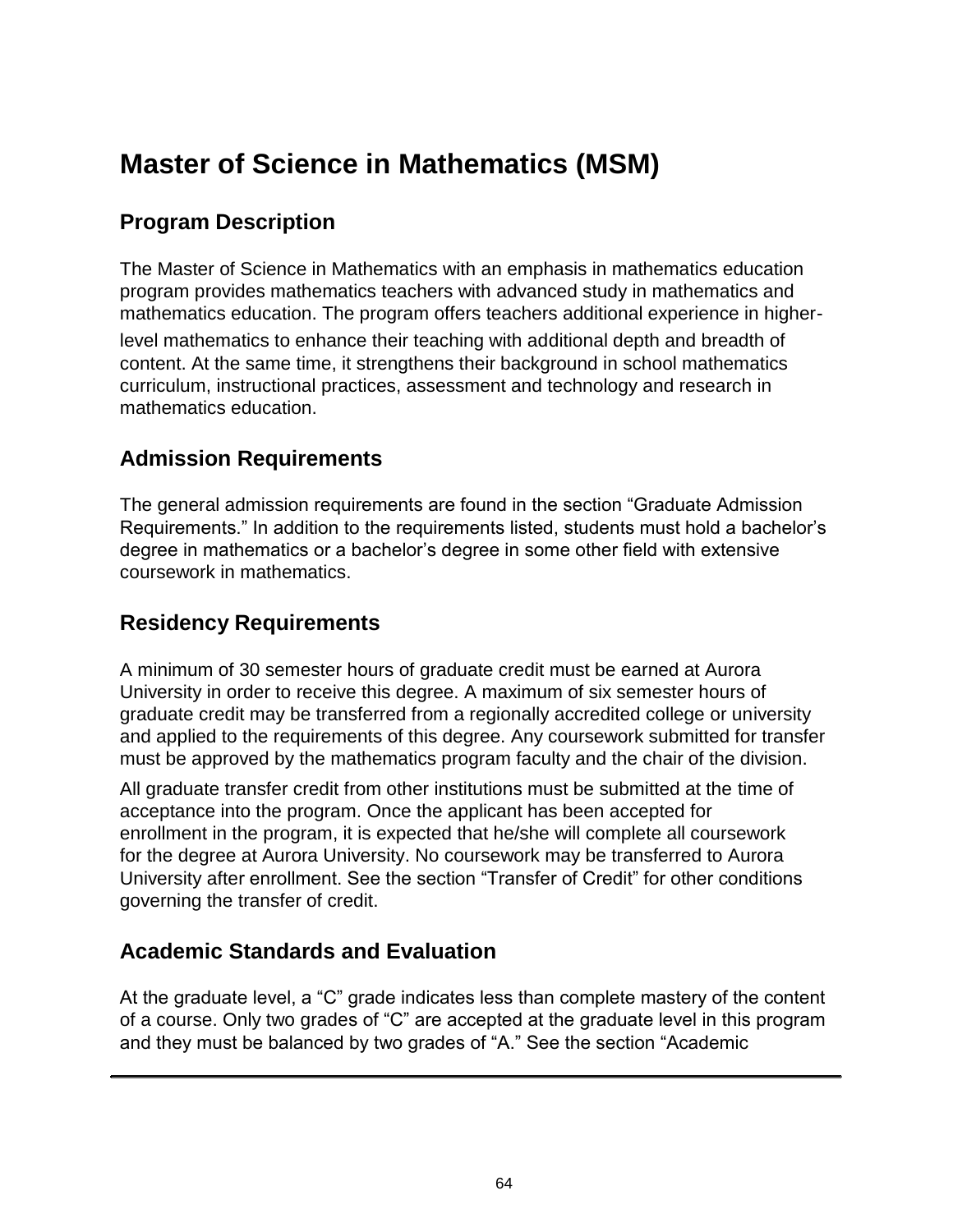Standards" for other conditions governing academic standards and the graduate grading system.

# **Degree Requirements**

Twenty-four semester hours in mathematics plus 12 semester hours in professional education.

**Section A: Required courses in mathematics: 24 semester hours** MTH5100 Foundations of Higher Mathematics (3) MTH5200 Modern Geometries (3) MTH5300 Number Theory (3) MTH5400 Probability and Statistics (3) MTH6100 Abstract Algebra I (3) MTH6200 Abstract Algebra II (3) MTH6300 Advanced Calculus I (3) MTH6400 Advanced Calculus II (3) **Section B: Required courses in education: 12 semester hours** MTH5500 Technology in the Mathematics Classroom (3) MTH5600 Assessment and Curriculum Development in Mathematics (3) MTH5701 Research Seminar I (1) MTH5702 Research Seminar II (1) MTH5703 Research Seminar III (1)

MTH5704 Research Seminar IV (1)

MTH6702 Research Project (2)

# **Master of Social Work (MSW)**

The primary objective of the MSW program in the School of Social Work is to prepare students for advanced social work practice. The student acquires the professional foundation of social work knowledge, values and skills in a generalist practice social work model.

The foundation curriculum provides instruction in human behavior in the social environment/theories of human development; social welfare and policy; social work practice; diverse populations; social work with groups; social work electives and social work research. Field instruction during the foundation year consists of 15 clock hours per week (225 clock hours per semester) during each semester for a total of 450 clock hours for the academic year.

In the second year, students enter into the clinical concentration in advanced-level courses in social work theory, policy and practice; psychopathology, advanced social work electives; and advanced social work research. Field instruction during the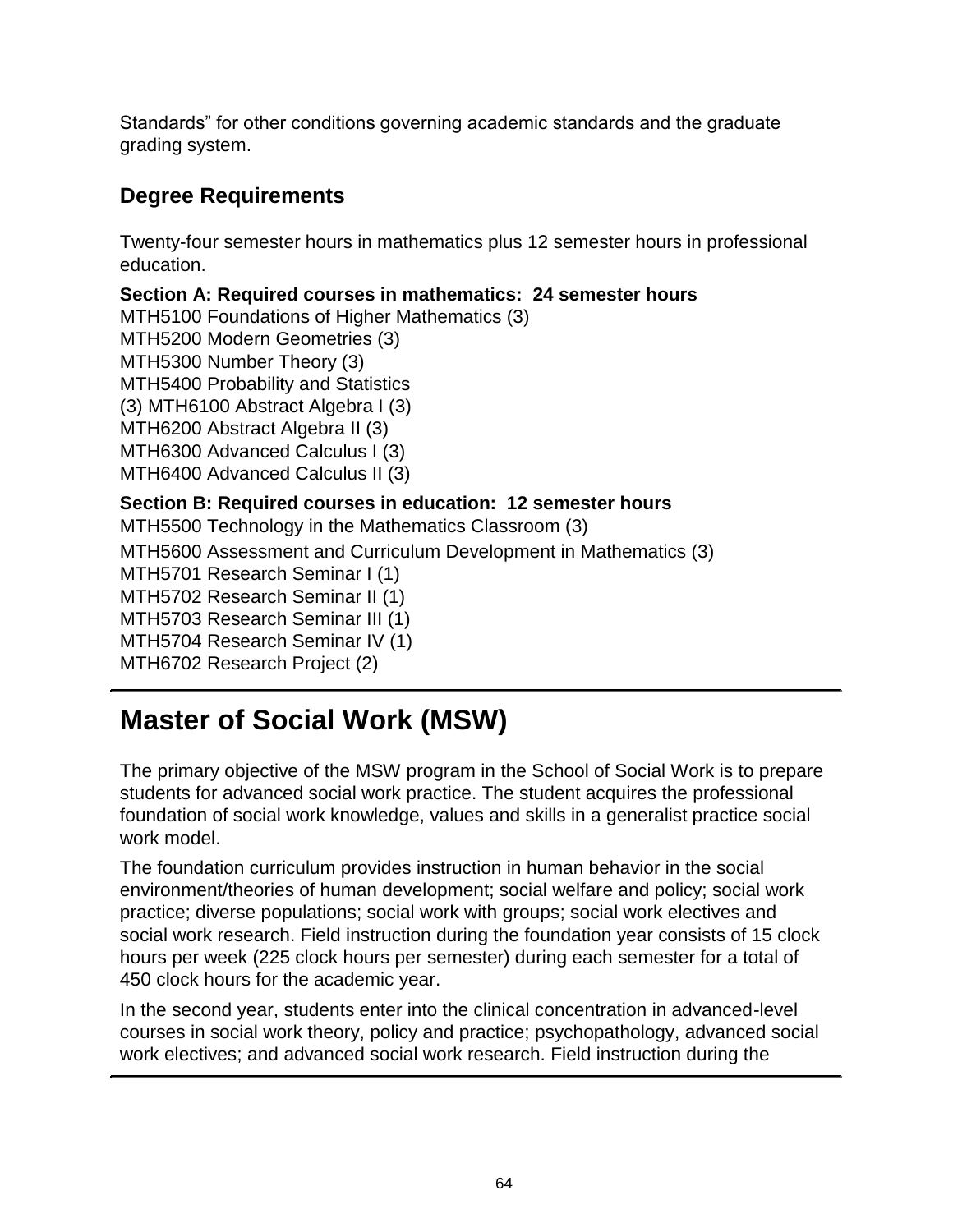concentration year consists of approximately 20 clock hours per week (300 clock hours per semester) during each semester for a total of 600 clock hours for the academic year.

# **MSW Admission Requirements**

- A completed Graduate Application for Admission.
- Bachelor's degree from a regionally accredited institution with an average GPA of 2.75 on a 4.0 scale. Students with a GPA of less than 2.75 will be considered on a case-by-case basis. Undergraduate curriculum must include three semester hours in statistics, research and physical assessment.
- Two letters of recommendation from individuals familiar with your professional or academic abilities.
- Statement of Purpose.
- Commitment to high standards of personal and professional conduct, as reflected in the NASW Code of Ethics.

Personal characteristics indicative of the capacity for professional practice as evidenced by:

- personal maturity
- a high level of personal integrity, readiness to identify with the values and ethical principles of the social work profession
- commitment to social justice and to improvement of the condition of vulnerable and oppressed groups

# **Admission Review Process**

The School of Social Work strives to recruit a diverse group of students who have had relevant and significant work and life experiences, and who can relate to diverse and vulnerable populations. The MSW Admission Committee will consider factors relating to the applicant's academic ability, work, service and extracurricular experience, especially as they relate to promotion and development of resilient communities, organizations, social groups, families and individuals. In reviewing applications, MSW Admission Committee members evaluate all transcripts, the "Statement of Purpose" and letters of recommendation.

# **Application Considerations**

Potential applicants for the MSW program should note that a criminal background may render them ineligible for a field internship which is a requirement to complete the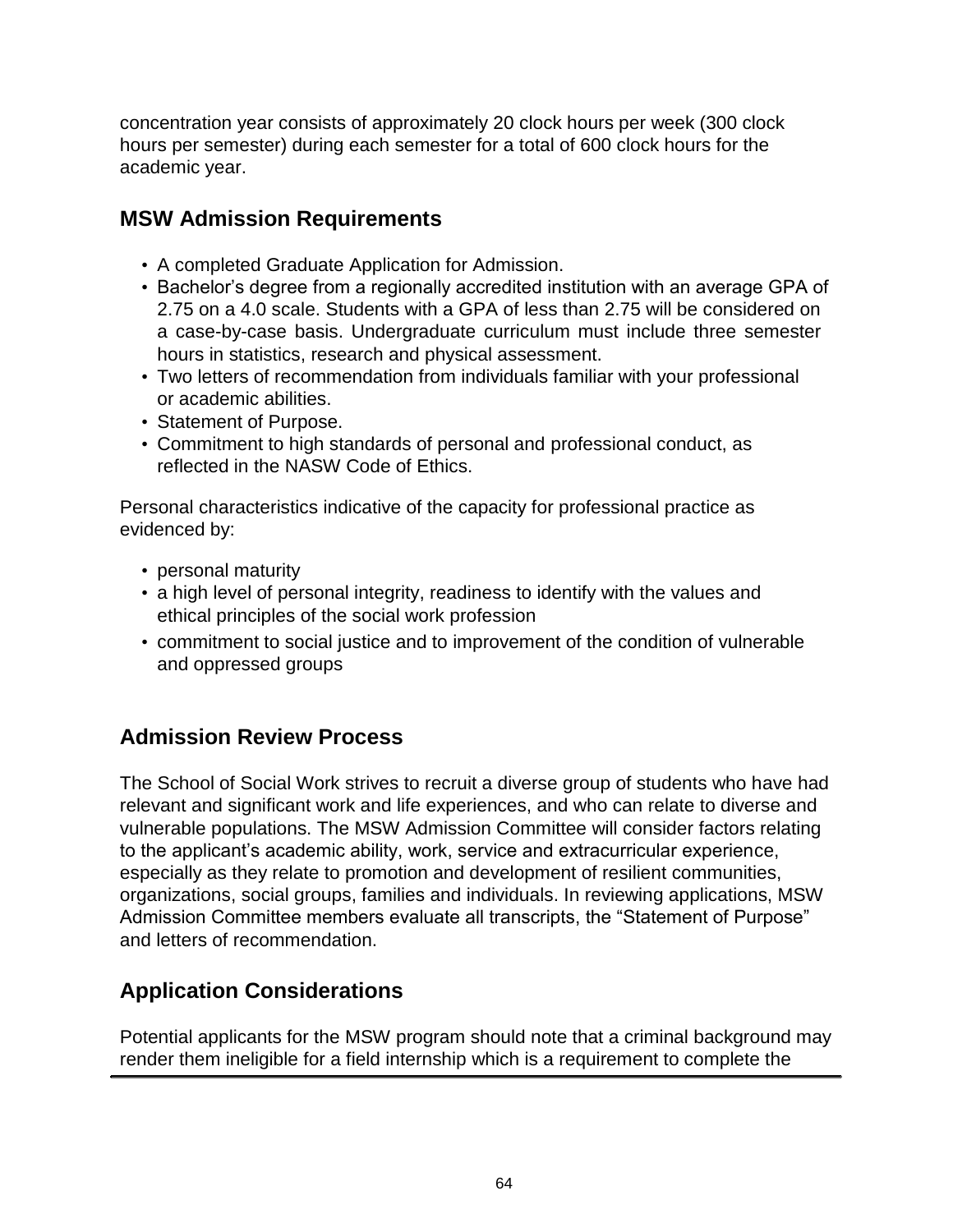MSW program. The applicant may also be ineligible for licensure after graduation. Aurora University and the School of Social Work reserve the right to deny admission to the MSW program based on application materials, previous academic record and records of past conduct, including but not limited to, the results of a criminal background check or registration of a sex offense.

# **Provisional Admission**

A student seeking regular admission whose official transcripts or other required documents have not arrived by the established deadline due to circumstances beyond the applicant's control and who otherwise meets all requirements for admission to the program may be admitted provisionally for one semester. A provisional student whose admission status is not complete by the first day of the next semester (excluding summer) will be administratively dropped from classes.

### **Conditional Acceptance**

On occasion, an applicant may be accepted into the program conditionally. Conditional acceptance requires that an applicant meet certain conditions either prior to beginning the MSW program or concurrent with enrollment in the MSW program. Applicants being accepted conditionally are notified in writing of the necessary conditions that must be addressed prior to full acceptance being granted. Full acceptance is required if students are to be permitted to continue in the MSW program.

# **Advanced Standing Students**

Students who have earned a BSW degree within the last five years from a CSWEaccredited institution and who have demonstrated outstanding scholarship in social work courses and excellence in the field may apply for advanced standing for up to one- half of the semester hours (30 semester hours) required for the MSW program at Aurora University.

Special admission procedures and standards apply to advanced standing applicants. (For additional information on advanced standing, please refer to the MSW Policy Handbook).

# **MSW Program Options**

The School of Social Work offers several graduate program options leading to the Master of Social Work degree, including two-year full-time and three-year part-time.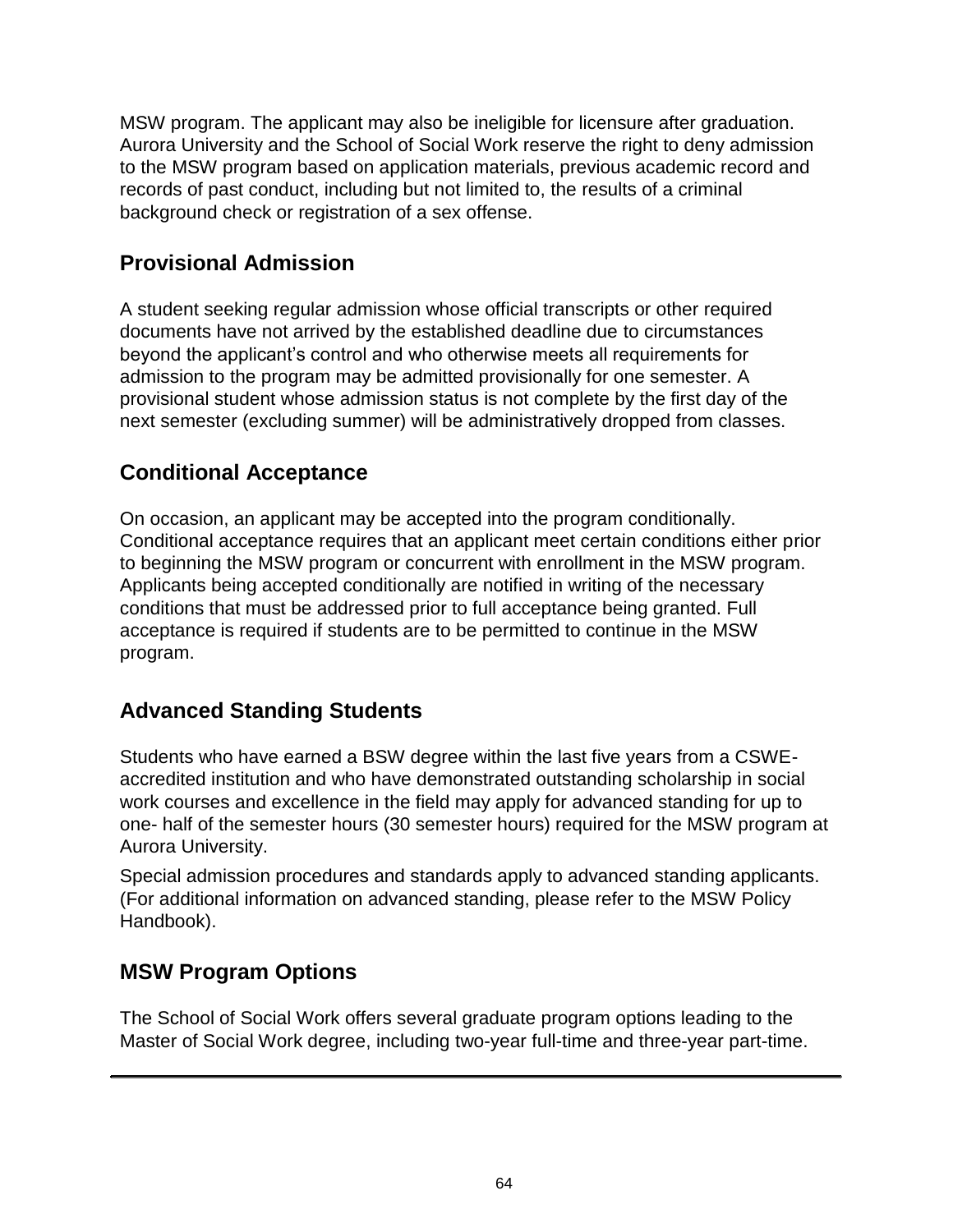The full-time program requires 15 semester hours of coursework for four semesters. The part-time program requires nine semester hours for the first four semesters (first two years) and then 12 semester hours per semester in the third year. Advanced standing students may complete the program either as full- or part-time students. Fulltime advanced standing for those who receive full credit for the BSW degree complete 15 semester hours of coursework for two semesters in addition to summer, which requires three semester hours. Part-time advanced standing requires six semester hours of coursework in each semester in year one, and nine semester hours of coursework in each of the semesters in year two. Students will make a choice of which plan they will pursue at the time of admission.

# **Specific Program Components**

### **Internships (Field Instruction)**

Field instruction provides students with opportunities to practice and integrate social work theory in the field under the guidance and instruction of an experienced social work field instructor. Students may select a field placement from affiliated agencies in consultation with the Director of Field Instruction at the School of Social Work.

First-year, full-time students typically are required to complete a minimum of 15 clock hours of field instruction per week during the fall and spring semesters for a total of 450 clock hours for the academic year. Second-year, full-time students typically are required to complete a minimum of 20 clock hours of field instruction per week during fall and spring semesters for a total of 600 clock hours for the academic year.

Part-time students typically begin their field placement in the second year and complete approximately 15 clock hours of field instruction per week during each regular semester for a total of 450 clock hours for the academic year. Part-time students in the concentration curriculum (third year) complete 600 clock hours of field instruction for the academic year.

### **Policy and Procedures for Illinois Professional Educator's License with School Social Work Endorsement (excluding Post-MSW students)**

All graduate social work students interested in taking coursework toward the Illinois Professional Educator's License with School Social Work Endorsement must be in good standing with the School of Social Work and will be required to complete the following procedures:

1. Pass the Illinois Test for Academic Proficiency 400 (TAP) its equivalent ACT Plus (with writing) or SAT by December 1st of their Advanced MSW placement.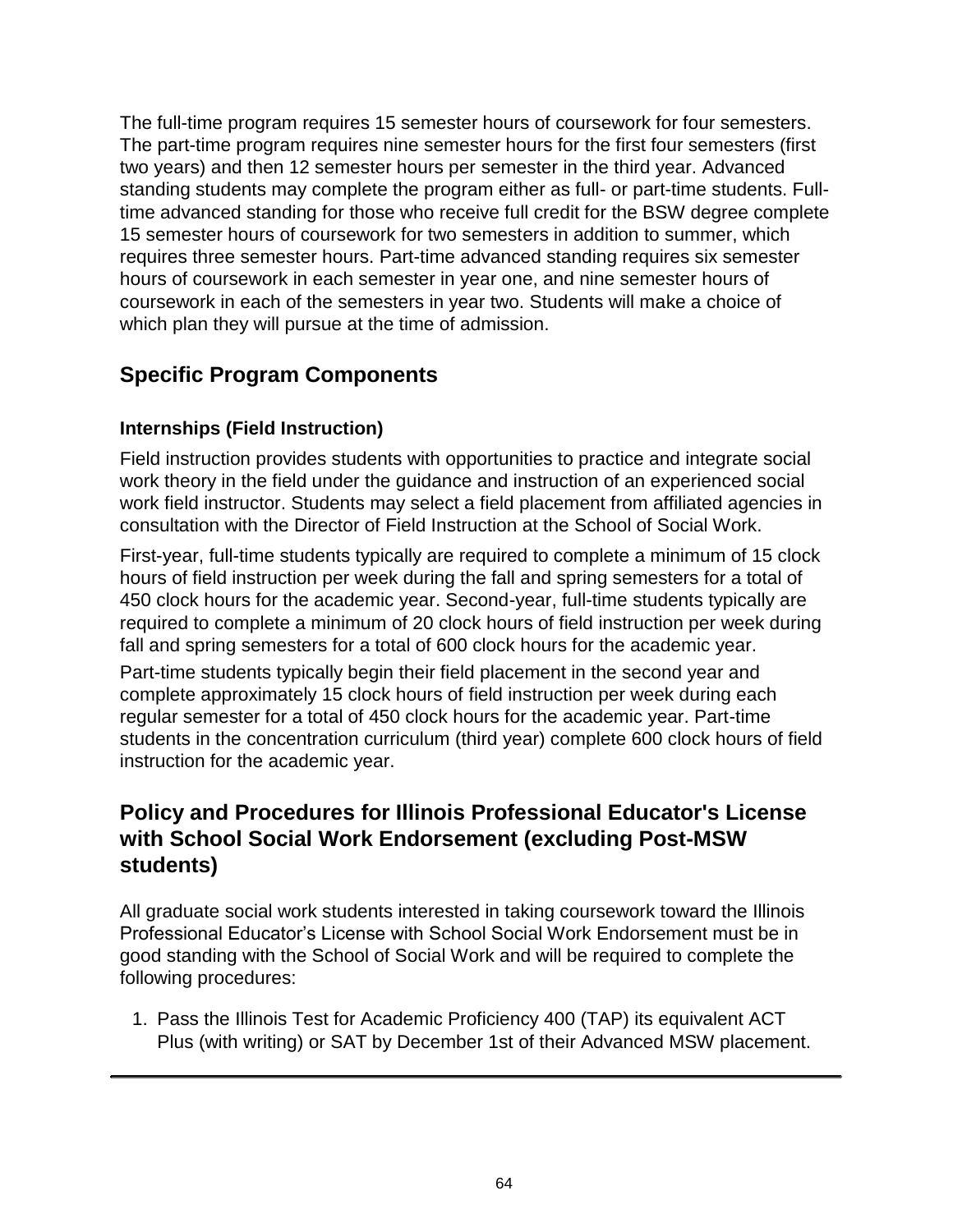Aurora University strongly recommends that students pass ISBE's academic testing standards prior to beginning their Advanced MSW placement though.

- 2. Take and pass the Illinois School Social Work Exam (184) by the end of their MSW studies. School social work students are recommended to complete this exam in the fall of their Advanced MSW placement.
- 3. Pass SWK5610 Social Work Practice with the Exceptional Child, which meets HB150 guidelines. The course is recommended to be completed prior to the start of their Advanced MSW placement.
- 4. Secure a field placement in the public school setting by actively seeking an internship. Since internships in the school setting are very competitive, it is recommended that students begin to look before the end of January of the academic year preceding the advanced-year (school) field placement. Only MSW Advanced placements can be completed in public school districts in order to qualify for the school social work specialization and the Illinois Professional Educator License in Social Work.
- 5. Complete and return the ISBE 73-44 to the AU licensing officer within the first 30 days of the MSW Advanced placement.

Students who complete these procedures follow the MSW program, clinical concentration structure outlined in this book. Note: Illinois State Board of Education Requirements for endorsement/licensure are frequently modified. Please contact the School Social Work Program Coordinator for current requirements.

### **Illinois Professional Educator's License with School Social Work Endorsement Program Requirements**

- 1. The applicant must have earned a Master of Social Work degree from a CSWE- approved program.
- 2. Applicants must contact the Center for Adult and Graduate Studies for the Illinois Professional Educator's License with School Social Work Endorsement/License Program application package and complete the application, request one letter

of recommendation from a professional in the field, and arrange to have their official transcript showing their MSW sent to the Center for Adult and Graduate Studies. When all components of the application package are received by the Center for Adult and Graduate Studies, it is then forwarded to the Coordinator of the School Social Work Specialization. Applicants are recommended to have passed the Illinois State Board of Education Test of Academic Proficiency (400)

(or an equivalent alternative) prior to beginning their school social work placement. The School Social Work Content Exam (184) may be completed while in the school social work placement and must be completed prior to licensure.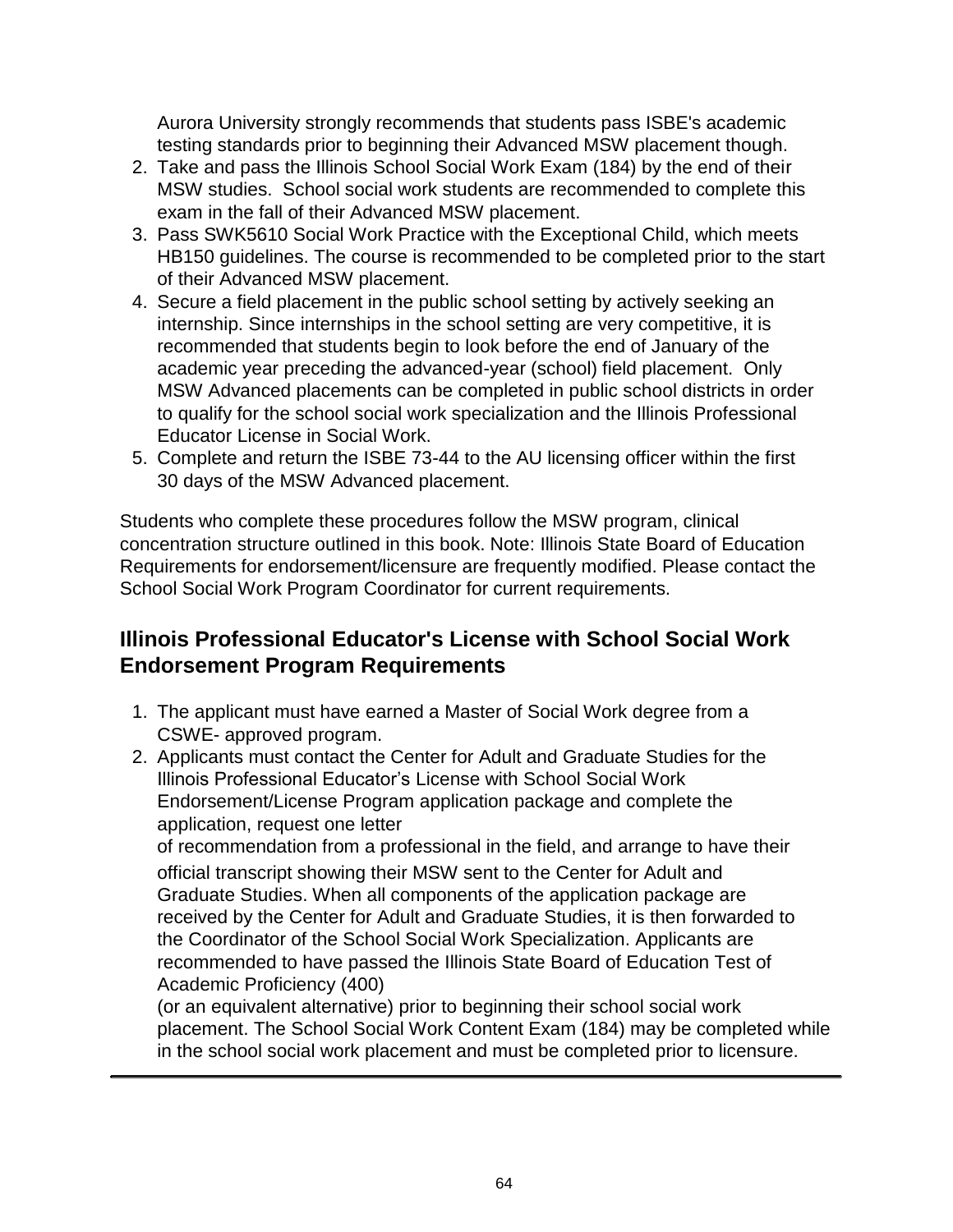Information about these exams can be found at il.nesinc.com/.

- 3. Academic requirements include successful completion of the following courses:
	- a. SWK6430 School Social Work Certification Course (3)
	- b. SWK5610 Social Work Practice with the Exceptional Child (3 semester hours)
	- c. SWK6670 Post MSW —Advanced School Social Work Field Required Field Hours are prescribed based on experience) (3)
	- d. OEDO5018 Reading Methods K–12 SSP (1)
	- e. OEDO5019 Reading Content K–12 SSP (1)
- 4. We believe that the student should play a vital role in determining his/her field placement. As is the case with our regular MSW students, we maintain a file with the names, addresses, phone numbers and contact persons of schools which have participated as internship sites, from which students can choose. Placements need to be arranged before a student can register for SWK6430. Students should begin to make arrangements for internships in January.
- 5. The student must maintain a minimum 3.0 GPA for the entire course sequence.
- 6. The program must be completed within four consecutive semesters from the first semester after being officially accepted into the endorsement program. Any

modification in the program completion plan must have prior approval of the School Social Work Program Coordinator.

7. Post MSW-School Social Work students are not required, but are encouraged to enroll in elective course offerings related to school social work practice as a means of rounding out their training experience.

*Note:* Illinois State Board of Education Requirements for endorsement/licensure are frequently modified. Please contact the School Social Work Program Coordinator for current requirements.

**Note:** Information regarding the exams can be found by calling Pearson Education Inc. at 800-989-8532 or il.nesinc.com.

### **Program Academic Policies**

### **Student Evaluation**

Professional social work education requires high standards of academic, personal and professional conduct. The educational program at the graduate level (MSW) requires the development of ethics and values as well as knowledge and skills.

In accordance with Aurora University regulations, the School of Social Work reserves the right to maintain academic standards for admission and retention in the social work program at the MSW level, above and beyond compliance with the general academic standards of the university.

Also recognizing that there are professional competencies and conduct not measurable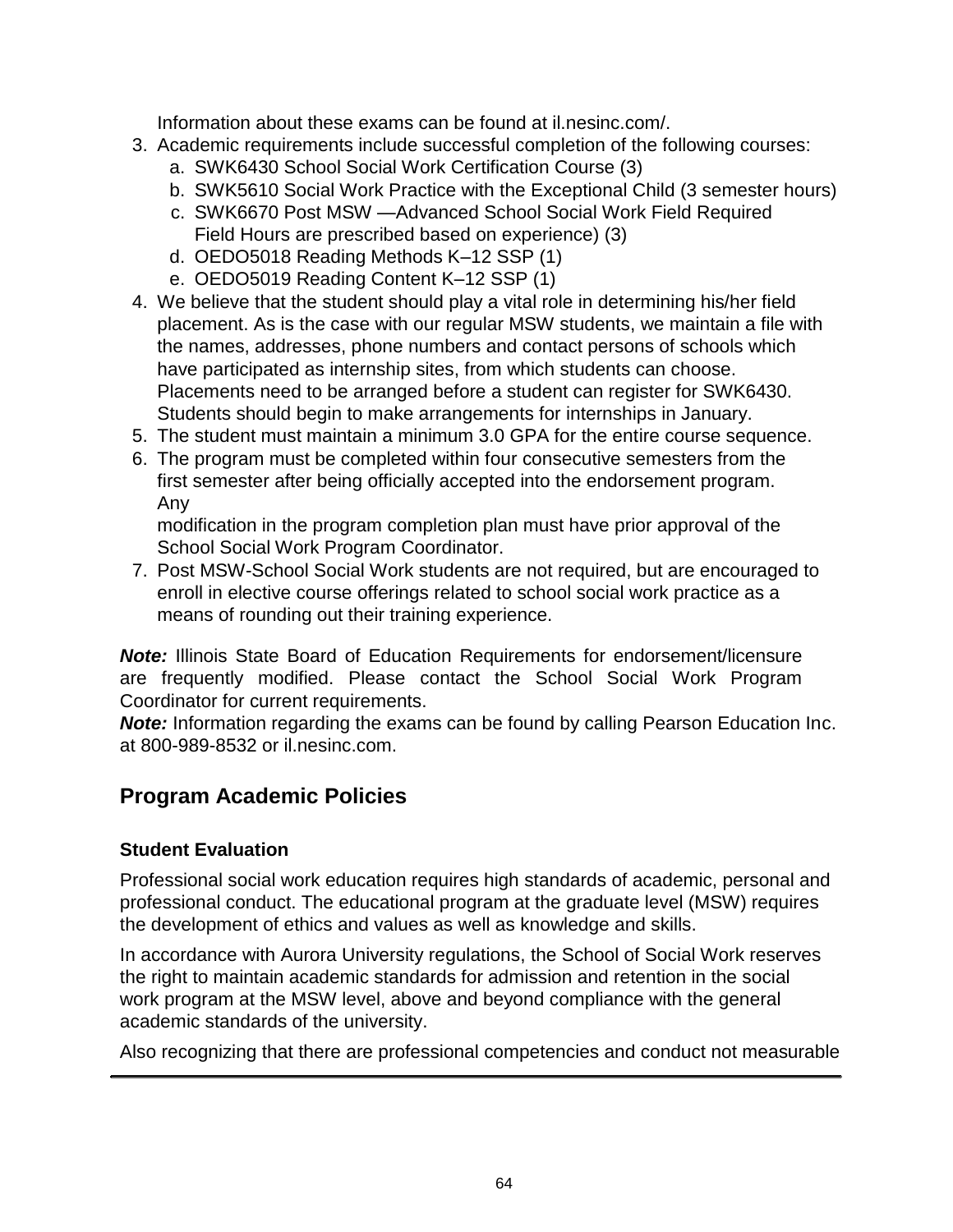by academic achievement alone, the School of Social Work reserves the right to make decisions regarding admission and retention based on high standards of personal and professional conduct. Because social work education involves a significant amount of internship experience and preparation for helping vulnerable populations, student evaluation will honor not only the rights of students, but also the rights and well-being of clients and others to whom students relate in a professional role.

### **Four-Year Limit**

Students must complete the program on or before a date four years from the date of matriculation. A statute of limitations of five years applies for re-application to the MSW program or transfer of credit.

### **Credit for Life Experience**

In accordance with the standards of the Council on Social Work Education (CSWE), credit may not be given for life experiences.

*Note:* Please refer to the MSW Policy Handbook for complete policies and procedures of the School of Social Work and Aurora University.

# **MSW Program Requirements**

Prerequisite: Statistics (completed a basic statistics course with a grade of "C" or better prior to enrollment)

### **Foundation Curriculum 30 semester hours**

*Social Welfare* 3 semester hours SWK6140 Social Welfare Policy and Institutions (3)

*Human Behavior and Social Environment* 6 semester hours SWK6150 HBSE I: Theories of Human Development I (3) SWK6160 HBSE II: Theories of Human Development II (3)

*Social Work Practice Theory and Methods* 12 semester hours SWK6370 Social Work Practice I: Individuals and Families (3) SWK6381 Social Work Practice II: Group Work (3) SWK6382 Social Work Practice II: Community Practice (3) SWK6390 Social Work Practice with Diverse and Vulnerable Populations (3)

*Research* 3 semester hours SWK6250 Research I: SW Research Methods (3)

**Foundation Field Instruction** 6 semester hours SWK6730 Field Instruction I: Foundation Internship (3) SWK6740 Field Instruction II: Foundation Internship (3)

### **Advanced Curriculum 30 semester hours**

*Social Work Practice and Policy* 12 semester hours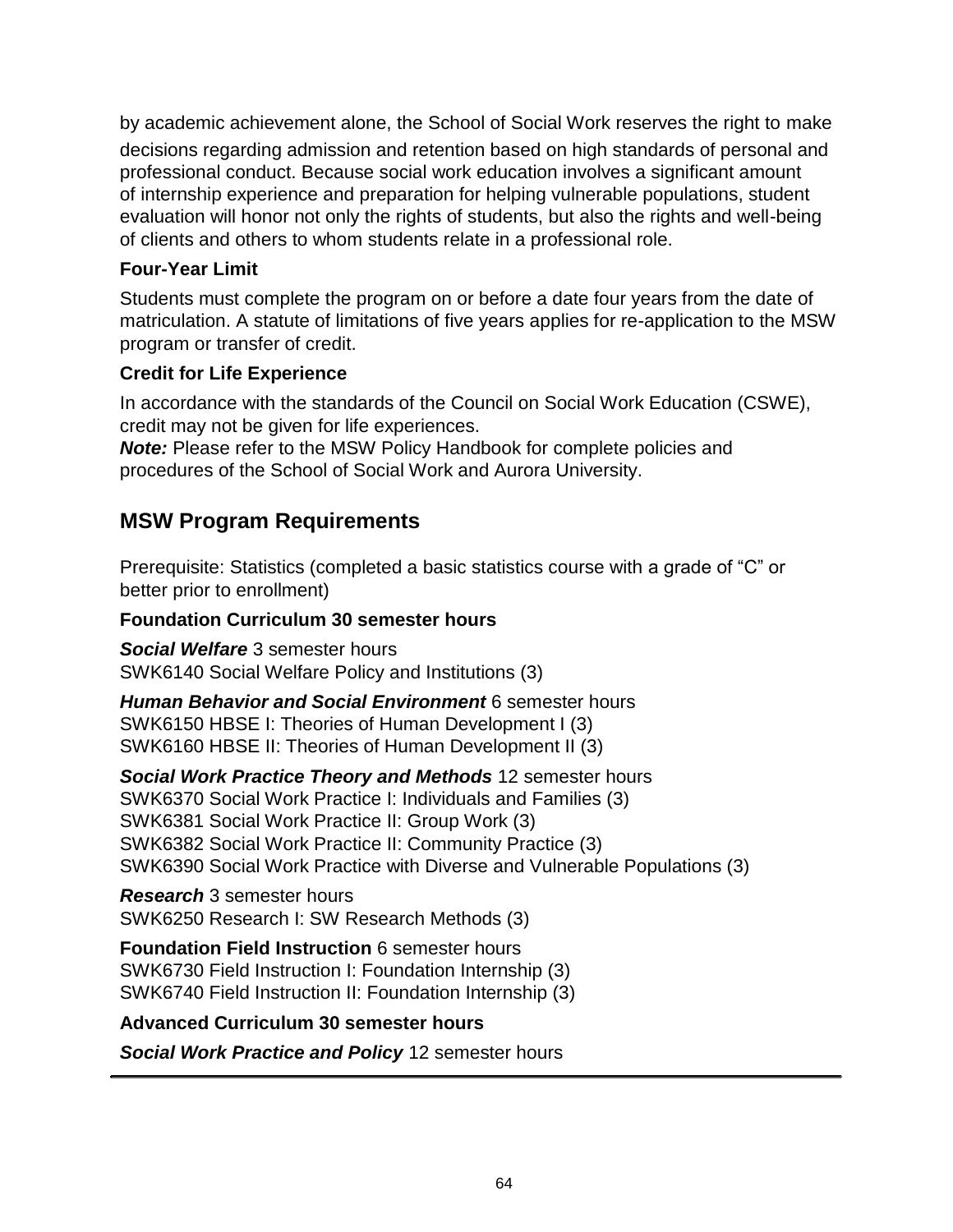SWK6500 Social Work Perspectives on Psychopathology (3) SWK6511 Social Work Practice III: Clinical Theory and Methods (3) SWK6521 Social Work Practice IV: Advanced Clinical Knowledge and Application (3) SWK6533 Advanced Social Policy (3)

*Research* 3 semester hours SWK6283 Practice and Program Evaluation (3)

*Social Work Electives* 9 semester hours *Advanced Field Instruction* 6 semester hours SWK6750 Field Instruction III: Advanced Internship (3) SWK6760 Field Instruction IV: Advanced Internship (3)

### **Total required to earn degree 60 semester hours**

# **Specialization in Addictions**

The Addictions Specialization prepares students to work with substance abusing individuals and their families within a primary substance abuse treatment setting. The coursework focuses on educating students about various aspects of substance abuse, challenging some of their own biases regarding this population, and learning specific clinical skills to help the various sub-populations of addictions. Within the clinical concentration, students complete a field internship at an approved addictions site. Upon successful completion of this specialization, students are eligible to take the Illinois Certified Alcohol and Other Drug Abuse Counselor (CADC) examination for state licensure. Students interested in declaring the Addictions Specialization must meet with the Coordinator to complete an interview and required declaration paperwork. Coursework will assist the student with completion of Board registered Mental Illness and Substance Abuse professional (MISA I) requirements, A meeting with the Coordinator is required to enroll in the SWK 5600 MISA I course.

### **Specialization Courses (must obtain a "B" or higher in all specialization courses)**

SWK6340 Survey of Substance Abuse Evaluation and Treatment (3) SWK5410 Psychopharmacology (3) SWK5420 Addictions Counseling I (3) SWK6400 Addictions Counseling II (3)

# **Specialization in Advanced Clinical Social Work (ACS)**

The Advanced Clinical Social Work Specialization (ACS) encourages students to learn the most effective theoretical approaches to clinical social work practice as well as to critically reflect on the therapeutic relationship and their role in supporting empowerment, resiliency, and transformation for those they serve. The ACS student concentrates their studies on clinical psychotherapy and/or direct clinical social work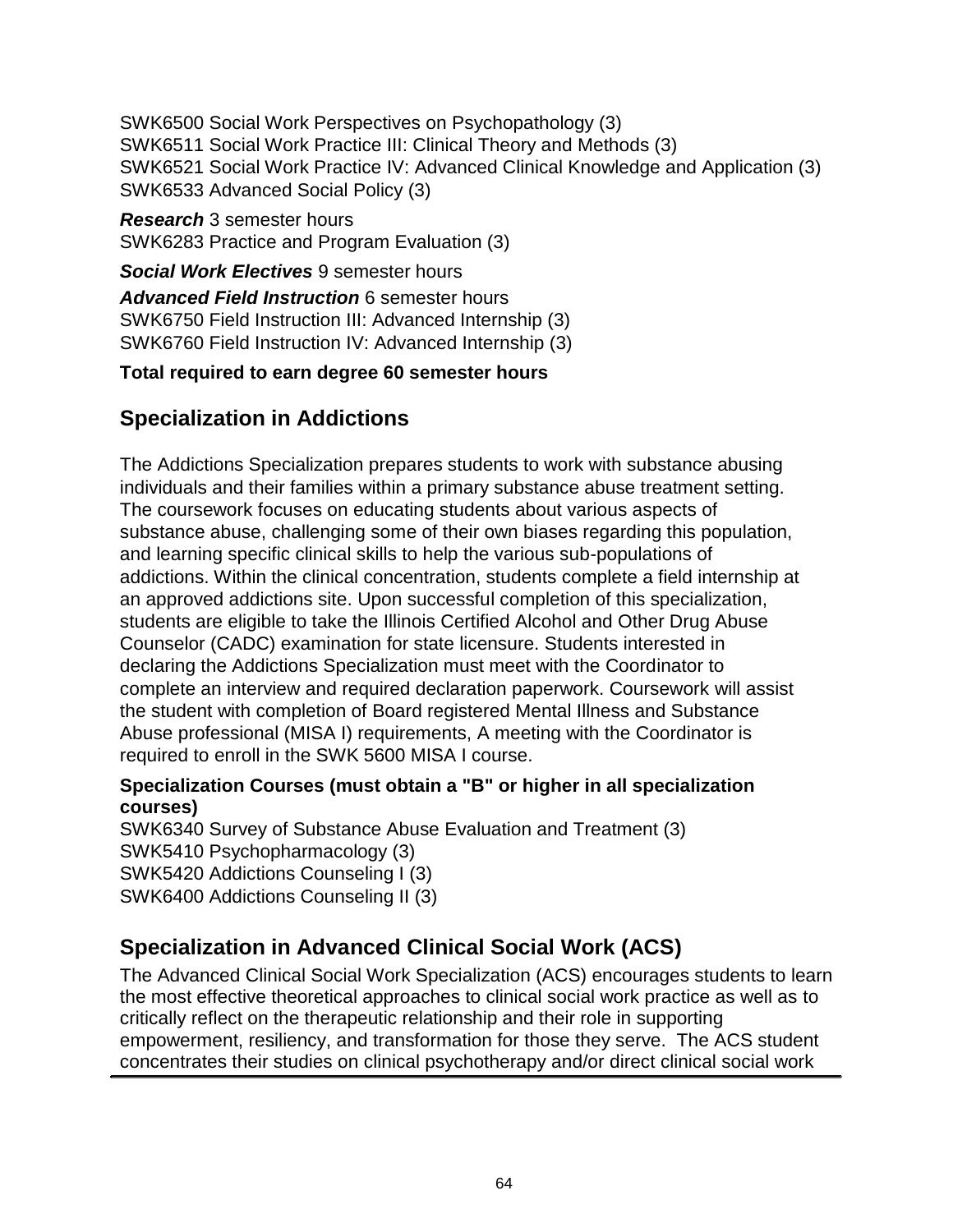practice with theoretical awareness in a number of settings. The ACS aims to provide student with the basic understanding of theoretically grounded clinical practice and its terminology, the complexities of building and maintaining effective therapeutic relationships, ethical and cultural considerations, and bridging individual clinical practice with social justice and advocacy, all of which are important considerations for today's clinical professional. In order to accomplish this all students who declare ACS must take three courses *and* a "hands-on" advanced clinical specific field placement where the student is providing psychotherapy.

The MSW graduate with this specialization will be able to recognize the interpersonal complexities within clinical practice in order to work towards healing the individual and family resiliency as well as encouraging social reforms that support well-being for all populations.

Identity of the Advanced Clinical Specialization:

There are many sorts of clinical work that social workers engage in, and all of them are important. However, the identity of the Advanced Clinical Specialization is such that it will appeal to students who want to do longer-term, depth- orientated, psychodynamic individual psychotherapy.

- (1) *Longer-term*  Not "crisis work" or other sorts of short-term "triage style" work that lasts less than three months. Please note that "trauma work" is not the same as "crisis work", and that working with trauma is frequently a long-term project. For the purposes of the MSW program "longer-term" is defined as being able to work with the same client and/or caseload of clients for at least three months.
- (2) *Depth oriented* This is work that attempts to get to the bottom of complex pathology and suffering, not work that is aimed at returning people to a "basic level of functioning".
- (3) *Psychodynamic* Also called "psychoanalytic" or "attachment-based" not CBT, DBT, ACT, or other "skill-based" or "psychoeducational" models. While the psychodynamic model is not the model that many managed care providers prefer, it is a time-tested powerful model that can be used to great effect in the alleviation of human pathology and suffering.
- (4) *Psychotherapy* Describes one-on-one talk therapy with individuals. While group therapy is helpful, students in the Advanced Clinical Specialization will not provide group therapy *only*, which tends to be more psychoeducational in nature.

Specialization Courses (must obtain a "B" or higher in all specialization courses)

The ACS requires all students to complete the following three electives. All three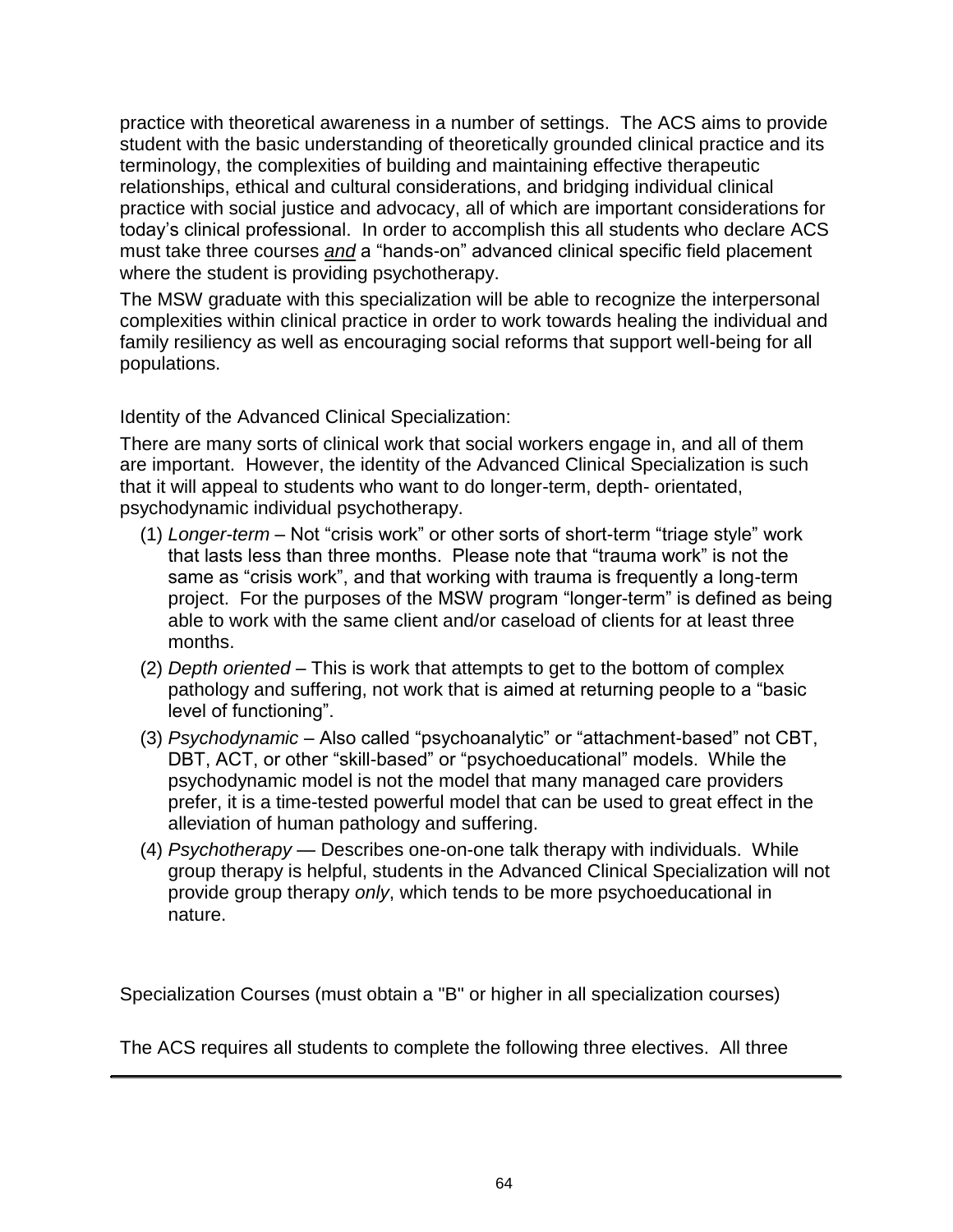electives must be completed prior to graduation for the student to earn the ACS. The electives may be completed in any order.

- (1) SWK 6599 Advanced Therapeutic Relationship & Integrative Psychodynamics
- (2) SWK 6590 Advanced Clinical Social Work Personality Disorder
- (3) SWK 6592 Advanced Psychodynamic Clinical Social Work

Specialization Field Placements

In order to complete the ACS the student will need to obtain and advanced field placement in a setting that allows the student to

- 1. Engage in 1:1 psychotherapy with individuals at least 50% of the time, though more time is encouraged.
- 2. Work with at least one, though more is preferred, individuals for a period of three months or longer.

Field placements that only allow students to conduct group therapy will not meet these requirements, nor will placements where the clients the student works will re "short term" meaning less than three months of services.

# **Specialization in Child Welfare**

The courses in the Child Welfare Specialization will not only serve to educate our students; they will also continue to promote the field of child welfare and social work. Graduates with the specialization will gain competitive positions aimed directly at serving the needs of children and families involved in the child welfare system.

The School of Social Work has been, and continues to be, committed to making a positive difference in the lives of children. Developing a specialization in child welfare, coursework and field placement internships will address the educational needs of the students while enhancing their work toward improving the lives of children and their families.

The Child Welfare Specialization is a three-course sequence. MSW students have three open electives. The students will participate in at least one internship specific to the field of child welfare in the first or second year of the social work program with an agency that focuses on child welfare. The thrust of this specialization is to develop an interdisciplinary curriculum designed to provide comprehensive child welfare education.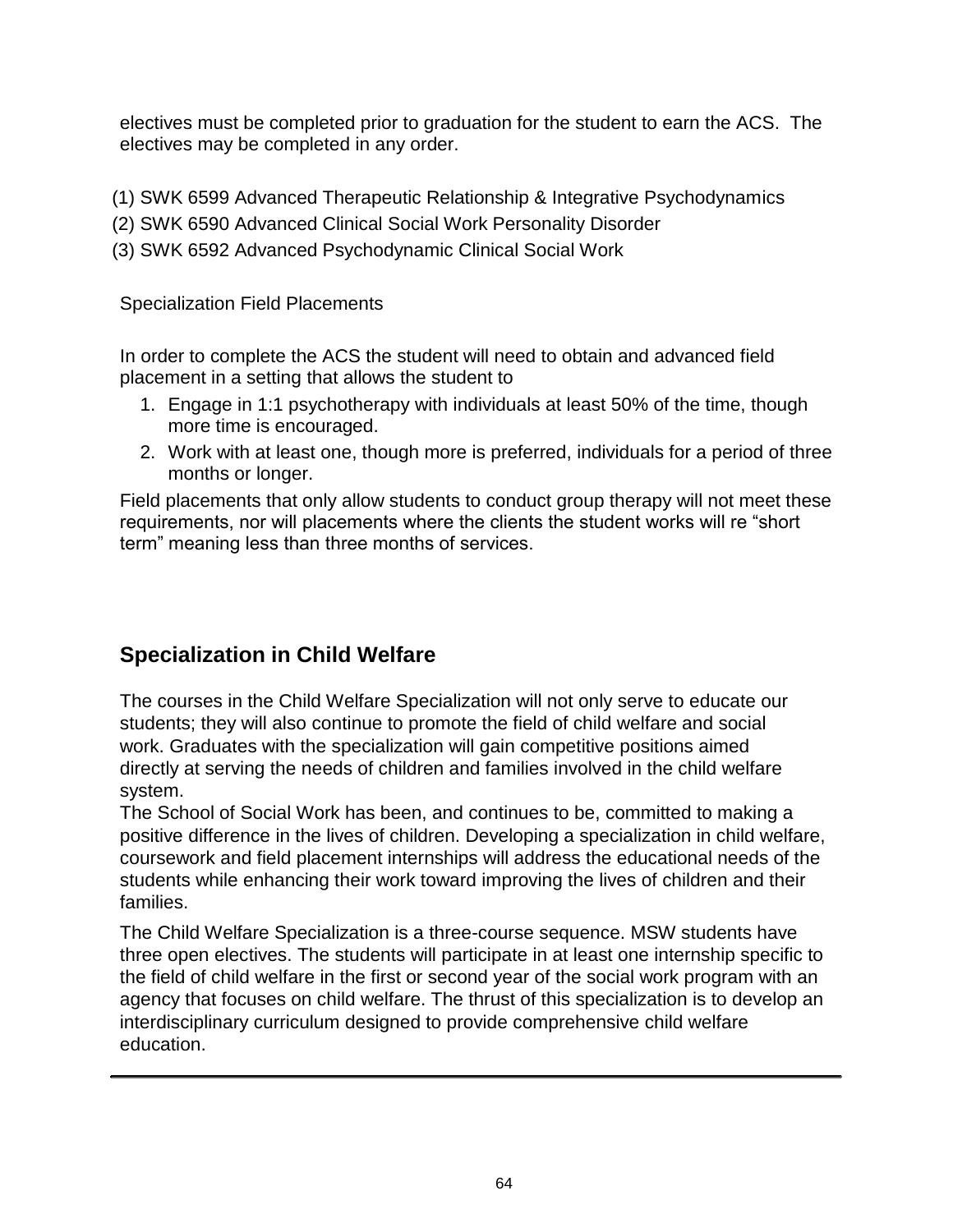Upon completion of the coursework and field work, students will be eligible to test for their Child Welfare Employee License (CWEL) credential. Students interested in declaring the Child Welfare Specialization must meet with the Coordinator to complete an interview and required declaration paperwork.

**Specialization Courses (must obtain a "B" or higher in all specialization courses)** SWK6700 Effects of Trauma on Children (3) SWK6720 Vulnerable Children and Families (3) SWK6725 Child Welfare Services (3)

# **Specialization in Faith-Based Social Work**

The Faith Based Specialization prepares students to integrate the understandings of spirituality and faith within the social work profession, and how these experiences shape their practice. Faith-Based Specializations students will also build effective relationships, understand ethical and cultural considerations, social justice issues, and advocacy issues related to faith-based professional.

The MSW graduate with this specialization will be able to recognize the interpersonal complexities within faith-based practice in order to work towards the individual and family as well as encouraging social reforms that support well-being for all populations It is open to students of all faith traditions who desire to better understand how their faith contributes to their views and practice as professional social workers...

The faith-based specialization student can span the direct practice of faith-based social work in faith- based environments, such as child welfare agencies, individual and family counseling centers, hospitals, private practice, as well as in religious institutions such as Christian churches, Jewish synagogues, and Muslim community centers, to mention but a few.

The faith-based program of study includes one foundational core course, SWK5598 Spirituality, Meaning Making, and Faith-Based Practice, with either a foundational (450 hours) or an advanced faith-based field placement (600 hours).

### **Faith-Based Specialization Program of Study**

Not all courses are offered each year, so please plan accordingly. Check current University Class Schedule to confirm course availability and any prerequisites. Dual specializations between the Faith-Based Specialization and the Addictions Specialization, the Advanced Clinical Social Work Specialization, the Child Welfare Specialization, and the Health Care Specialization are possible, and require additional course work.

#### **Faith-Based Specialization Core Foundational Course**

SWK 5598 Spirituality, Meaning Making, and Faith-Based Practice (3)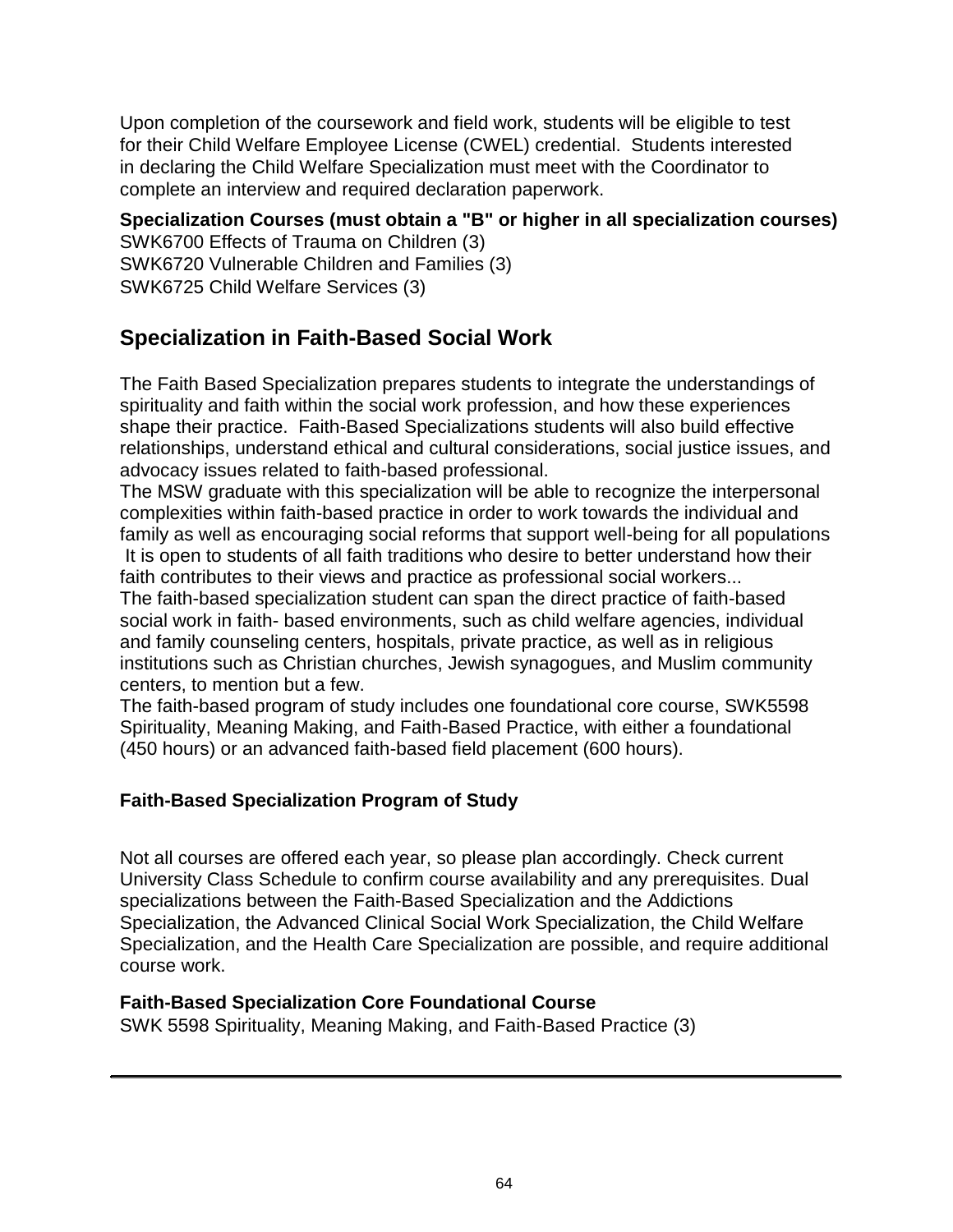### **Specialization in Forensic Social Work**

The Graduate Forensic Social Work Specialization prepares students to use legal expertise to work in the social work field. The National Organization of Forensic Social Work (NOFSW) defines forensic social work as the "application of social work principles to questions and issues relating to law and legal systems." The coursework focuses on educating students in forensic social work practice and theory, challenging some of their own biases regarding this population, and learning specific clinical skills to help the various subpopulations of forensics. In addition to the coursework, students complete a field internship at an approved site involving forensic involved populations.

### **Specialization Courses (must obtain a "B" or higher in all specialization courses)**

SWK5300 Forensic Social Work (3) SWK6720 Social Work with Vulnerable Children and Families (3) SWK6721 Mediation (3)

# **Specialization in Gerontology**

Students may specialize in Gerontology within the Health Care Specialization. The focus of this specialization is to provide comprehensive gerontology education to MSW students in order to enable them to be effective practitioners in the field of geriatric services. The specialization courses fulfill the elective requirements for the MSW program. In addition, students complete their advanced field placement in an approved social work gerontology agency.

### **Specialization Courses (must obtain a "B" or higher in all specialization courses)**

SWK6010 Medical Social Work (3)

SWK5100 Social Work Gerontology: Assessment and Intervention (3) SWK5110 Social Work Gerontology: Biology and Health of Aging (3) Internship with aging populations to be completed in the advanced year. *For students wishing to obtain the Health Care Specialization in addition to the Gerontology Specialization, one additional Health Care elective is needed.*

#### **Specialization in Health Care**

Students interested in medical environments may elect to Specialize in Health Care to prepare for the myriad of Social Work roles in healthcare systems across the United States. The understanding of basic medical terminology, brief and chronic illness and respective treatments, ethics, insurance, Medicare and Medicaid, policy and patient advocacy are considered important components of best practice in health care Social Work.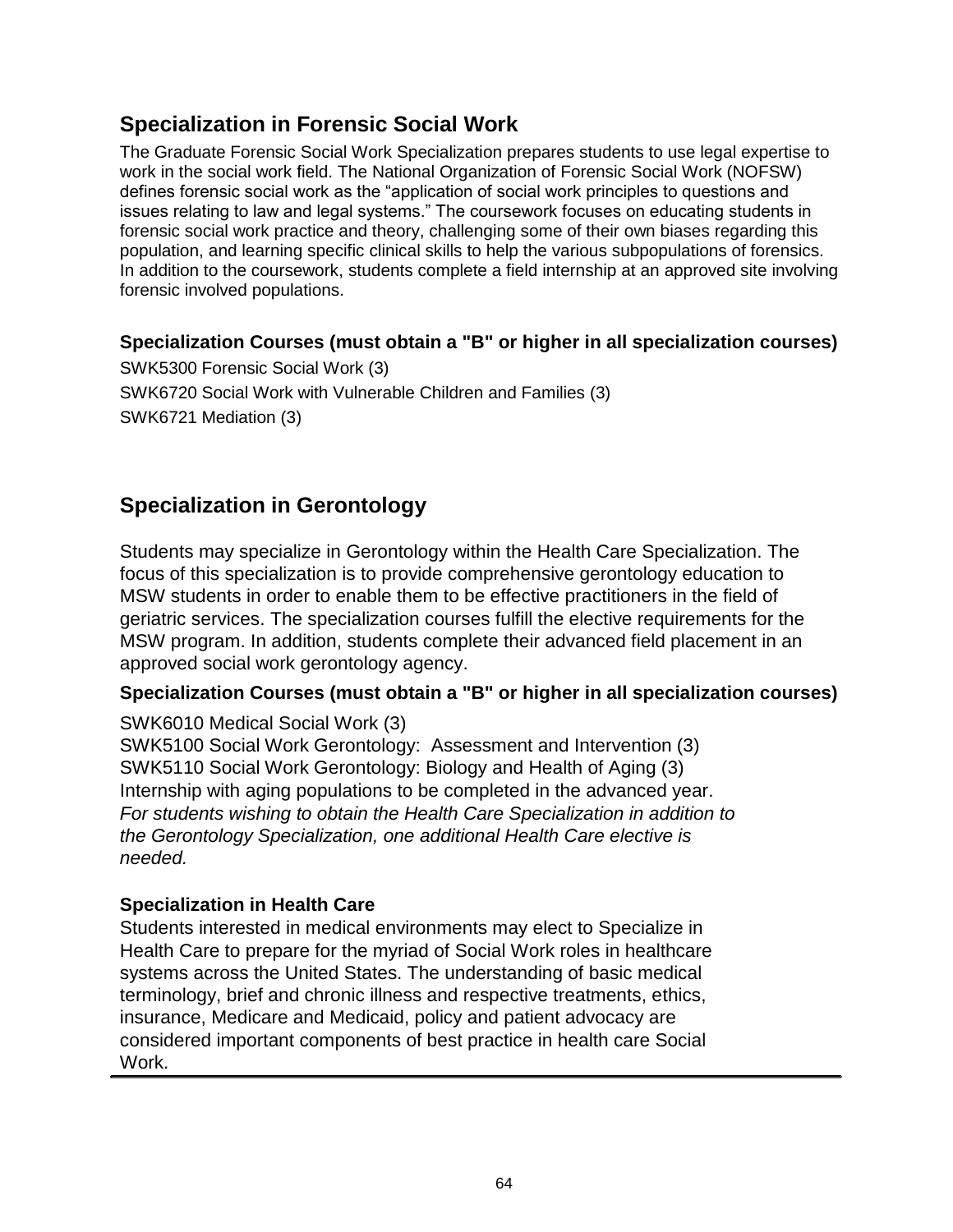### **Specialization Courses (must obtain a "B" or higher in all specialization courses)**

SWK 6010: Medical Social Work (3) AND Any two Health Care electives listed below:

SWK5100 Social Work Gerontology: Assessment and Intervention (3) SWK5110 Social Work Gerontology: Biology and Health of Aging (3) SWK5200 Suicide Prevention, Intervention, Postvention/Community Action (3) SWK5250 Perspectives on Infertility and Assisted Reproduction (3) SWK5410 Psychopharmacology (3) SWK5610 Social Work with the Exceptional Child (3) SWK6030 Bereavement Counseling (3) SWK6035 Hospice SWK (3) SWK6045 Psychiatric Hospital Social Work 3) SWK6050 Self-Injury and Eating Disorders (3 SWK6055 Oncology SWK (3) SWK6581 Mindfulness (3) SWK6810 Social Work and the Military (3)

Internship within a medical environment to be completed in the advanced year.

# **Specialization in Leadership through the Dunham School of Business and Public Policy MBA Program**

MSW students may take some or all of their electives from the MBA (Master in Business Administration) Leadership Curriculum. Taking three of the following MBA courses: MBA6030, MBA6610, MBA6620, and MBA6630 results in a Specialization in Leadership, along with the MSW degree. This advanced business curriculum is ideal for MSW students interested in learning more about business management and administration in the field of Social Work and Human Services.

Please refer to the MBA section of the graduate catalog for course details.

# **Dual Master of Social Work/Master of Business Administration (MSW/ MBA)**

The Dual Master of Social Work/Master of Business Administration (MSW/MBA) program is designed to enable graduate students to expand the scope of their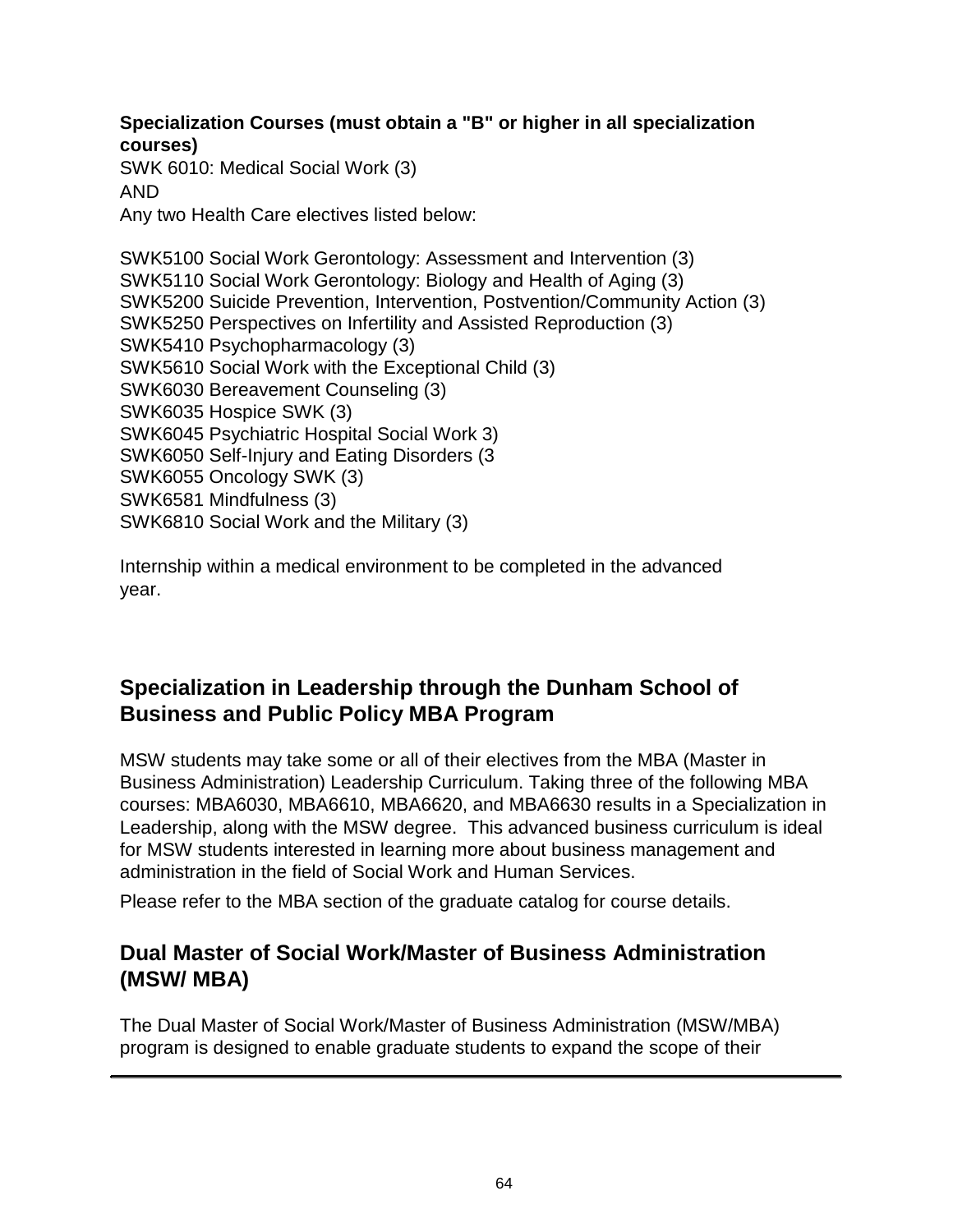studies and simultaneously pursue the MSW and MBA degrees.

Social service agencies are in need of social work professionals who also have the skills, knowledge and ability to expertly lead. To meet such a need, the School of Social Work and MBA program have teamed to provide MSW students who are earning the leadership concentration an opportunity to simultaneously earn their MBA degree. Key elements of the program are:

- Use of the existing MBA (leadership concentration) curriculum; and
- Allowing the three leadership courses required for the MSW leadership concentration to also count toward the MBA degree

Students in the program will receive substantial business education that compliments their social work education and will prepare them for leadership roles in social service. The program also maintains the integrity of both the MSW and MBA degrees and makes the dual degree attainable at 54 semester hours (with advanced social work standing) or 84 hours (without advanced social work standing). Students must meet the requirements of the MSW program for admission, will be jointly advised by the Social Work and MBA programs, and will be billed a hybrid tuition rate. The foundation of the MSW/MBA dual degree program is the MSW curriculum. Students who complete the MSW leadership concentration (which is composed of three MBA courses totaling nine semester hours) may apply those hours to their MBA studies as well.

Consequently, a MSW student in the leadership concentration may also complete the MBA by successfully completing the following eight courses:

MBA6020 Marketing Management (3 semester hours) MBA6045 Managerial Accounting (3 semester hours) MBA6050 Financial Management (3 semester hours) MBA6075 Operations Management (3 semester hours) MBA6100 Strategic Management (3 semester hours) MBA6560 Leadership of Not-for-Profit Organization (3 semester hours) Any two 6000-level MBA electives (6 semester hours)

The MBA requires 36 semester hours of study. The courses enumerated above provide 24 credits. The requisite 36 hours are attained by combining the 24 hours of MBA study with the nine semester hours of MBA leadership classes earned in the MSW concentration and the three semester hours of Research Methodology required by the MSW curriculum.

# **Specialization in School Social Work**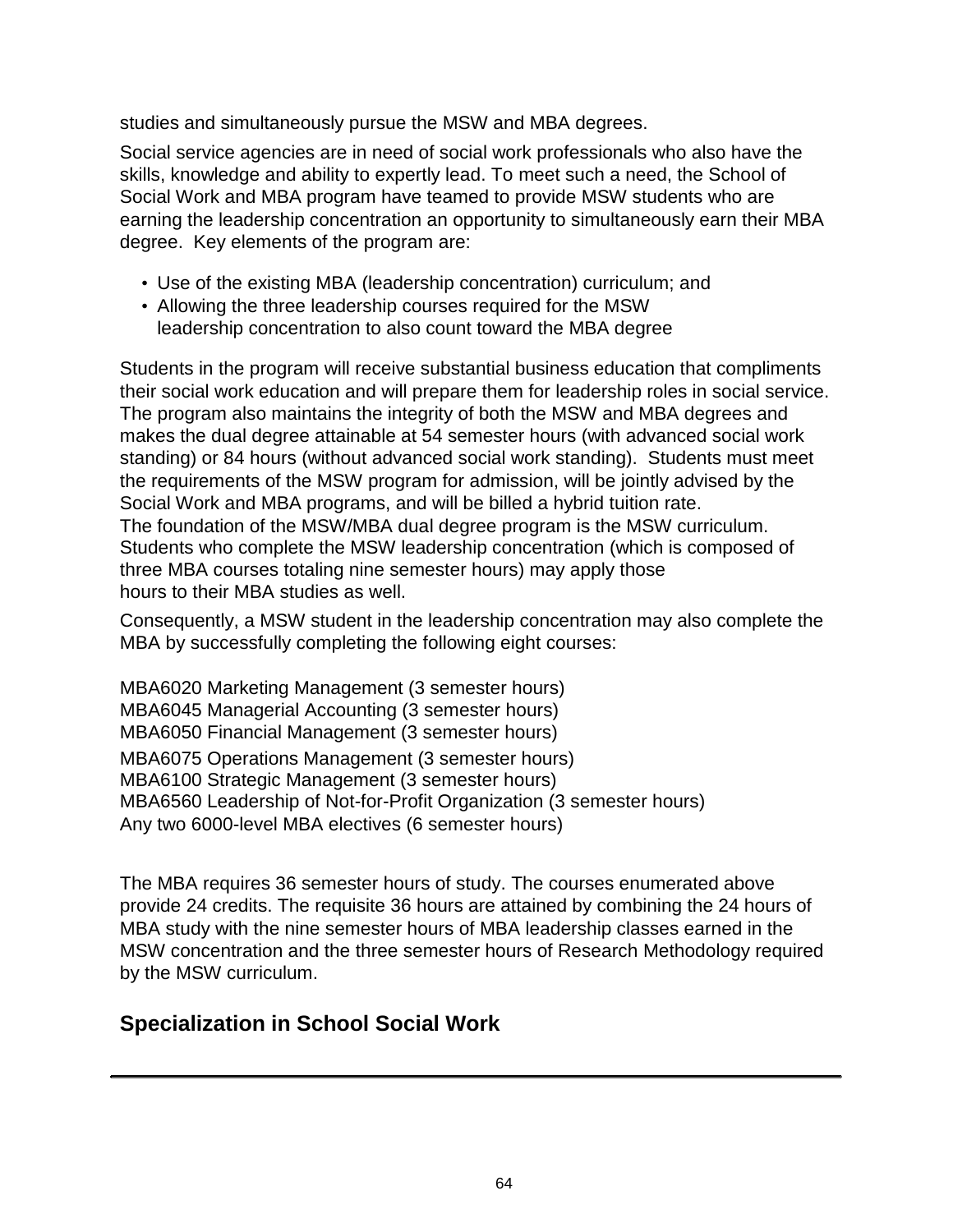Upon successful completion, students are eligible to apply for the Illinois Professional Educators' License with School Social Work Endorsement. Students must also pass the IL Test of Academic Proficiency (400) or its equivalent ACT Plus or SAT by December 1st of their Advanced MSW placement, but the school of social work strongly recommends that students complete academic testing standards for ISBE prior to entrance into their Advanced MSW placement. Students are recommended to take and pass the IL School Social Work Exam (184) prior to the end of their first semester of school social work placement. Please note that the school social work specialization must begin in August and ends at the conclusion of their school placement in late May or early June, and traditional MSW students engaging in school social work graduate in August following the completion of their school social work internship. Both traditional MSW student and post-MSW students pursuing the school social work specialization will be entitled with their license by July 1st following the completion of the program requirements.

### **Specialization Courses (must obtain a "B" or higher in all specialization courses)**

SWK5610 Social Work Practice with the Exceptional Child (3) SWK6410 School Social Work Policy and Practice I (3) SWK6420 School Social Work Policy and Practice II (3) OEDO5018 Reading Methods K–12 SSP (1) OEDU5019 Reading in the Content Area K–12 SSP (1)

# **Graduate Addictions Certification Program**

The Aurora University Graduate Addictions Certification program is designed to meet the Illinois Certification Board (ICB) requirements for candidates to become Certified Alcohol and Other Drug Abuse Counselors (CADC), as well as Board registered Mental Illness and Substance Abuse Professionals (MISA I) in Illinois. The program can be completed as a specialization within the Master of Social Work program, or may be completed by students who already hold a Master of Social Work or related

degree. Undergraduate students in the AU social work program also may complete the certification. The requirements can be completed in one calendar year or extended to three years at the Aurora campus or Woodstock Center.

### **Admission Process**

- 1. A completed Graduate Application for Admission.
- 2. Transcripts (official, sealed in envelope) from your MSW degree granting college and/or university. Aurora University accepts official electronic transcripts at AU- [ETranscripts@aurora.edu. U](mailto:ETranscripts@aurora.edu)ndergraduate degree holders and graduate degree holders in disciplines other than social work may be required to take courses in addition to the addictions specialization courses to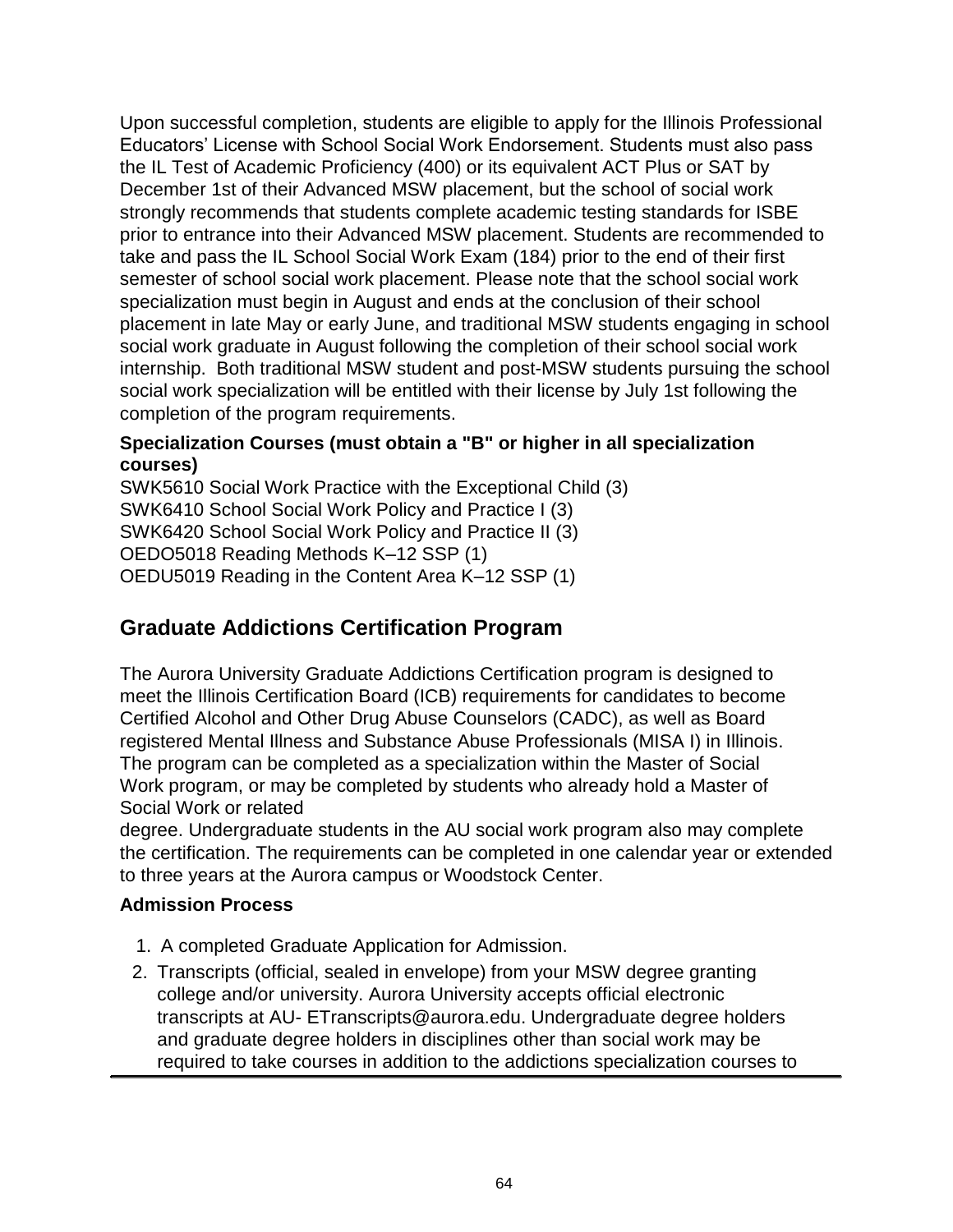meet requirements for the CADC.

- 3. Two letters of recommendation from individuals familiar with your professional or academic abilities.
- 4. Personal meeting with the Coordinator of the Addictions Training Specialization or his/her designee.

### **Program Requirements**

Graduate Addictions Certification students must successfully complete the following courses within three academic years after being officially accepted into the certificate program and maintain a cumulative 3.0 grade-point average:

SWK6340 Survey of Substance Abuse Evaluation and Treatment (3) SWK5410 Psychopharmacology (3) SWK5420 Addictions Counseling I (3) SWK6400 Addictions Counseling II (3) SWK6675 Graduate Addictions Certification Advanced Field Instruction (3)

#### **Field Instruction**

At AU, a student plays a vital role in determining their field placement. AU will help a student select an internship site and maintain contact information with agencies. Placements should be arranged before a student registers for SWK6810.

#### **CADC requirements**

The School of Social Work is accredited by the Illinois Certification Board (ICB) at the advanced level. Upon completion of the program, you are eligible to sit for the CADC certification examination. Certification and testing information for the CADC exam can be found at iaodapca.org.

### **Illinois Professional Educators' License with School Social Work Endorsement**

Aurora University offers a curriculum designed to meet Illinois State Board of Education (ISBE) requirements to become endorsed as school social workers in Illinois. The program is available as a specialization for students currently enrolled in the Master of Social Work degree, or as an endorsement-only program for students who have already completed an MSW degree and wish to add the endorsement.

AU will guide students through the ISBE certification process and help them prepare for ISBE's academic testing requirements and Illinois School Social Work tests. Most students complete the certification requirements in one year or less.

#### **Admission Process**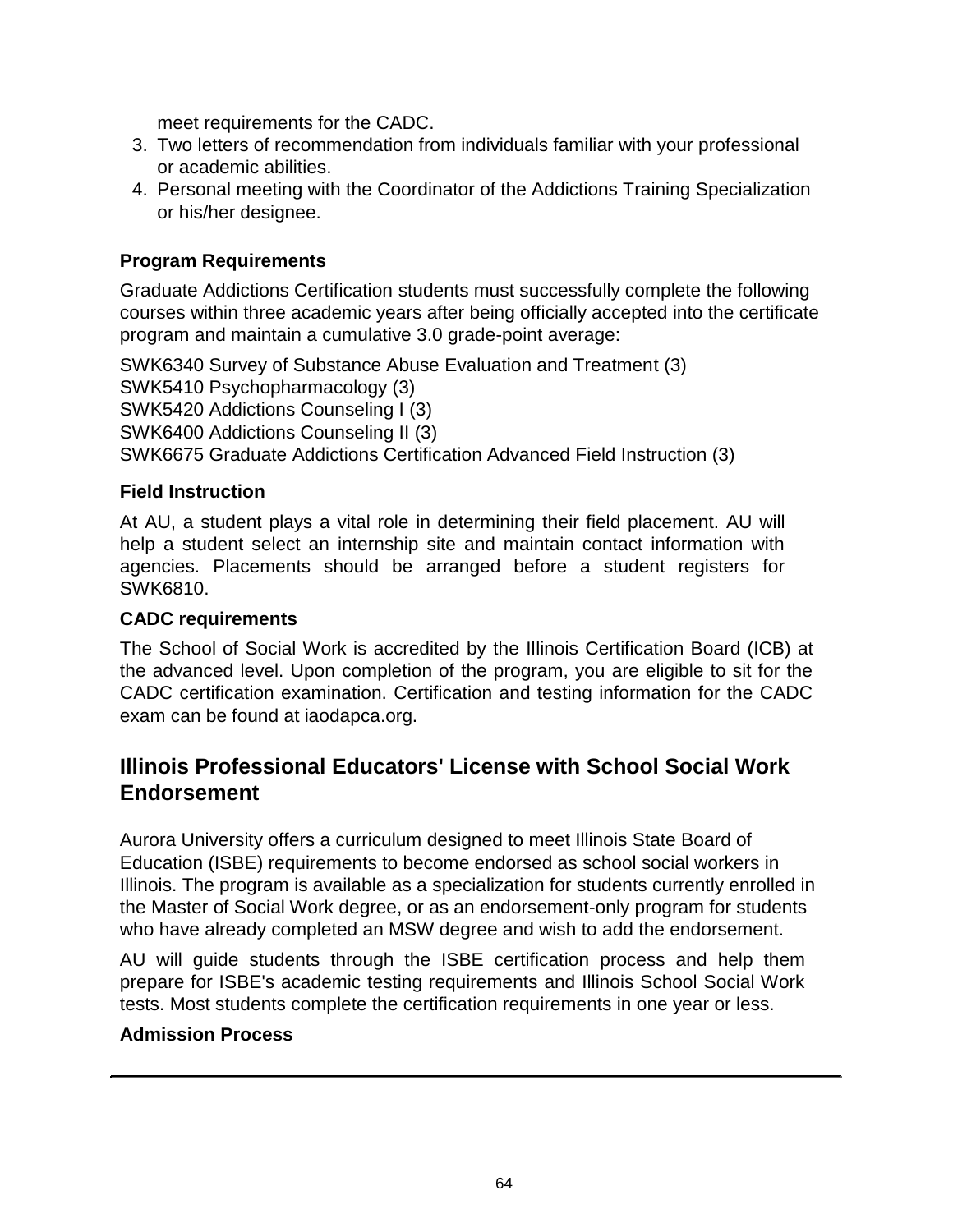- 1. A completed Graduate Application for Admission.
- 2. Transcripts (official, sealed in envelope) from all prior undergraduate and graduate colleges and/or universities. Aurora University accepts official electronic transcripts at [AU-ETranscripts@aurora.edu.](mailto:AU-ETranscripts@aurora.edu)
- 3. Master of Social Work degree from a CSWE-approved program with an average GPA of 2.75 on a 4.0 scale. Students with a GPA of less than 2.75 will be considered on a case-by-case basis.
- 4. Two letters of recommendation from individuals familiar with your professional or academic abilities.

### **Program Requirements**

The program must be completed within four consecutive semesters from the first semester after being officially accepted into the endorsement program. Students are not required, but are encouraged to enroll in elective course offerings related to school social work practice as a means of rounding out their training experience.

To earn the endorsement, students must successfully complete the following courses and maintain a 3.0 grade-point average:

SWK6430 School Social Work Certification Course (3)

SWK5610 Social Work Practice with the Exceptional Child (3)

SWK6670 Post MSW — Advanced School Social Work Field Instruction (Required Field Hours are prescribed based on experience) (3)

OEDO5018 Reading Methods K–12 SSP (1)

OEDO5019 Reading Content K–12 SSP (1)

#### **Field Instruction**

At AU, students play a vital role in determining their field placement. AU will help students select an internship site and maintain contact information with partner schools. If a student has experience in relevant areas, a social work coordinator will meet with him/her to determine if the experience is applicable. Placements should be arranged before students register for SWK6430; Most students make internship arrangements in January.

# **Course Descriptions**

### **ABA5100 Concepts and Principles of Behavior Analysis**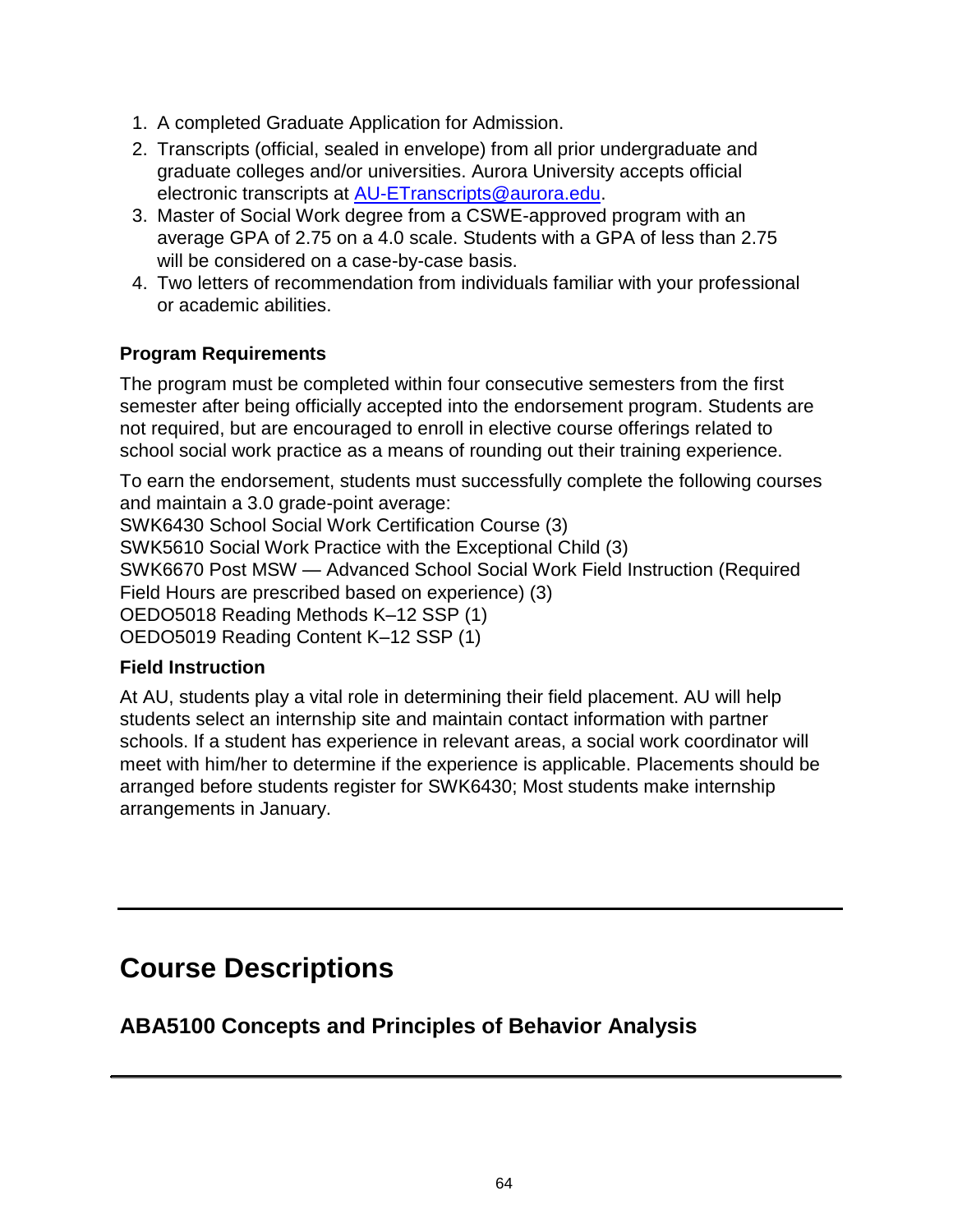This course provides a foundation for beginning graduate students in the experimentally derived principles of respondent and operant conditioning and the role of those principles in accounting for the behavior of humans and non-humans. This course, the first in a sequence of courses, provides an in-depth introduction to the philosophy, concepts, and principles of behavior analysis.

#### **Semester hours:** 3

### **ABA5200 Introduction to Applied Behavior Analysis**

This course is an introduction to applied behavior analysis, which is a field dedicated to the application of behavioral principles and procedures. We will cover basic principles such as reinforcement, stimulus control, extinction, etc. and we will address how these principles are commonly used in addressing behavioral problems of social significance. In addition, we will cover particular topics such as drug and alcohol abuse, classroom management, developmental disabilities, among others.

#### **Semester hours:** 3

### **ABA5300 Clinical and Research Methods in Applied Behavior Analysis**

This course covers behavior measurement systems and single subject (within subject) experimental designs. Sound understanding of these topics is critical to the success of any practicing applied behavior analysts. In the class you will learn how to construct behavioral definitions, data collection systems, critically evaluate research, and methods for evaluating the effectiveness of clinical interventions.

**Semester hours:** 3

**Prerequisite(s):** ABA5100 and ABA5200.

### **ABA5400 Behavioral Assessment**

This course covers the topic of behavioral assessment. Behavioral assessment is a large part of any practicing applied behavior analyst's daily duties. In this course students will take what they have learned in previous courses and practicum experience and apply it to behavior problems of social significance. Specifically, students will define behavioral excesses and deficits in behavioral terms, define environmental variables in observable and measurable terms, identify critical information in records, design and implement behavioral assessments, and learn how to interpret assessment results. Additionally, students will be required to explain the results of these assessments in non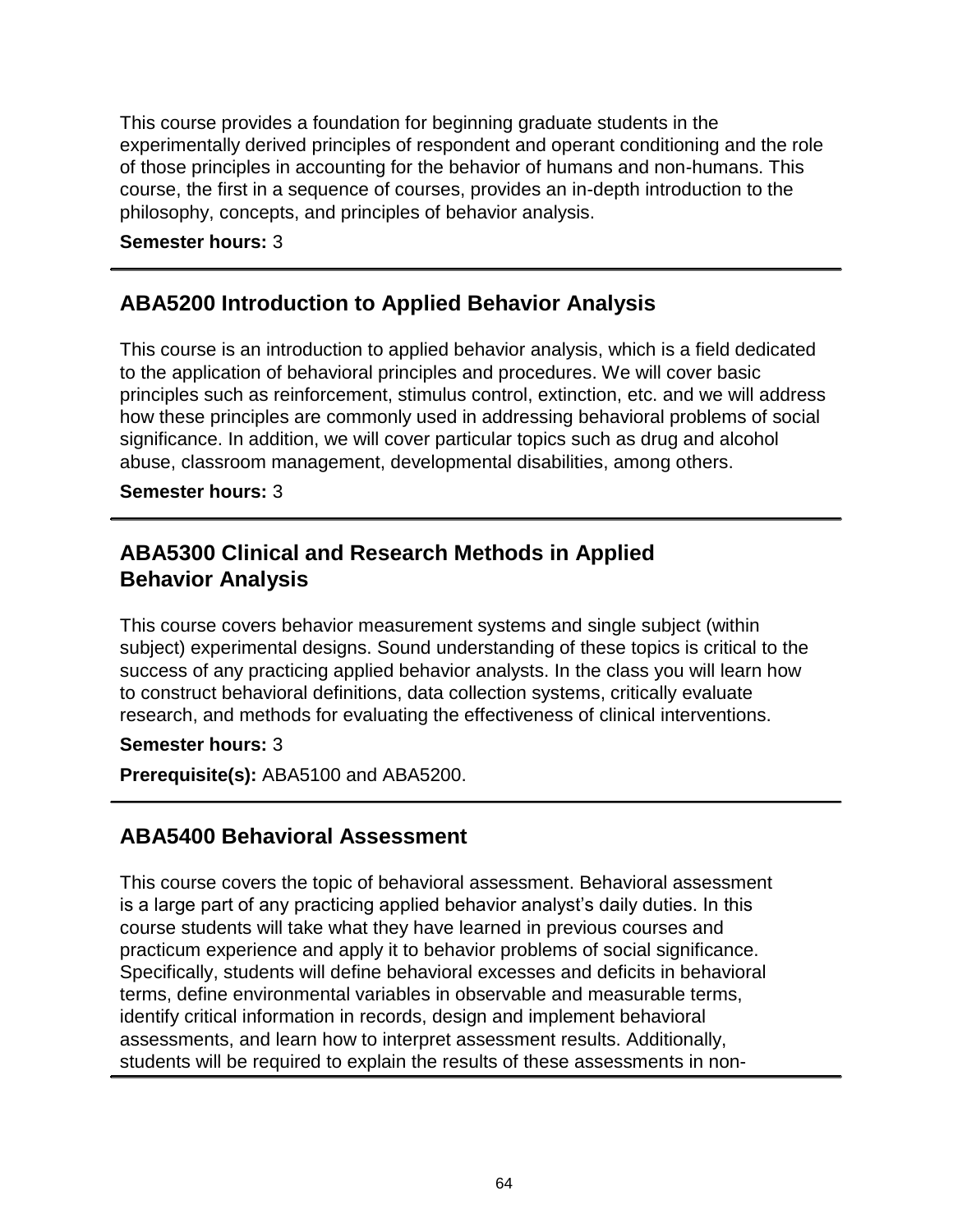technical language and participate in simulated interdisciplinary team meetings.

**Semester hours:** 3

**Prerequisite(s):** ABA5100 and ABA5200.

# **ABA6100 Theory and Philosophy for ABA Practitioners**

This course will familiarize students with some of the historical, theoretical, and philosophical viewpoints that characterize radical behaviorism…the philosophy that gave rise to applied behavior analysis. During the course students will be presented with the various theoretical and philosophical positions that define radical behaviorism. During the course each of the topics will be addressed and the practical significance of each of these positions will be discussed.

**Semester hours:** 3

**Prerequisite(s):** ABA5300 and ABA5400.

### **ABA6200 Behavioral Interventions**

This course is designed to further students' working knowledge of behavioral interventions. In this course students will be explore the scholarly research that has given rise to common behavioral treatments and discuss the benefits and limitations of various behavioral interventions. Additionally, students will be required to develop interventions targeting both skill acquisition and behavior reduction.

### **Semester hours:** 3

**Prerequisite(s):** ABA6100 and ABA6300.

# **ABA6300 Advanced Applied Behavior Analysis**

This course is designed to further students' working knowledge of various intellectual and developmental disabilities and contemporary issues that applied behavior analysts encounter in the workplace. Throughout the course students will lead discussions describing the etiology, behavioral characteristics, special considerations, and areas of issues future research for various intellectual and developmental disabilities.

#### **Semester hours:** 3

**Prerequisite(s):** ABA5300 and ABA5400.

### **ABA6400 Professional and Ethical Issues**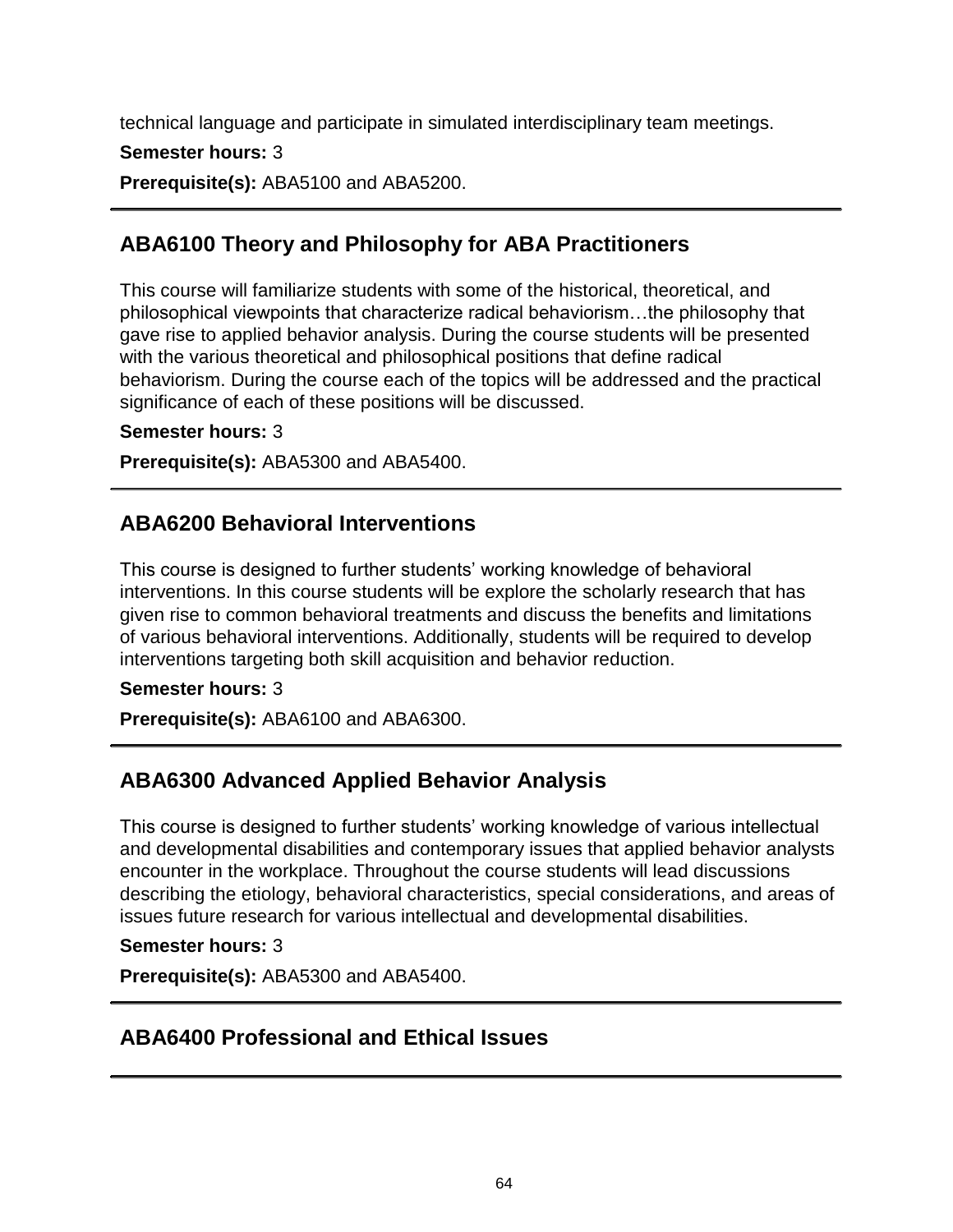This course is designed to familiarize students with the Guidelines for Responsible Conduct for Behavior Analysts that was developed by the Behavior Analysis Certification Board (BACB). Throughout the course students will review scholarly work and cases relevant to each of the guidelines outlined by the BACB.

#### **Semester hours:** 3

**Prerequisite(s):** ABA6100 and ABA6300.

### **ABA6500 Capstone Course**

This course is designed to serve as a final evaluation for graduating students. Students will be required to complete a capstone project that demonstrates basic the competencies of a practicing behavior analyst and pass a comprehensive examination.

**Semester hours:** 3

**Prerequisite(s):** ABA6200 and ABA6400.

### **ABA6810 Special Topics in Applied Behavior Analysis**

This course is designed to discuss new advances in the field of applied behavior analysis. Topics include but are not limited to the following: verbal behavior, relational frame theory, staff training, assessment and treatment considerations for specific populations, etc.

#### **Semester hours:** 3

**Prerequisite(s):** ABA6200 and ABA6400.

### **ABA6900 Intensive Practicum**

(3 semester hours each taken over 3 semesters) This course is designed to meet the Behavior Analyst Certification Board's (BACB) Intensive Practicum requirements. Students will be required to complete 20 hours a week of supervised experience that focuses on the development of new behavior-analytic skills (see bacb.com for more information about activities that qualify).

#### **Semester hours:** 9

### **ACC6100 Business Environment and Concepts**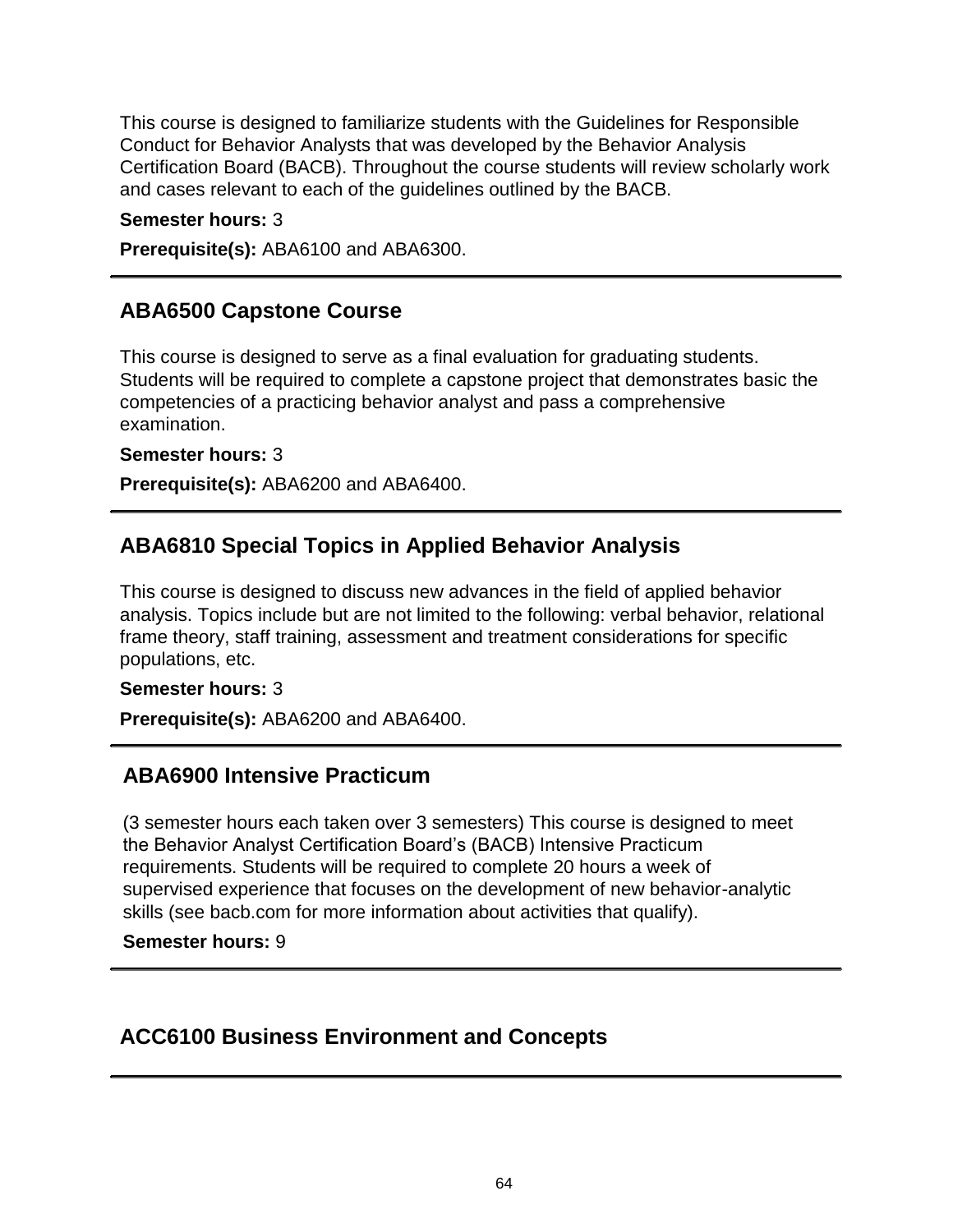The Business Environments and Concepts class reviews business concepts and the associated skills required of a professional accountant. The class focuses on understanding the business environment and its impact on an entity's business strategy. Concepts considered include corporate governance; information technology; operations management; economic concepts and analysis, and financial management. From the knowledge students develop, they will prepare case analyses needed for sound, ethical decision-making.

#### **Semester hours:** 3

**Prerequisite(s):** Admission to the program

# **ACC6110 Accounting Theory, Practice and Reporting**

Further study of financial accounting and reporting. Emphasis on reporting and disclosure, particularly in the context of contemporary issues such as stock options, pensions, investments, deferred taxes, and international accounting. Includes research and preparation of financial statement notes using guidance from the accounting standards codification.

#### **Semester hours:** 3

**Prerequisite(s):** ACC5220 or equivalent.

### **ACC6120 Advanced Cost and Managerial Accounting**

Advanced cost and managerial accounting explores the need for accounting information by managers in planning, controlling, and making decisions. Special emphasis is given to determining, analyzing and controlling costs, the application of cost, volume profit analysis, management of aggregate costing through linear programming, and a survey of the methods of cost and inventory accounting.

#### **Semester hours:** 3

**Prerequisite(s):** Admission to the program.

### **ACC6130 International Accounting and Reporting**

This course integrates International Financial Reporting Standards (IFRS) into a financial accounting course and leverages comparisons between U.S. GAAP and IFRS (the two most commonly applied sets of accounting standards in the world) to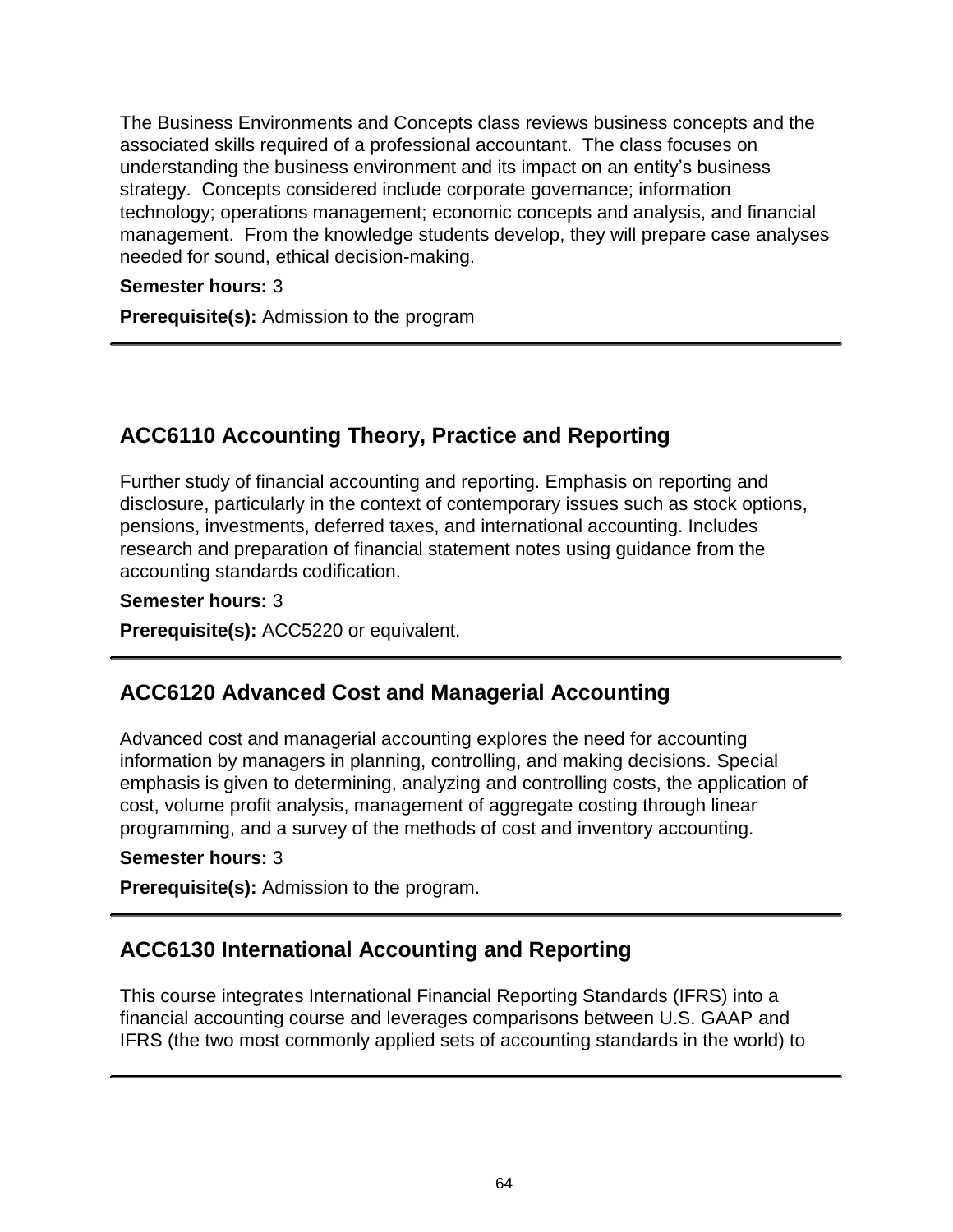enhance the development of a "critical thinking" approach to financial accounting and reporting. The goal of the course is to enhance student understanding of the links between the underlying transactions, the application of reporting standards for those transactions, and the financial reports obtained from a global/international perspective. In addition, the course will provide students with a basic understanding of IFRS, a relatively new set of accounting standards gaining wide acceptance throughout the world and being considered for adoption within the U.S.

### **Semester hours:** 3

**Prerequisite(s):** ACC5220 or equivalent.

### **ACC6140 Governmental and Not-for-Profit Accounting**

This course focuses on accounting and budgeting concepts applied to the management of government and not-for-profit organizations. Key areas of inquiry include fund accounting, the modified accrual method, legislative and board of trustee processes, appropriation and approval of expenditures, and the role of financial statements and audits in public entities. Students will be exposed to accounting standards promulgated by the Government Accounting Standards Board and the "Yellow Book" auditing standards and explore the differences between such standards and those used by commercial enterprises.

#### **Semester hours:** 3

**Prerequisite(s):** Admission to the program.

### **ACC6150 Accounting Information Systems**

A study of the flow of accounting information through accounting systems and other information systems. The course integrates student knowledge of the various branches of accounting with computerized information systems. Special emphasis will be given to the analysis, design and auditing of computerized accounting information systems. This course is intended to be an interactive learning experience with students making liberal use the accounting information laboratory.

#### **Semester hours:** 3

**Prerequisite(s):** Admission to the program.

### **ACC6160 Advanced Attest Services**

Course provides a foundation in assurance, attestation, and auditing fundamentals for future financial, managerial, systems, and tax professionals. The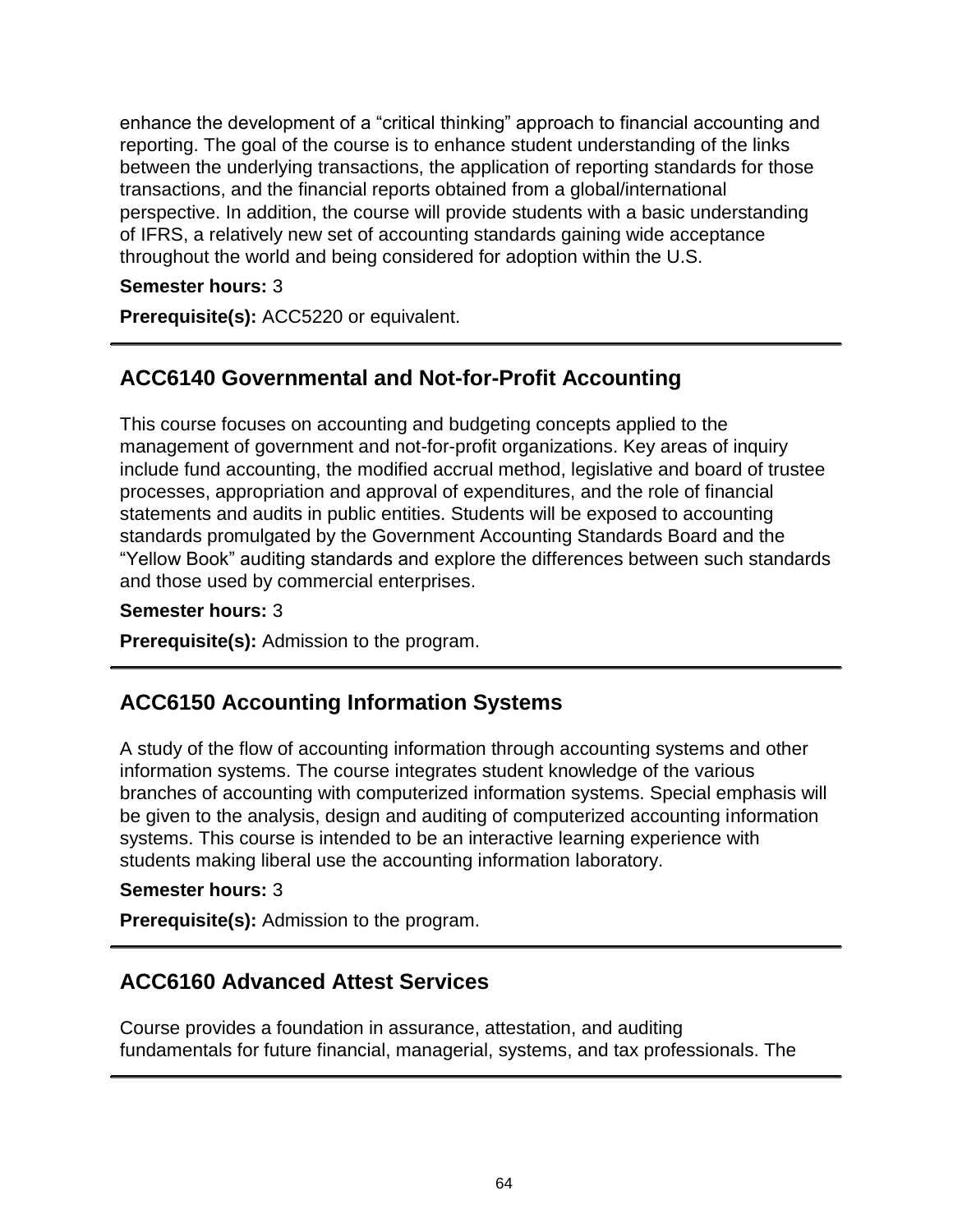emphasis of this course is on conceptual, theoretical and practical aspects of auditing financial statements. Key topics include application of generally accepted auditing standards, the role of regulation I auditing, the basis and choice of various audit opinions. This course will assist professional accountants, as clients of assurance service providers, to prepare for and manage audits and other attestation and assurance engagements.

#### **Semester hours:** 3

**Prerequisite(s):** ACC5240 or equivalent.

### **ACC6170 Taxation of Persons, Trusts, Gifts and Estates**

The study of individual income tax principles including filing status, personal exemptions, the totality of income and deductions and credits. Students are introduced to Forms 1040, 1040A, 1040EZ and all supporting schedules. Further emphasis of the course is on methods of personal wealth transfer through trusts, gifts and estates. Students are introduced to various transfer vehicles and the tax implications of each. Introduction of Forms 1041, 709 and 706 is an integral part of the course.

#### **Semester hours:** 3

**Prerequisite(s):** Admission to the program.

# **ACC6180 Taxation of Partnerships, Corporations and Not-for-Profits**

The object of this course is to provide students with instruction in the essential theory and practice of federal income tax compliance for businesses. Students successfully completing the course are expected to be sufficiently grounded in tax codes, research resources, the vast array of income, deduction, exemption, dependencies and credit options to correctly and efficiently prepare the vast majority of federal business income tax returns.

#### **Semester hours:** 3

**Prerequisite(s):** ACC5220 or equivalent; ACC6140.

### **ACC6190 Business Regulation**

A study of the legal issues relative to the practice of public accounting and auditing. Chief among topics explored will be securities laws, commercial paper, uniform commercial code, bankruptcy, business organizations, debt regulation and selected government regulations. Students will also become acquainted with the ethical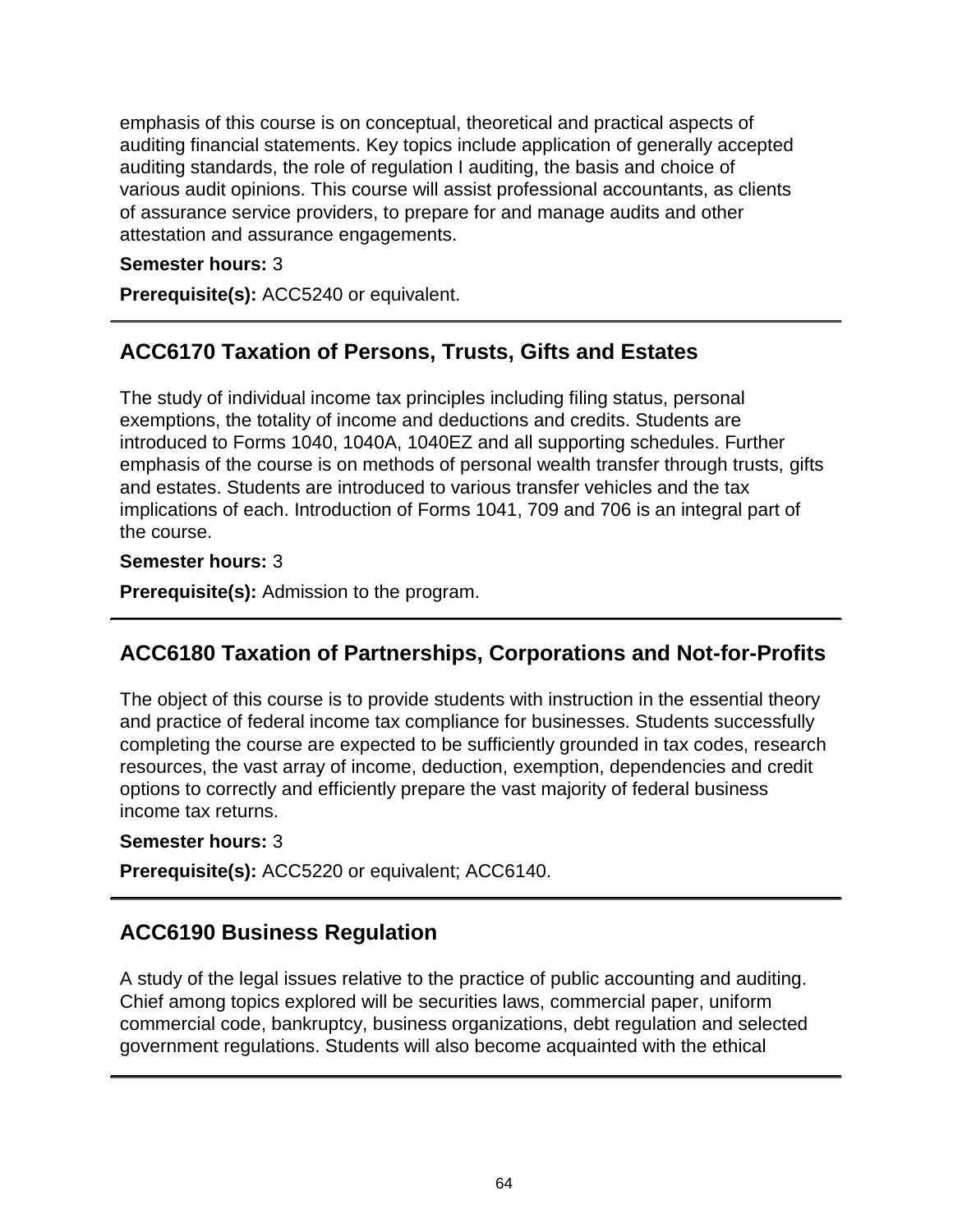standards of the American Institute of Certified Public Accountants.

### **Semester hours:** 3

**Prerequisite(s):** Admission to the program.

# **ACC6200 Seminar in Professional Accounting Research and Practice**

A study of positive and negative examples of accounting practice. This case-based course is intended to impress upon students the serious responsibility of accountants and the ways in which failure to properly execute professional responsibility can impact society. It also emphasizes the need for and technique of accounting research in making informed accounting decisions. The key concepts of the course include judgment, materiality, conservatism, valuation, disclosure, tangible vs. intangible balance sheet captions, contingencies, and the nature of the accountant/client relationship. The Seminar in Professional Accounting Practice is intended to assist students make a transition of the theoretical accounting construct of the educational institution to their practice as professionals.

**Semester hours:** 3 **Prerequisite(s):** ACC6160.

# **ATR5500 Principles of Athletic Training**

This course is designed to give athletic training students a basic foundation in the prevention and care of acute athletic injuries and illnesses. Injury prevention, identification of acute injuries/illnesses, and on-site injury evaluation and care will be emphasized.

**Semester hours:** 4

**Prerequisite(s):** Acceptance into the Master's Degree Program or advanced standing in the BS in ES Athletic Training Major

# **ATR5560 Principles of Taping and Bracing**

This course is designed to give athletic training students a basic foundation and skill-set in taping, wrapping, and bracing techniques. Students will master the art and science of athletic training and bracing through an understanding of the scientific principles and will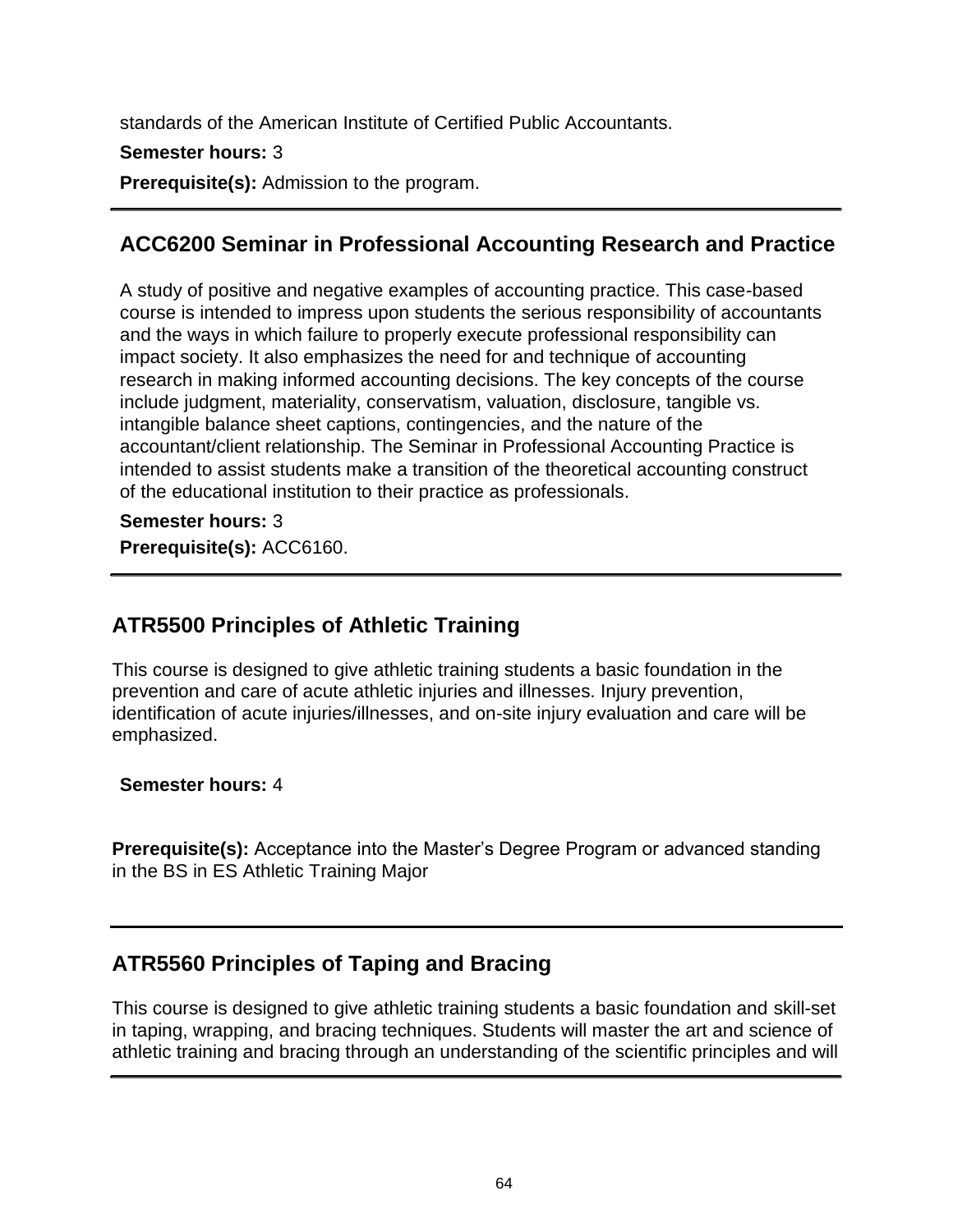spend a significant amount of time learning and perfecting the various taping and bracing psychomotor skills.

#### **Semester hours:** 2

**Prerequisite(s):** Acceptance into the Master's Degree Program or advanced standing in the BS in ES Athletic Training Major

# **ATR5750 Athletic Training Practicum I**

The emphasis of this practicum is the practice and application of clinical proficiencies appropriate for the first year graduate level athletic training student. Successful completion of these proficiencies is required for BOC examination eligibility. This Athletic Training Practicum has the following components; the completion of the clinical education contract and expectations for clinical experience with a formal meeting between the student and the assigned preceptor, clinical field experiences, completion of clinical proficiencies, clinical site reflection report and a weekly seminar. This practicum course includes a one-hour lab/seminar class and 225 hours of clinical experiences.

#### **Semester hours:** 3

**Prerequisite(s):** Acceptance into the Master's Degree Program or advanced standing in the BS in ES Athletic Training Major

# **ATR5510 Assessment of the Lower Extremity**

This course emphasizes the theory and practical application of orthopedic injury assessment for the lower extremity. Students will develop an evidence-based approach to orthopedic injury assessment and differential diagnosis by integrating current peerreviewed research with anatomical considerations and injury pathology. Standard orthopedic assessment techniques will be learned and applied to injuries and illnesses of the lower extremity. Students will learn guidelines for proper documentation and appropriate physician referral as part of the overall assessment process.

### **Semester hours:** 4

**Prerequisite(s):** Acceptance into the Master's Degree Program or advanced standing in the BS in ES Athletic Training Major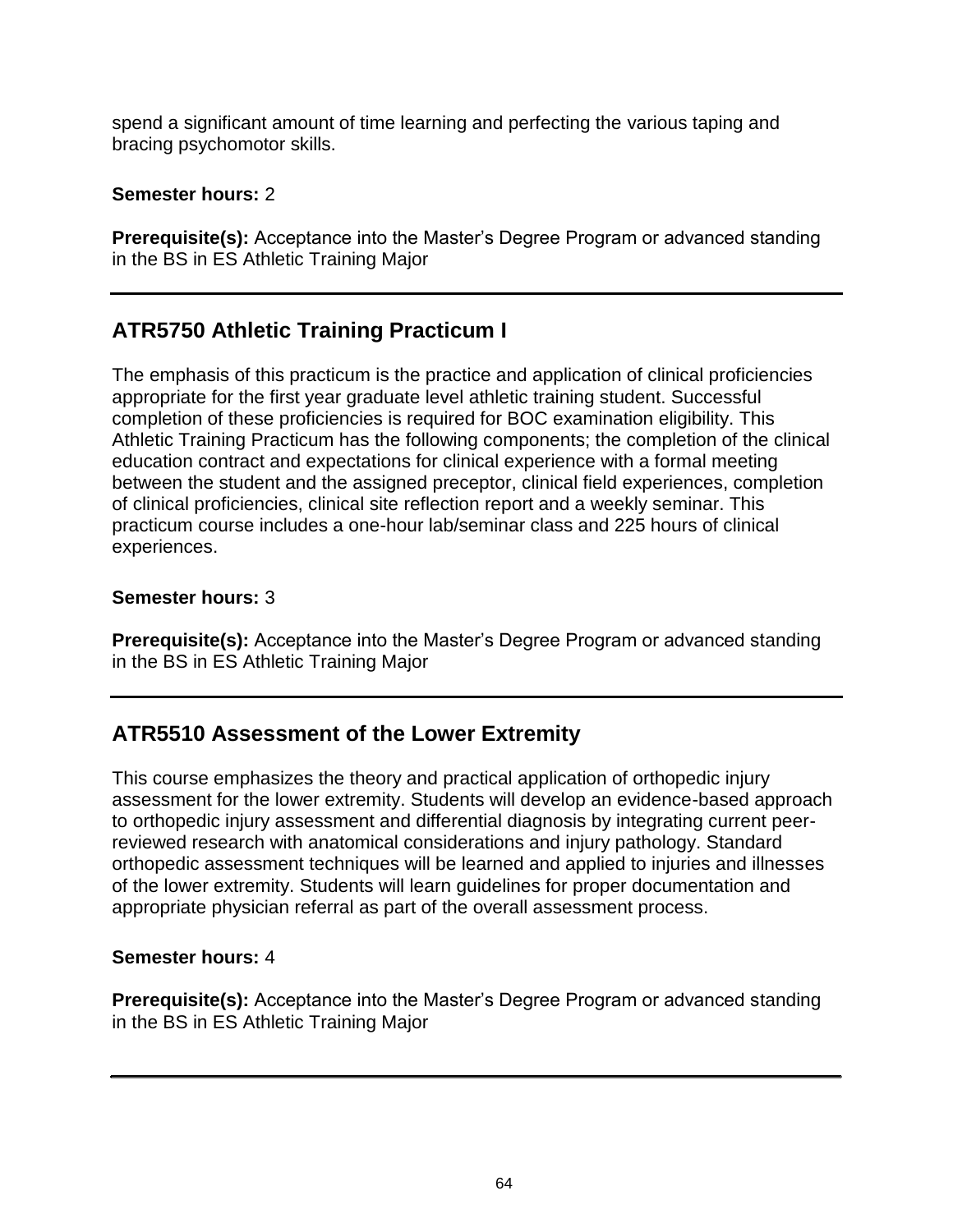# **ATR5200 Emergency Medical Response**

This course is designed to provide athletic training students with the knowledge and skills necessary to work as an Emergency Medical Responder (EMR) to help sustain life, reduce pain, and minimize the consequences of injury or sudden illness until more advanced medical personnel take over. Students will develop an evidence-based approach to the assessment and treatment of emergency medical conditions. The course content and activities will prepare the student to make appropriate decisions about the care to provide to the patient in a medical emergency. This course teaches the skills that athletic trainers need to act as a crucial link in the Emergency Medical Services (EMS) system. Upon completion of this course, students who qualify will be certified by the American Red Cross as an Emergency Medical Responder with additional certifications in CPR for the Professional Rescuer and Health Care Provider, Bloodborne Pathogens, and Oxygen Administration.

#### **Semester hours:** 4

**Prerequisite(s):** ATR1800 or approved equivalent with a grade of C or higher.

# **ATR5530 Assessment of the Upper Extremity**

This course emphasizes the theory and practical application of orthopedic assessment for the upper extremity and axial skeleton. Students will develop an evidence-based approach to orthopedic injury assessment and differential diagnosis by integrating current peer-reviewed research with anatomical considerations and injury pathology. Students will develop a foundation for orthopedic injury assessment and differential diagnosis by investigating anatomical considerations associated with injury pathology. Standard orthopedic assessment techniques will be learned and applied to injuries and illnesses of the upper extremity and axial skeleton. Students will learn guidelines for proper documentation and appropriate physician referral as part of the overall assessment process.

#### **Semester hours:** 4

**Prerequisite(s):** ATR5510

### **ATR5550 Principles of Therapeutic Interventions**

The chief purpose of this course is to investigate the study and practice of therapeutic intervention used in treating sports-related injuries. This course offers a study of current theories and applications in the use of evidence-based practice in therapeutic modalities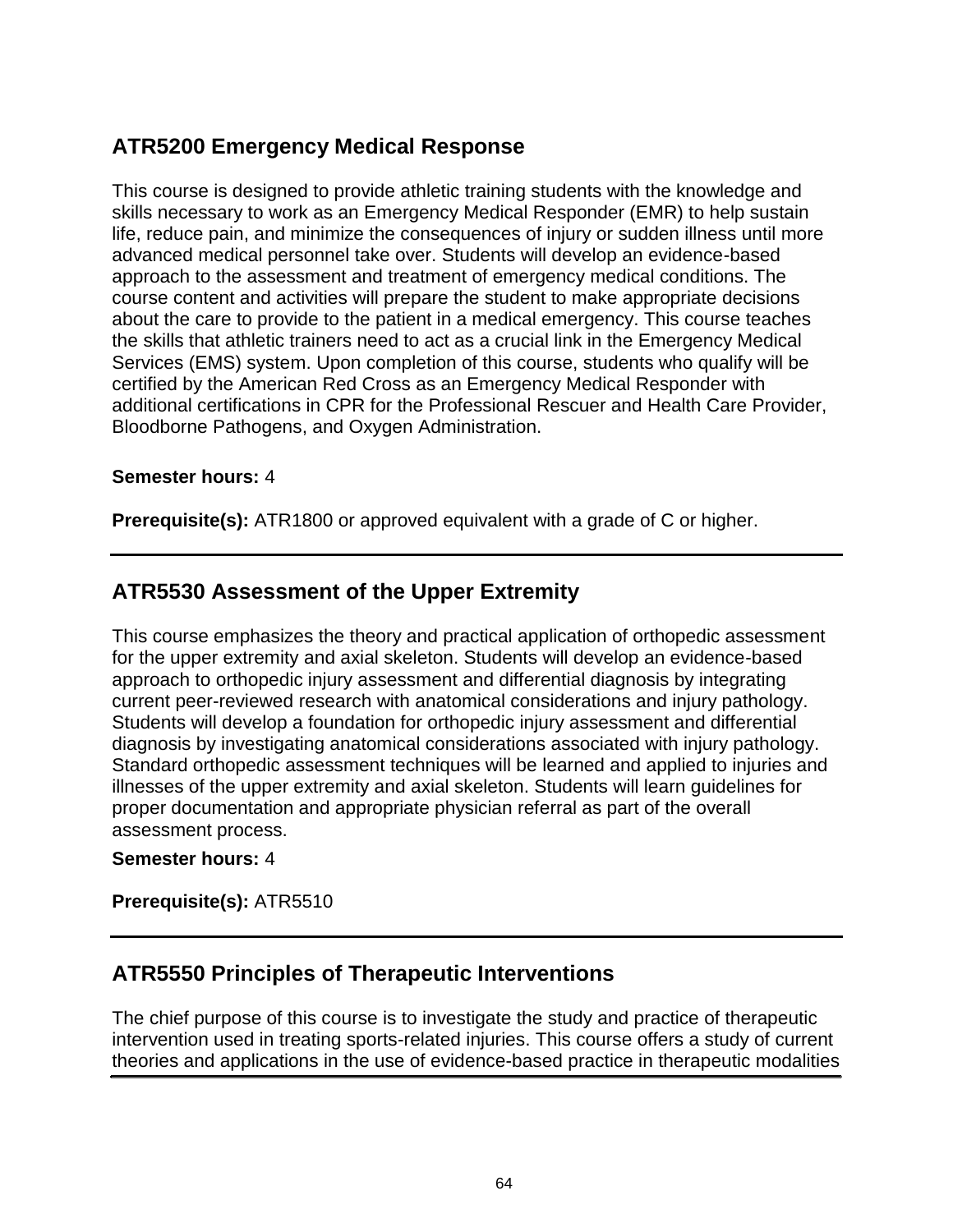and therapeutic exercise. The student will be able to plan, implement, document, and evaluate therapeutic intervention programs for the treatment, rehabilitation and reconditioning of the injuries and illnesses of those involved in physical activity.

#### **Semester hours:** 4

**Prerequisite:** ATR5500

### **ATR5760 Athletic Training Practicum II**

The emphasis of this practicum is the practice and application of clinical proficiencies appropriate for the first year graduate level athletic training student. Successful completion of these proficiencies is required for BOC examination eligibility. This Athletic Training Practicum has the following components; the completion of the clinical education contract and expectations for clinical experience with a formal meeting between the student and the assigned preceptor, clinical field experiences, completion of clinical proficiencies and a weekly seminar. This practicum course includes a onehour lab/seminar class and 225 hours of clinical experiences.

**Semester hours:** 3

**Prerequisite(s):** ATR5750

### **ATR6100 Athletic Training Internship**

The emphasis of this Athletic Training Summer Internship is to provide the opportunity for the graduate athletic training student to experience a full immersion clinical experience. The athletic training Summer internship is a multiple week, full immersion field experience under the supervision of a certified athletic trainer in an approved school, university, clinical, corporate, public, private, commercial, performing arts, or military setting related to athletic training. This athletic training summer internship has the following components; completion of 320 clinical education hours over the course of 10 weeks, completion of the clinical contract and expectations form, clinical field experiences, clinical case study, clinical site reflection report and a weekly seminar.

**Semester hours:** 4

**Prerequisite(s):** ATR5760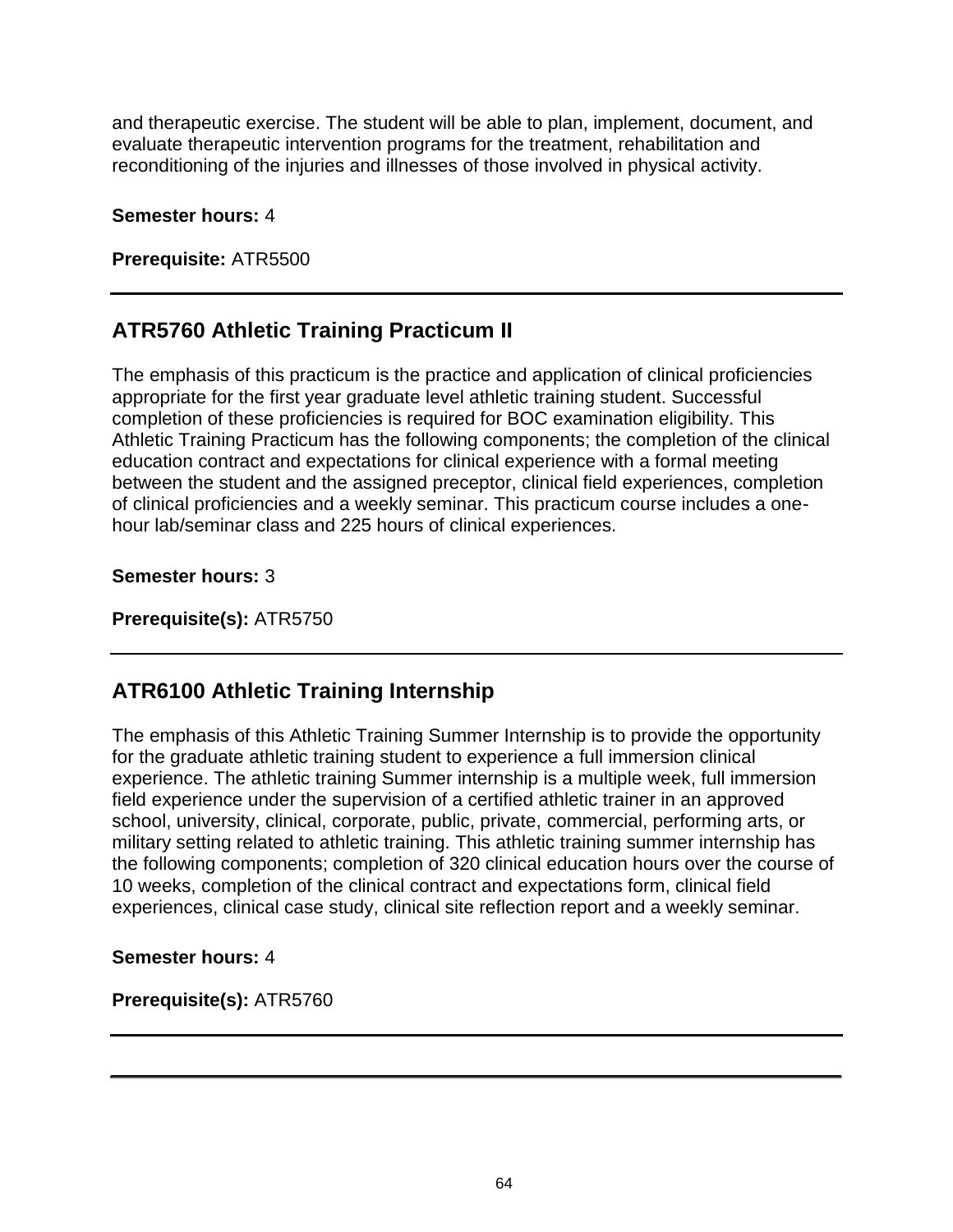### **ATR6600 Applied Therapeutic Modalities**

This course offers the applications in the use of evidence-based practice in therapeutic modalities. Emphasis will be placed on the selection and proper procedures for application of thermal, electrotherapeutic and hydrotherapeutic modalities. Clinical proficiencies associated with the scientific foundations and proper use of therapeutic modalities in the clinic will be mastered. Practical application procedures and standard therapeutic modality protocols of therapeutic heat and cold and electrical currents will be emphasized.

#### **Semester hours:** 3

**Prerequisite(s):** ATR5550

### **ATR6500 Medical Aspects of Athletic Training**

This course addresses the various medical aspects encountered in the athletic training profession while caring for athletes. Each major body system will be addressed including common conditions and disease states, specifically in relationship to affect on sports participation. Students will learn about the etiology, clinical presentation, diagnosis through physical evaluation and possible treatment options for these conditions. Strategies in prevention and athlete education will occur in each section. Evidence-based practice will be integrated into each topic to establish a foundation for the clinical assessment, diagnosis, and treatment of general medical conditions. All competencies required in the areas of anatomical relationships, mechanism of injury, illness/injury management, pharmacology, and current research will be introduced.

**Semester hours:** 4

**Prerequisite(s):** ATR5500

### **ATR6750 Athletic Training Practicum III**

The emphasis of this practicum is the practice and application of clinical proficiencies appropriate for the second year graduate level athletic training student. Successful completion of these proficiencies is required for BOC examination eligibility. This Athletic Training Practicum has the following components; the completion of the clinical education contract and expectations for clinical experience with a formal meeting between the student and the assigned preceptor, clinical field experiences, completion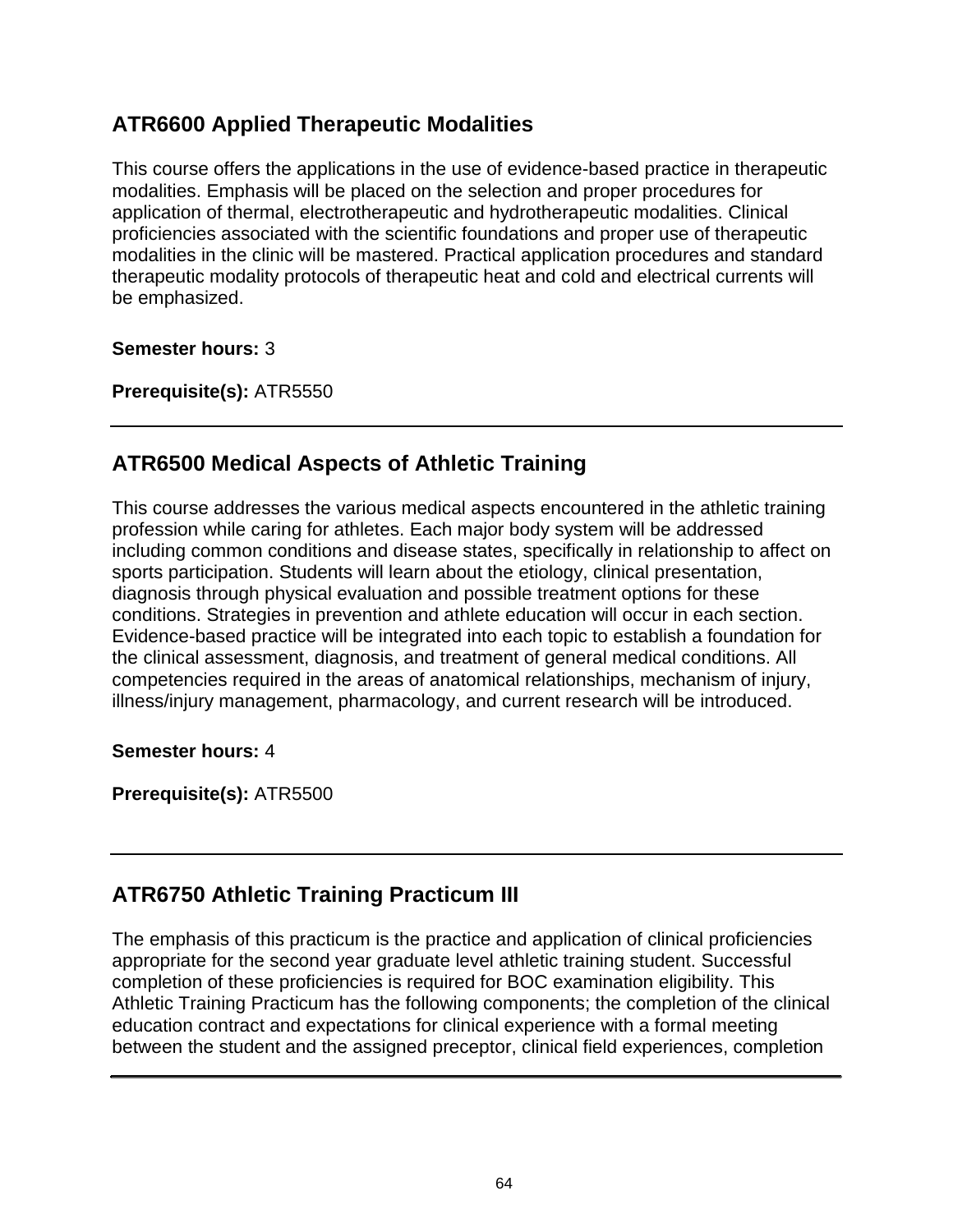of clinical proficiencies, clinical site reflection report and a weekly seminar. This practicum course includes a one-hour lab/seminar class and 225 hours of clinical experiences.

#### **Semester hours:** 3

**Prerequisite(s):** ATR5760

### **ATR6550 Applied Therapeutic Rehabilitation**

This course offers the applications in the use of evidence-based practice in therapeutic rehabilitation. The chief purpose of this course is to investigate the advanced study and practice of therapeutic exercise used in treating sports-related injuries. The student will be able to plan, implement, document, and evaluate therapeutic exercise programs for the rehabilitation and reconditioning of the injuries and illnesses of those involved in physical activity.

**Semester hours:** 3

**Prerequisite(s):** ATR5550

### **ATR6020 Applied Manual Therapy**

This course offers the applications in the use of evidence-based practice in manual therapy. The chief purpose of this course is to investigate the advanced study and practice of manual therapy techniques used in treating sports-related injuries. The student will be able to evaluate a patient, select and design the appropriate manual therapy technique, apply the technique, and reevaluate for its effectiveness. An emphasis is placed on hands-on application and development of mastery in techniques such as joint mobilizations, strain-counterstrain, myofascial release, and active release.

**Semester hours:** 2

**Prerequisite(s): ATR5550**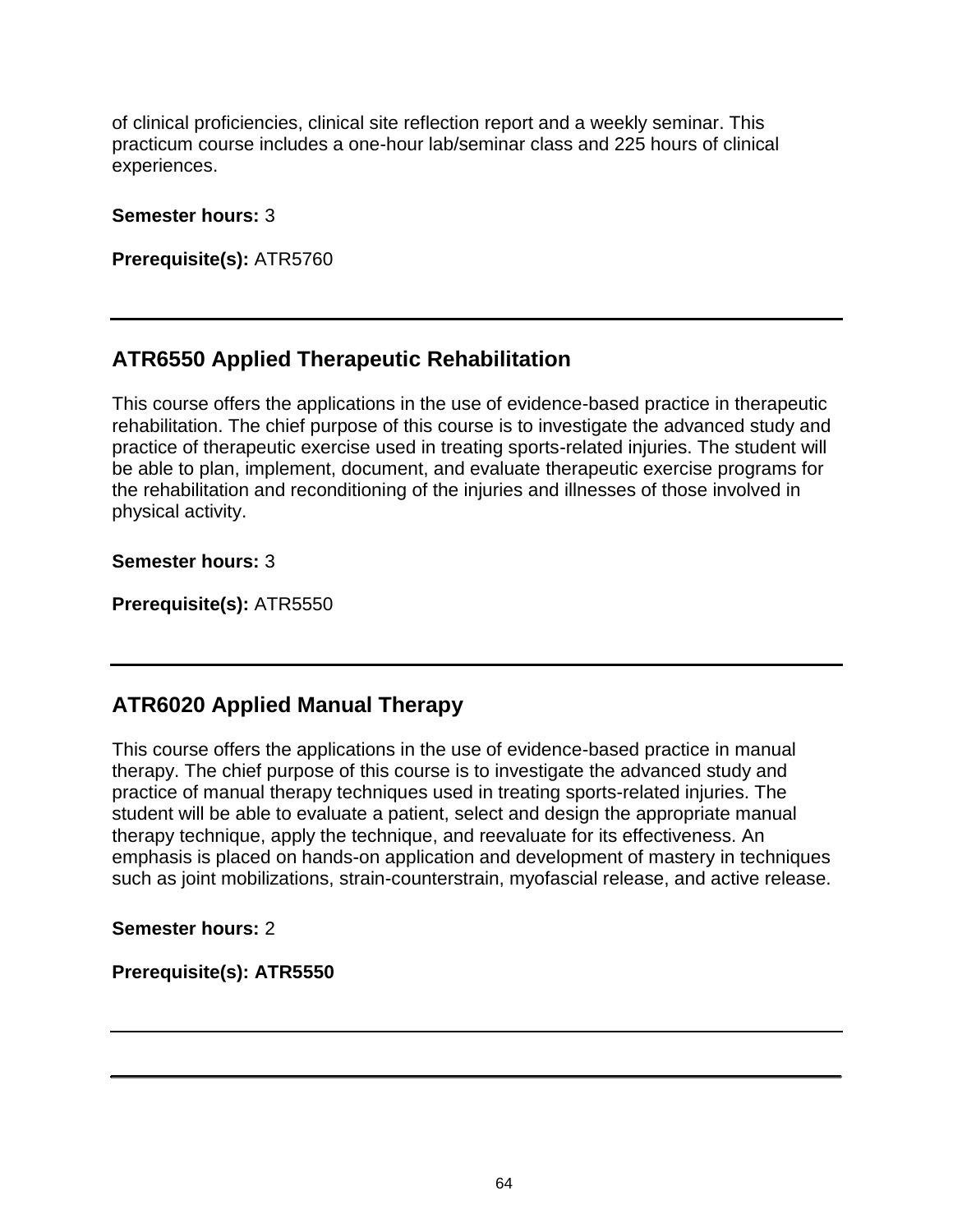### **ATR6800 Research in Athletic Training I**

This course is designed to develop fundamental skills in research design, as well as to enhance the student's understanding of literature searching, reading, and synthesizing of information in athletic training. Students will develop a question in preparation for their research experience culminating in a critical review of literature and formulation of an authentic research design related to their chosen topic. Students will be required to submit a proposal to the university Institutional Review Board for approval to conduct research.

**Semester hours:** 2 **Prerequisite(s):** ATR5500

### **ATR6150 Administration of Athletic Training**

This course is a study of the standards, policies and practices in the organization, supervision and administration of athletic training programs. Emphasis will be placed upon planning, developing, organizing and directing an athletic training program in a variety of settings. Healthcare administration, professional development, ethics, and legal concepts will be investigated.

**Semester hours:** 4 **Prerequisite(s):** ATR6750

# **ATR6350 Applied Sport and Human Performance**

This course is designed to provide students with the opportunity to apply fitness/wellness, strength and conditioning, and nutrition concepts to physically active individuals. The course will allow students to utilize fitness, strength and conditioning, and nutrition assessment techniques. Students will development and implement nutrition and strength and conditioning programs based on individual needs.

**Semester hours:** 3 **Prerequisite(s):** ATR6750

### **ATR6760 Athletic Training Practicum IV**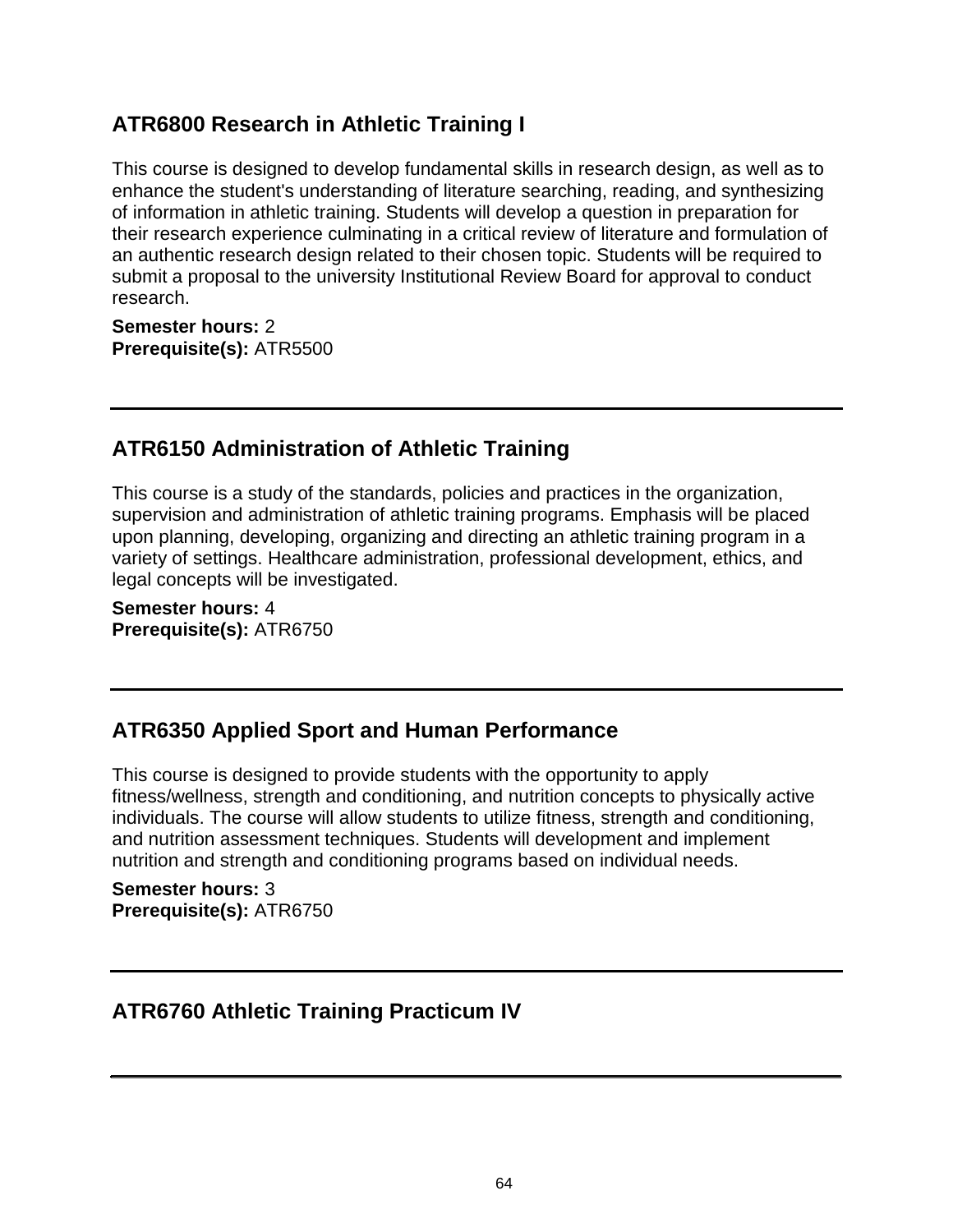The emphasis of this practicum is the practice and application of clinical proficiencies appropriate for the second year graduate level athletic training student. Successful completion of these proficiencies is required for BOC examination eligibility. This Athletic Training Practicum has the following components, the completion of the clinical education contract and expectations for clinical experience with a formal meeting between the student and the assigned preceptor, clinical field experiences, completion of clinical proficiencies, clinical site reflection report and a weekly seminar. This practicum course includes a one-hour lab/seminar class and 225 hours of clinical experiences.

**Semester hours:** 3 **Prerequisite(s):** ATR6750

### **ATR6820 Research in Athletic Training II**

This course is the second and final research course in Athletic Training culminating in the presentation of authentic research at the undergraduate research conference. Students will continue their investigation of a selected topic, problem, or question in athletic training or the healthcare field. Advance quantitative and qualitative research design will be investigated and applied to student directed research. This course will outline the procedures for piloting and collecting data, and will provide guidelines for writing results, discussion and the development of a paper acceptable for submission for publication. Following IRB approval (ATR6800) students will conduct a qualitative or quantitative research project and present their findings at the university graduate research conference.

#### **Semester hours:** 4

**Prerequisite(s):** ATR6800

### **ATR6990 BOC Examination Prep**

This course represents the culmination of the student's preparation for professional practice as a Certified Athletic Trainer. The components in this course are designed to assess the student's knowledge of the NATA competencies that have been instructed and evaluated over the previous five semesters. Students will demonstrate competency by preparing for the BOC Exam and successfully completing all practice exercises and exams.

#### **Semester hours:** 2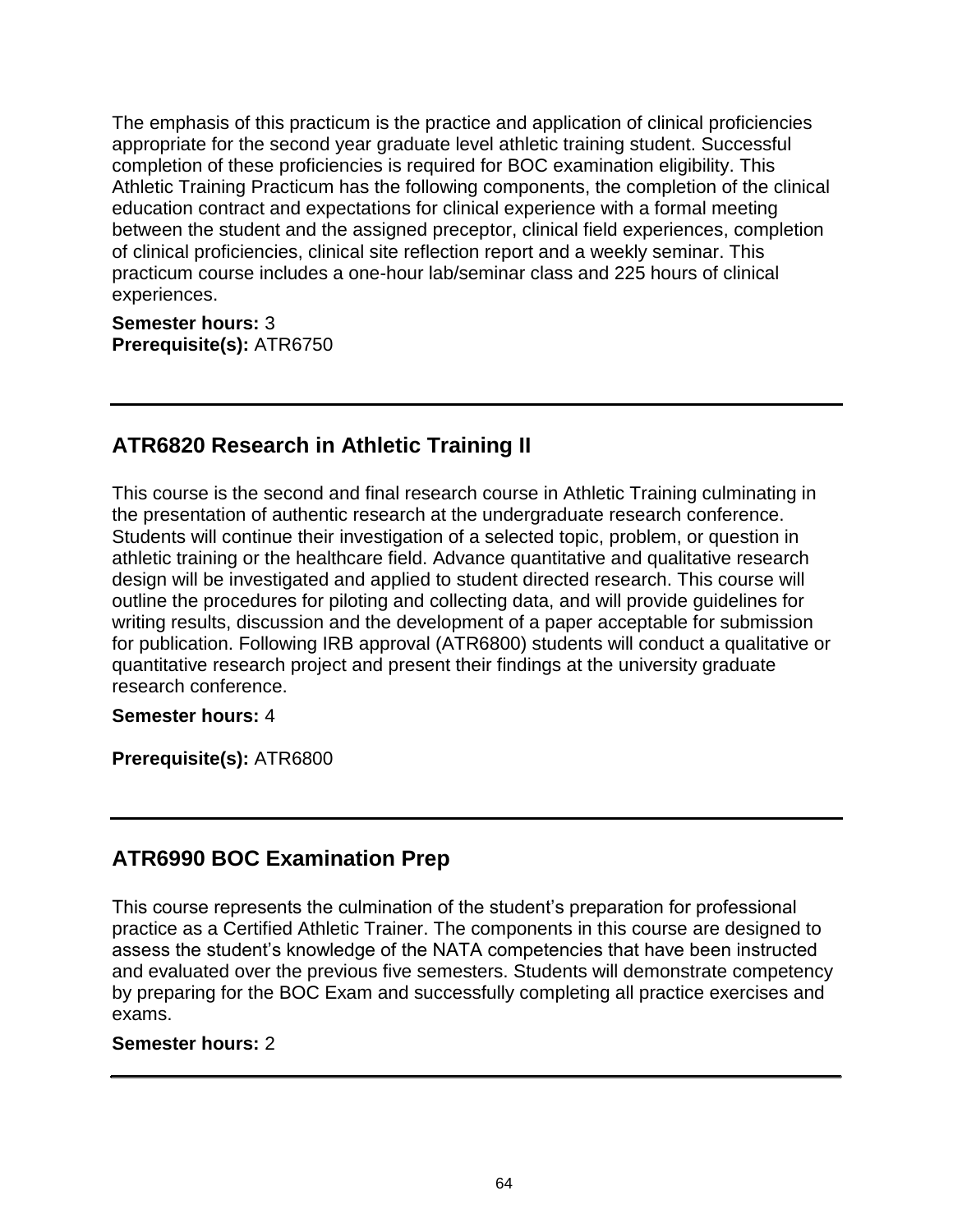### **CRJ5005 Introduction to Homeland Security**

This course provides an overview of the essential ideas that constitute the ever changing discipline of homeland security. It has two central objectives: to expand the way participants think, analyze and communicate about homeland security; and to assess knowledge in critical homeland security knowledge domains.

**Semester hours:** 3

# **CRJ5015 The Asymmetric Threat to Homeland Security**

The purpose of this course is to provide an introduction to the operational and organizational dynamics of terrorism. It considers those who act as individuals, in small groups or in large organizations; it considers indigenous actors as well as those who come to the United States to raise money, recruit or commit their acts of violence. In every instance, its focus is on violent clandestine activity that, whatever its motivation, has a political purpose or effect.

### **Semester hours:** 3

# **CRJ5025 Cyber Security in the Information Age**

This course provides individuals involved in homeland security a broad overview of homeland security technology, information systems, inspections and surveillance technology, communications, knowledge management and information security. The course focuses on technology as a tool to support homeland security personnel regardless of functional specialty. The methodology used in the course will frame technology in terms of its contribution to deterrence; preemption; prevention; protection; response after an attack.

### **Semester hours:** 3

### **CRJ5035 Intelligence for Homeland Security**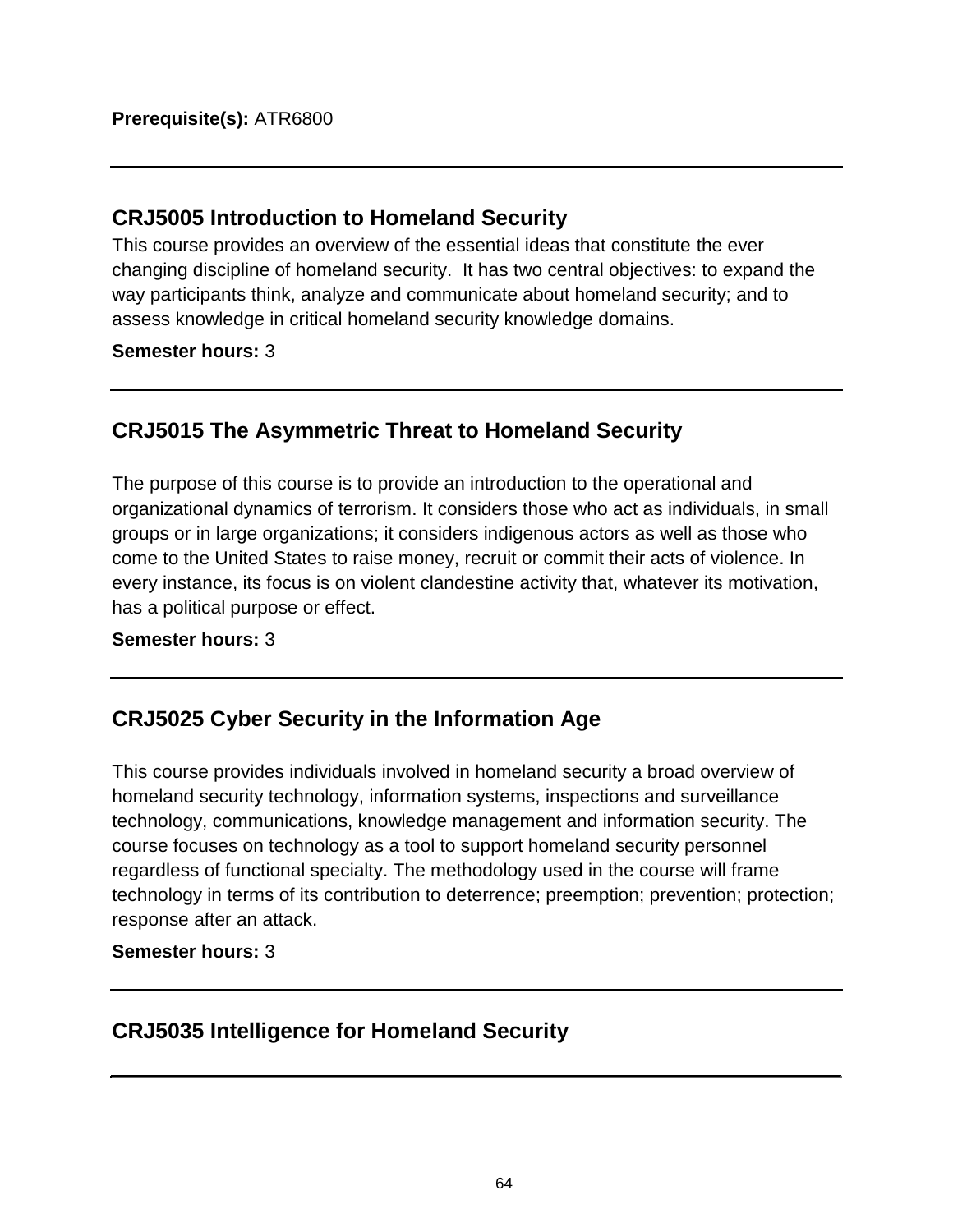The 11 September 2001 terrorist attacks on the World Trade Center and Pentagon and the ensuing War on Terror have focused the nation's attention on homeland security. This course examines key questions and issues facing the U.S. intelligence community and its role in homeland security and homeland defense. Students will have the opportunity to fully address policy, organizational and substantive issues regarding homeland intelligence support.

### **Semester hours:** 3

# **CRJ5045 Critical Infrastructure: Vulnerability Analysis and Protection**

This course develops a network theory of vulnerability analysis and risk assessment called "model-based vulnerability analysis" used to extract the critical nodes from each sector, model the nodes' vulnerabilities by representing them in the form of a fault-tree, and then applying fault and financial risk reduction techniques to derive the optimal strategy for protection of each sector. At the completion of the course, students will be able to apply the model-based vulnerability technique to any critical infrastructure within their multi-jurisdictional region, and derive optimal strategies and draft policies for prevention of future terrorist attacks.

### **Semester hours:** 3

### **CRJ5055 Disaster Preparedness and Emergency Management**

The purpose of this course is to provide participants with an understanding of the risks and hazards associated with planned events as well as natural and man-made disasters. The importance of an effective emergency response plan will be stressed and specific focus will be given to the recognition, planning, mitigation, response, and recovery from the risks from these types of events.

#### **Semester hours:** 3

# **CRJ6015 Counter-Terrorism in the United Kingdom**

This course addresses counterterrorism in the United Kingdom. Tracing the UK response to violent subnational terrorism back to its efforts against the PIRA in the 1970s through the 1990s, the course modules demonstrate how the UK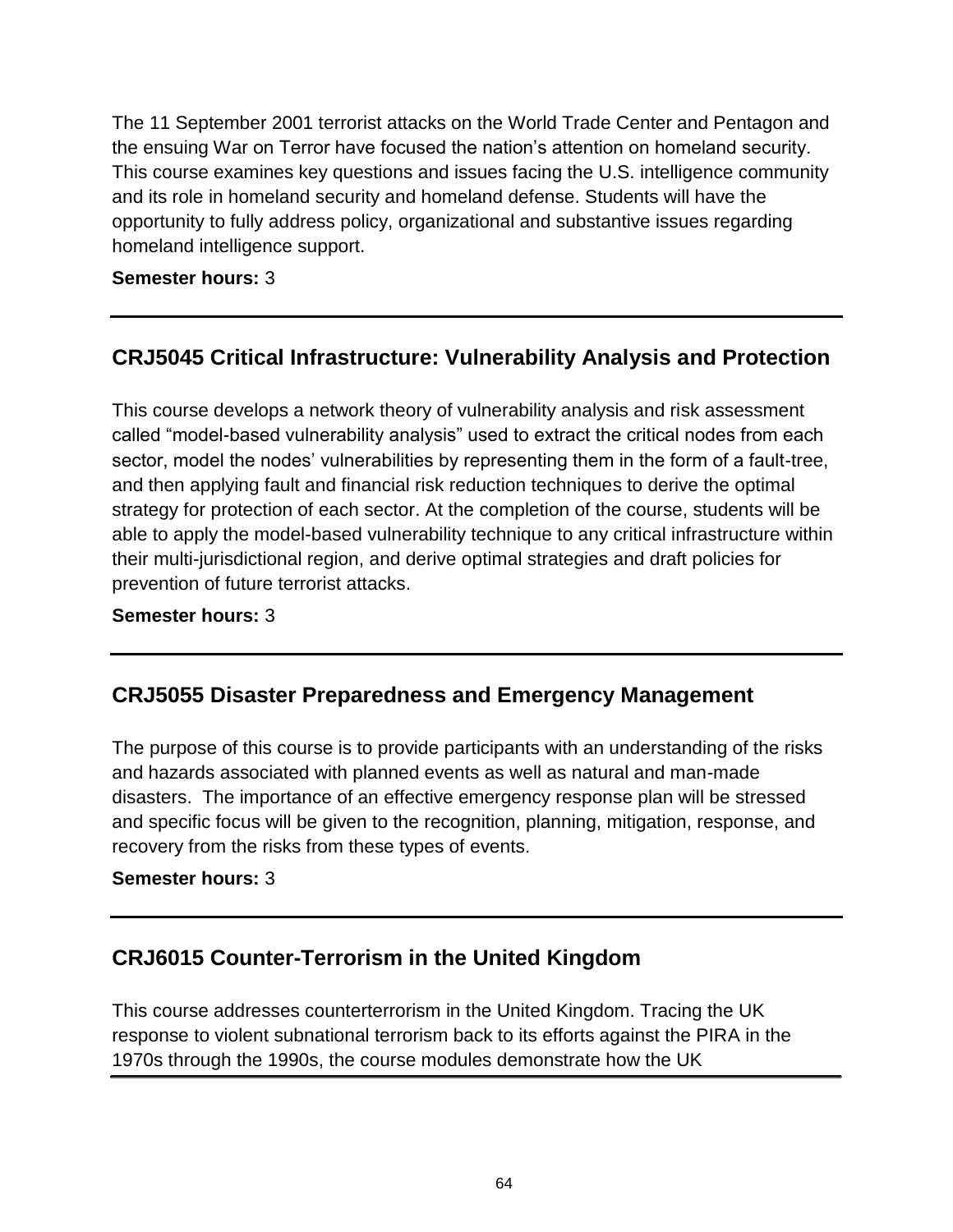counterterrorism community recognized long ago the serious threat to national security that subnational violence poses, and how its response to the recent violent terrorist activities of al-Qaeda is situated within an environment informed by the earlier "Irish Troubles."

### **Semester hours:** 3

# **CRJ6035 Terrorist Financing and State Response**

The goal of this course is to develop the knowledge to critically assess claims about terrorist financing and the tools to think seriously about how to combat it. Students will learn about how terrorist organizations raise, store, and transfer funds. Specific attention will be given to how government agencies have addressed terrorist network funding.

### **Semester hours:** 3

# **CRJ6045 The Psychology of Fear Management and Terrorism**

Service providers and government agencies involved in homeland security need to understand the psychological consequences of mass-casualty terrorist attacks and other disasters. This course serves as an introduction to terrorism as a psychological phenomenon for professionals who are charged with the responsibility providing needed services to communities faced with the tragedy of man-made or natural disasters.

### **Semester hours:** 3

# **CRJ6055 Multi-Discipline Approaches to Homeland Security: A Homeland Security Capstone Course**

Homeland security efforts in the United States constitute a project framed by the rule of law. Constitutional concerns, civil rights issues and the roles of the various disciplines engaged in the effort are driven and impacted by the various local, state and federal systems of law. Multi-discipline Approaches to Homeland Security allows students to explore the homeland security project in relation to the laws that support and constrains it.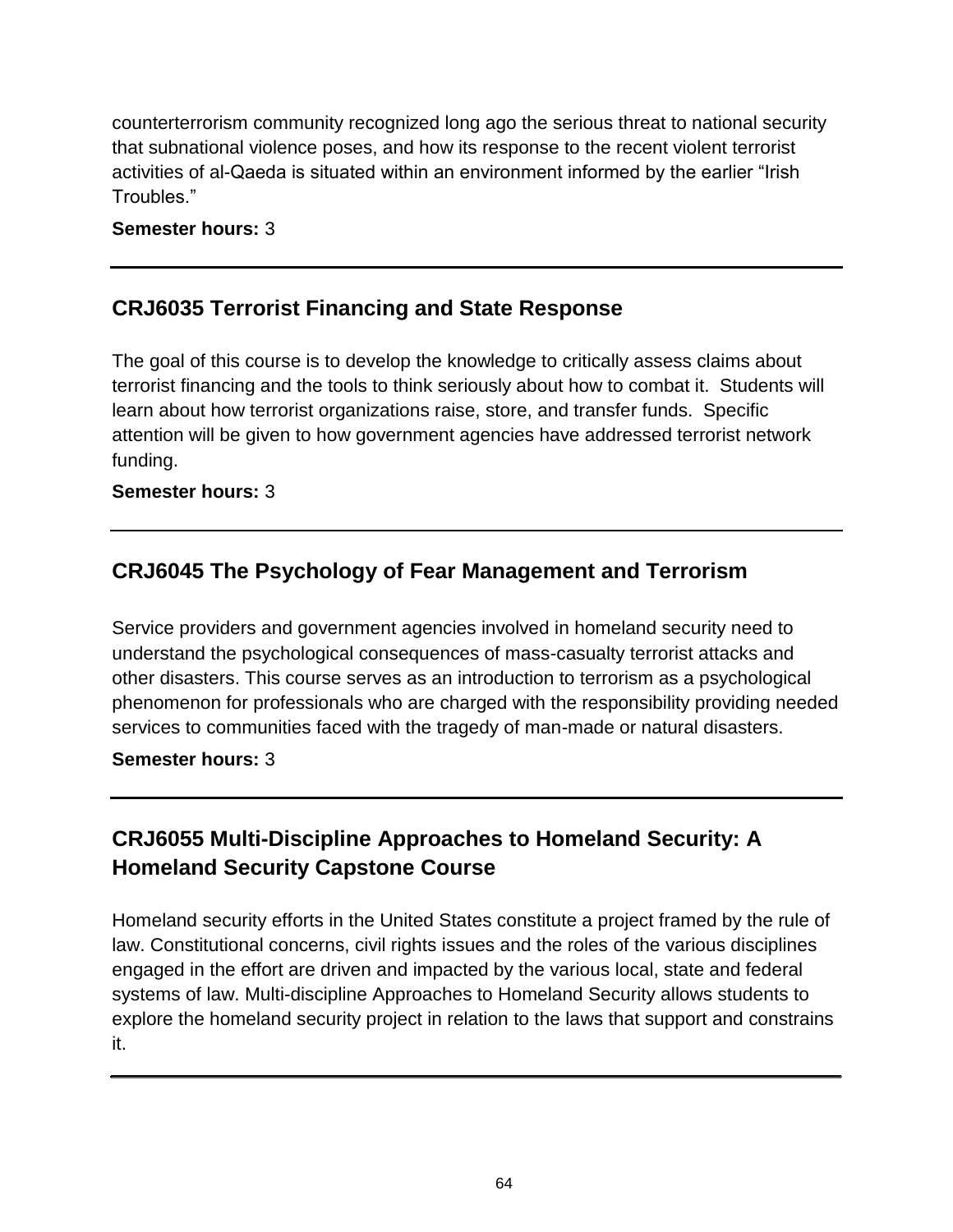## **EDU5370 Adolescent Development and Learning**

This course explores the physical, cognitive, social, emotional, ideological, sexual and gender role, racial/ethnic and vocational development of pre-adolescents and adolescents, and the relationship of adolescents' development to learning and school achievement.

**Semester hours:** 3

## **EDU5440 Middle School: Mission and Methods**

This course explores some of the key issues surrounding middle schools and analyzes these issues in an attempt to clarify the changing roles of the schools, teachers and students in our increasingly complex multicultural society. Using current research, case studies, and class projects, teacher candidates discuss and analyze issues that shape middle level educational institutions and current practices. Included is an examination of strategies for reading in the middle school content areas. Teacher candidates explore strategies teachers use to address related classroom issues and construct the "ideal" middle school. Required for the middle school endorsement in Illinois.

**Semester hours:** 3

# **EDU6030 The Individual, Cognition and Learning**

The focus of this course is the development of an understanding of the individual as learner and teacher and the implications for classroom instruction and student success.

### **Semester hours:** 3

## **EDU6040 The Learning Environment**

The focus of this course is the development of an understanding of the learner's whole environment as it affects the learning process.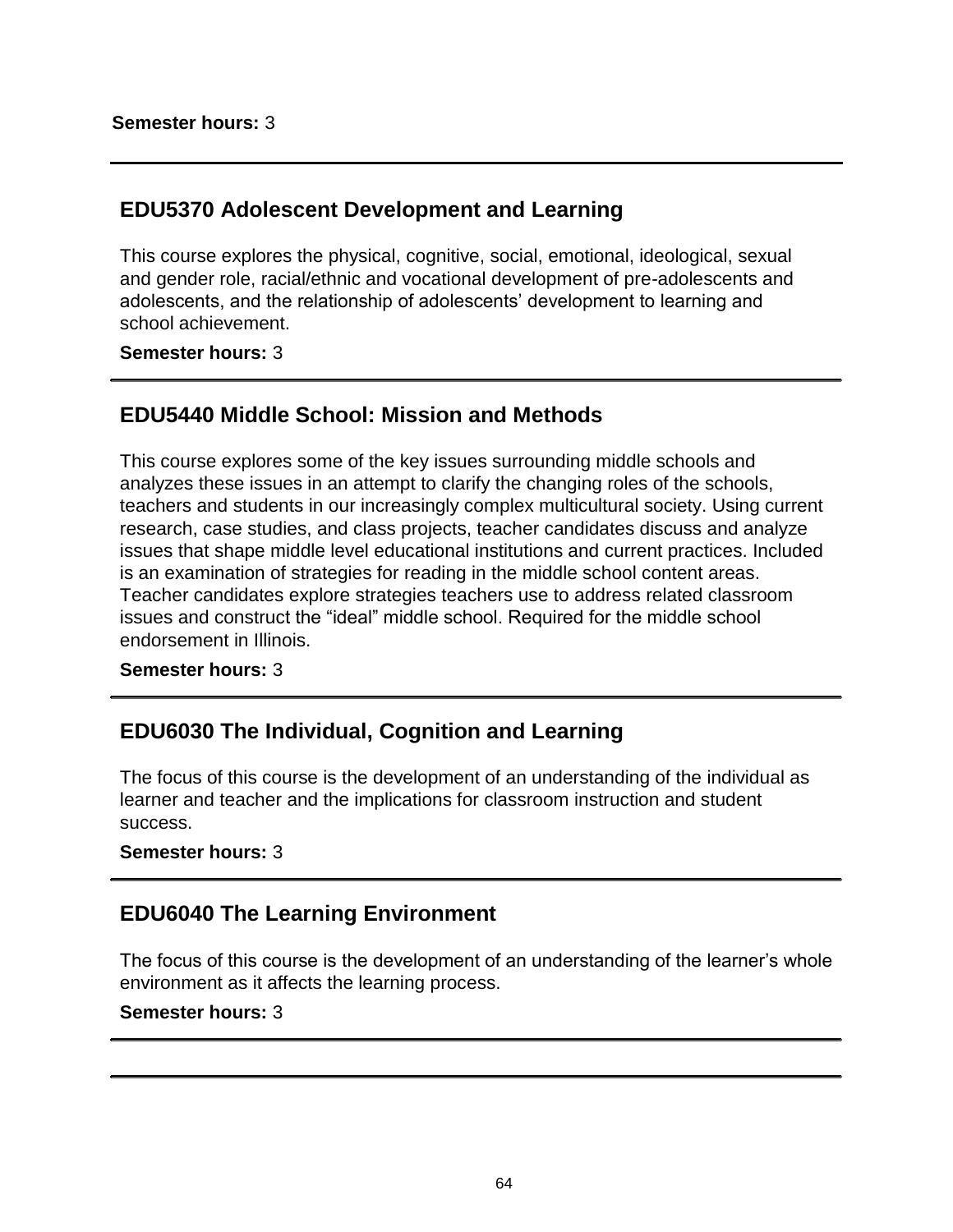# **EDU6050 Technology in the School of the Future**

This course studies the impact of technology on curriculum design, classroom practice, and the learning patterns of students with emphasis on the integration of multi-media, telecommunications, authoring systems, and interactive resources throughout the instructional program.

### **Semester hours:** 3

## **EDU6060 Scholarship Applied to Teaching**

This course serves as a review of the development of emerging best instructional practice in the American classroom. Emphasis will be given to implementation of instructional strategies resulting from educational research.

#### **Semester hours:** 3

**Prerequisite(s):** EDU6070.

## **EDU6070 Introduction to Action Research**

This seminar will be used to develop and clarify topics for further investigation. It will also launch individual and/or group investigation of research questions with application to the student's classrooms through the process of action research.

#### **Semester hours:** 3

## **EDU6090 Contemporary Issues in Curriculum and Instruction**

This course is designed to initiate a professional conversation among individual students, school teams, and cohorts about the major issues facing America's schools. The questions that emerge will become the focus for subsequent independent inquiry in master's program classes.

### **Semester hours:** 3

## **EDU6110 Foundations for Language Minority Education**

This course provides an introduction to the historical, philosophical, political, social and educational issues that have contributed to public policy regarding services for language minority students. Historical trends and legal issues related to bilingual education in the United States will be discussed. A comprehensive focus will be placed in the theoretical foundations of English as a second language and effective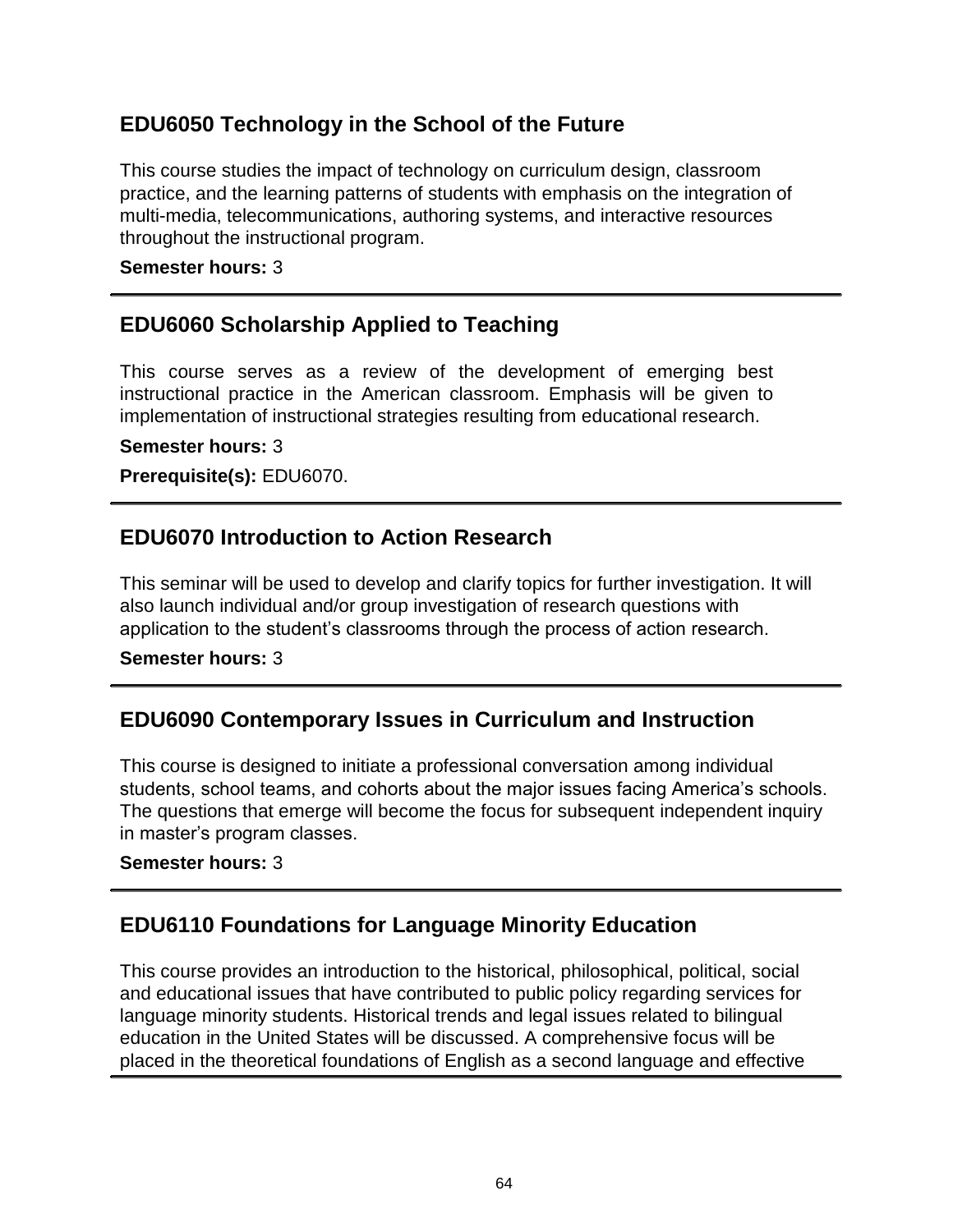instructional practices for English Language Learners in our schools. (includes clinical experience)

### **Semester hours:** 3

# **EDU6120 Methods and Materials for Teaching ESL**

In this course, participants will analyze the language learning processes of bilingual students and the appropriate order for learning academic basic skills in two languages. The course will focus on approaches and techniques to teach English as a second language. Participants will learn how to teach academic subject matter in and through English. A few of the instructional methods covered include total physical response (TPR), the Natural Approach, Making Content Comprehensible through the SIOP Method, and the Cognitive Language Learning Approach (CALLA). (includes clinical experience)

### **Semester hours:** 3

**Prerequisite(s):** EDU6110; EDU 6130; EDU6140; EDU6150 or consent of BL/ESL Program Chair.

# **EDU6130 Cross-Cultural Studies for Teaching ELLS**

This course focuses on historical and contemporary social and cultural issues affecting selected ethnic groups. Extensive consideration and emphasis will be placed on the impact of culture, learning, and schooling on language minority children in the United States and the need of appropriate teaching and learning strategies for a diverse student population in today's classrooms. (includes clinical experience)

**Semester hours:** 3

# **EDU6140 Assessment of Bilingual Students**

This course will provide participants with a comprehensive knowledge foundation in the selection, administration and interpretation of measurement instruments appropriate for English Language Learners. Participants will investigate a variety of language assessment tools used to identify, place and monitor students receiving services in Bilingual and ESL Programs in Illinois. Emphasis will be placed on instruments and approaches used to determine and monitor ELL students' English proficiency and academic development in English. (include clinical experience)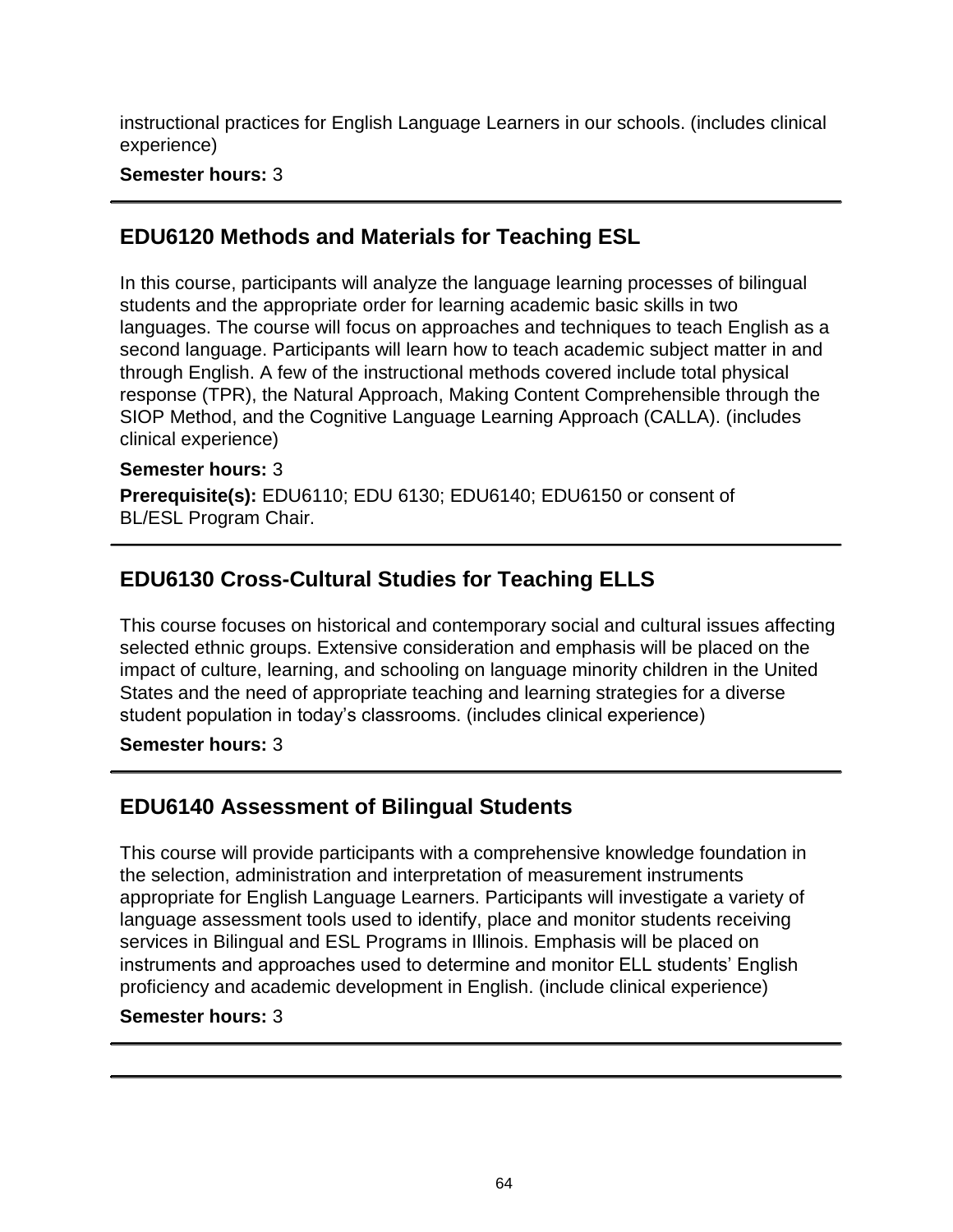# **EDU6150 Linguistics for Teaching ELLs**

This course provides the study of linguistics applied to teaching English Language Learners. The course provides exposure to English phonology, morphology, syntax, analysis, and application of linguistic theory. Participants will also study theories and practices involving first and second language acquisition. (Includes clinical experience)

**Semester hours:** 3

# **EDU6170 Methods and Materials for Teaching ELLS in Bilingual Program**

This course prepares participants by providing them with the knowledge, skills and competencies needed to meet the needs of English Language Learners in bilingual contexts. Participants will study the theoretical basis, methods and techniques needed for effective teaching in bilingual/bicultural classrooms. Accordingly, participants will learn to develop lesson plans and materials to put bilingual theory and methods into practice. (includes clinical experience)

### **Semester hours:** 3

**Prerequisite(s):** EDU6110; EDU6120; EDU6130; EDU6140; EDU6150 or consent of BL/ESL Program Chair.

# **EDU6210 Planning and Developing Instructional Media I**

Topics include the design and development of educational media, photography, video production, computer presentations and desktop publishing.

**Semester hours:** 3

# **EDU6215 Planning and Developing Instructional Media II**

Expands and enhances Media I course.

**Semester hours:** 3

**Prerequisite(s):** EDU6210.

# **EDU6220 Computer Applications in Education**

Topics include integrating computer technology with common teaching/learning practices. The course reviews social, ethical and legal issues surrounding the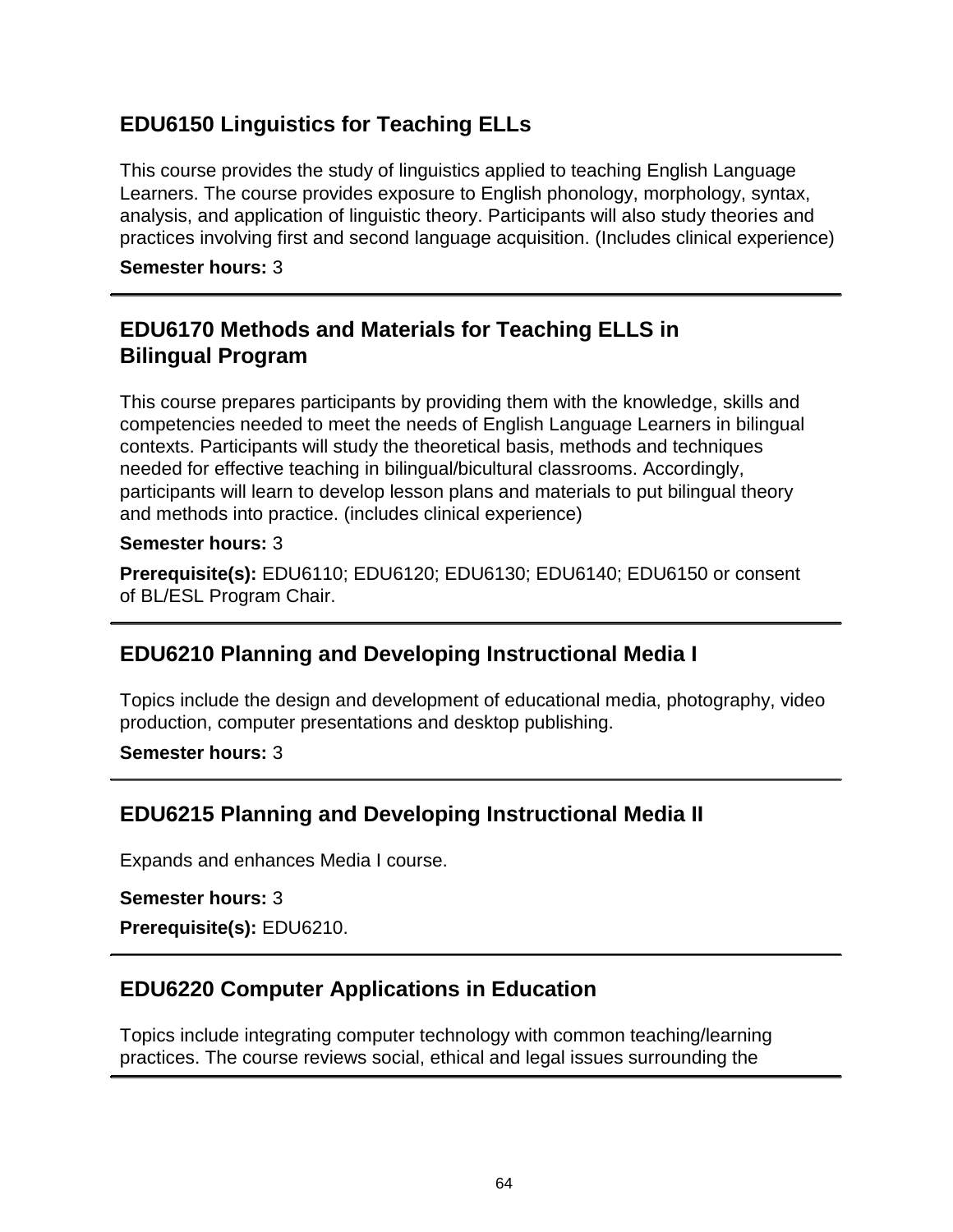responsible use of technology.

### **Semester hours:** 3

## **EDU6225 Assessment and Evaluation with Technology**

Explores the role of technology in educational assessment, information and knowledge management, and methods for integrating technology into the assessment practice. Students will study a wide range of software packages to determine strong and weak points and write evaluation reports.

**Semester hours:** 3

## **EDU6230 Managing the Instructional Technology Program**

Topics include configuring, managing, installing, maintaining and troubleshooting computer/technology systems.

#### **Semester hours:** 3

# **EDU6235 Leading Staff Development in Educational Technology**

This course emphasizes planning and policy issues, including identification of resource needs, strategic planning, building sustainable educational technology plans, budget development, professional development programs, collaborative research, program evaluation and change strategies.

**Semester hours:** 3

## **EDU6240 Distance Learning**

This course addresses the use of educational telecommunications systems, teleconferencing, digitized video, and compressed video to support research and instruction across the curriculum. It includes the study of distance education and issues related to instructional delivery, connectivity and distribution methods.

**Semester hours:** 3

## **EDU6250 Issues and Trends in Instructional Design and Technology**

This course explores critical challenges to the school environment resulting from the increased infusion of technology. The course prepares students to make and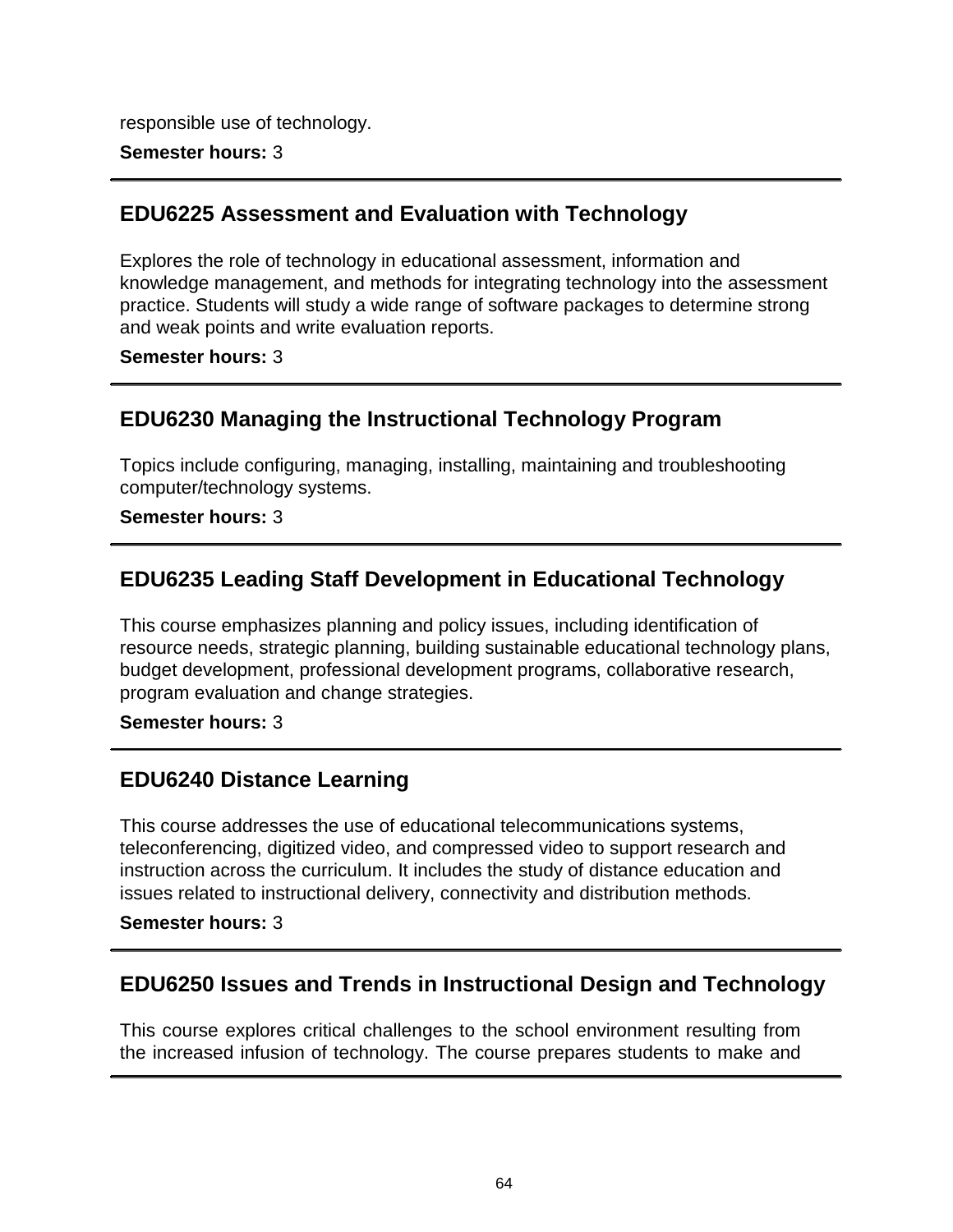defend policy decisions and become conversant with current trends and issues in the field.

### **Semester hours:** 3

# **EDU6300 Professional Research in Literacy Learning**

In this course, the candidates will learn about designing and implementing an action research project that will be conducted during their participation in the MARI program. The topics for the research will emerge from questions generated by in-class discussions, professional language arts interests, a broad review of the research on literacy, and discussions of theories related to literacy instruction. The questions will launch individual and/or group investigation with application to the candidates' classrooms through the process of action research — a systematic process of inquiry.

### **Semester hours:** 3

# **EDU6310 Effective Word Study Instruction**

In this course, candidates learn about diagnostic and instructional approaches to teach phonemic awareness, phonics strategies, sight word strategies, semantic and syntactic context strategies, and structural analysis strategies and spelling development in grades K-12. Topics include the nature of word analysis strategies, the stages of literary development, the nature of the spelling system, assessing students' literacy development, facilitating emergent literacy, phonological awareness, and developing the concept of word and letter knowledge. This course requires a classroom-based field experience.

### **Semester hours:** 3

# **EDU6320 Effective Comprehensive Instruction**

This course focuses on cognitive and metacognitive strategies to improve comprehension in grades K–12. Topics include creating an effective classroom for comprehension instruction, assessing comprehension, utilizing formal and informal assessment tools, learning strategies to teach efferent and aesthetic reading, increasing vocabulary development, and motivating reluctant readers. This course requires a field experience involving observation of a colleague.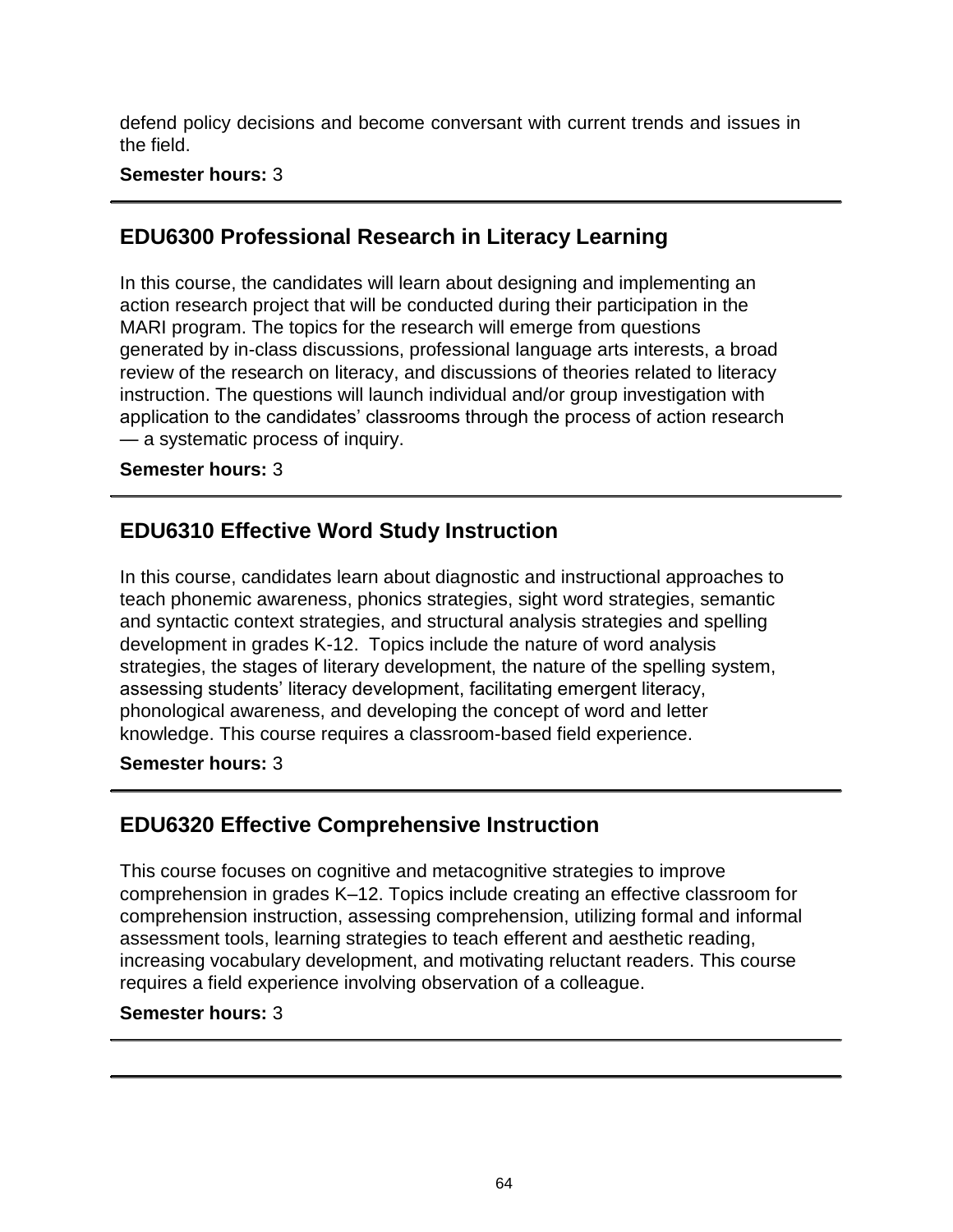# **EDU6330 Literacy in the Content Areas**

This course is designed to provide literacy educators with strategies for the integration of language arts in the content areas. Topics include pre-reading/duringreading/post- reading strategies, study skills, vocabulary development strategies, writing to learn, and learning with textbooks/trade books/electronic texts. This course requires a field experience involving observation of a colleague.

**Semester hours:** 3

# **EDU6340 Assessment of Literacy Learning**

In this course, candidates will learn to administer, score, and interpret informal and formal literacy assessments for students in grades K–12. The assessments will cover the areas of motivation and interest, phonemic awareness, phonics, vocabulary, comprehension and fluency. Candidates will analyze the efficacy of current assessments typically used in districts. The results of the assessments will be summarized in a written report. This course requires a field experience with a student.

**Semester hours:** 3

# **EDU6350 Teaching Reading to Diverse Learners**

In this course, candidates explore research-based reading strategies to develop lesson plans that meet the needs of diverse learners, including English Language Learners (ELLs), special education, slow learners, unmotivated students and gifted readers. This course requires a classroom-based field experience with a coaching component.

**Semester hours:** 3

# **EDU6370 Texts for Children**

Course topics include qualities of outstanding children's and adolescent literature, goals of a literature program, planning the literature curriculum, multicultural literature, teaching genres, selecting literature for the classroom, criteria for evaluating and strategies for using narrative and expository text written for students in grades K--– 12, students' reading interests and preferences, instructional strategies for teaching literature, evaluating students' progress in responding to literature, creating a response- centered and literature-rich classroom, developing a literature-based curriculum, and current trends in children's and adolescent literature.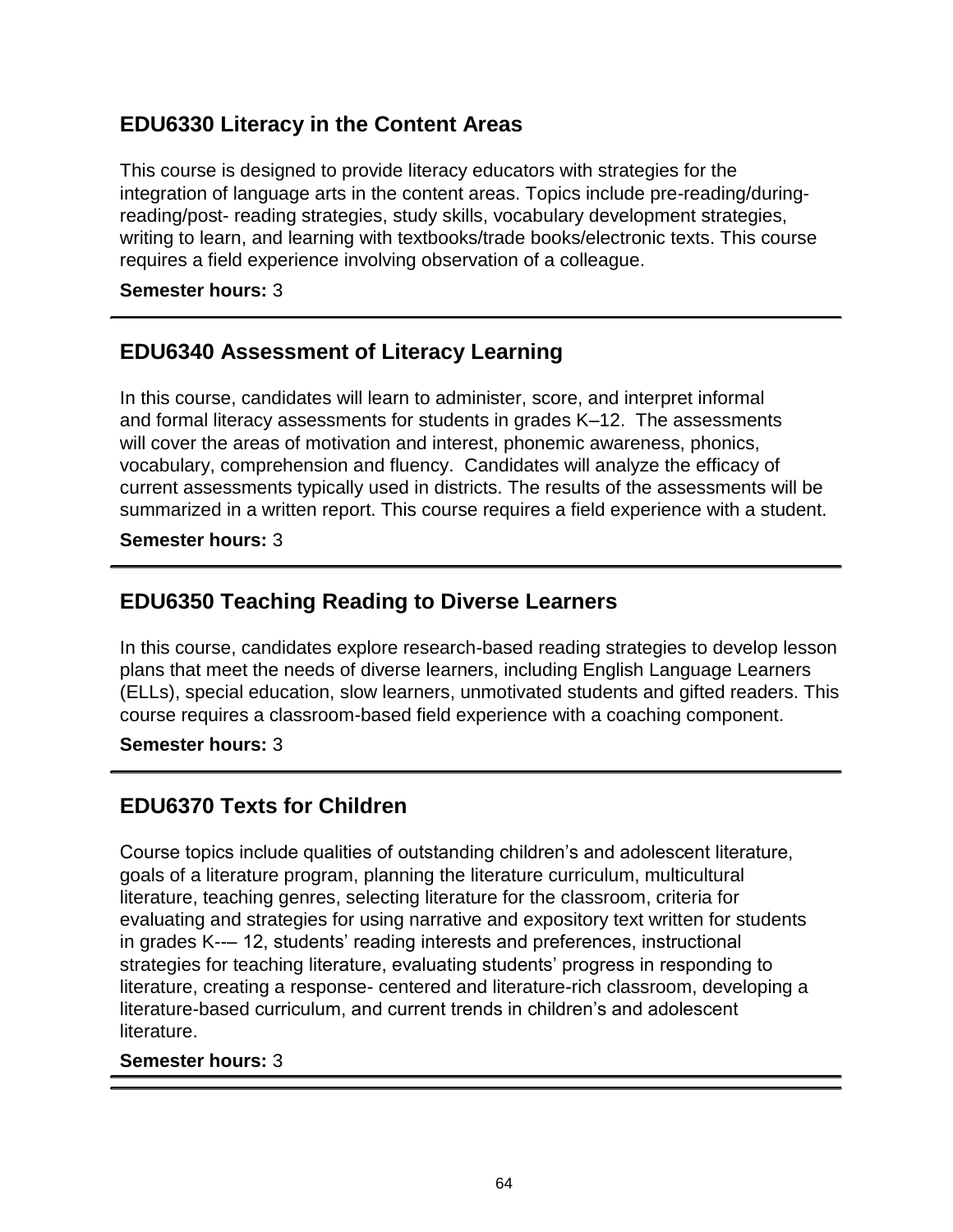# **EDU6380 Supervision and Administration in Literacy I**

In this course, the candidates will examine the responsibilities of the reading specialist within the context of an individual school building. Topics include models for the delivery of reading services; legal and legislative influences on reading specialists; collaboration and consultation with teachers; providing professional development; evaluating existing reading programs and planning for change; communicating with staff, administration and community; securing funding; and continuing personal development as a reading professional. This course requires collection and analysis of building-level reading assessment data.

#### **Semester hours:** 3

**Prerequisite(s):** EDU6310 through EDU6370.

## **EDU6390 Supervision and Administration in Literacy II**

In this course, the candidates will further examine the responsibilities of the reading specialist. Topics include analysis and communication of data from testing; planning professional development; becoming informed about budgeting for curriculum and reading programs; communicating with staff, administration, and public; securing funding; and continuing personal development as a reading professional. This course requires a coaching assignment (i.e., demonstration lesson/co-teaching a reading lesson).

### **Semester hours:** 3

**Prerequisite(s):** EDU6380.

# **EDU6400 Professional Research in Literacy Learning II**

This course is the culmination of candidates' action research projects in which they designed and implemented curricular and/or instructional change in literacy learning in an educational setting. Topics include action planning for educational change, sharing action research, personal reflection, and post self-report on definition and philosophy of reading. This course requires a PowerPoint presentation summarizing the action research project.

#### **Semester hours:** 3

**Prerequisite(s):** EDU6300.

## **EDU6410 Practicum in Reading**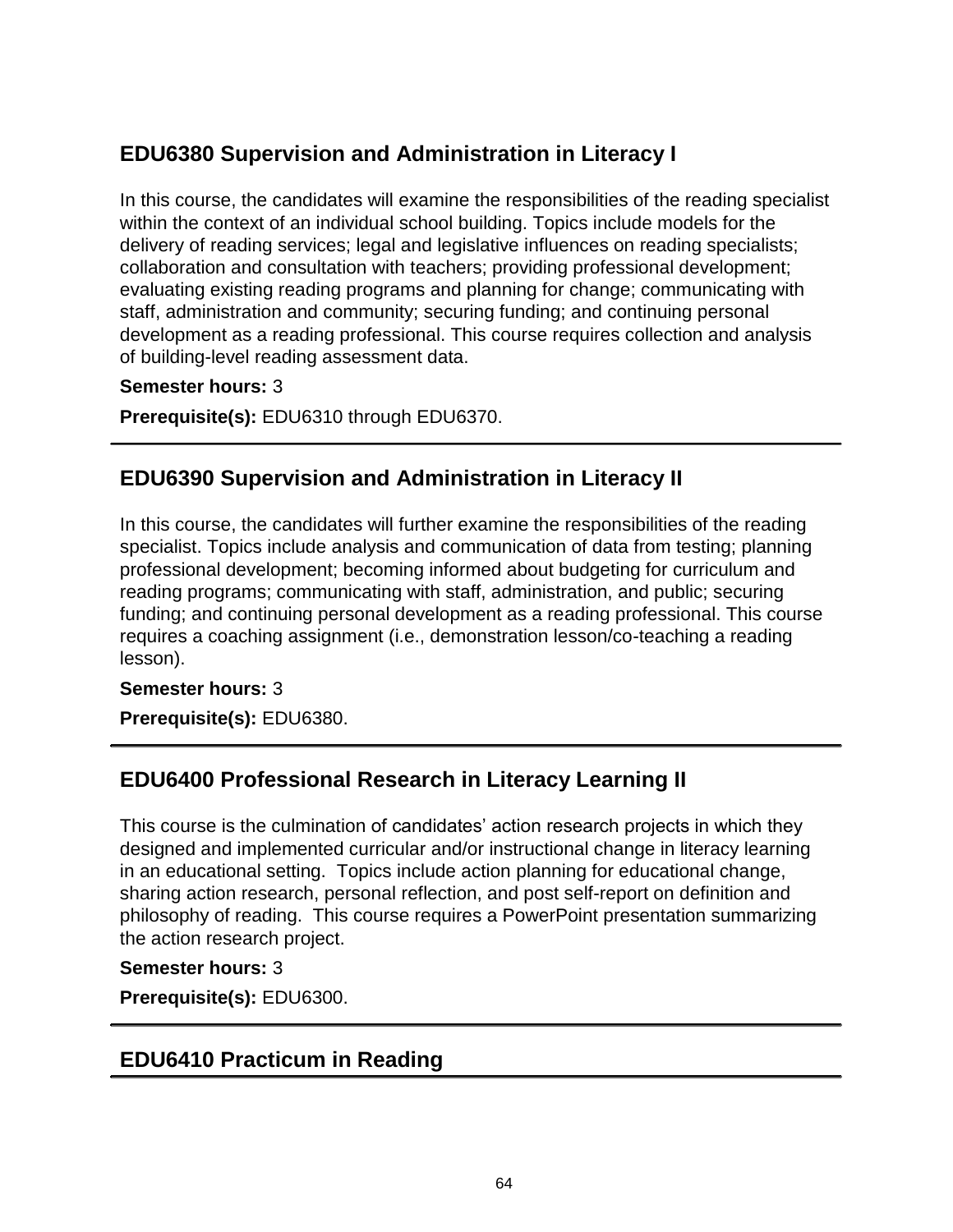In this course, candidates will learn to develop and implement individual instructional plans based on results from formal and informal assessments. In addition, these plans will demonstrate candidates' knowledge of appropriate instructional materials, resources, and support for diverse populations of readers in grades K–12. This is a supervised clinical experience which requires 30 hours of work with students. The key assessment for this course involves writing two formal case studies which are shared with parents in a formal conference.

**Semester hours:** 6

# **EDU6505 The Teacher Leader's Role in Professional Development**

This course provides a foundation and applied practice in understanding and utilizing research-based concepts in professional development with school faculties. Teacher leaders will study the standards for program design, models for adult professional learning, and how to create a culture receptive to a sustained professional learning community. Candidates will demonstrate best practice in coaching and mentoring. The course curriculum is designed to increase teacher capacity and to deliver high standards in academic achievement for all PreK–12 students.

**Semester hours:** 3

# **EDU6510 Educational Leadership and Organizational Theory**

This course studies contemporary organizational theories with recently developed leadership standards and essays on best leadership thinking to inform the candidates on best practices of the PreK–12 Principal and Assistant Principal. Instruction focuses on the examination of the evolutionary impact on human resource leadership and the concepts of changing or reinforcing a school culture and climate by using systems thinking.

**Semester hours:** 3

# **EDU6515 Technology for School Leaders**

This course examines the role of leadership as it relates to the implementation of educational technology for effective teaching, learning and administrative needs. Candidates will be provided theory, gain knowledge and develop skills necessary to use, evaluate, plan and implement technologies effectively within a school system.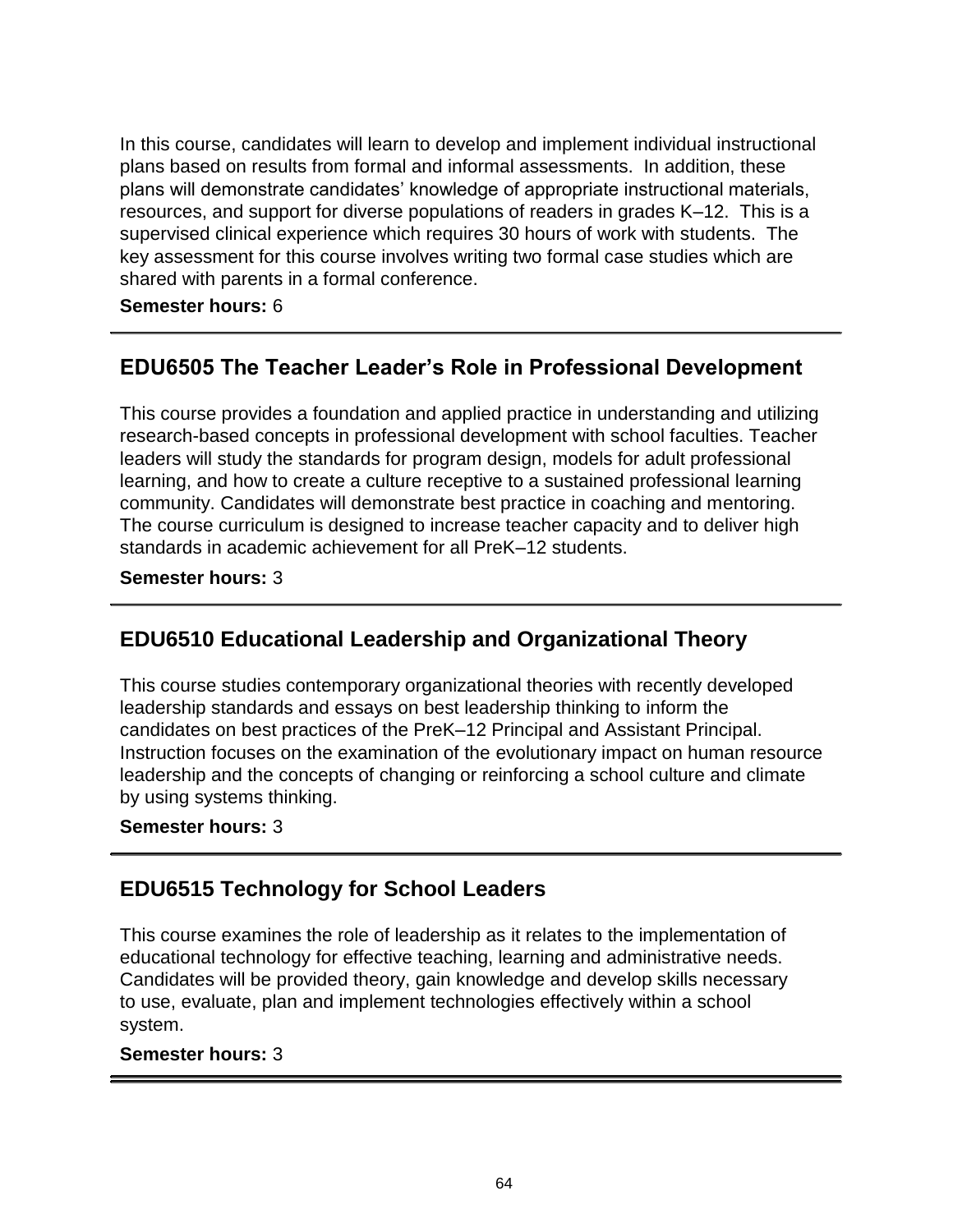# **EDU6525 The Leader's Role in Human Resources and Supervision of Staff**

This course is designed to provide a foundation and an applied practical approach to understanding and utilizing concepts for PreK–12 leaders in staff supervision and evaluation focused on enhancing teaching and student achievement. The course content is a blend of research-based and best practices used in supervision and evaluation.

**Semester hours:** 3

# **EDU6530 The Leadership Role in Curriculum Development, Instruction, Assessment and Evaluation**

This course studies the responsibilities of the PreK–12 principal as the instructional leader in the area of curriculum development, assessment and evaluation. Topics include: collection and analysis of achievement data to drive curriculum development, revision and refinement, textbook selection, professional development, the Understanding by Design curriculum development model, curriculum mapping strategies, standards based design and instructional design to enhance student achievement and the candidate's knowledge and abilities in working with students throughout the learning spectrum.

### **Semester hours:** 3

# **EDU6535 The Leader's Role in School-Community Relations**

This course will emphasize the importance of community involvement and the adherence to emerging leadership standards for the PreK–12 principal and assistant principal to create a public awareness and support for school improvement. Topics include understanding the unique nature of the school's community, communication and interpersonal skills to establish successful relationships, using communication tools and strategies.

**Semester hours:** 3

## **EDU6565 The Leader's Role in Fiscal Management**

This course studies the history and current issues of school finance with emphasis on the significant role of local property tax in school funding. The role of the state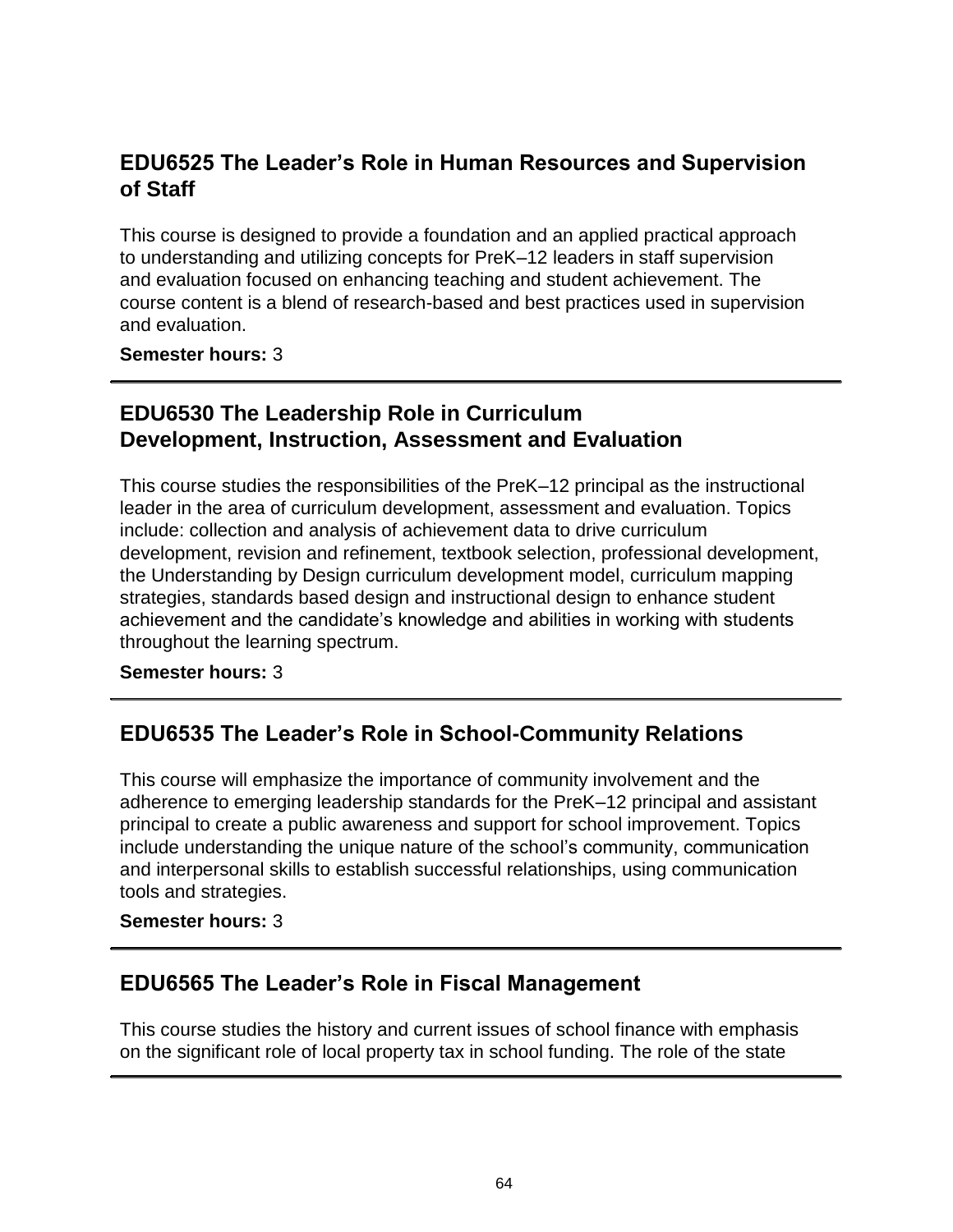and federal funding is examined, along with issues of equity and adequacy. Emphasis is given to budget construction, fiscal planning and management of capital outlay programs.

**Semester hours:** 3

## **EDU6570 School Leadership and the Law**

This course provides candidates with a comprehensive look at the interaction between the local school and the law. The legal basis for American public education and its relationship to PreK–12 school operations will be explored. Special reference is made to current and future legal issues, which are likely to be encountered at the school level.

**Semester hours:** 3

# **EDU6575 School Leadership and the Law for Special Populations**

This course will provide an opportunity to examine in some depth the body of law that pertains to the organization, administration, and implementation of special education programs in PreK–12 schools. The focus will be on substantive and procedural rights of special populations, students and the authority and responsibility of states and school districts that are grounded in state and federal law.

### **Semester hours:** 3

# **EDU6580 The Leader's Role in Supervision, Assessment and Evaluation in Literacy Learning**

This course studies the responsibilities of the PreK–12 principal as the instructional leader in the area of literacy and numeracy. Instructional strategies in literacy and numeracy in PreK–12 diverse environments to enhance student achievement and the candidate's knowledge and abilities in working with students through the learning spectrum and with all populations will be explored. This course is designed to provide literacy educators with strategies for the integration of literacy instructional strategies in the content areas.

**Semester hours:** 3

# **EDU6585 Introduction to the Internship**

In this course the candidate will develop a PreK–12 Internship Plan in conjunction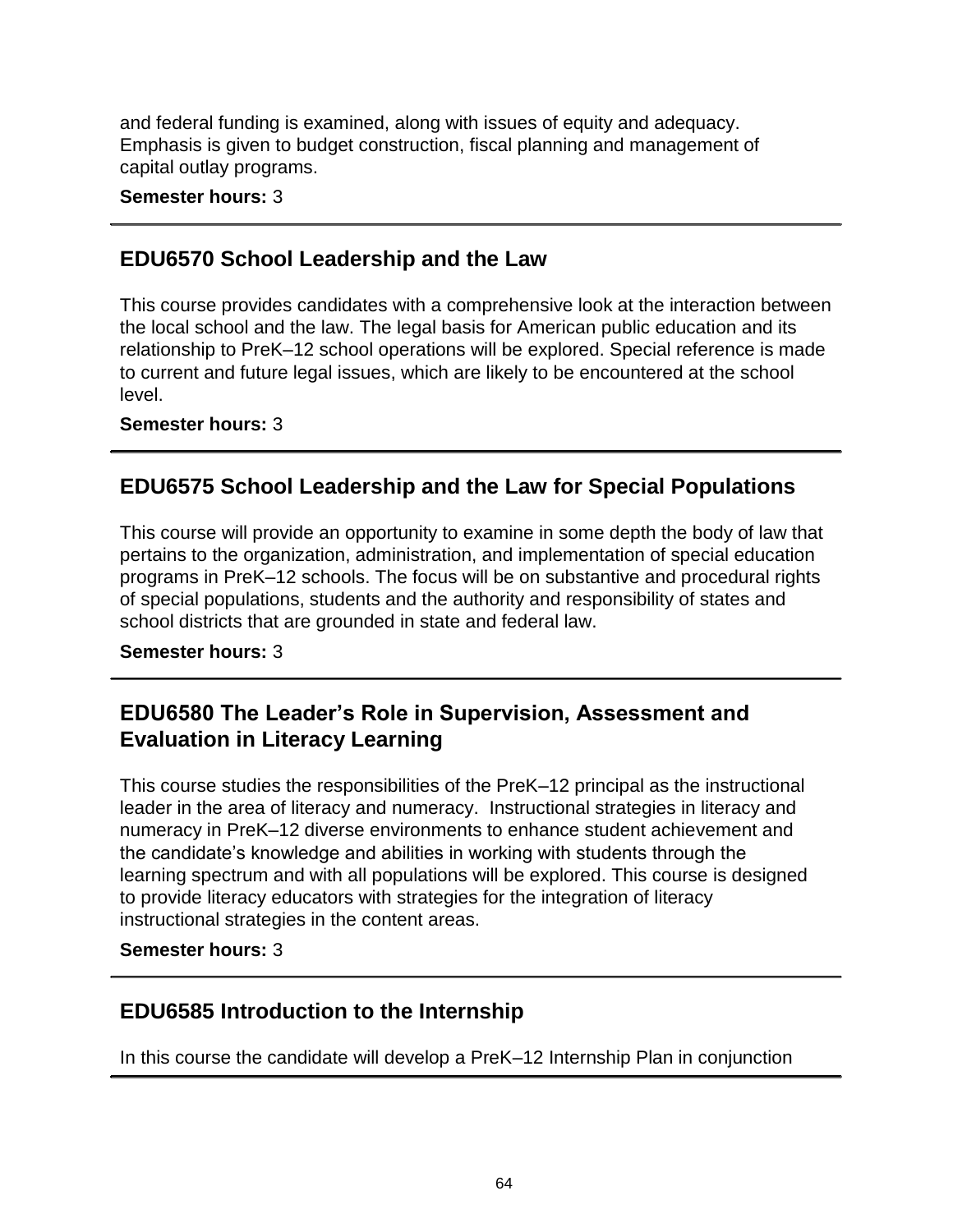with the faculty supervisor and principal mentor. The plan supports the candidate throughout the internship courses: EDU6590 Internship for Educational Leaders I and EDU6595 Internship for Education Leaders II, and the summer residency portion of EDU6585, which occurs the summer between EDU6585 and EDU6590. Internship goals are outlined in each internship course.

### **Semester hours:** 3

**Prerequisite(s):** Pass the five ISBE Teacher Evaluation Models prior to Summer Residency; EDU6510; EDU6515; EDU6525; EDU6530 and EDU6580.

## **EDU6586 Introduction to the Teacher Leader Practicum**

The purpose of this course is to support the candidates as they develop their practicum proposal, select a mentor, as well as review and compile research of best practice strategies to raise student achievement. Candidates will learn APA writing style as they complete Chapter One and Chapter Two of their Practicum Report. The candidates will create their Teacher Leader Practicum Plan, which is aligned with all required standards and addresses the teacher leader endorsement requirements in section 25.32 in the IL Administration Code.

#### **Semester hours:** 3

## **EDU6588 The Teacher Leader Practicum**

The University Supervisor and the Administrative/Instructional Leader Mentor support the candidates throughout the internship as they implement their practicum plan. Teacher Leader Practicum Plans follow practicum guidelines, are aligned with required standards and address the Teacher Leader Endorsement requirements in Section 25.32 of the IL Administration Code. All candidates are placed in public or non-public schools for sustained, continued, structured and supervised practicum experiences with diverse populations, which occur during their final semester in the Teacher Leader Endorsement Program for a minimum of 100 hours. Candidates are required to attend and actively participate in teacher leader seminars that are scheduled throughout the eight week practicum.

### **Semester hours:** 3

**Prerequisite(s):** EDU6586.

## **EDU6590 Internship for Educational Leadership I**

In this course, the candidate implements the PreK–12 internship plan in conjunction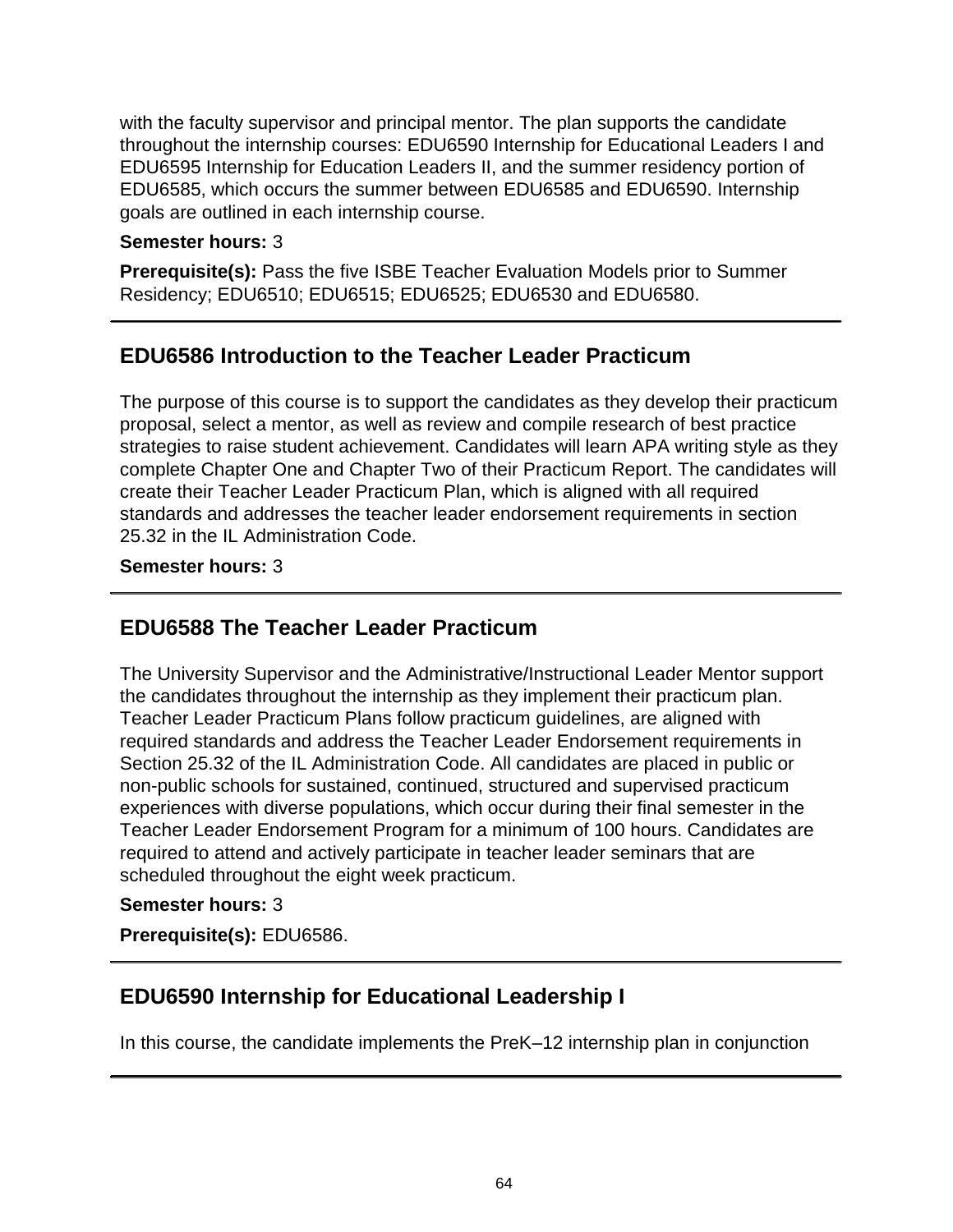with the faculty supervisor and principal mentor. The internship plan supports the candidate throughout the internship courses. The faculty supervisor and principal mentor support the candidate's progression throughout the internship. The candidate completes portfolio entries, attends seminars and completes the required written reflections.

### **Semester hours:** 3

**Prerequisite(s):** EDU6585.

# **EDU6595 Internship for Educational Leadership II**

In this course, the candidate implements the PreK–12 internship plan in conjunction with the faculty supervisor and principal mentor. The internship plan supports the candidate throughout the internship courses. The faculty supervisor and principal mentor support the candidate's progression throughout the internship. The faculty supervisor observes the candidate a minimum of four times per year and conducts follow-up meetings regarding the candidate's progress. The candidate completes Portfolio Entries, attends seminars and completes the required written reflections. The candidate presents the Professional Portfolio to dignitaries from Aurora University and participating districts.

### **Semester hours:** 3

**Prerequisite(s):** EDU6590 and passage of Principal Endorsement Content Area Tests.

# **EDU6610 Educational Leadership**

This course describes the role of the educational leader in the school as one who creates a vision of an educationally better culture in the school and then plans and organizes times and resources to communicate this vision to teachers, students and parents.

### **Semester hours:** 3

**EDU6630 Curriculum Development and Evaluation**

This course will introduce the principles of curriculum and instruction with an emphasis on curriculum development and design, implementation and delivery, and organization and evaluation.

### **Semester hours:** 3

# **EDU7010/8010 Introduction to Educational Research**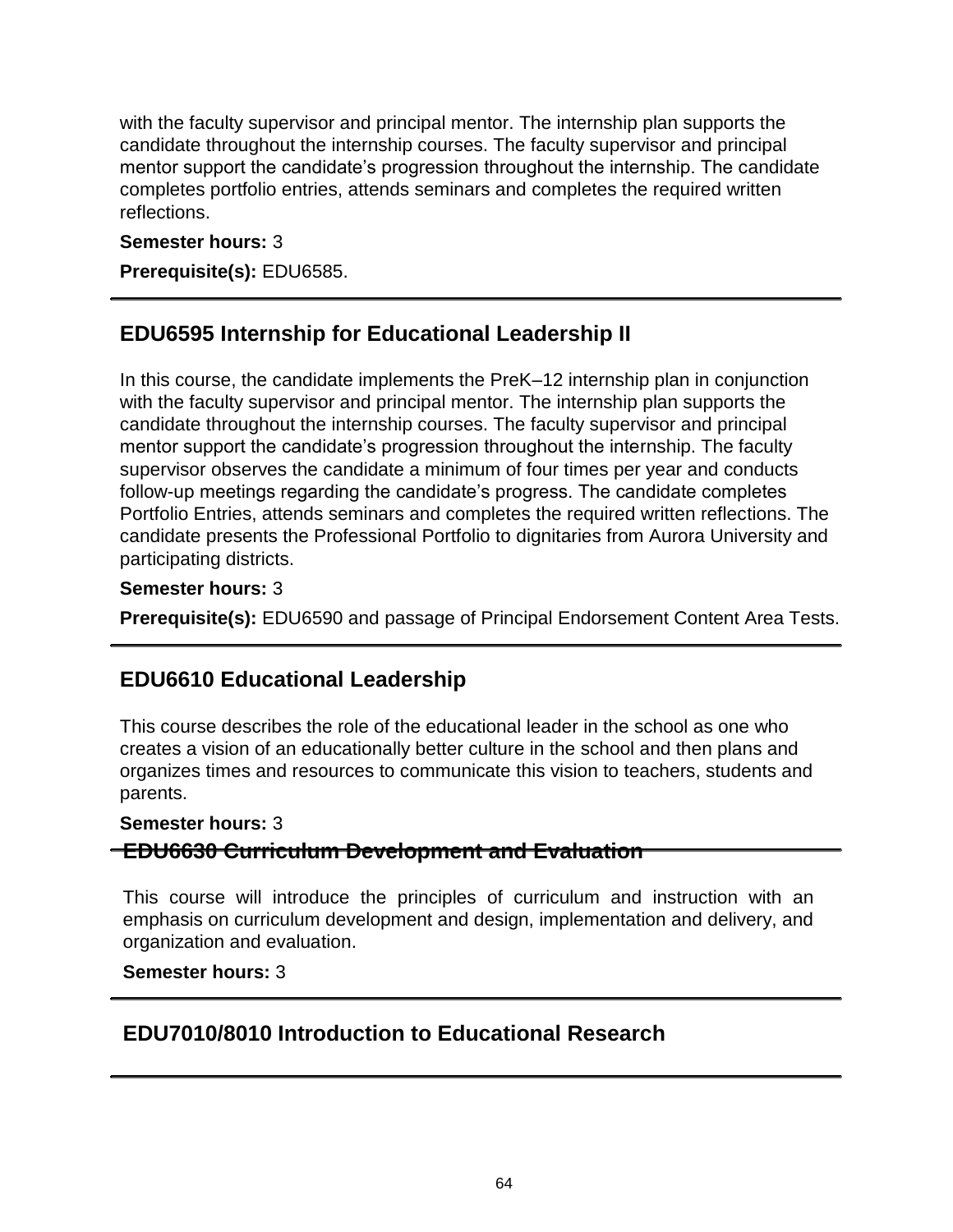This course will provide an overview of educational research as a means of inquiry. Students will be introduced to the major research paradigms of quantitative, qualitative, and mixed methods as they apply to various social science disciplines. Through a close examination of scholarly and empirical publications students will acquire the skills and knowledge necessary to read and discuss research literature critically. This course provides an introduction to the key components of dissertation research.

### **Semester hours:** 4

**Prerequisite(s):** Acceptance into the EdD program.

# **EDU7100/8100 Quantitative Educational Research**

This course examines the quantitative research design and data analysis applied in education. Topics include an introduction to general linear model with emphasis on concepts and application of linear regression, multiple linear regression, two-way and three-way factorial designs, analysis of covariance, repeated-measures, and mixedmodel analysis through the use of statistical software. The course provides the foundation to engage the various topics to problems in educational research.

**Semester hours:** 4 **Prerequisite(s):** EDU7010/8010.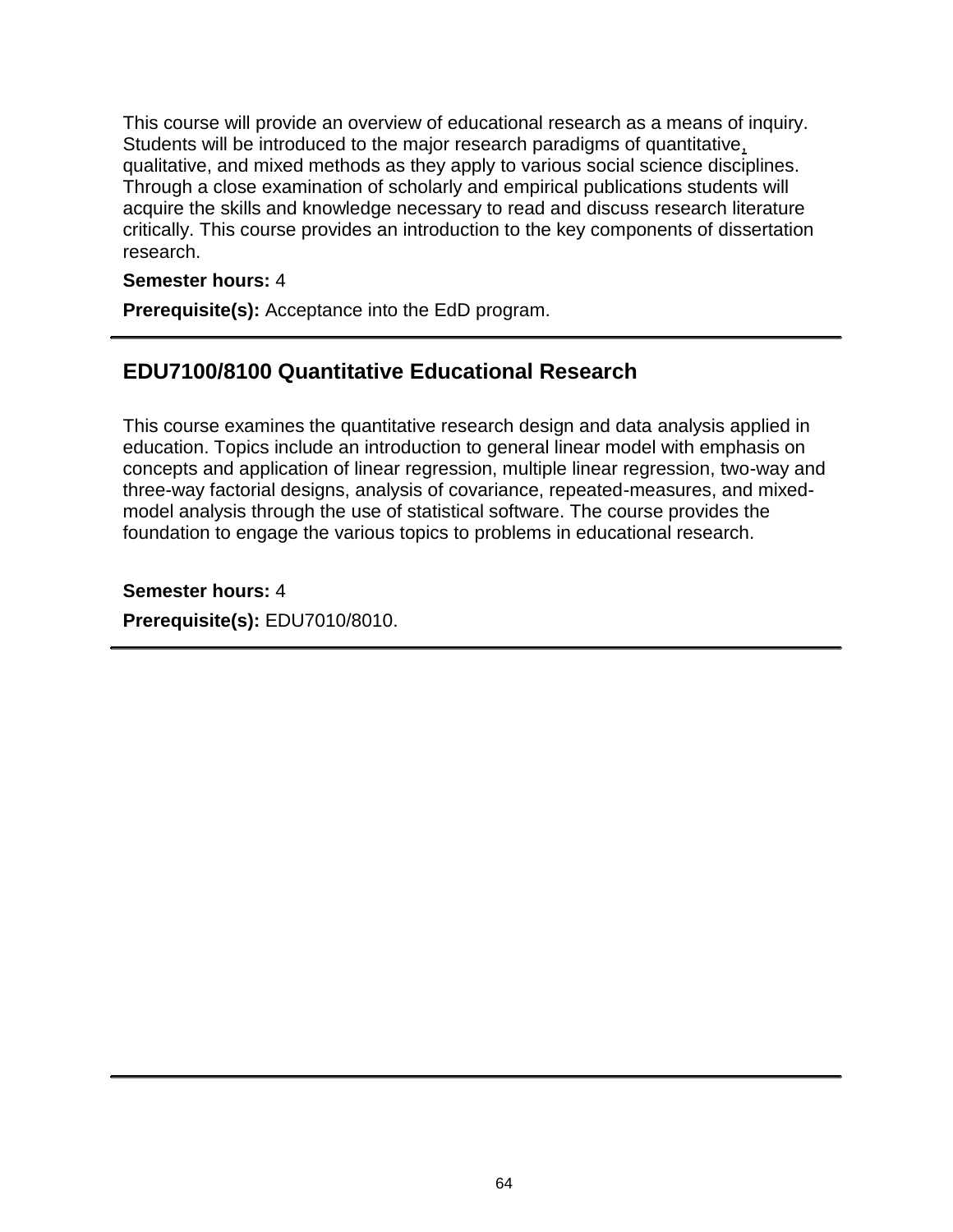# **EDU7120 Policy Analysis/Research in Education**

This course will focus on the elements of public policy analysis/research. It will examine the purposes, conceptual frameworks, methodologies, design, and strategies which comprise policy analyses/research, particularly the relationship between policy evaluation/analysis and decision-making in education. Students will be introduced to the analytical tools necessary for policy analysis/research and will learn to view policy and policy-making from different perspectives: as rational problem-solving, organizational habit, and political settlement; as the effort to symbolize key values; as expression or temporary resolution of moral dilemmas. The course will address current problems and issues in community relations as they affect administrative practices in the areas of policy analysis and research. This course will consider internal relationships, such as those among various components of the school district and between the board of education and the district office.

#### **Semester hours:** 4

**Prerequisite(s):** Acceptance into the EdD program.

## **EDU7135/8135 Dynamics of Organizational Theory and Change**

This course acquaints each student with theories and strategies of organizations that impact the administration and organizational development of schools. Additionally, students will examine the conceptual and operational steps organizations must take to change successfully. This course will analyze critically traditional and alternative assumptions about organizations, how they function, and why people in organizations behave as they do. Additionally, this course will examine inclusive models for community and district development and building positive relationships to support education.

#### **Semester hours:** 4

**Prerequisite(s):** Acceptance into the EdD program.

## **EDU7140 Seminar in Advanced Education Law**

This course will analyze the impact of state and federal laws on schooling and educational practice, and on the interactions among participants in education such as teachers, students, parents, and administrators. It will also provide educators with the conceptual and practical skills to handle the legal function of educational administration and to become proactive advocates regarding educational policy and law.

#### **Semester hours:** 3

**Prerequisite(s):** Acceptance into the EdD program.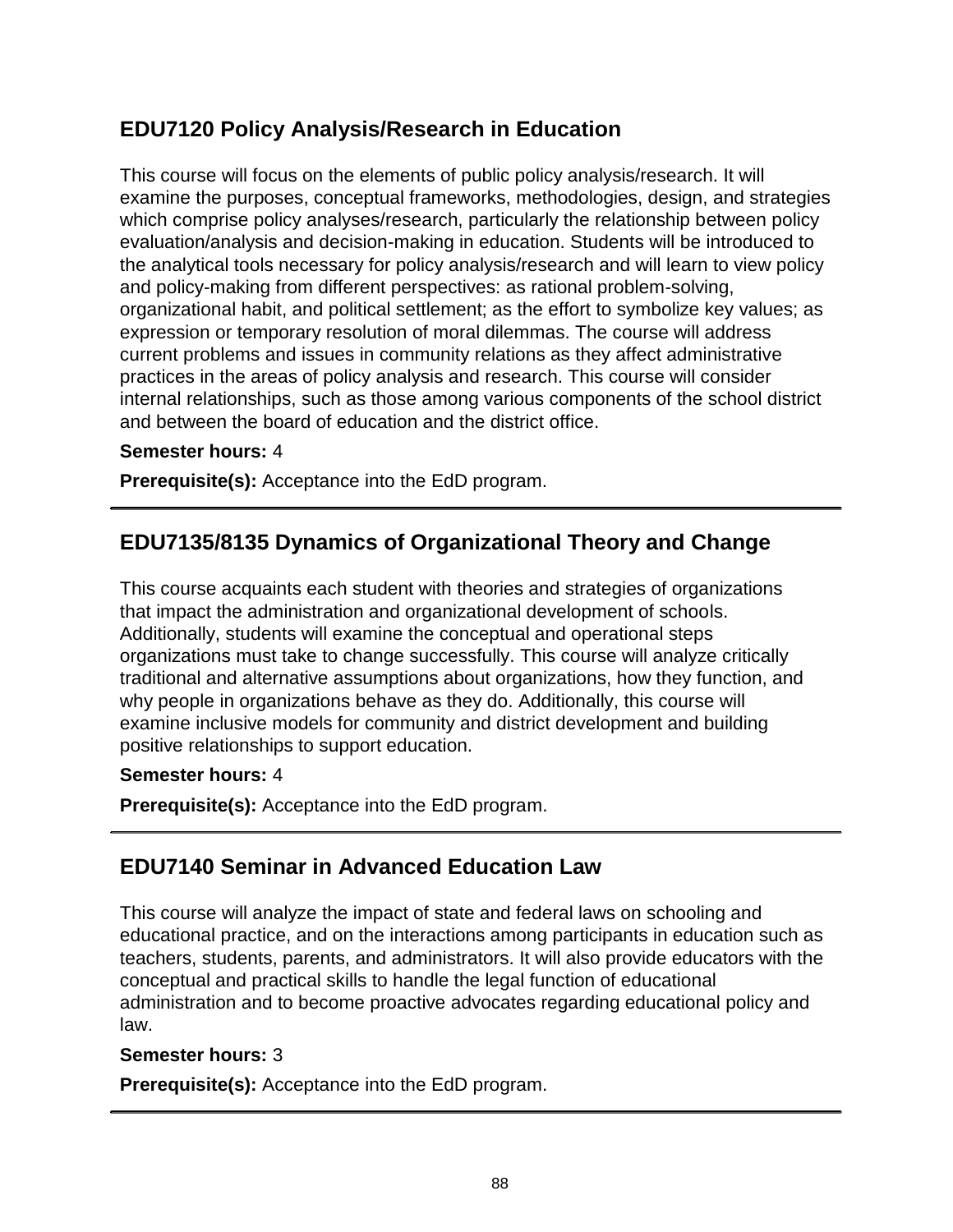# **EDU7150 Advanced Human Resources Administration**

This course will examine various theories, practice, and research in human resources administration. Through fictionalized and local case studies and relevant literature, students will learn about patterns and practices in educational personnel management, and issues and trends in human resources administration.

### **Semester hours:** 3

**Prerequisite(s):** Acceptance into the EdD program.

# **EDU7170 Administration of Educational Facilities**

Through case studies, field experiences and the literature, this course will explore the problems, issues, research and trends in the design, maintenance and utilization of educational facilities.

### **Semester hours:** 2

**Prerequisite(s):** Acceptance into the EdD program.

# **EDU7190/8190 Qualitative Research in Education**

This course serves as an introduction to basic theory and history of naturalistic inquiry, including the growth of methods and frameworks for conducting research. Students will have a practical experience developing a qualitative research project. This includes skills such as development of a basic research design, research questions, interviewing, and protocols. Students also practice data analysis skills including coding, memo writing, and analysis. Throughout the semester, students learn to critically read and write about qualitative research while gaining understandings of this field of inquiry.

### **Semester hours:** 4

**Prerequisite(s):** EDU7010/8010.

## **EDU7220 Economics of Education**

This course will focus on the relationship between economics and the provision of educational services. Current topics in educational economics such as returns to investment in education, school choice, teacher compensation, accountability, and privatization of education will be examined. Students will learn how to analyze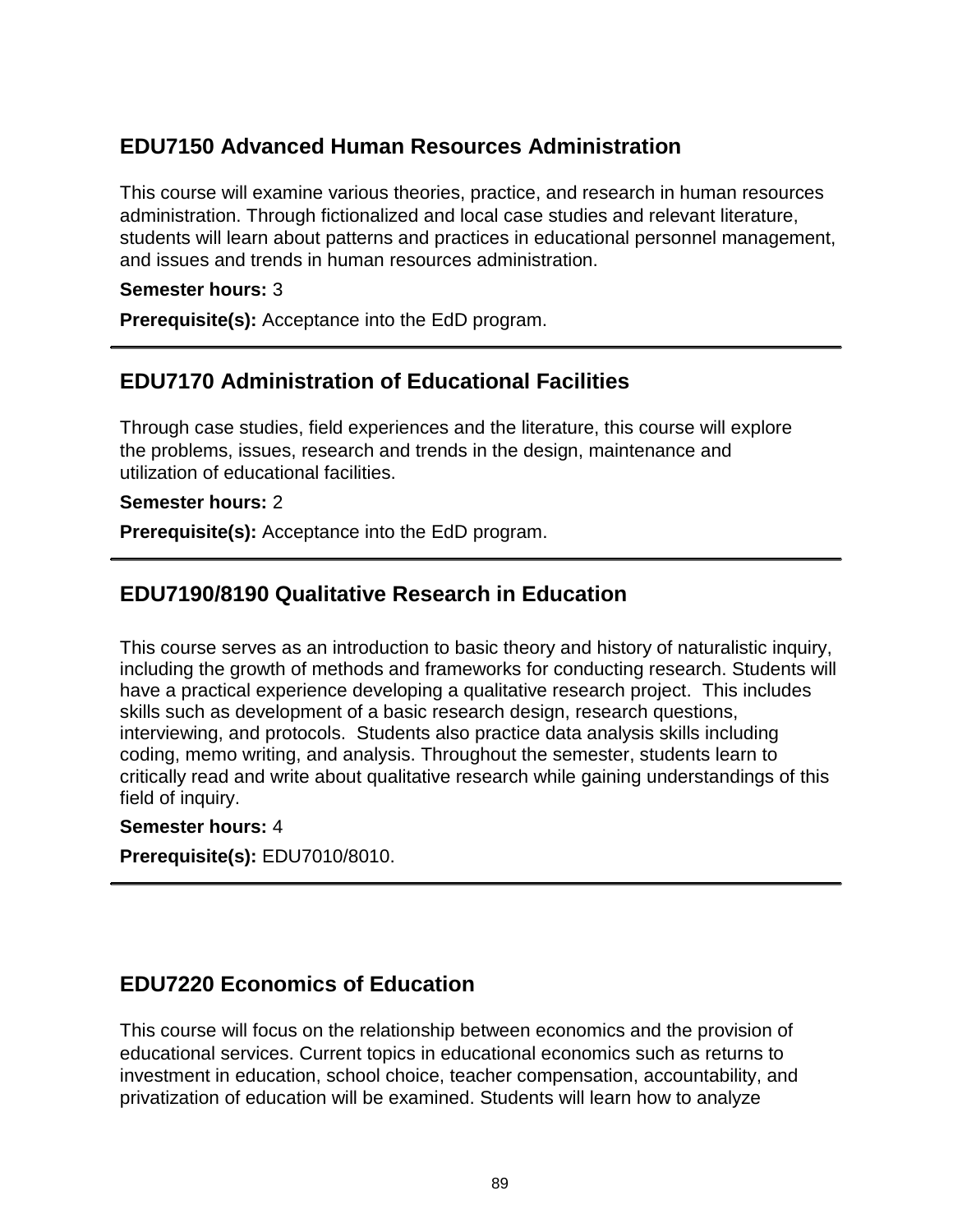issues from an economic perspective. As well, the course will examine current problems in school finance, including costs, ability to support schools, and financial implications of educational principles. Problems of federal, state and local school support will be examined.

### **Semester hours:** 4

**Prerequisite(s):** Acceptance into the EdD program.

## **EDU7225 Curriculum for Administrators**

This course provides administrators with an overview of how to provide curriculum leadership, including designing, aligning, implementing and evaluating curriculum. It examines the curriculum development cycle from concept, through writing and piloting, to formative evaluation, revision and implementation. Students will focus on aligning a curriculum with other curricula and with state standards. They will also discuss providing leadership around professional development. Students will complete a practical project that involves evaluating a district-wide curriculum.

### **Semester hours:** 3

**Prerequisite(s):** Acceptance into the EdD program.

# **EDU7240 Administration of Technology and Technology for Administrators**

As the title suggests, this course will have two foci. The course will concentrate on issues surrounding technology in the schools and on the administrative functions that technology requires. It will also concentrate on the functions that technology can play in efficient management and management of information. The course will include lab experiences.

### **Semester hours:** 2

**Prerequisite(s):** Acceptance into the EdD program.

# **EDU7260 The Modern Superintendency**

Candidates will take this course toward the end of their academic program. As such, The Modern Superintendency will provide a practical, capstone experience, during which candidates will analyze, synthesize and apply their knowledge from previous courses. The course will take a very broad perspective in examining the job of superintendents in today's schools. Students will examine 1.) the leadership characteristics of modern superintendents, 2.) the role of the superintendent in twenty- first century schools, and 3.) the many challenges facing superintendents in today's educational environment.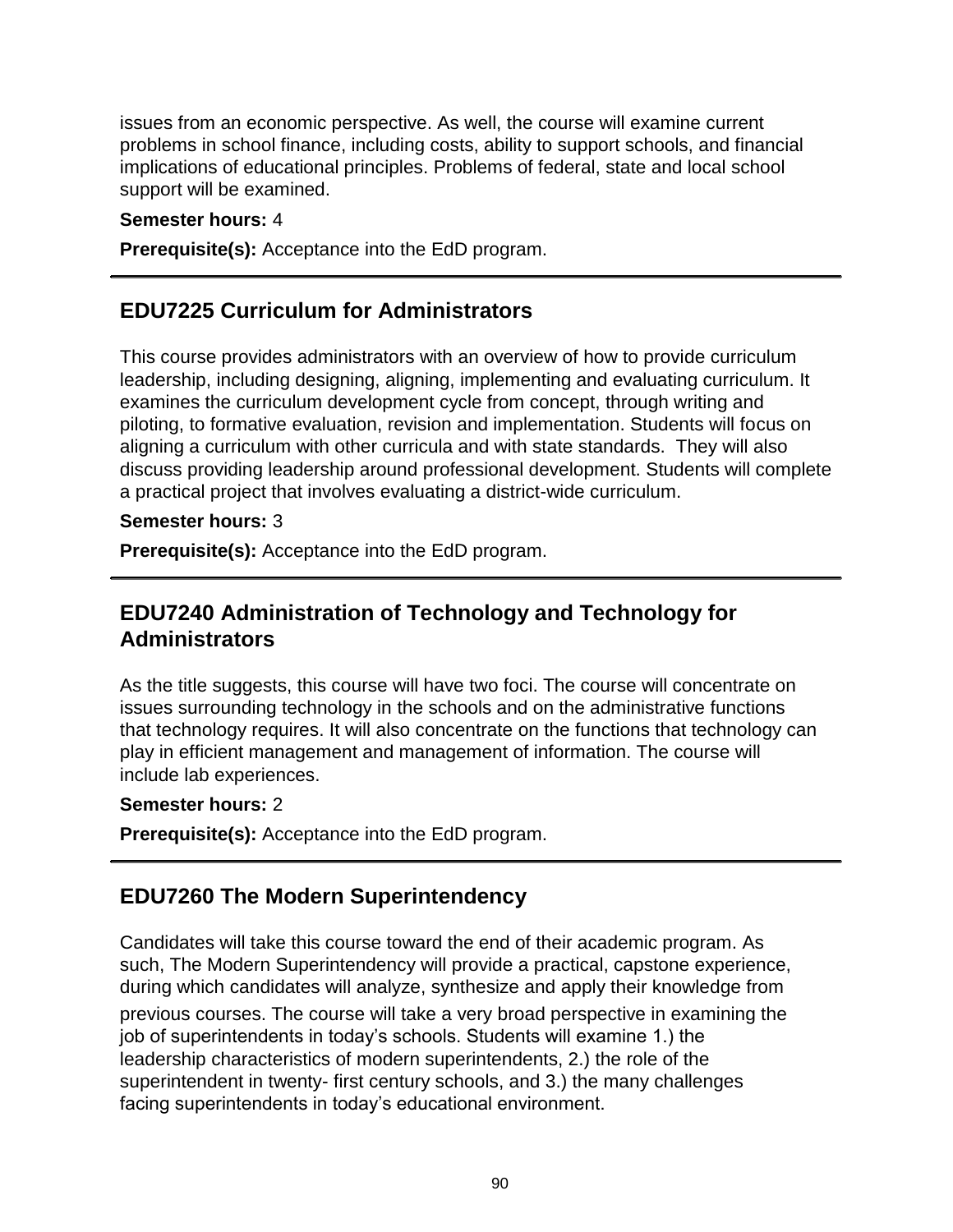### **Semester hours:** 3

**Prerequisite(s):** Acceptance into the EdD program.

## **EDU7270 Assessment for Administrators**

This course will explore assessment issues faced by administrators, especially issues around high-stakes standardized tests. Candidates will address essential concepts around interpreting and using assessments, including ethical behavior, reliability, validity and interpreting norm-referenced scores. In light of the purposes of assessment, they will examine and critically analyze specific testing/ assessment programs and consider the elements of an ideal district assessment program.

#### **Semester hours:** 3

**Prerequisite(s):** Acceptance into the EdD program.

## **EDU7750 Educational Leadership Internship**

The Internship in Educational Leadership provides continued practical experience in the student's major field, under close supervision and direction of local school district personnel and doctoral faculty members. The internship is defined as the process and product that result from the application in a workplace environment of the strategic, instructional, organizational, and contextual leadership program standards associated with the EdD program at Aurora University. The outcome should be a powerful synthesis of knowledge and skills useful to practicing school leaders. Each internship is unique to the needs of that particular doctoral candidate and comes at, or near, the end of the formal program of studies. It is understood that effort expending during the internship must be comparable to formal coursework. This effort translates into approximately 60–65 clock hours devoted to the internship for three semester hours of credit.

#### **Semester hours:** 3

**Prerequisite(s):** Acceptance into the EdD program.

## **EDU8400 Dissertation Seminar**

The primary goal of the course is to develop a dissertation proposal. It is intended for doctoral students who have determined their research topic. Students will cover the introduction, the literature review, their methodology, proposal writing, obtaining approval from the Internal Review Board (IRB), and proposal defense. Students will need to successfully pass this course in order to move on to independent dissertation hours.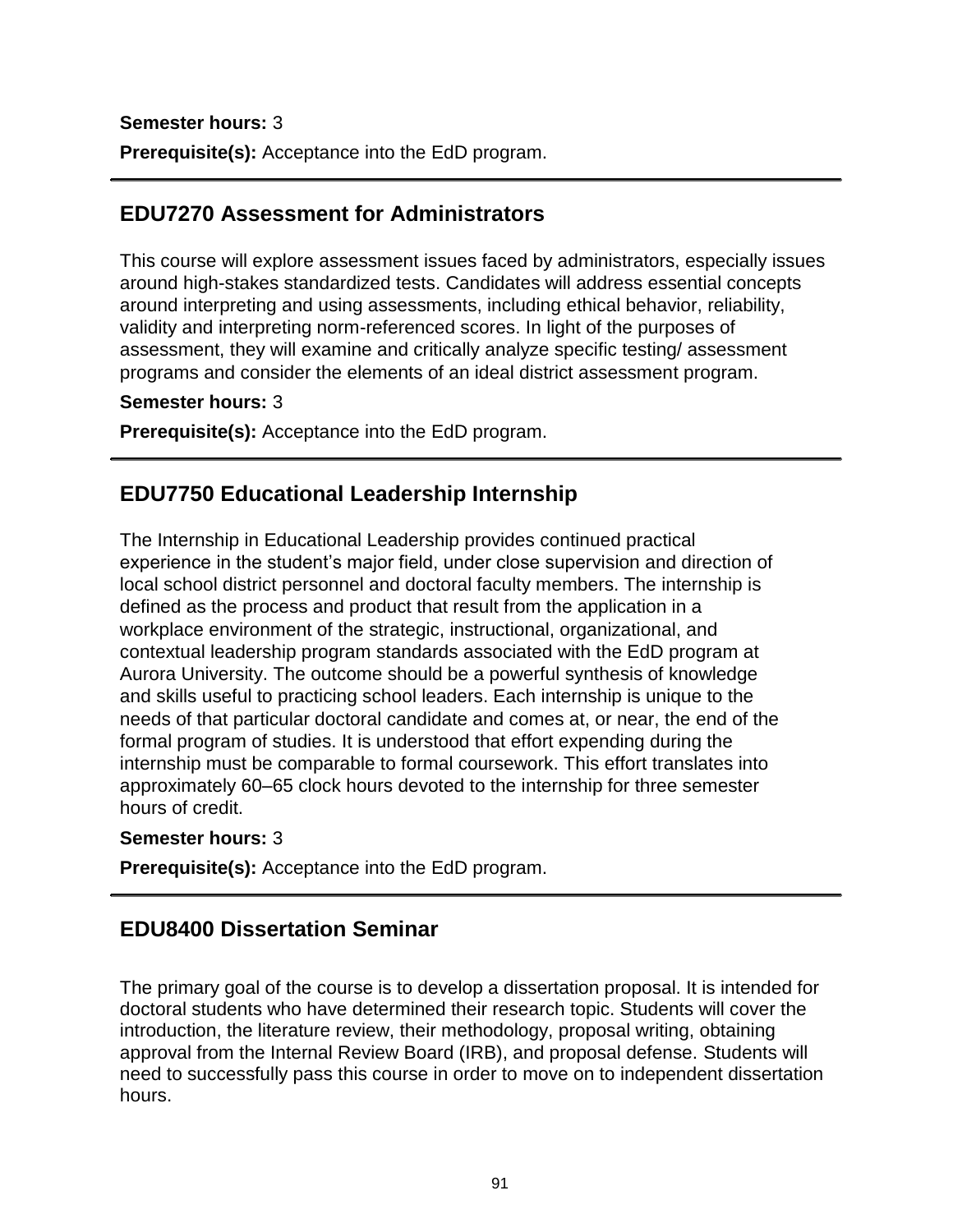## **EDU7800/8800 Dissertation**

Dissertation credits may be taken only with the consent of the dissertation chair and only after passing Comprehensive Exams. One to eight credit hours may be taken in any semester. When working on the dissertation, all doctoral students are required to remain continuously enrolled by taking at least one credit hour of EDU 7800 or EDU 8800 each fall, spring, and summer semester.

**Semester hours:** 8

## **EDU7830/8830 Directed Study**

Refer to the "Special Educational Experiences and Credit" section at the front end of the catalog for Directed Study description.

**Semester hours:** 3 or 4

### **EDU7980/8980 Independent Study**

Refer to the "Special Educational Experiences and Credit" section at the front end of the catalog for Independent Study description.

**Semester hours:** 3 or 4

## **EDU8130 Social Foundations of Curriculum Instruction**

This course provides an analysis of how social, cultural, and institutional forces shape P-12 educational systems, the curriculum of schools, and the individuals within it. Using the lenses of history, philosophy, anthropology, and sociology, the curriculum and the institution of school will be explored as a uniquely social experience. Topics include the changing nature of the family and its effects on schooling, the effects of ever-expanding diversity on school curriculum, processes and outcomes, and public expectations for schools.

#### **Semester hours:** 4

**Prerequisite(s):** Acceptance into the EdD program.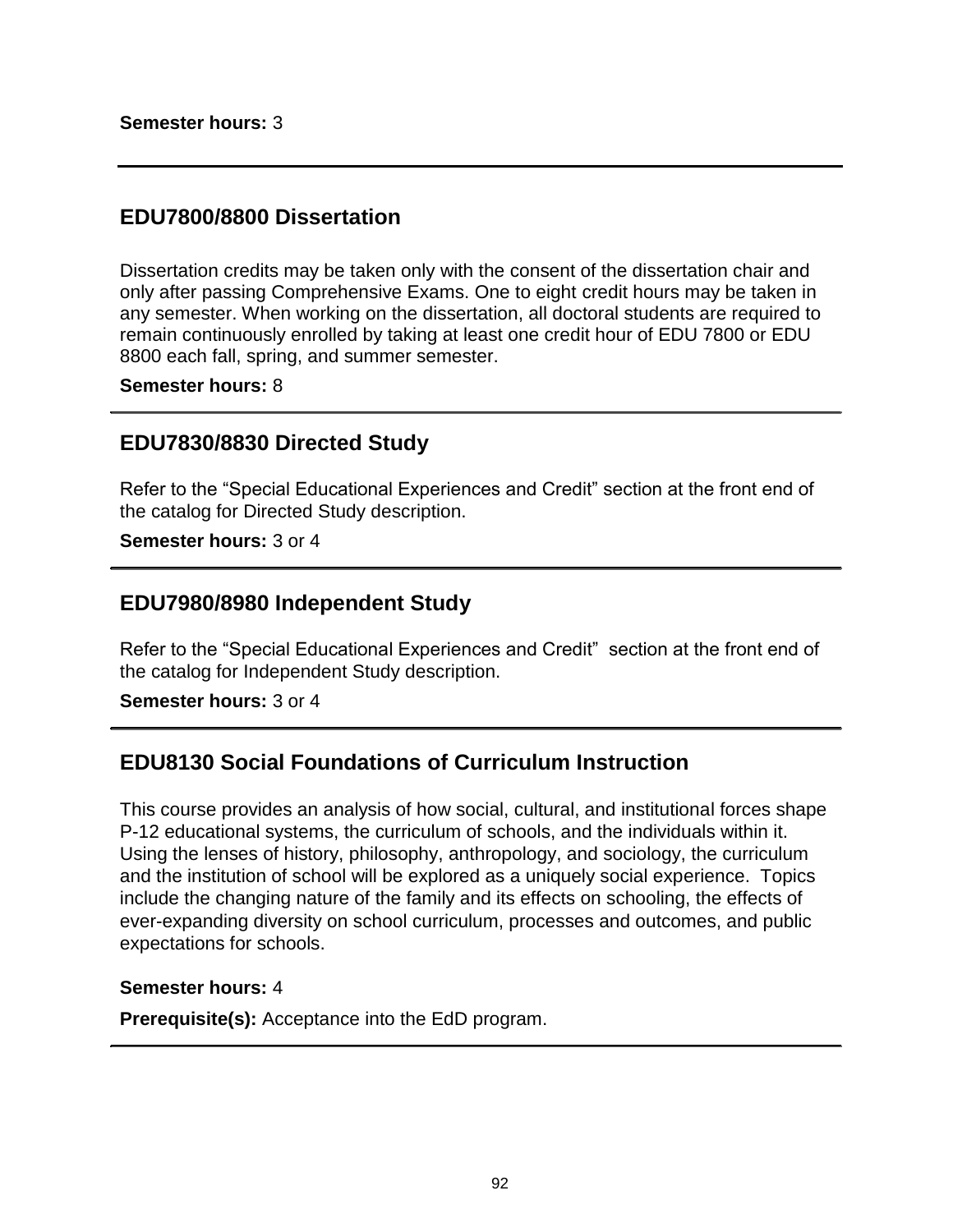# **EDU8160 Curriculum Internship: Clinical Supervision and Teacher Development**

This course provides an opportunity to bridge the gap between theory and practice in curriculum studies through a competency-based supervised school district site experience. The focus of the site experience includes topics related to clinical supervision of curriculum, leadership of curriculum, implementation of curriculum, and teacher development. Enrollment must be preceded by discussion with the candidate's advisor and and site supervisor regarding the curriculum related project that will be completed during the site experience. This one semester course earns three semester credit hours and is required for all doctoral students in the Leadership in Curriculum and Instruction degree program.

### **Semester hours: 3**

## **EDU8165 International Cooperative Education**

The course examines current developments in P-20 education systems internationally and surveys a variety of global educational systems. The course provides an overview of educational reforms (in particular, neoliberal constructs) in the United States, and utilizes the U.S. system as a background for comparison. Students analyze individual national systems, regional patterns, and supranational approaches to evolving forms of schooling, as well as curricular and instructional innovations that seek to reimagine schooling in contemporary global society.

### **Semester hours:** 3

**Prerequisite(s):** Acceptance into the EdD program.

# **EDU8170 Contemporary Issues of Diversity and Justice in Education**

This course examines contemporary issues in education focusing on topics of diversity and justice. Major concepts such as justice, fairness, equity, and equality are explored through different theoretical lenses and brought to bear on myriad issues within the context of diverse population. In particular, Students examine these concepts and issues in relation to race/ethnicity, gender, class, culture, sexual orientation, religion and individual/group experiences of schooling. Finally, the course exposes students to different frameworks and strategies aimed at ameliorating problems faced by disenfranchised groups, both in P-12 and adult learning environments, with an orientation toward socially just education.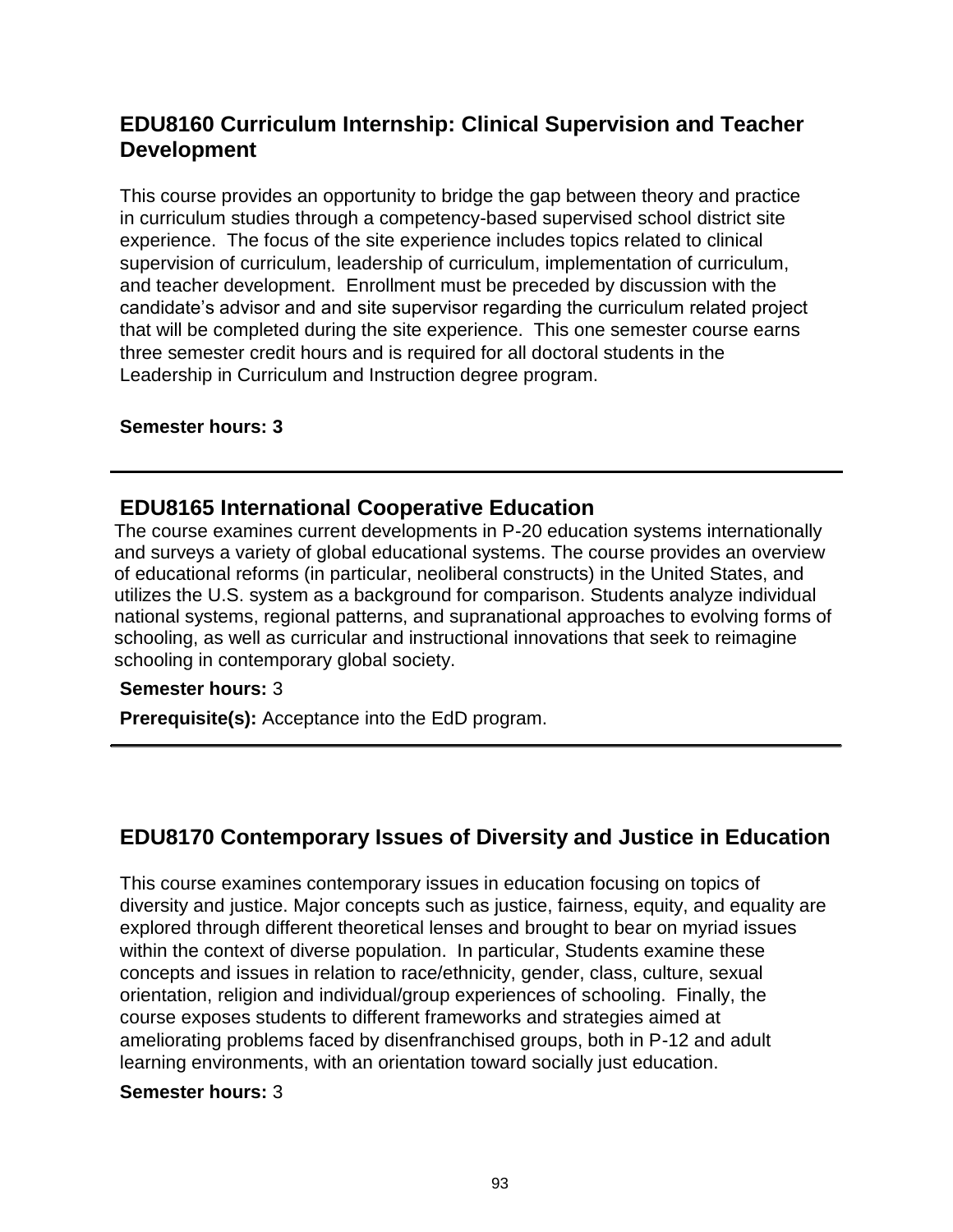# **EDU8220 Learning and Cognition: Current Research and Theory**

The course examines the major psychological factors that contribute to students' ability to learn. In particular, this course provides a survey of modern cognitive psychology theories of problem solving and reasoning, memory, language, and thought. The focus of this course is on how teachers can implement psychological knowledge to enhance students' potential for academically success across content areas. The course develops doctoral student's expertise in cognition related research, as well as an opportunity to questions the implications of this research on curriculum, instruction, evaluation, and professional development.

### **Semester hours:** 3

**Prerequisite(s):** Acceptance into the EdD program.

# **EDU8225 Philosophies of Adult Learning**

The course begins by defining common characteristics of adult learners. Readings include the research literature on learner-centered instruction. The course emphasizes theories of self-regulated learning and motivation, focusing particularly on: constructivism, social cognition, efficacy, attribution and self-determination. The course accentuates adult-oriented constructivist methods of teaching and learning, including problem-based learning.

### **Semester hours:** 3

**Prerequisite(s):** Acceptance into the EdD program.

# **EDU8250 Program Evaluation in Education**

This course examines instructional leadership as it affects curriculum development, implementation, evaluation and assessment. Students examine leadership, assessment, and evaluation principles that are present in their own professional lives and that are debate and supported in the research literature. Students examine and analyze essential curricular concepts, testing/assessment programs, program evaluation models, and the impact of large-scale assessment programs with the intent to apply effective leadership content to the role of a Director of Curriculum, Instruction, and Assessment in an educational setting. Students critically read, analyze, and evaluate selected curricula and curricular trends (Pk-Adult) from a number of perspectives, and develop skills to write/implement/evaluate curriculum effectively.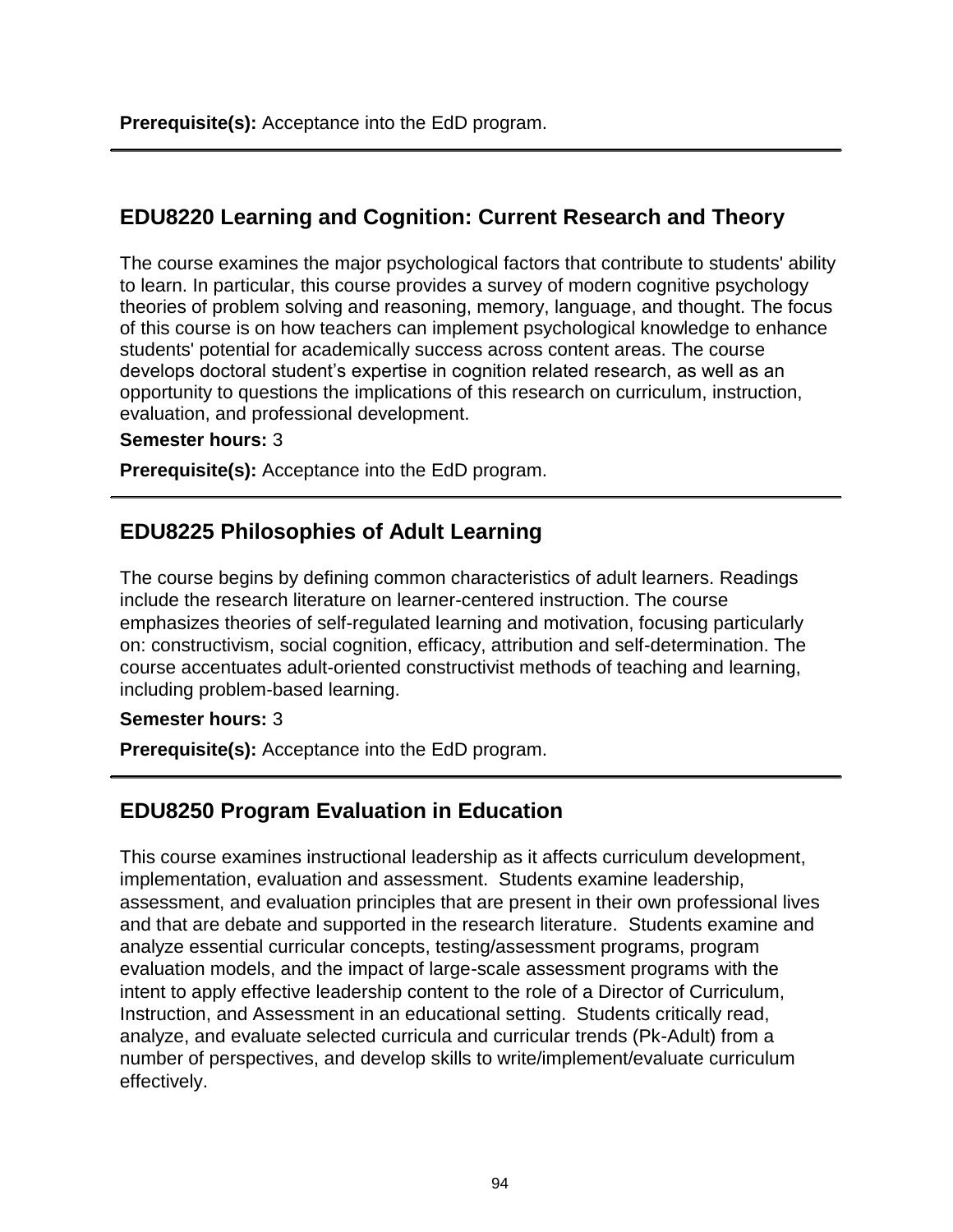### **Semester hours:** 4

**Prerequisite(s):** Acceptance into the EdD program.

# **EDU8300 Strategic Planning: Evaluation, Assessment, Budgeting, and Reporting**

Planning within higher education is useful, necessarily, continuous, and contains many parts. This **course** examines the foundations of strategic planning and the challenges faced by higher education with new management style techniques. Doctoral students explore various models of strategic planning along with the purposeful processes of assessment, evaluation, and environmental scanning. Students analyze how strategic planning initiatives affects institutional culture and climate, budgeting, reporting, and accreditation.

#### **Semester hours:** 3

**Prerequisite(s):** Acceptance into the EdD program.

## **EDU8310 Adult Learning and Higher Education Internship**

This course provides an opportunity to bridge the gap between theory and practice in adult learning and higher education thorough a competency-based supervised site experience. The focus of the site experience includes topics related to governance, program evaluation, management, curriculum, implementation, and faculty development. Enrollment must be preceded by discussion with the candidate's advisor and site supervisor regarding the related project that will be completed during the site experience. This one semester course earns three semester credit hours and is required for all doctoral students in the Leadership in Adult Learning and Higher Education degree program.

#### **Semester hours:** 4

**Prerequisite(s):** Acceptance into the EdD program.

## **EDU8450 Inquiry in the Classroom: Critical and Creative Thinking in Action**

This course will provide an in-depth exploration of both the theory and practice of critical thinking and creative thinking in a variety of educational settings. Students examine theoretical literature in the field regarding topics such as philosophical sensitivity, the development of communities of inquiry, critical thinking, and creative thinking through an exploration of ethical case studies. In particular, students are acquainted with recent educational research that reveals how philosophical inquiry in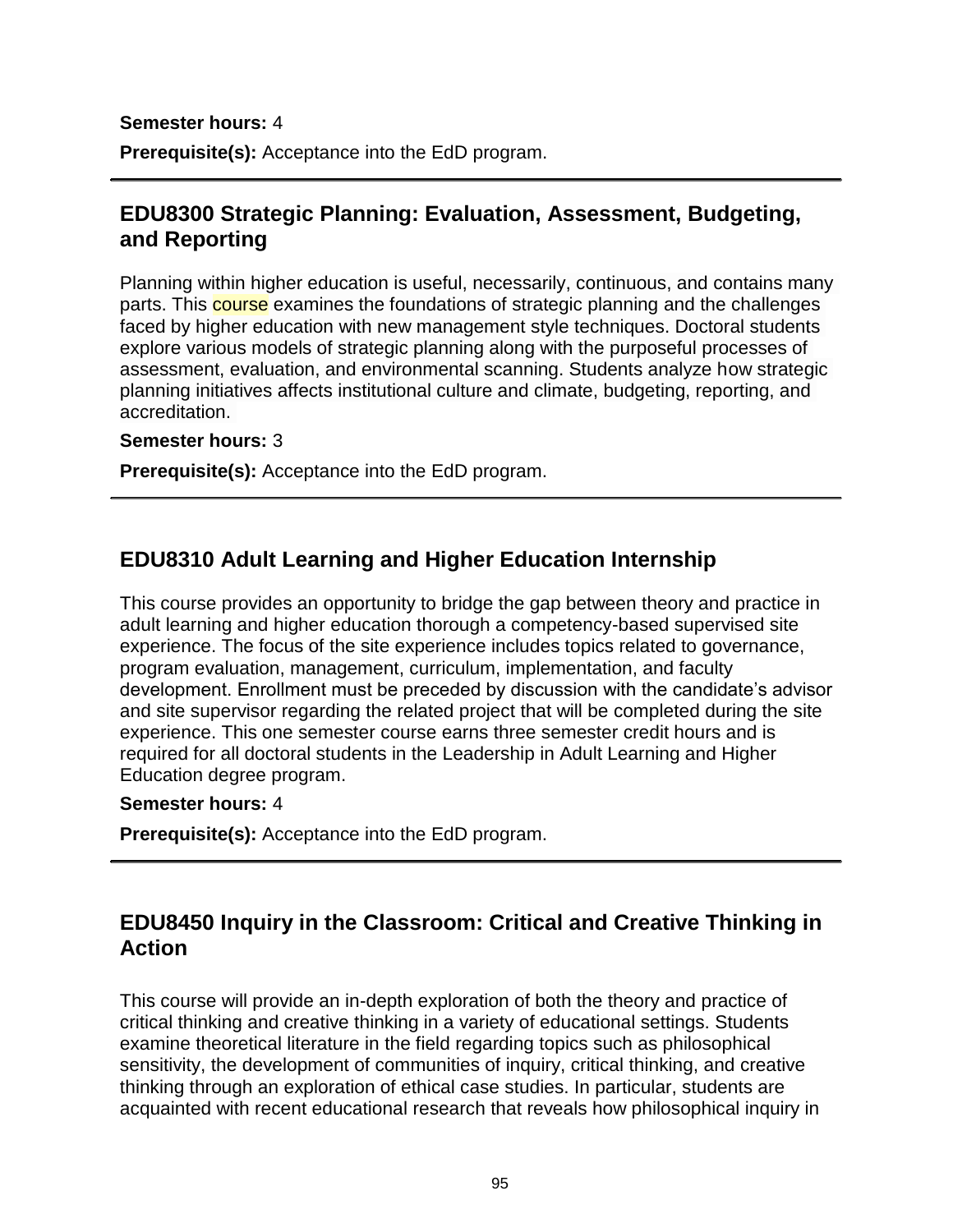the classroom can enhance academic outcomes across content areas.

### **Semester hours: 3**

**Prerequisite(s):** Acceptance into the EdD program.

# **EDU8500 Contemporary Issues of Adult Learners**

This course examines various contemporary issues in adult education: social justice, diversity and marginalization; human resource development; lifelong learning, globalization; the role of mass media and popular culture; technology; and health, welfare and the environment. Emphasis is on the identification definition, and study of adult learning issues and how education leaders address them. Legal and ethical issues are also considered. Participants critically analyze forces shaping adult learning and higher education to create research questions.

### **Semester hours:** 3

**Prerequisite(s):** Acceptance into the EdD program.

# **EDU 8510 Foundations in Adult Learning and Education: History, Sociology, Politics and Economics**

This survey course brings various disciplinary perspectives — such as history, philosophy, political science, and sociology — to bear on the analysis of educational theories and practices in adult learning and education. Participants analyze the contributions of major scholars and leaders in the field of adult development and learning's influence on current perspectives. Additionally, participants predict the probable impact of the various disciplines on the future of adult learning and education.

### **Semester hours:** 4

**Prerequisite(s):** Acceptance into the EdD program.

# **EDU8515 Learning How to Learn: Applied Theory for Adult Learners**

This course applies the theoretical understandings of adult learning and the skills that enable adults to learn effectively in classrooms, small groups and individually.

Participants analyze and apply effective policies, methods, techniques and strategies for the instruction of adults.

### **Semester hours:** 3

**Prerequisite(s):** Acceptance into the EdD program.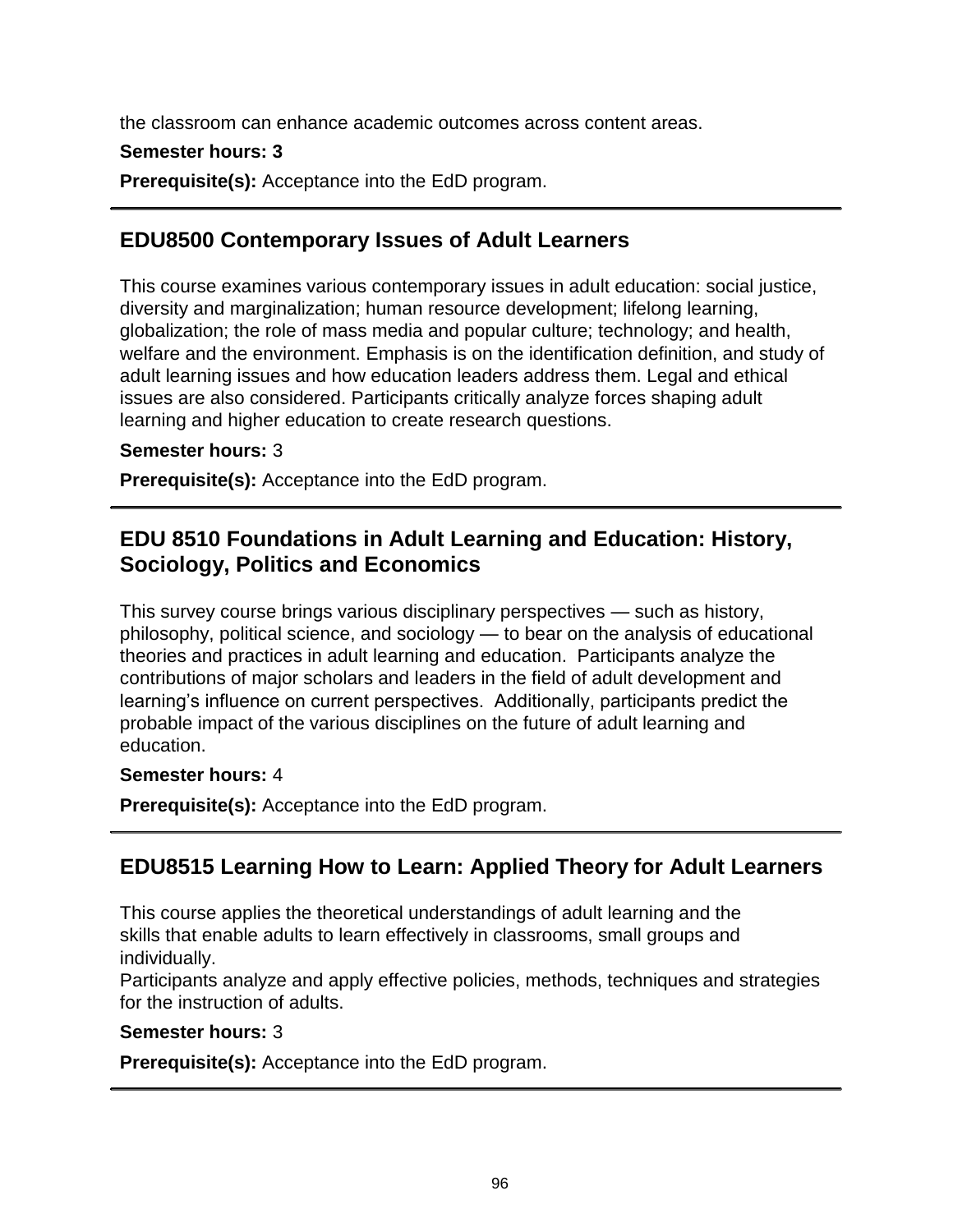# **EDU8520 Issues in Higher Education Administration: Seminar (elective)**

This course examines administrative strategies and characteristics of adaptive and sustainable higher education organizations. Participants consider higher education administrators response to external forces (governmental agents, the public, the global community) and internal (faculty, staff, students and administrator) issues. Participants investigate shared governance, autonomy and accountability, economics, policy and politics, ethical and sociological issues, management, personnel development, program planning, and evaluation.

### **Semester hours:** 3

**Prerequisite(s):** Acceptance into the EdD program.

# **MBA6020 Marketing Management**

The primary purpose of this course is to determine how to develop marketing strategy. Students will develop a client focus and learn how to target market. They will also study product, distribution, promotion, and pricing strategies. Upon completion of this course, the student will be able to conduct market-planning analysis, solve common marketing problems, develop marketing strategies, and implement introductory marketing campaigns.

**Semester hours:** 3

# **MBA6030 Leadership and Organizational Behavior**

This course introduces students to an advanced treatment of the behavioral role of the leader interacting with others within the organization. It offers a critical review of leadership and human behavior, and addresses those behavioral concepts that influence such factors as group dynamics, interpersonal relations, and ultimately, organizational effectiveness.

### **Semester hours:** 3

# **MBA6045 Managerial Accounting**

This course will explore and have students utilize the various accounting tools, techniques, and knowledge base used by managers to make more effective decisions. This course will look at a number of aspects within the accounting decisionmaking framework. These aspects will include: overview of accounting and financial reporting, how accountants measure and report, managing financial reporting, cost concepts and analysis, product costing and an introduction to cost management, analysis for capital investment decisions, and measurements for management.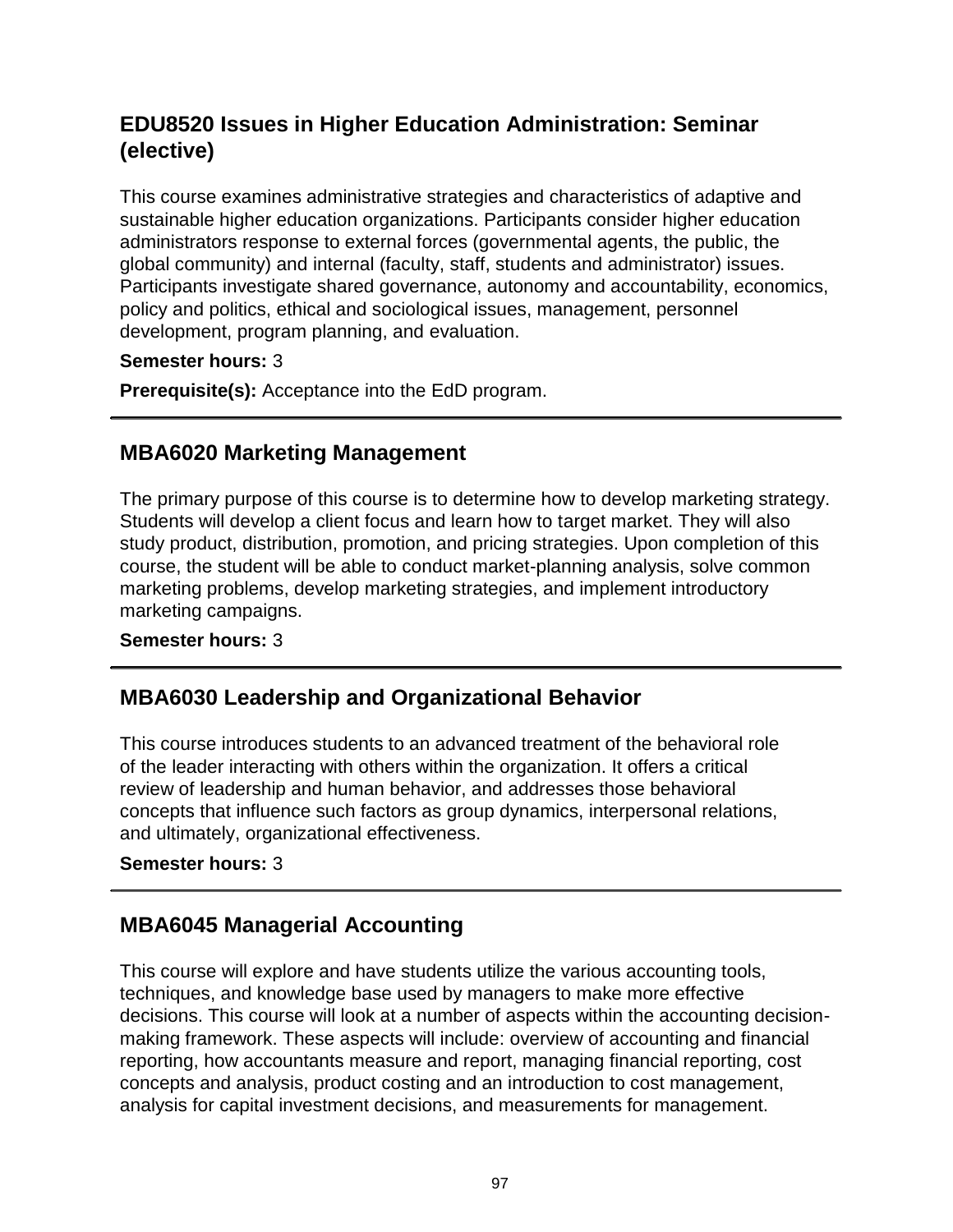Business decision- making will be the focus of this course and the business cases approach will be used extensively.

**Semester hours:** 3

# **MBA6050 Financial Management**

This course examines financial theory and activities connected with the organization and operations of a business. It explores: the relationship between management decisions and financial results, interpretation of financial reports, the development of financial projections, the evaluation of investment decisions, the relationship between risk and return, capital budgeting under risk and uncertainty, the cost of capital, and estimation of the value of a business or a security.

**Semester hours:** 3

# **MBA6075 Operations Management**

Operations Management analyzes the role of evidence based decision-making in manufacturing and service organizations. Topics include production planning, master scheduling, inventory control, material requirements planning, personnel planning, quality control and just-in-time systems. The course will focus on the concepts and methods necessary to direct and control the "transformation process" of resources into goods and services—within an integrated framework/model of the firm.

**Semester hours:** 3

# **MBA6100 Strategic Management**

In this course, all functional disciplines are integrated together in an attempt to look at and comprehend some of the important issues in strategic management. It concentrates on modern analytical approaches and on enduring successful strategic practices. It is consciously designed with a technological and global outlook since this orientation in many ways highlights the significant emerging trends in strategic management. The course is intended to provide students with a pragmatic approach that will guide the environmental analysis, formulation, implementation evaluation and control, and the feedback systems needed to have a successful strategy. This course will cover strategic and tactical planning, budgeting, analysis of decision under uncertainty and change.

Issues related to making ethical judgment and leadership are also covered. Teams of students complete strategic analyses, plans and recommendations for individual companies.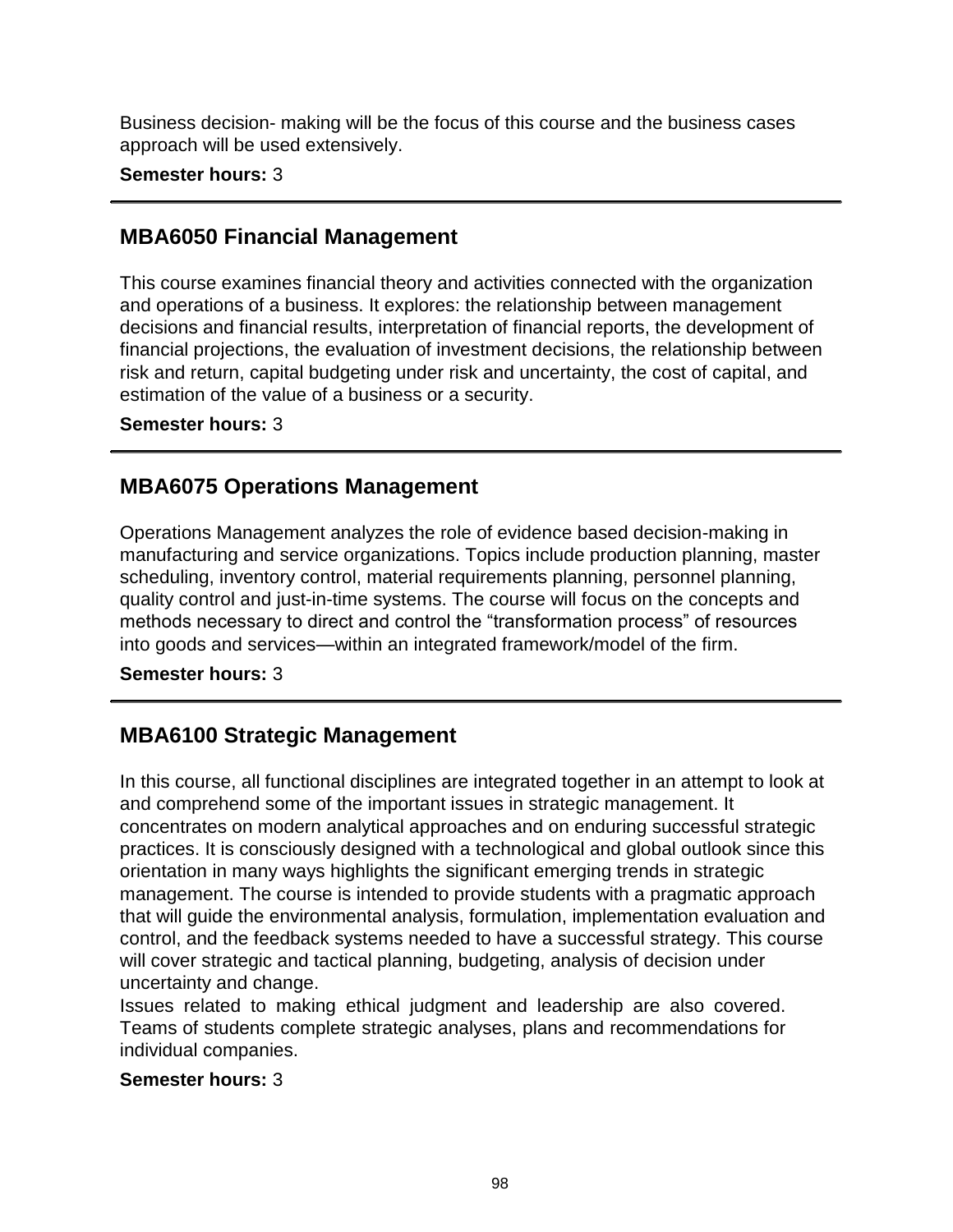# **MBA6250 Data Analytics**

This course examines data analysis in business settings. The course stresses the connections between research design, data analysis, and the use of computer software for statistical analysis and reporting. Topics include the use of statistical software, the relationship between quantitative research design and the appropriate selection and use of descriptive and predictive analytics.

**Semester hours:** 3

# **MBA6260 Database Management**

This course consists of an extensive examination of the concepts and tools to manage and utilize database information in a business context. Using the framework of the customer lifecycle, the course will emphasize the use of various statistical tools to identify business opportunities. Topics may include recency, frequency, and monetary (RFM) analysis, and clustering techniques. How to build the customer database for both businesses and consumers, including the merging of internal and external and modeled data sources and database design choices is also discussed.

### **Semester hours:** 3 **Prerequisite(s):** MBA6250 or instructor approval

# **MBA6270 Data Mining and Visualization**

This course emphasizes model building and the exploration and comparison of various data mining techniques, such as neural networking and CHAID. Data visualization techniques for presentation of results in a management context will be emphasized.

### **Semester hours:** 3

**Prerequisite(s):** MBA6250 or instructor approval.

# **MBA6400 Digital Marketing**

This course is an introduction to business functions using Digital Marketing Technology such as the Internet, customer databases and information systems such as CRM and Demand Generation Systems. Topics include the different functions and applications of the Digital Technologies, how these technologies have changed business and consumer practices and how they have impacted the process of business management. Emphasis on the effect of the use of digital technology in a company's existing market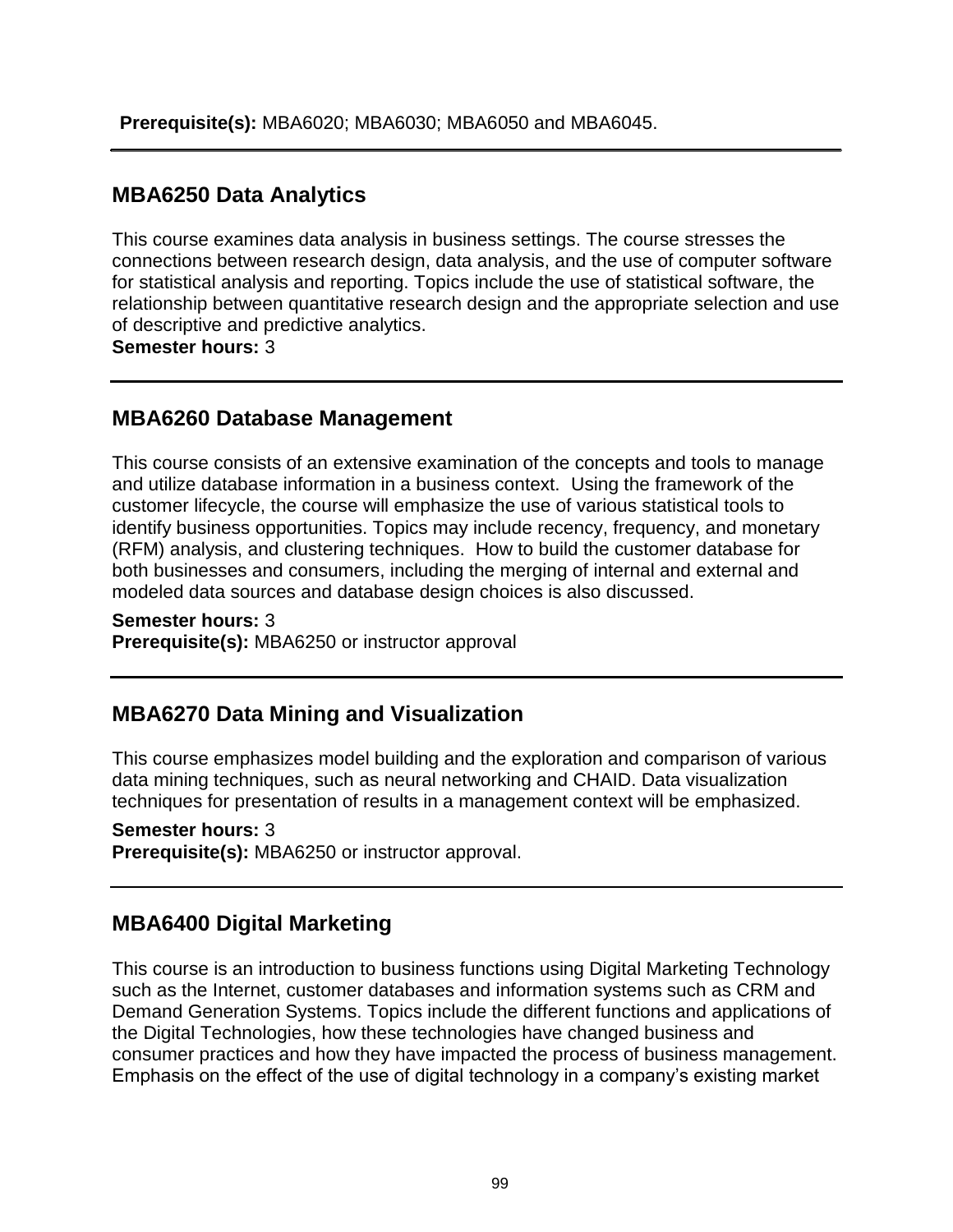mix and current and potential uses of the these technologies for marketing tactics and strategies.

### **Semester hours:** 3

## **MBA6410 Integrated Marketing Strategy**

Integrated marketing strategy focuses on providing a comprehensive and seamless experience for buyers. Using this approach each element must be planned and executed with an integrated approach. The plan should include advertising, sales promotion, public relations, professional selling and social media. Although all aspects of integrated marketing communication and strategy are examined, emphasis is placed on how internet marketing is utilized.

### **Semester hours:** 3

## **MBA6420 Social Media Marketing**

This course focuses on brand management with social media. In this course, students will learn how to manage a brand on social media and how to create a social media strategy and campaign. The theoretical framework proposed for social media will guide students through tactical implications. Through lecture, discussions, and case studies, students will utilize social media frameworks to leverage tactics and content for social media marketing in a specific industry. Topics that are discussed include: the importance of influencers, the benefits of listening, customer personas, and privacy.

### **Semester hours:** 3

## **MBA6550 Healthcare Management**

This course provides an introduction and overview to leadership, management, and organizational behavior in health care, reflecting the uniqueness of this sector. The course integrates theory with practice through readings, lectures, written assignments, and guest presentations from different organizational perspectives.

### **Semester hours:** 3

# **MBA6560 Leadership of Not-for-Profit Organizations**

This course is designed to apply the key aspects of leadership to leading not-forprofit organizations in both the public and private domains. In typical leadership courses, students study leadership skills, variables, team-building, negotiation and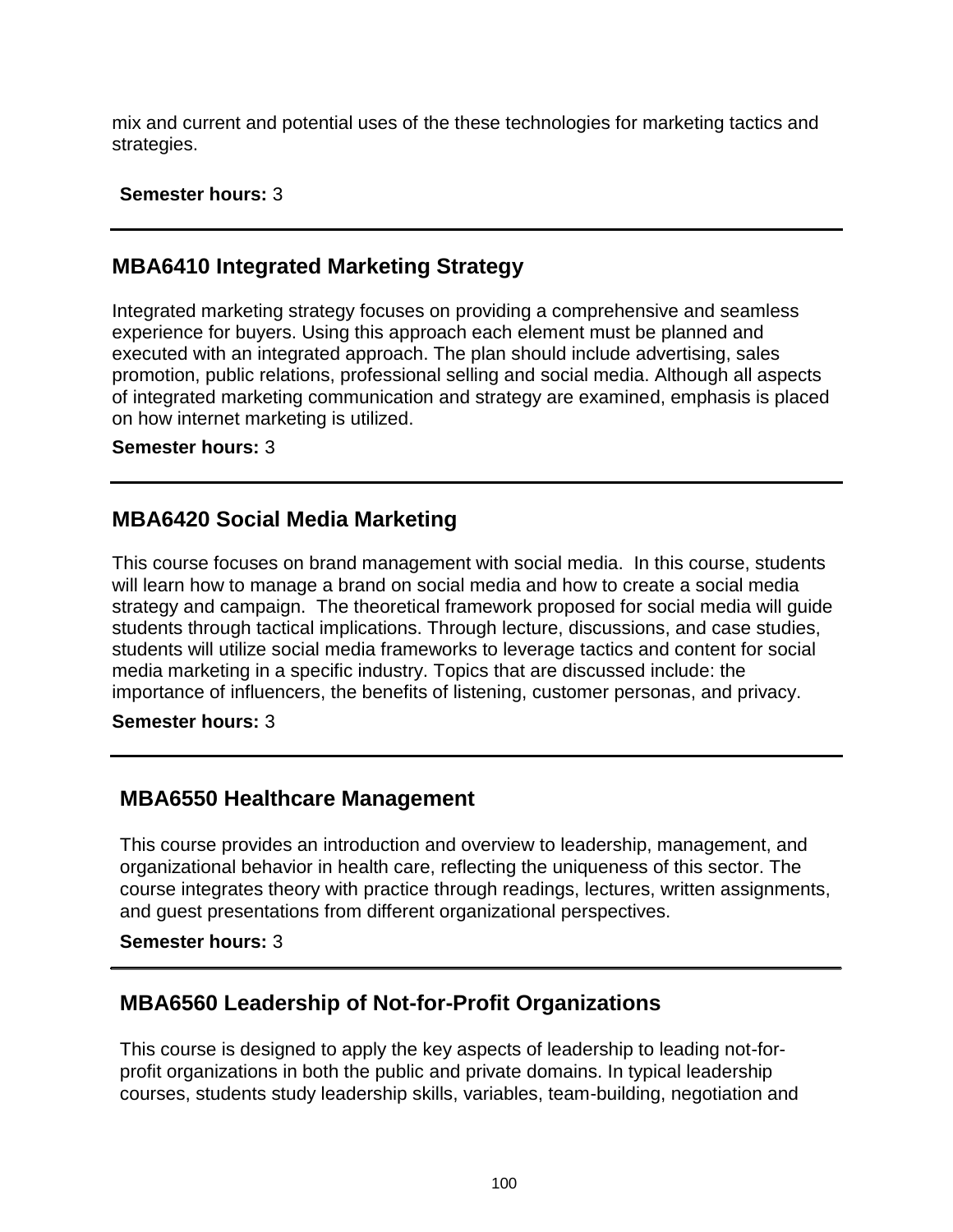crisis management. In this course students will learn how to apply those skills in notfor- profit organizations. Emphasis will be in the context of leading in an environment of typical not-for-profit problems such as a lack of direct reporting relationships, fundraising and funding challenges, and impact of external influences such as political priorities. Management outcomes will include developing relationships, building coalitions, developing more effective systems, forming more productive management teams, and incenting and measuring performance.

**Semester hours:** 3

## **MBA6570 Policy Issues in Healthcare**

This course addresses contemporary issues facing the healthcare industry. Students will analyze the constraints and opportunities facing healthcare providers and systems including the role of government, Medicare, Medicaid and the Affordable Care Act. Student writing is an essential component of the course. Students will be challenged to consider issues from a critical perspective and offer viable recommendations on how to move forward in the healthcare industry. Sample topics include payment of physicians, patient safety, regulation of health care providers, high-deductible health plans, and cost-effectiveness analysis.

### **Semester hours:** 3

## **MBA6580 Legal Issues in Healthcare**

This course is designed to raise awareness and understanding of how legislation influences the operation of healthcare providers and systems. Student writing is an essential component of the course. Principles of healthcare law are introduced. Law, ethics and bioethics are assessed in various contexts. Students also examine recent and pending legislation related to contracts, tort reform, privacy, risk, liability, payments and quality control.

### **Semester hours:** 3

# **MBA6610 Leading Organizational Development**

In today's global marketplace the organizations that thrive are the ones that anticipate change and create new adaptations to their business model. Creativity is the key to finding new opportunities and establishing a competitive advantage through collaborative teams and the use of organizational alliances and strategic partnerships. The three subsections are (1) creating competitive advantage through teamwork (2) global alliances and partners and (3) emerging topics.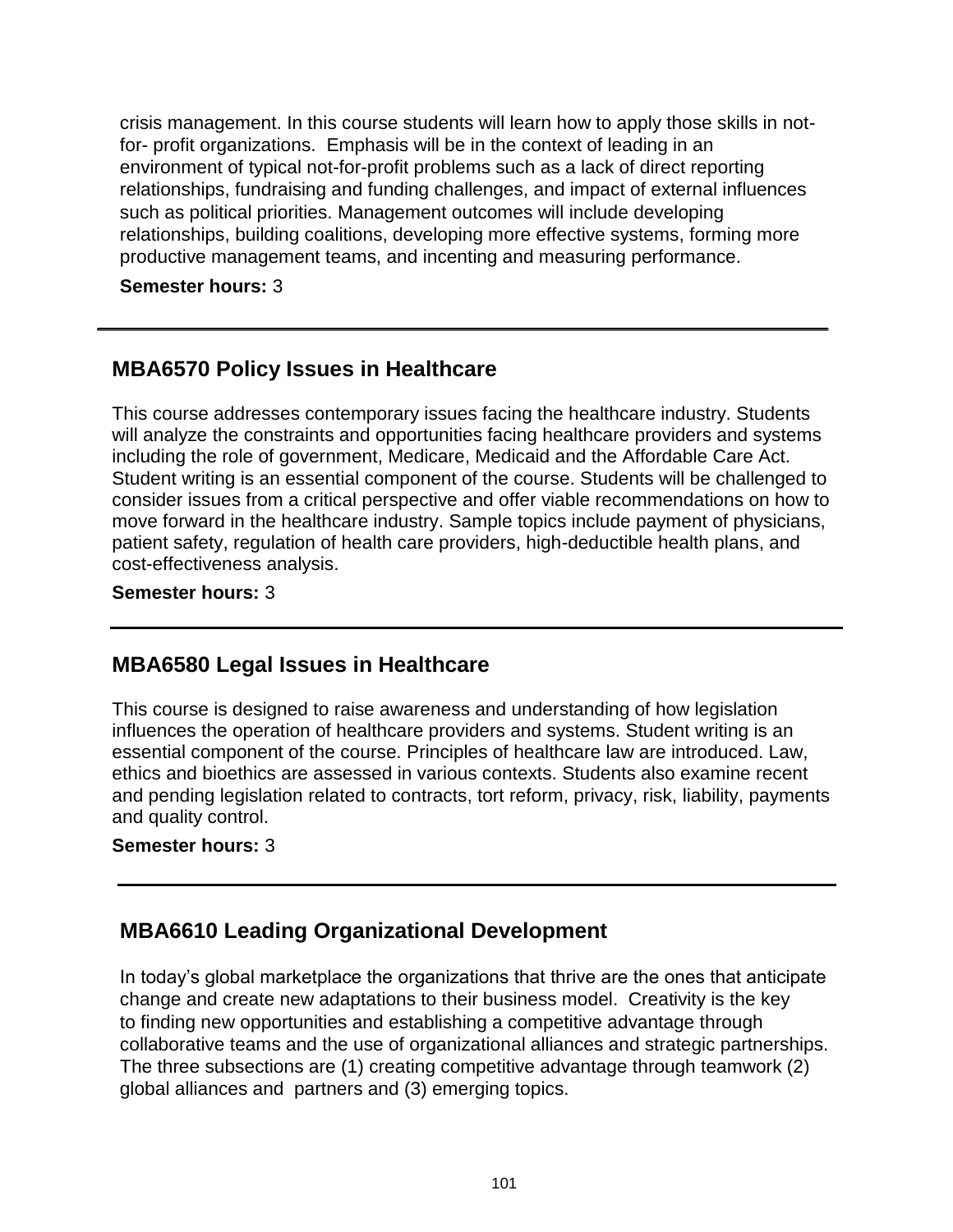**Semester hours:** 3 **Prerequisite(s):** MBA6030.

# **MBA6620 Leading Strategically**

This leadership concentration course addresses how leaders can effectively utilize creative strategies. Students will explore innovative strategies for overcoming barriers to the ethical resolution of conflict and crisis. Students will also discus moral ethical and legal issues that affect the ability to lead an organization. The subsections are (1) creating competitive advantage through teamwork (2) global alliances and partners and (3) emerging topics.

**Semester hours:** 3

**Prerequisite(s):** MBA6030.

# **MBA6630 Leading Teams**

This leadership concentration course discusses this field in terms of how it has evolved during challenging times. Students will explore the literature on leadership as it applies to the complexities of the current business environment. In addition, the course will focus on what companies can do to develop tomorrow's leaders and how to overcome the inevitable conflict and resistance to change. The three subsections are (1) developing tomorrow's leaders (2) evolution of leadership and (3) leading in a complex environment.

### **Semester hours:** 3

**Prerequisite(s):** MBA6030.

# **MBA6810 Special Topics in Business Administration**

Topical courses selectively offered that draw upon faculty research and professional expertise.

### **Semester hours:** 3

# **MBA6820 Business Administration Field Experience**

The purpose of the Business Administration Field Experience is to enable Aurora University students to apply course concepts in a real world, applied. This experience is designed to expand on the learning experience and to integrate and reinforce skills and concepts learned in the classroom. The field experience provides a practical experience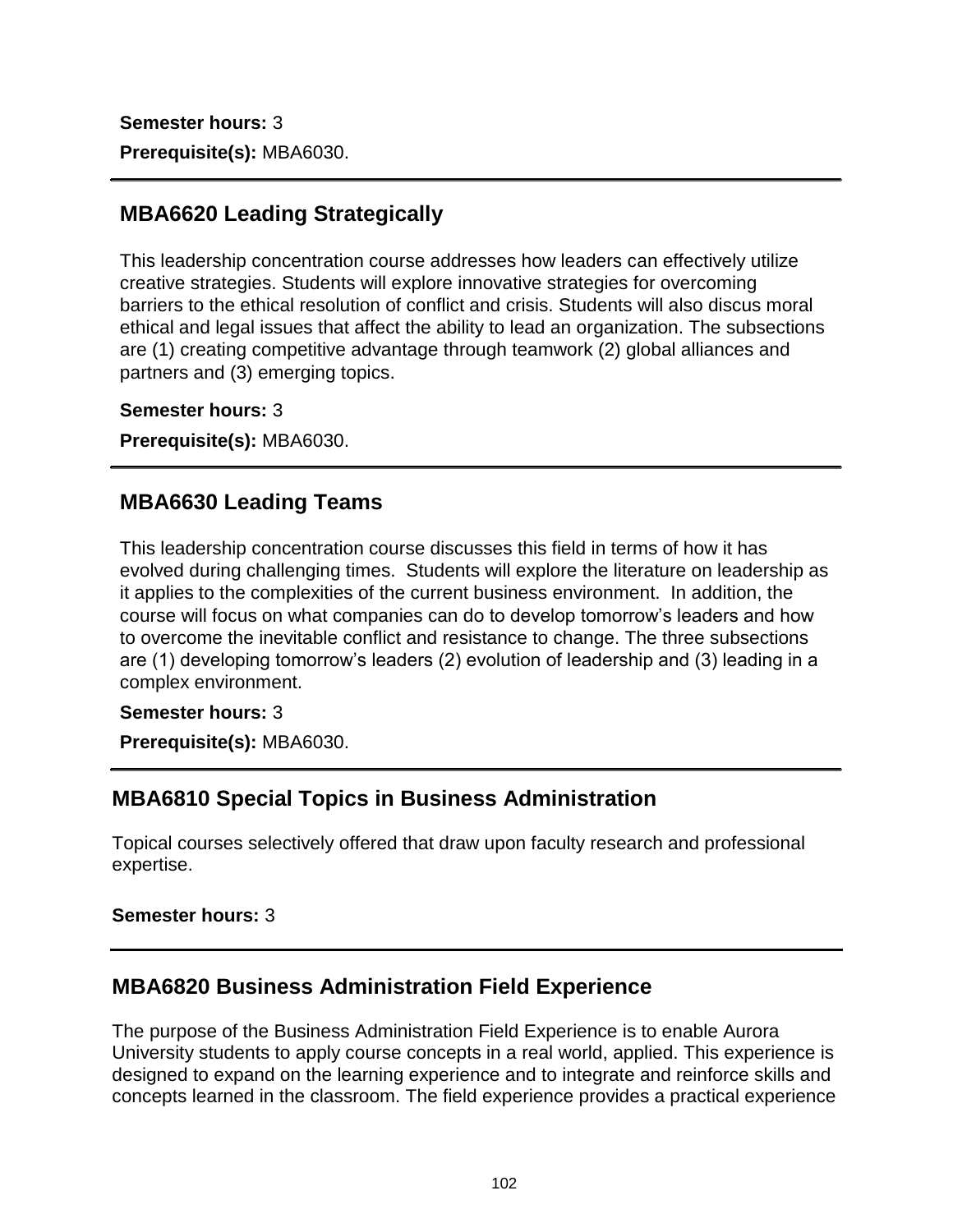in a structured business administration context. Students may repeat this course involving a different field experiences for a maximum of 6 semester hours.

**Semester hours:** 3 **Prerequisite(s):** This course requires instructor approval.

# **MBA6880 Travel Study: Global Business Experience**

Offered either on campus or on location at a non-U.S. site, this course focuses on the differences between domestic and international business and the impact of the global economy on all the functions of business.

**Semester hours:** 3

## **MTH5010 Numbers and Mathematical Thinking**

This course will integrate the common core standards in a review of various introductory mathematics topics to build the participants' foundational knowledge in numbers and operations. It will focus on further developing the participants' mathematical thinking, conceptual understanding of the real and complex number systems, and link that to vector and matrix quantities, number theory and modern algebra concepts. Students will reason quantitatively, use modeling, problem-solving, and other mathematical practices to accomplish these goals.

**Semester hours:** 3

# **MTH5020 Statistics and Probability**

This course will deepen student understanding of critical concepts in statistics and probability related to core standards. They will gain the ability to collect and analyze data related to educational research. The course provides students with the requisite background in descriptive and inferential statistics to interpret categorical and quantitative data, make inferences, and draw conclusions. Conditional probability and decision making using probability will be a part of the modeling in this course.

### **Semester hours:** 3

**Prerequisite(s):** Consent of instructor.

# **MTH5030 Understanding and Teaching Algebra**

This course will reinforce basic algebra concepts, present participants with advanced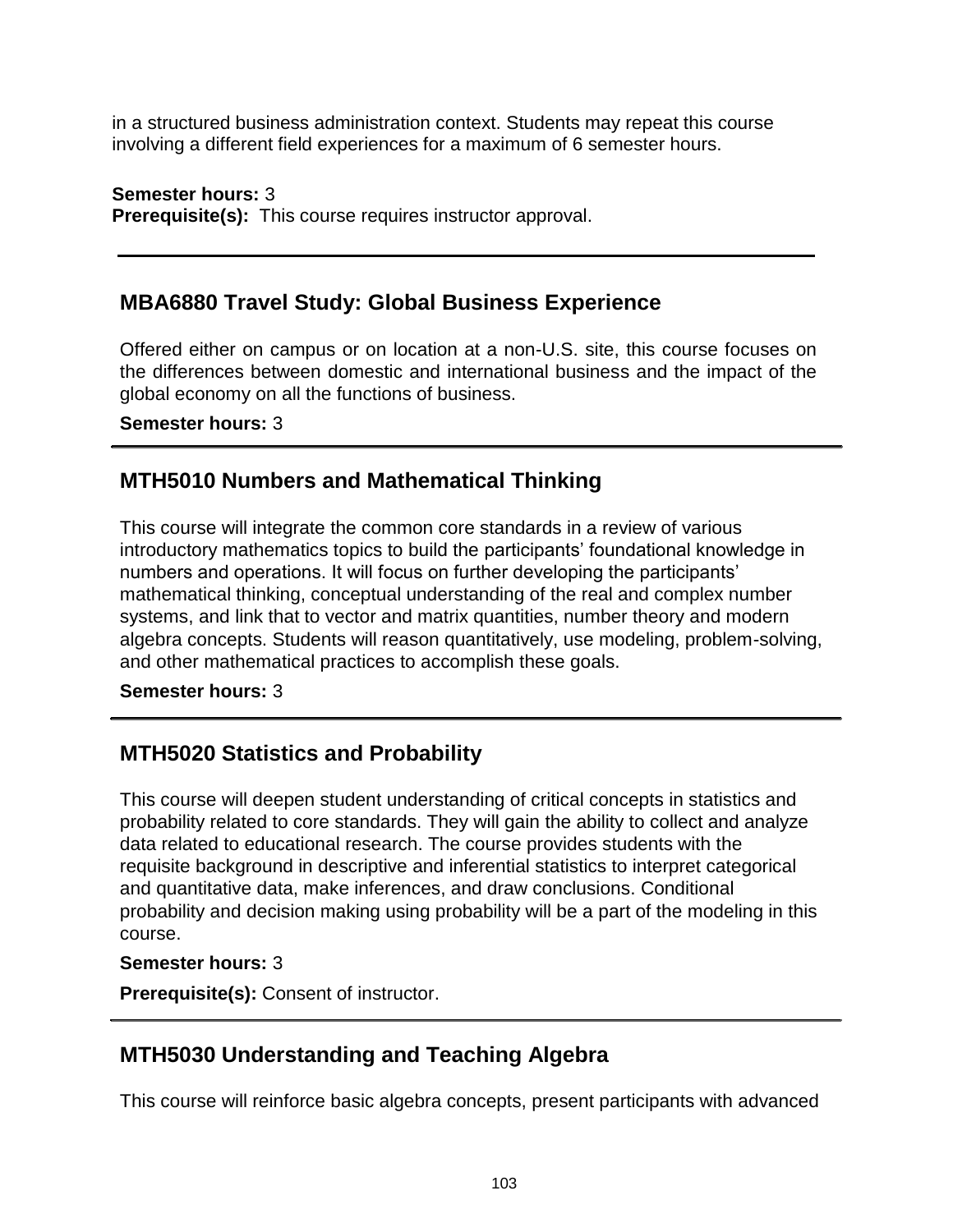algebra topics, and present algebra as a modeling and a problem solving technique. The course will emphasize the understanding of the structure of algebra, polynomials, rational functions, and creating reasoning with equations and inequalities. Students will investigate how these topics connect to the algebra that is taught in the middle and high school grades. The course will integrate seamlessly concepts and methods of teaching algebra. After researching best practices, students will present a lesson on one of these topics. A discussion of the best practices and biggest challenges of teaching such a topic will be discussed by the group as they critique each lesson. Every student in the class will be expected to present and evaluate the work of their peers.

### **Semester hours:** 3

**Prerequisite(s):** Consent of instructor.

# **MTH5040 Understanding and Teaching Geometry**

The course will primarily be a presentation of advanced geometry topics and will include connections to methods of teaching geometry. The majority of the class will be devoted to discussion of Euclidian and modern geometry topics that will deepen students' understanding of basic and advanced geometry concepts. Topics such as congruence, similarity, right triangles and trigonometry, circles, coordinate geometry, geometric measurements, and transformations will be presented. Students will be asked to prepare and present lessons. Following the presentation, a discussion of the best practices and biggest challenges of teaching such a topic will be discussed by the group as they critique each lesson. Every student in the class will be expected to present and evaluate the work of their peers. The course will emphasize the use of geometry software such as Geometry Sketchpad, Geogebra, Cabri, etc.

### **Semester hours:** 3

**Prerequisite(s):** Consent of instructor.

# **MTH5100 Foundations of Higher Mathematics**

The fundamentals of advanced mathematics and an introduction to mathematical proofs. Topics include logic, quantifier notation, set operations, functions, relations, the integers, and study of rational, real, and complex numbers as fields. Various types of proof techniques will be studied and applied to problems from number theory, geometry, analytic geometry, discrete mathematics, logic and calculus.

### **Semester hours:** 3

**Prerequisite(s):** Open to graduate students only.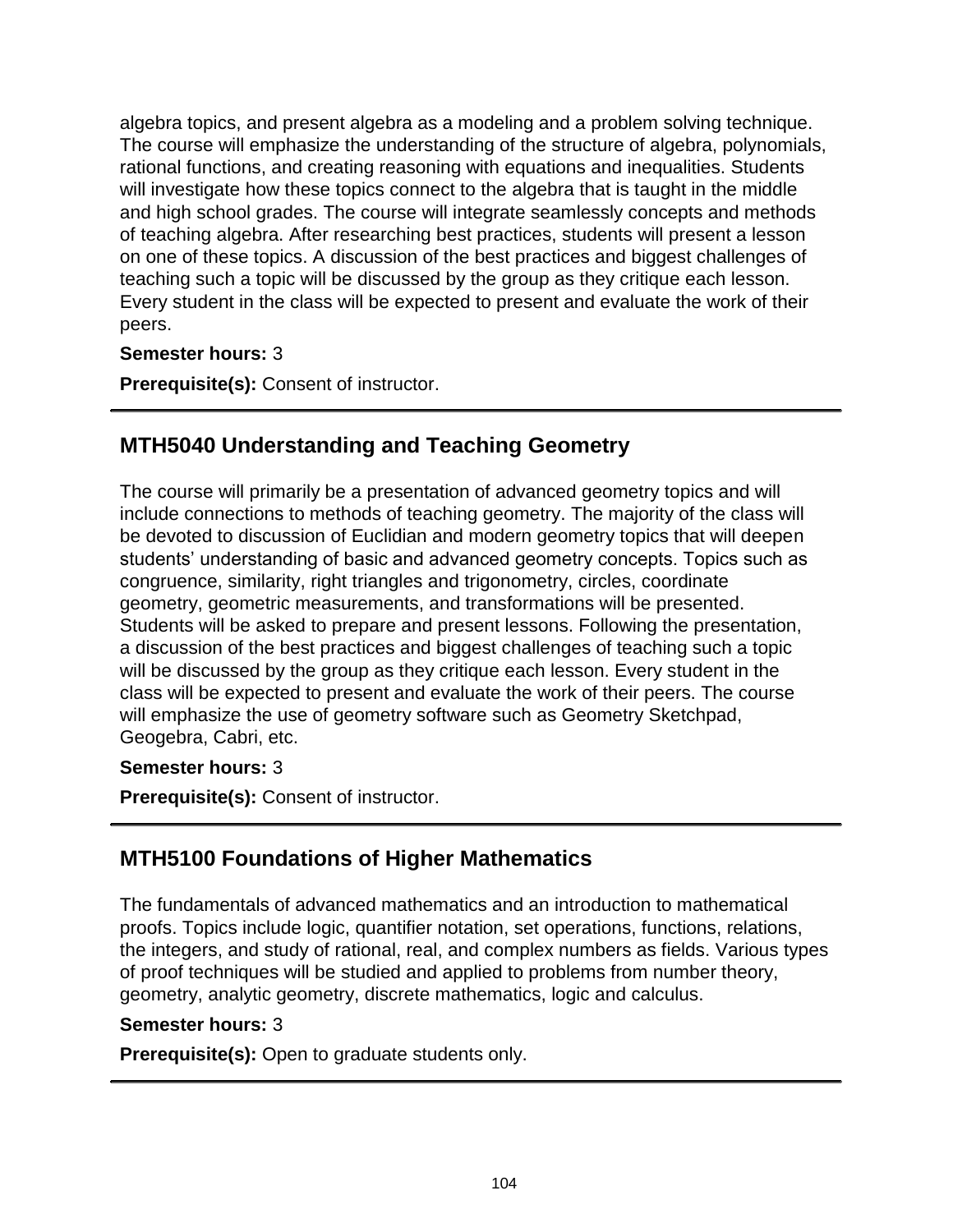# **MTH5210 Numbers and Operations for Elementary Teachers**

This course is designed to use the Common Core State Standards for Mathematics to reintroduce the elementary teacher to the problem-solving aspect of mathematics and to assist the student in gaining confidence with mathematical thinking. The elementary teacher will gain a solid foundation in applying and analyzing the relevant concepts inherent to the CCSSM. The students will develop and present a lesson on numbers and operations incorporating the CCSSM and researched best practices. Emphasis will be placed on problem solving, numeration systems and sets, whole numbers and their operations, integers, rational numbers, proportional reasoning, decimals, and percent.

### **Semester hours:** 3

**Prerequisite(s):** Open to graduate students only.

# **MTH5220 Algebraic Thinking for Elementary Teachers**

This course uses the Common Core State Standards for Mathematics to reintroduce the elementary teacher to algebraic thinking through problem solving and investigations. The elementary teacher will gain a solid foundation in applying and analyzing the relevant concepts inherent to the CCSSM. The students will develop and present a lesson on algebraic thinking incorporating the CCSSM and researched best practices. Emphasis will be placed on real numbers, generating and analyzing patterns, algebraic expressions, one-variable equations, functions, and proportional relationships.

### **Semester hours:** 3

**Prerequisite(s):** Consent of instructor.

# **MTH5230 Geometry for Elementary Teachers**

This course uses the Common Core State Standards for Mathematics to reintroduce the elementary teacher to the concepts and applications of geometry. The elementary teacher will gain a solid foundation in applying and analyzing the relevant concepts inherent to the CCSSM. The students will develop and present a lesson on geometry incorporating the CCSSM and researched best practices. Emphasis will be placed on analysis and comparison of geometric shapes, lines and angles, classification of twodimensional figures by properties of their lines and angles, and the coordinate plane.

### **Semester hours:** 3

**Prerequisite(s):** Consent of instructor.

# **MTH5240 Measurement and Data Analysis for Elementary Teachers**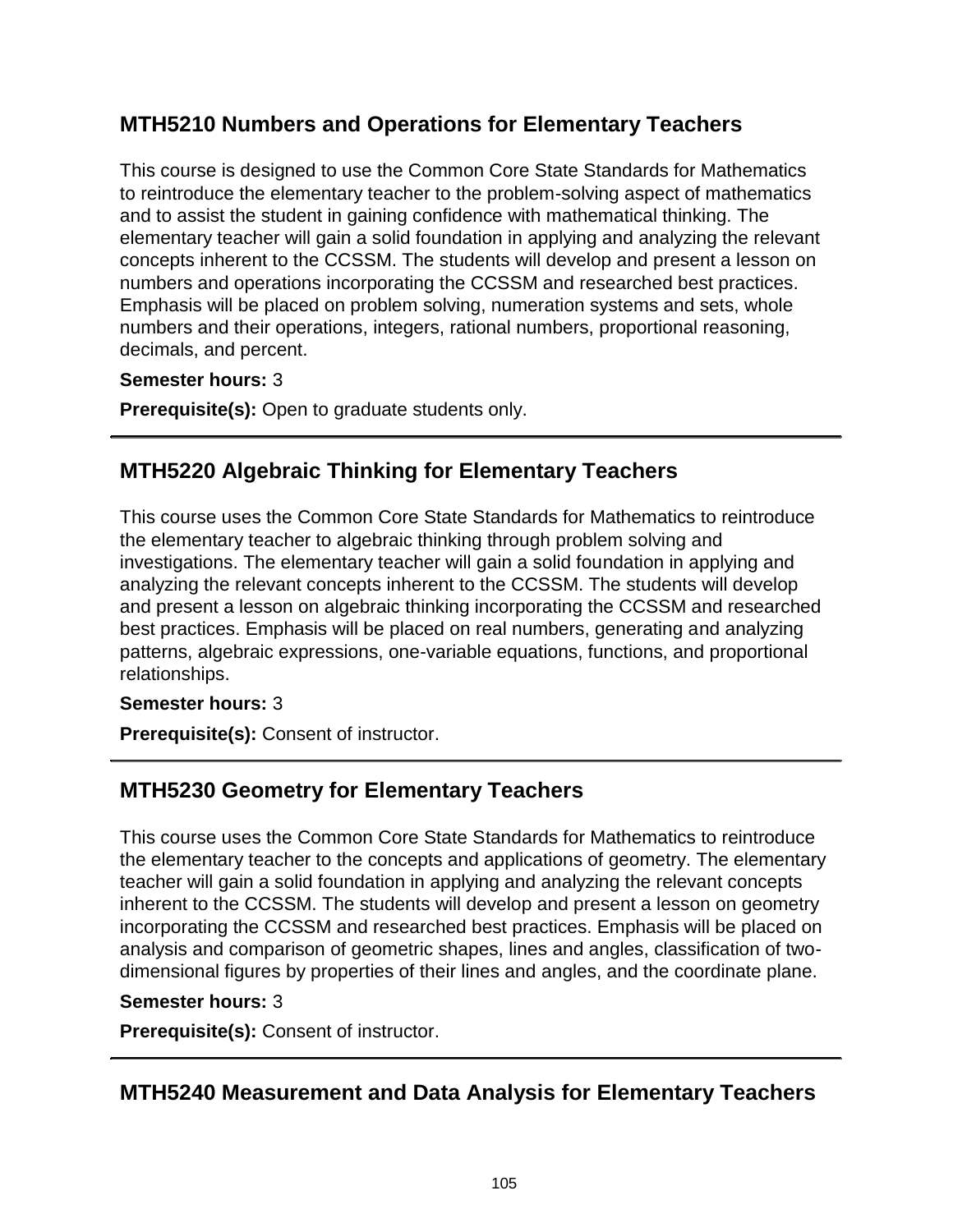This course uses the Common Core State Standards for Mathematics to reintroduce the elementary teacher to the concepts and applications of measurement and data analysis. The elementary teacher will gain a solid foundation in applying and analyzing the relevant concepts inherent to the CCSSM. The students will develop and present a lesson on measurement and/or data analysis incorporating the CCSSM and researched best practices. Emphasis will be placed on units of measurements, perimeter, area, volume, unit conversions, concepts of angles and angle measurement, representation, and interpretation of data.

### **Semester hours:** 3

**Prerequisite(s):** Consent of instructor.

## **MTH5300 Modern Geometries**

A study of absolute, finite, and non-Euclidean geometries from an axiomatic viewpoint.

**Semester hours:** 3

**Prerequisite(s):** Open to graduate students only.

## **MTH5300 Number Theory**

Topics include the theory of mathematical induction, divisibility theory in the integers, prime numbers and their distribution, the theory of congruences and modular arithmetic, Fermat's theorem, quadratic reciprocity, Diophantine equations, and number theoretic functions and their applications.

### **Semester hours:** 3

**Prerequisite(s):** Open to graduate students only.

## **MTH5400 Probability and Statistics**

This course includes probability for discrete sample spaces, probability distributions, Chebyshev's theorem, moment generating functions, continuous random variables, sampling distributions, point and interval estimation, theory of hypothesis testing, regression and correlation, and introductory analysis of variance.

### **Semester hours:** 3

**Prerequisite(s):** Open to graduate students only.

## **MTH5500 Technology in the Mathematics Classroom**

Hands-on experiences working with current technology (scientific calculators, graphic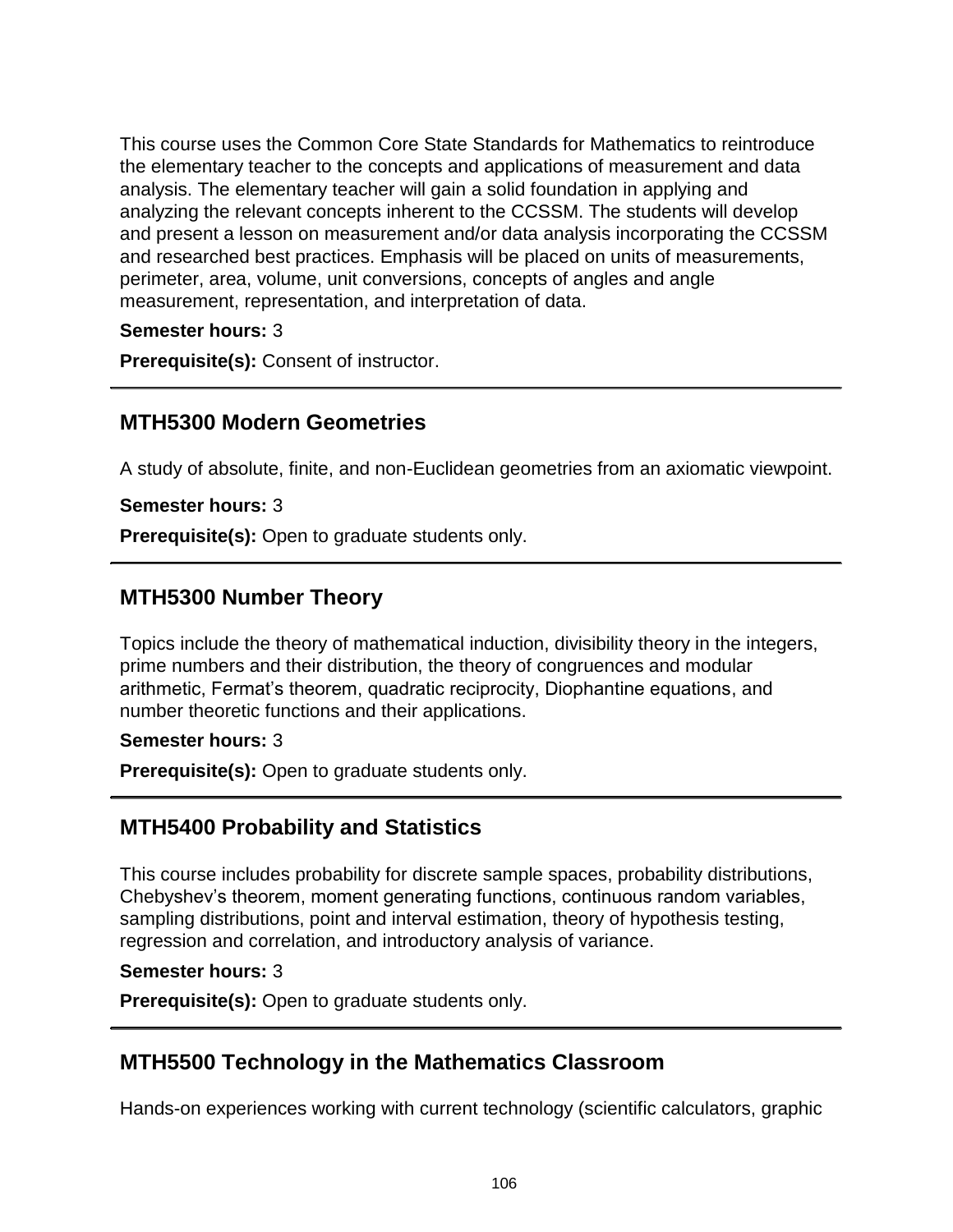calculators, computers, and computer software) for elementary, middle school, and secondary school mathematics. Presentation and evaluation of methods and strategies for employing technology as a regular part of instruction and assessment, including discussion of educational foundations.

#### **Semester hours:** 3

**Prerequisite(s):** Open to graduate students only.

### **MTH5600 Assessment and Curriculum Development in Mathematics**

A balanced study of theoretical research-based foundations and classroom- reformbased perspectives on assessment and evaluation in school mathematics. Consideration of alternate forms of assessment and evaluation of mathematics teaching and of students' mathematical learning. Topics include assessment standards, scoring rubrics, performance assessment, and portfolios. Curriculum goals and issues are also addressed; recent developments in curriculum; learning research; alternate modes of presentation.

#### **Semester hours:** 3

**Prerequisite(s):** Open to graduate students only.

## **MTH5701 Research Seminar I**

This seminar serves as an introduction to methods of critical reading of research reports and to the structure and scope of mathematics education research.

**Semester hours:** 1

### **MTH5702 Research Seminar II**

Students will investigate recent developments and relevant research in mathematics education, and be introduced to the process of formal inquiry, as well as the skills necessary to read and evaluate the research.

**Semester hours:** 1 **Prerequisite(s):** Consent of Department.

## **MTH5703 Research Seminar III**

Students will read and evaluate original research, discuss issues of validity and reliability in research, and learn to assemble components for the writing of research.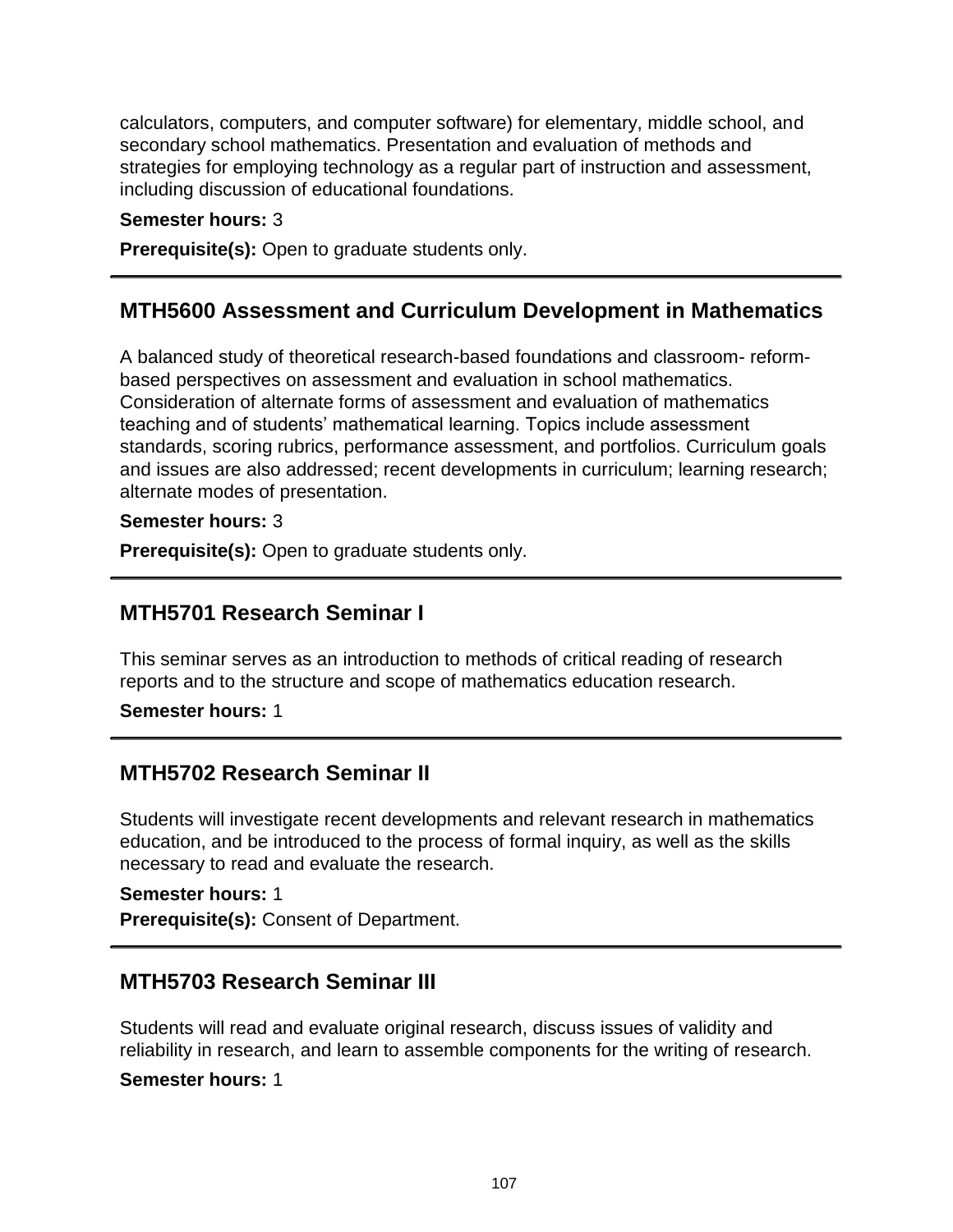**Prerequisite(s):** Consent of Department.

## **MTH5704 Research Seminar IV**

Students will define a problem and begin investigation of it as a research project. The project must deal with a problem in mathematics education and may be local or national in scope.

**Semester hours:** 1

**Prerequisite(s):** Consent of Department.

# **MTH6010 Calculus Concepts and Applications I**

This course presents opportunities for students to expand and deepen their knowledge and understanding of calculus concepts and application. Basic concepts such as limits derivatives and integrals will be covered. The course includes examples of teaching approaches as applied to the teaching and learning of calculus. It will also focus on solving applications of calculus in STEM fields.

#### **Semester hours:** 3

**Prerequisite(s):** MTH5030 and MTH5040.

## **MTH6020 Mathematical Connections**

The course will present students with topics that relate different mathematics branches to each other. Analytic geometry can be used as a platform to show how algebra, geometry, calculus, etc. are interconnected. The course will emphasize problem solving as a technique to establish these connections and use mathematics as a tool to solve problems.

### **Semester hours:** 3

**Prerequisite(s):** MTH5030 and MTH5040.

# **MTH6030 Applications in STEM**

The course follows a problem-based model of inquiry that will emphasize all mathematical practices. Students will explore the interdisciplinary nature of STEM, and investigate problems and projects from the physical sciences, life sciences, space science, technology and engineering. They will analyze, research and find the appropriate mathematical tools to model and solve these problems.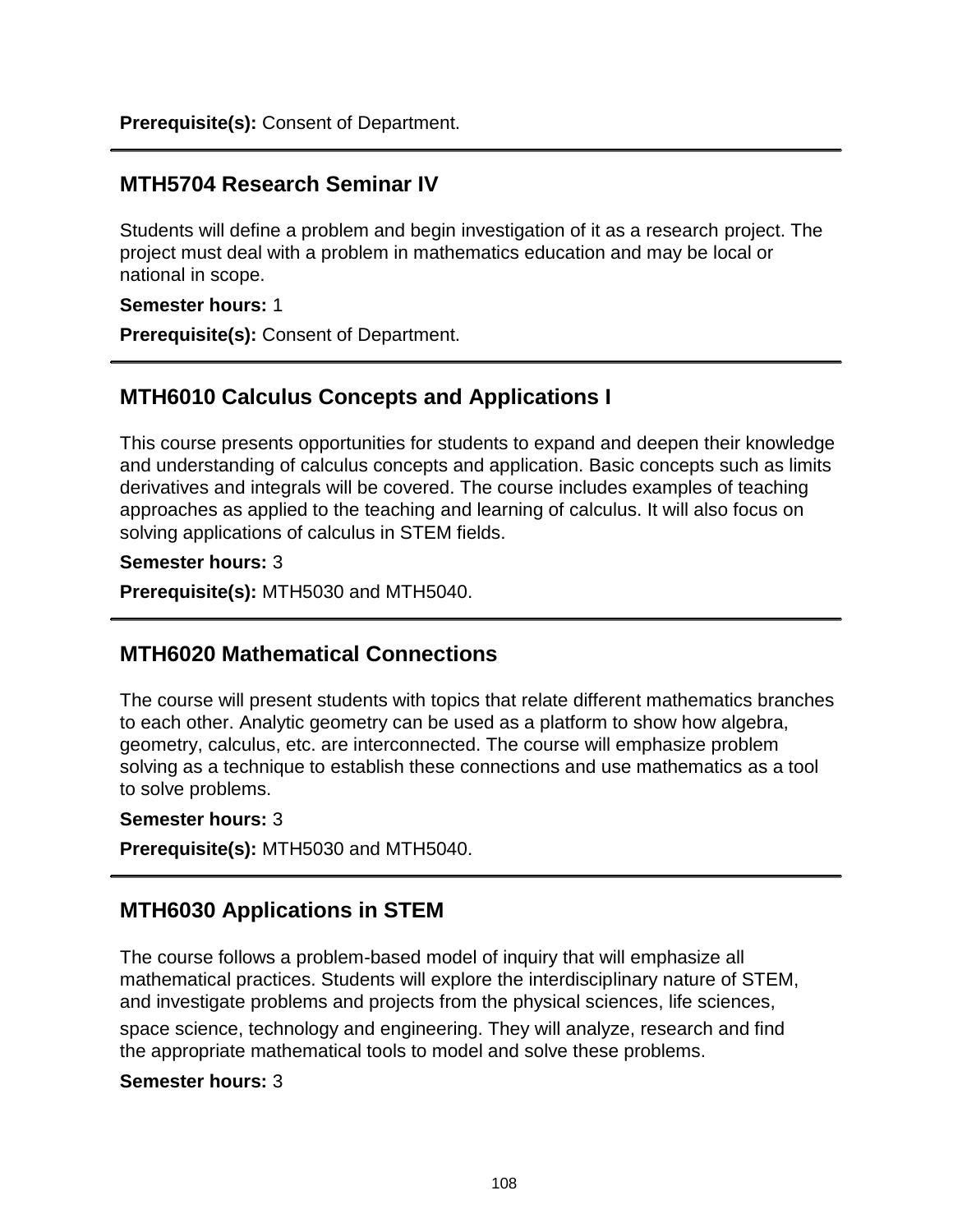**Prerequisite(s):** MTH6010.

## **MTH6040 Technology in Mathematics Classrooms**

This course will present and evaluate methods and strategies for employing technology as a regular part of instruction and assessment, including discussion of educational foundations. Students will research a relevant use of technology that could be used in their curriculum and share it with their classmates. Peer evaluation will provide helpful feedback.

#### **Semester hours:** 3

**Prerequisite(s):** MTH5030 and MTH5040.

# **MTH6060 Calculus Concepts and Applications II**

This course is a continuation of the first calculus course and focuses on techniques and applications. Integration and series will be emphasized. The course includes examples of teaching approaches as applied to the teaching and learning of calculus. It will focus also on solving applications of calculus in STEM fields.

#### **Semester hours:** 3

**Prerequisite(s):** MTH6010.

## **MTH6080 Selected Topics in Mathematics**

Advanced topics in mathematics will be introduced in this course. The course will expand the breadth and depth of the students' content knowledge in mathematics and science.

#### **Semester hours:** 3

**Prerequisite(s):** Consent of instructor.

## **MTH6090 Selected Topics in Mathematics Education**

Current topics in mathematics education will be introduced in this course. Recent article and research publication will be shared and discussed. Students will review and implement latest research in mathematics and science education.

#### **Semester hours:** 3

**Prerequisite(s):** Consent of instructor.

## **MTH6100 Abstract Algebra I**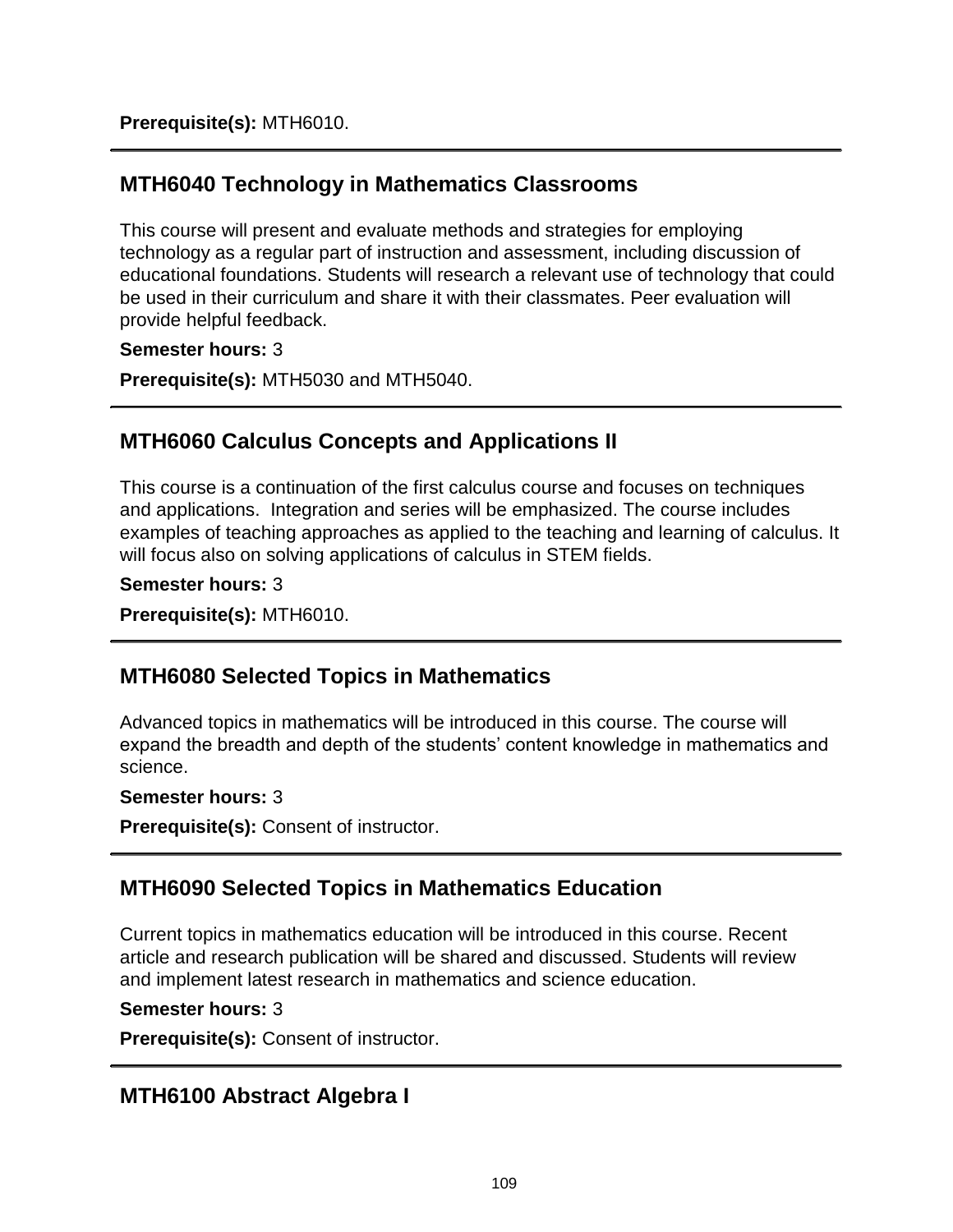Introduction to group theory. Topics include equivalence relations, groups, subgroups, cyclic groups, permutation groups, isomorphisms, cossets, external direct products, normal subgroups, factor groups, group homeomorphisms, rings, and integral domains.

**Semester hours:** 3

**Prerequisite(s):** Open to graduate students in mathematics only.

### **MTH6200 Abstract Algebra II**

Continuation of MTH6100. Introduction to commutative rings, with emphasis on polynomial rings; fields vector spaces, and algebraic extensions.

**Semester hours:** 3

**Prerequisite(s):** MTH6100.

### **MTH6300 Advanced Calculus I**

Reexamination of the calculus of functions of one variable: convergence, continuity, differentiation, the mean-value theorem, and the Riemann integral. Open to graduate students in mathematics only.

**Semester hours:** 3

**Prerequisite(s):** Open to graduate students in mathematics only.

### **MTH6400 Advanced Calculus II**

Further study of sequences and series of functions, functions of several variables, and an introduction to complex analysis.

#### **Semester hours:** 3

**Prerequisite(s):** MTH6300.

### **MTH6701 Research Project**

Students will analyze data collected from the implementation of a previously identified research project. Participants will complete their projects, submit a written report of their research, and present their findings.

#### **Semester hours:** 2

**Prerequisite(s):** MTH5701, MTH5702, MTH5703, MTH5704.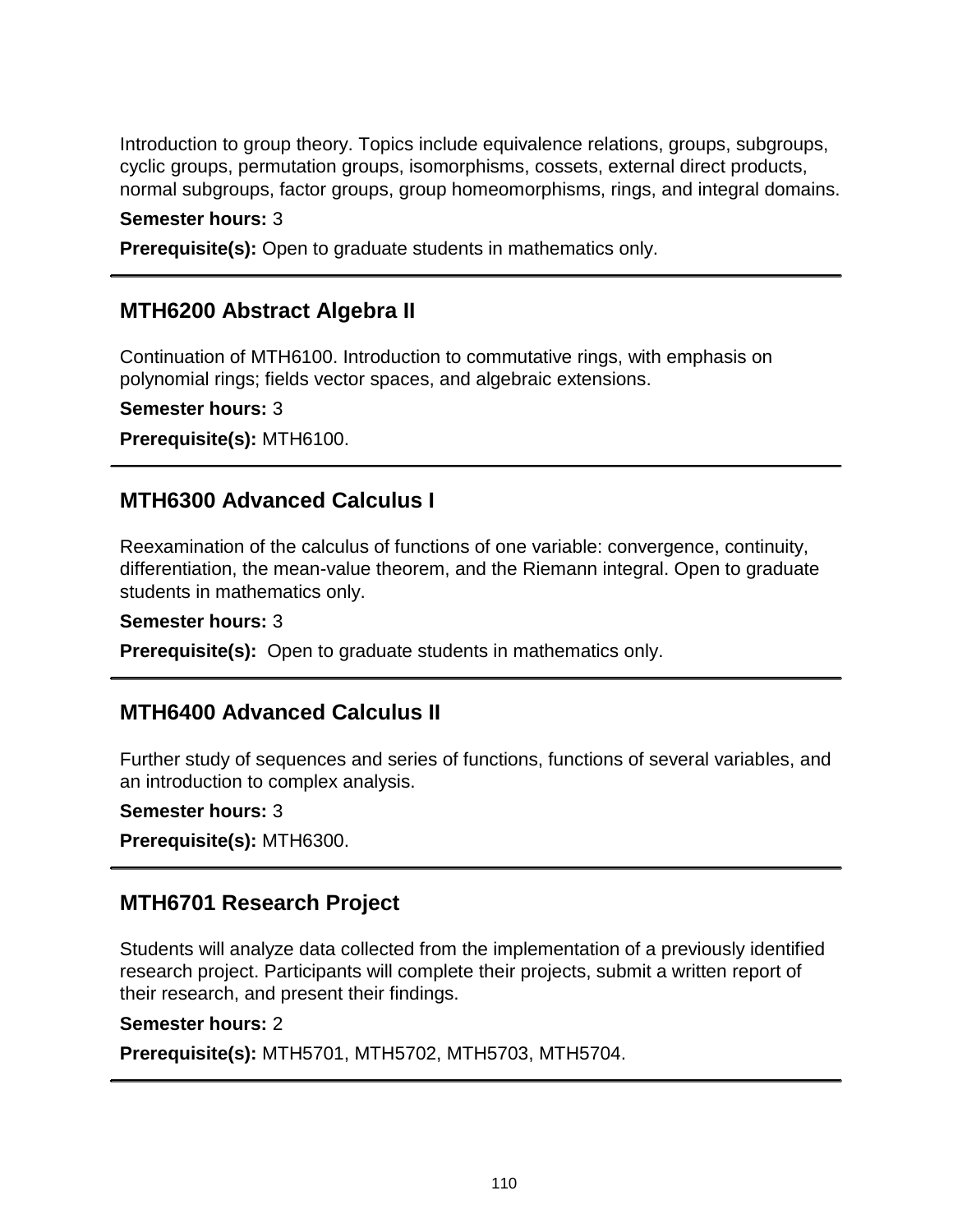# **NSM5210 Physical Science Foundations**

This course provides the student with an understanding of the foundations of scientific theory and practices in the physical sciences of chemistry and physics, and will deepen the content knowledge of elementary educators in these areas. Content emphasis will reflect the disciplinary core ideas in physical science, including matter and its interactions, motion and stability, energy, and waves and their applications in technologies for information transfer. Topics will be related to their applications (e.g. pharmaceuticals, alternative energy, and medicine) in the natural world.

**Semester hours:** 3

**Prerequisite(s):** Consent of instructor.

### **NSM5220 Earth and Space Science**

This course provides the student with an understanding of the foundations of scientific theory and practices in the earth and space sciences, and will deepen the content knowledge of elementary educators in these areas. The purpose is to explore, create, and utilize a variety of earth and space science topics, making connections with mathematics that are appropriate to and motivating for the elementary school child. Content emphasis will reflect the disciplinary core ideas in earth and space sciences, including earth's place in the universe, earth's systems, and earth and human activity.

#### **Semester hours:** 3

**Prerequisite(s):** Consent of instructor.

## **NSM5230 Life Science I**

This course introduces the disciplinary core ideas in the life sciences with mathematical connections. It enables students to increase their proficiency in teaching elementary mathematics and science by deepening their understanding of biological content. Students will study historical foundations of scientific theory and inquiry, and practice the skills of asking questions, analyzing and interpreting data, constructing explanations,and engaging in argument from evidence. Content emphasis will reflect the structure and function of cells, biological evolution, heredity and genetics, and the interactions, energy and dynamics of ecosystems.

#### **Semester hours:** 3

**Prerequisite(s):** Consent of instructor.

### **NSM5400 Curriculum Development and Assessment in Mathematics and Science**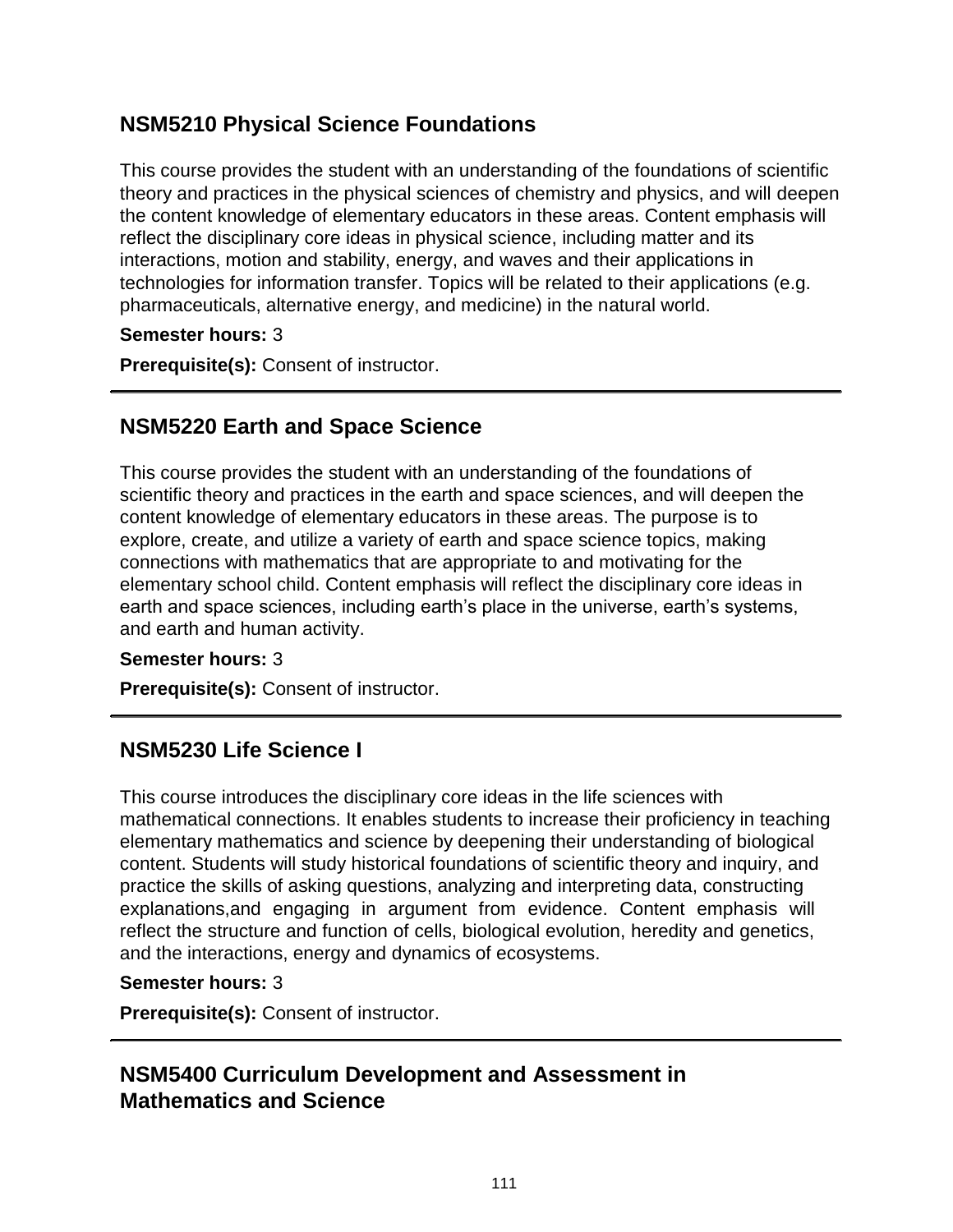The course will focus on assessment goals and implementation, a mix of theoretical research-based foundations and classroom reform-based perspectives on assessment and evaluation in schools. Recent developments in mathematics and science curriculum, core standards, learning research, and alternate modes of presentation will be discussed.

#### **Semester hours:** 3

**Prerequisite(s):** Open to graduate students only.

## **NSM5410 Scientific and Engineering Practices**

This course focuses on scientific exploration through inquiry and on engineering methods through the iterative design process. Students will integrate concepts of scientific methodology and engineering design through discussion and activities pertaining to science and technology. The impact of science, technology and engineering on the world and on humankind will be discussed. Assignments and laboratory investigations will focus on experimental design and statistical analysis of quantitative data, helping to develop problem solving and optimization skills by practicing design with constraints. Includes at-home laboratory activities that reinforce introduced concepts.

#### **Semester hours:** 3

**Prerequisite(s):** Open to graduate students only.

### **NSM5420 Physical Science I: Matter and Energy**

This course introduces the fundamentals of matter and its interactions. Examples from chemistry and biology will highlight how atoms in a system can change their arrangement, allowing the observation and characterization of useful chemical reactions. Different types of atoms and their interactions will also be used to predict how a system can respond to a given stimulus. The conservation of energy and the concept of thermal energy will be studied throughout by examining systems from burning fuel to photosynthesis. The two fundamental forces, weak nuclear and strong nuclear, that describe how the nucleus of an atom exists will also be presented during the investigation of nuclear processes. Includes at-home laboratory activities that reinforce introduced concepts.

#### **Semester hours:** 3

**Prerequisite(s):** NSM5410.

## **NSM5430 Physical Science II: Forces, Energy and Motion**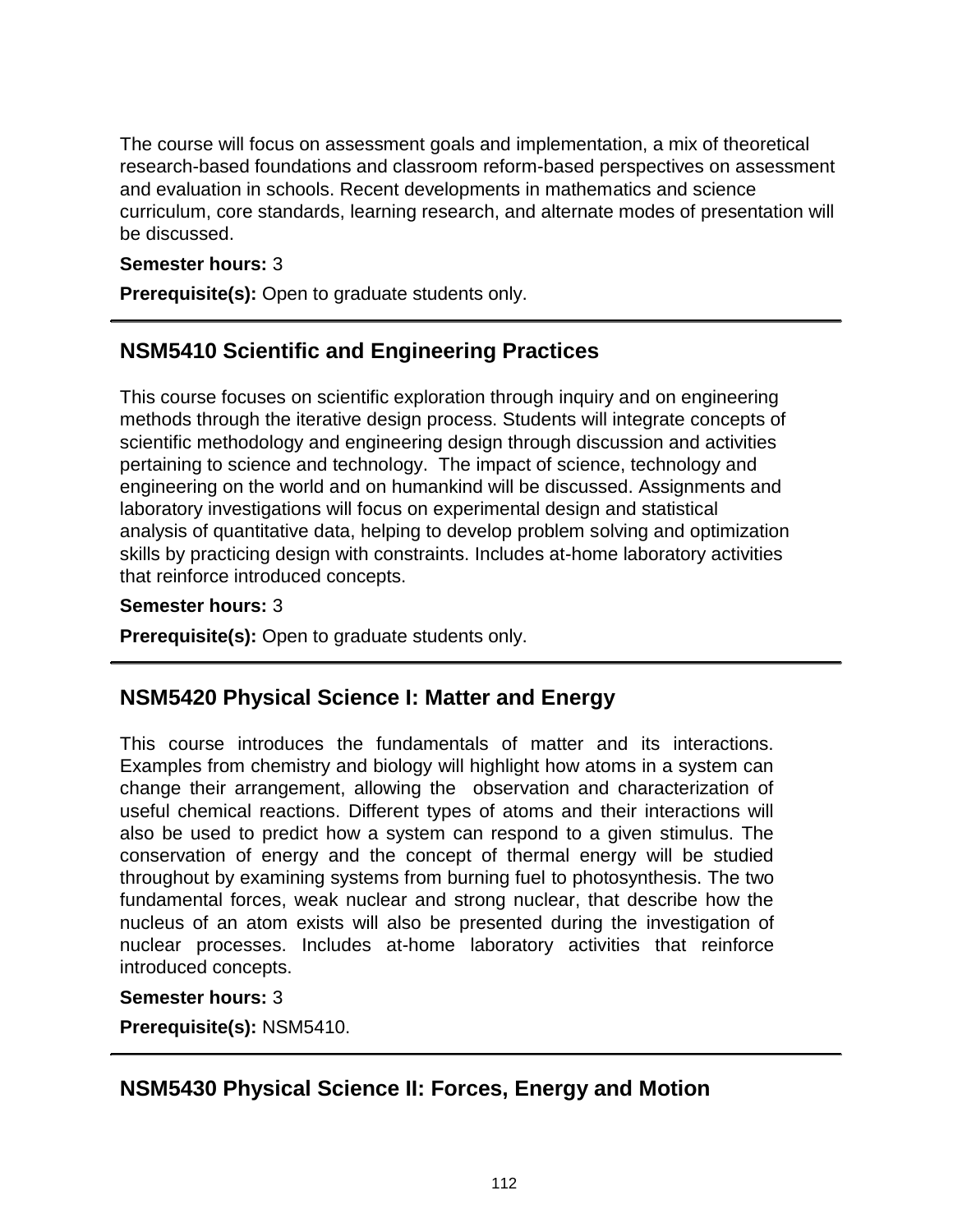Physical Science II explores the principles that help describe our macroscopic world, in particular, how forces influence the motion of a macroscopic object. A basic understanding of the four fundamental forces that govern our understanding of the universe (gravity, electromagnetism, strong nuclear and weak nuclear forces) will serve as fundamental knowledge when considering the stability of multi-scaled systems. Motion of macroscopic objects will be explained using Newton's laws. This course will also emphasize how frame of reference and units are important in describing information about the system being studied. A continuation of the conservation of energy principles introduced in Physical Sciences I will show how the interchangeability of energy, using mainly long-range and contact forces, can affect the motion of an object or group of objects. Includes at-home laboratory activities that reinforce introduced concepts.

**Semester hours:** 3

**Prerequisite(s):** NSM5420.

## **NSM5440 Hierarchical Organization of Life – From Cells to Organisms**

Students will explore the levels of the biological hierarchy below the level of the individual, including cells, tissues, organs, and organ systems, and the biological processes that are important at each level. They will connect content and pedagogy to improve biology teaching in the classroom. Through lecture, discussion, simulation, and laboratory exercises, this course integrates and applies concepts from the biological, chemical, and physical sciences. Topics include the types of cells and cell structure, processes that occur within cells, cell division and types of reproduction, inheritance and sources of genetic variation, major organ systems of animals and plants, and signal processing within cells and whole organisms. The course will emphasize the STEM practices and disciplinary core ideas outlined by national science standards.

#### **Semester hours:** 3

**Prerequisite(s):** NSM5410.

# **NSM5450 Hierarchical Organization of Life – From Organisms to Ecosystems**

Students will explore the levels of the biological hierarchy above the level of the individual, including populations, biological communities, ecosystems, and social systems, and the processes that have shaped the diversity of life. Through lecture, discussion, simulation, and laboratory exercises, the course integrates and applies concepts from the biological, chemical, and earth sciences and reinforces pedagogical methods that will improve content teaching. Topics include the concepts and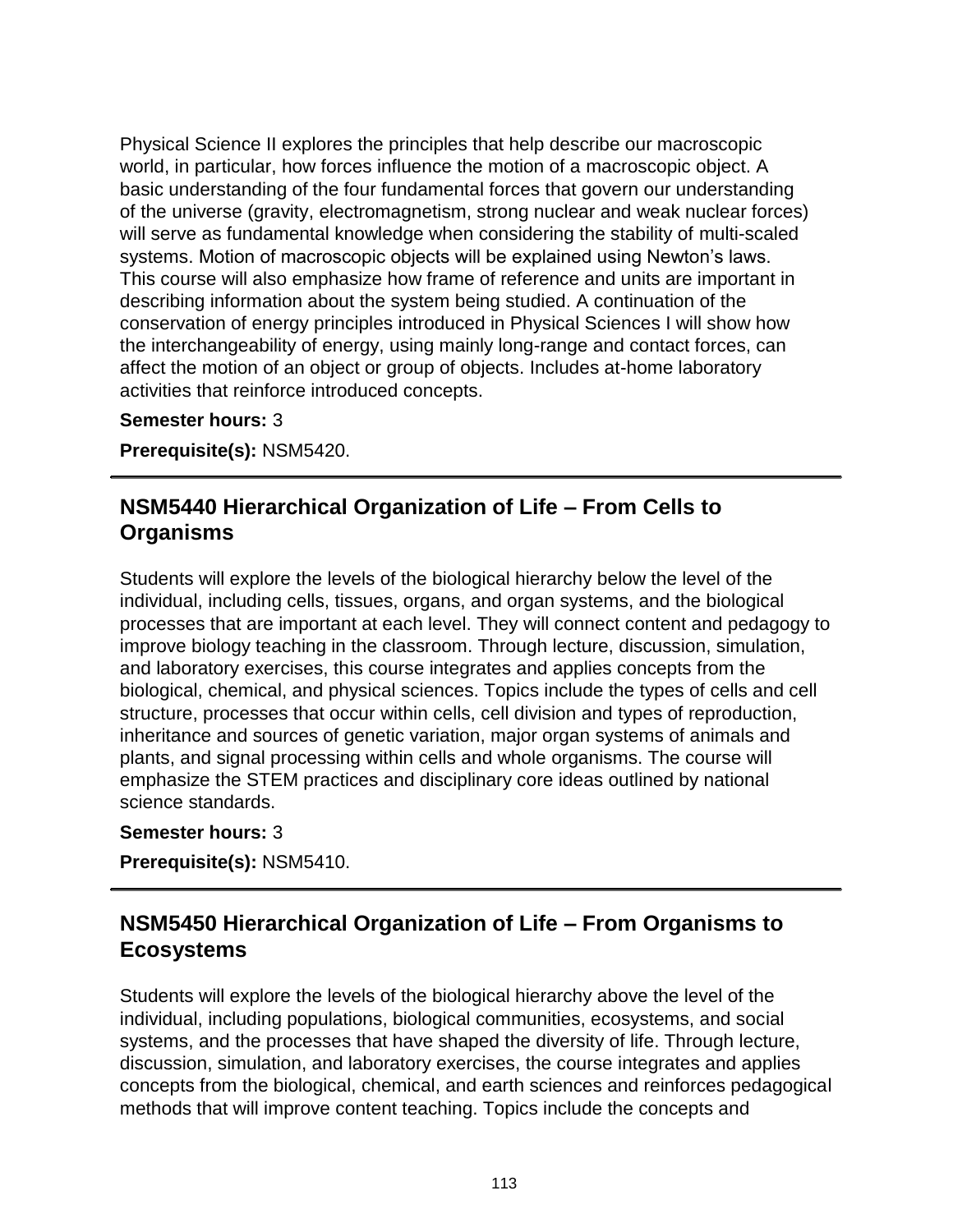processes of microevolution and macroevolution, the fossil record and geologic time scale, large- scale factors that have shaped the diversity of life, mass extinctions, the diversity of living organisms, and ecological principles that encompass populations, communities, and ecosystems. The course will emphasize the STEM practices and disciplinary core ideas outlined by national science standards.

**Semester hours:** 3

## **NSM5460 The Universe**

This course is designed to enable the educator to develop national science standardsbased lessons exploring the scale of the cosmos, cycles of the sky, and the use of technology in the field of astronomy throughout history. Content and integrated pedagogy will be used to understand black holes, galaxies, the solar system, and the formation, life, and death of stars. Modalities of lecture, discussion, simulations and laboratory exercises will be utilized. This course emphasizes adaptation of theory and techniques to the middle school science classroom.

### **Semester hours:** 3

**Prerequisite(s):** NSM5410.

# **NSM5900 Field Experience in STEM**

Each candidate is expected to take part in a flexible field experience with a mathematics and/or science professional organization. The goal is to give each participant an opportunity to work with a scientist or mathematician on a project during this experience. The participants will be given the flexibility to choose an experience that is most beneficial to them as long as it is approved by the program director. It is expected that connections will be developed with professionals in the field of mathematics and science that can be utilized in the classroom.

### **Semester hours:** 1

**Prerequisite(s):** Consent of instructor.

# **NSM6100 Educational Research in Mathematics and Science I**

Each candidate is expected to take part in a flexible field experience with a mathematics and or science professional organization. The goal is to give each participant an opportunity to work with a scientist, engineer or mathematician on a project during this experience. The participants will be given the flexibility to choose an experience that is most beneficial to them as long as it is approved by the program director. It is expected that connections will be developed with professionals in the field of mathematics and science that can be utilized in the classroom.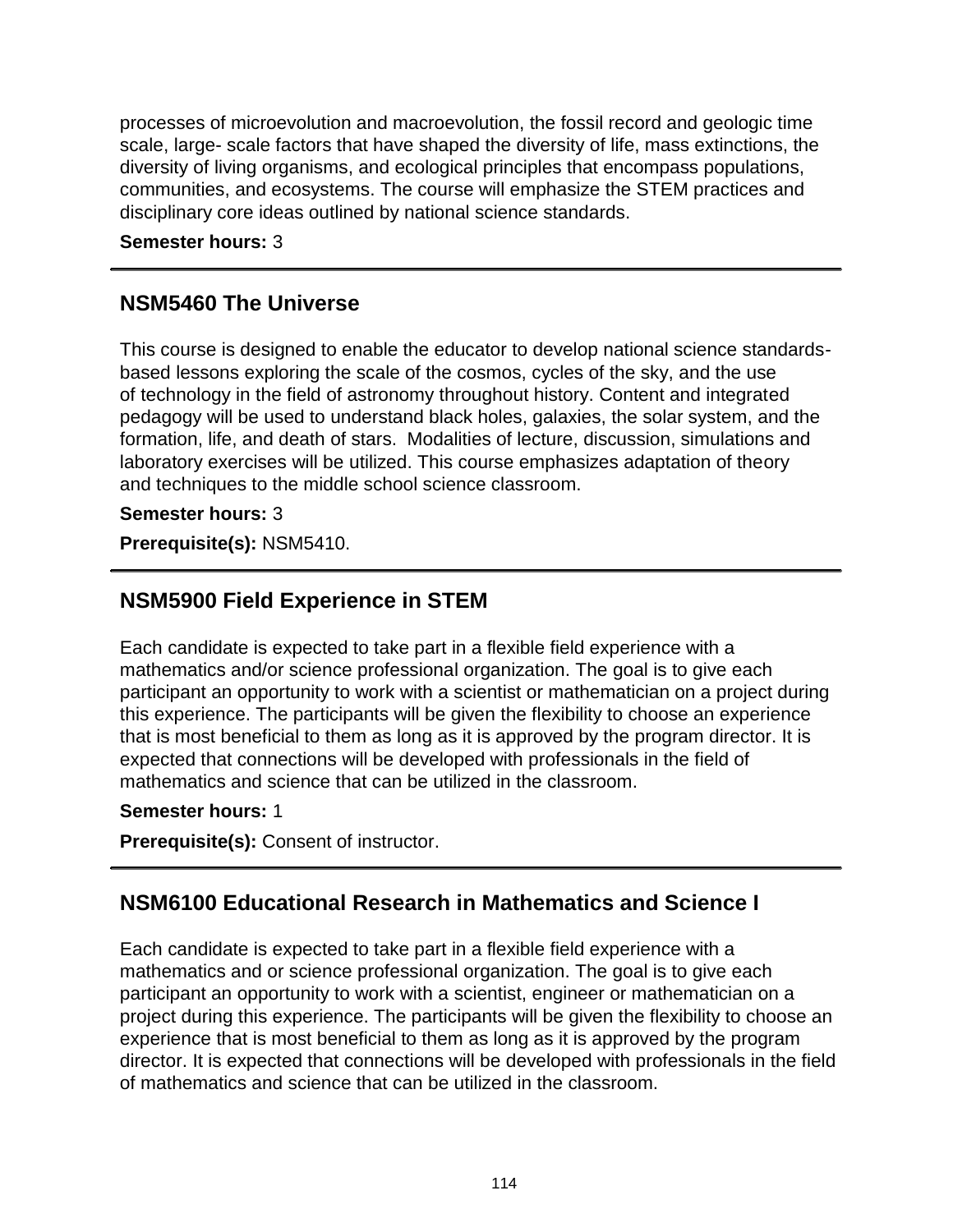**Semester hours:** 3 **Prerequisite(s):** NSM5400.

# **NSM6200 Educational Research in Mathematics and Science II**

This course is a continuation of NSM6100. The teacher will analyze data collected from the implementation of a previously identified STEM research project. Participants will complete their projects, submit a written report of their research, and present their findings to other program participants and at local and/or national conferences.

**Semester hours:** 3

**Prerequisite(s):** NSM6100.

### **NSM6230 Life Science II**

This course covers additional topics in the biological sciences with mathematical connections. Life Science II surveys the animal kingdom, including the interaction of form and function in anatomy and physiology. Lab experiences will be incorporated whenever feasible. NSM 5300 Life Science I is a prerequisite for this course. This course is aligned to the national science standards.

#### **Semester hours:** 3

**Prerequisite(s):** NSM5230.

# **NSM6240 Integrated Applications in STEM**

This course, the capstone of the program, provides the student with an opportunity to further explore the interdisciplinary nature of STEM content and applications. Topics will be drawn from all of the science and mathematical disciplines subject to the discretion of the instructor. The course activities will derive from a problem-based model of inquiry.

#### **Semester hours:** 3

**Prerequisite(s):** Consent of instructor.

## **NSM6280 Selected Topics in Mathematics and Science**

Advanced topics in mathematics, science, technology, and engineering will be introduced in this course. The course will expand the breadth and depth of the students' content knowledge in various STEM fields and will emphasize the interdisciplinary nature of STEM.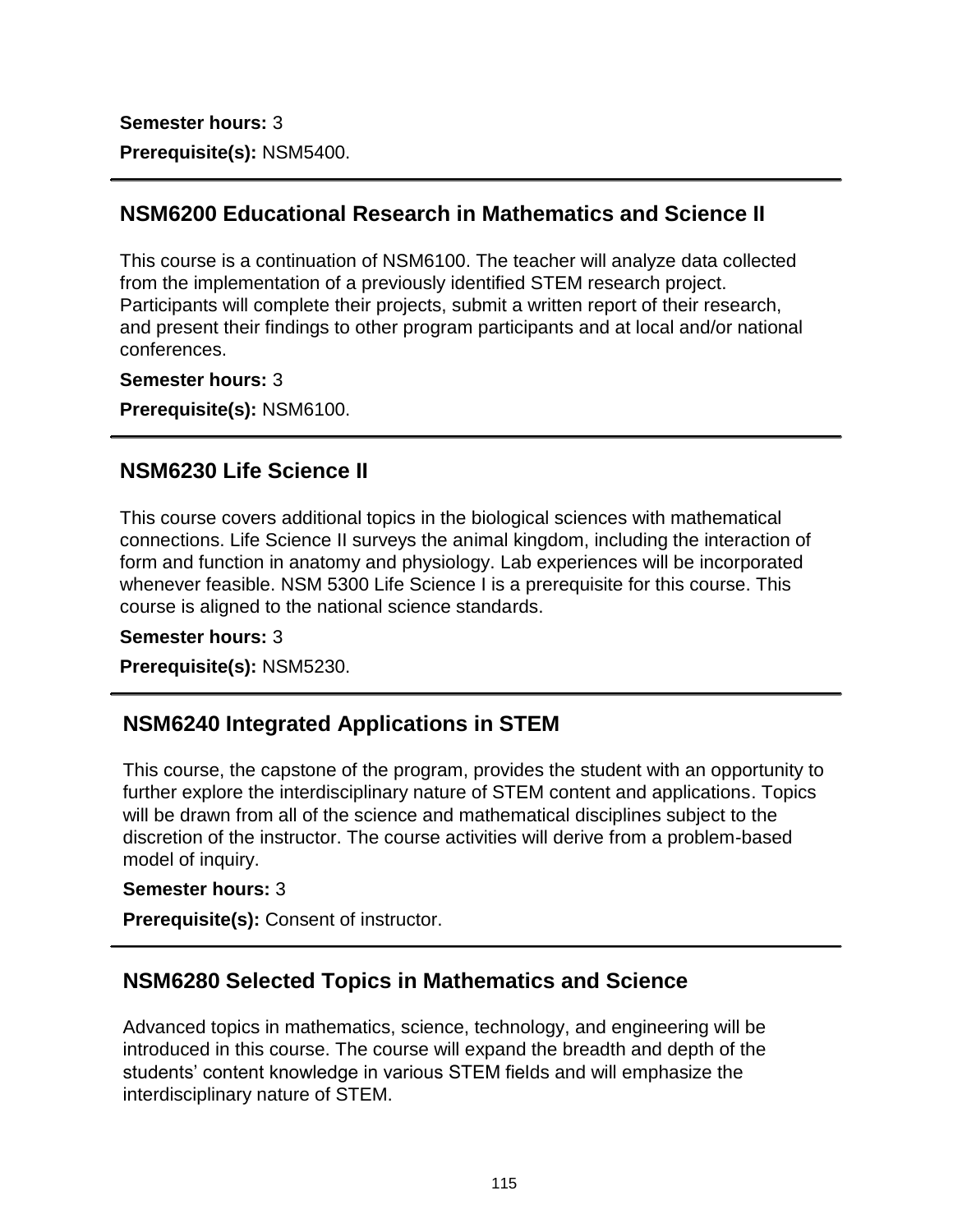**Semester hours:** 3 **Prerequisite(s):** Consent of instructor.

## **NSM6290 Selected Topics in Mathematics and Science Education**

Current topics in mathematics and science education will be introduced in this course. Recent article and research publication will be shared and discussed. Students will review and implement latest research in STEM education.

#### **Semester hours:** 3

**Prerequisite(s):** Consent of instructor.

# **NSM6410 Exploring Planet Earth**

This course is intended to bridge the STEM disciplines of life science and earth and space science, and will accomplish this from a broad environmental science perspective. Students will explore concepts of earth science tied to those of ecosystems learned in previous courses. Through lecture, discussion, simulation, and laboratory activities, the course explores how the physical compartments of the earth (atmosphere, hydrosphere, and lithosphere) affect and are affected by the biological components of the earth (biosphere). Topics include the physical and chemical properties of the atmosphere, oceans and other water systems, and the lithosphere, natural hazards, natural resources, and the interaction of those earth components with humans in shaping weather, climate, and the earth's surface. The course will emphasize the STEM practices and disciplinary core ideas outlined by the national science standards.

### **Semester hours:** 3

**Prerequisite(s):** NSM5450 and NSM5460.

## **NSM6420 Technology and Instrumentation**

This course will showcase technological applications in medicine, information systems, and information transfer involving light and waves. Crosscutting concepts involving patterns, cause and effect mechanisms, and energy flow and conservation will merge fundamentals learned in Physical Science I, Physical Science II, and The Universe by examining how modern technologies have improved the human experience. The course will start by exploring the fundamental properties of all waves using multi-disciplinary examples from the human eye to earthquakes. By studying from start to finish how information is transferred when using technology, students will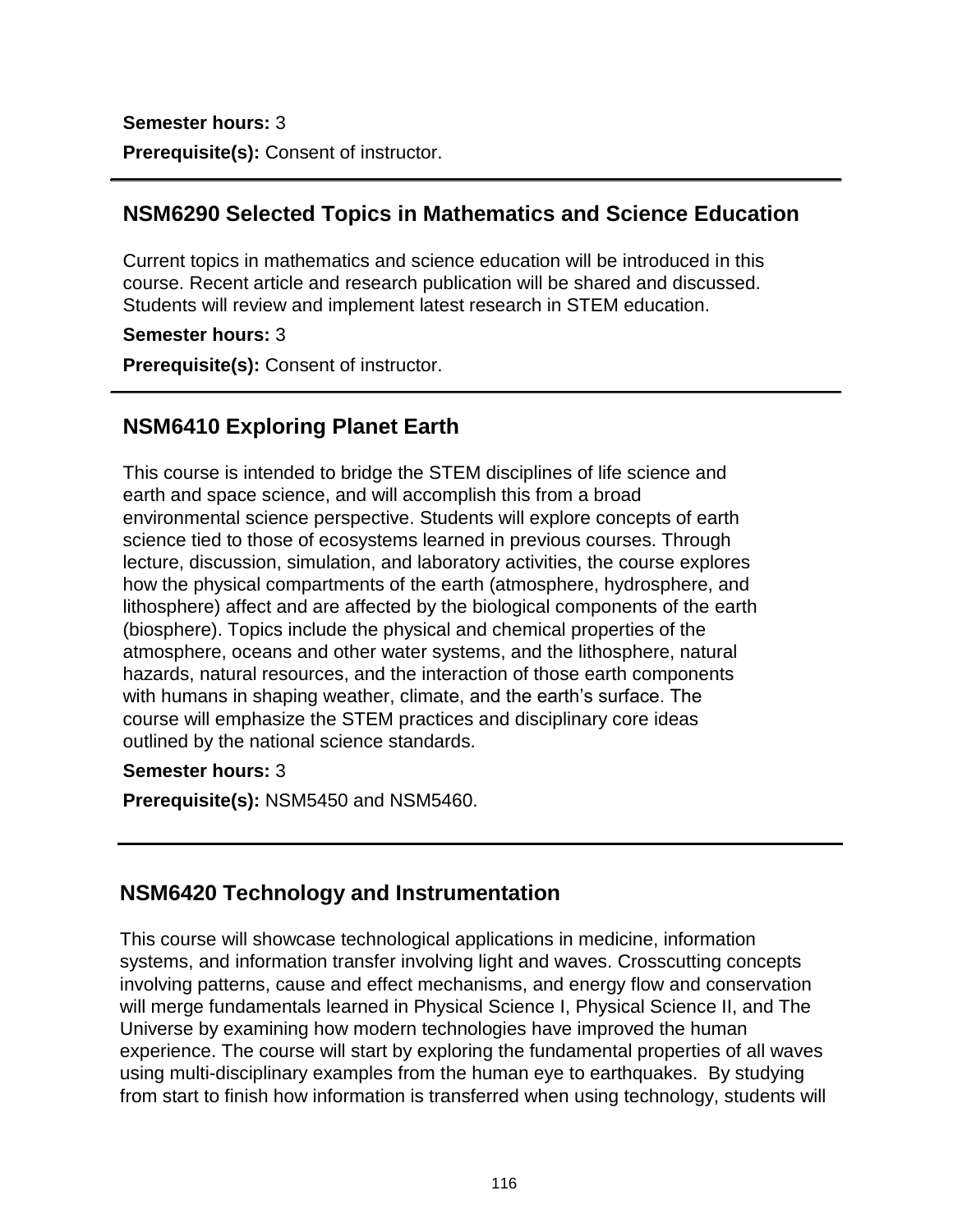be able to thoroughly experience and understand the basic laws of electricity, magnetism, light and waves. A range of waves from seismic to the electromagnetic will consider material composition to also examine how the properties of waves can change. A brief introduction to the methods used to code and decode wave signals sent as information packets will also be covered.

#### **Semester hours:** 3

**Prerequisite(s):** NSM5420, NSM5430 and NSM5460.

# **NSM6430 Biochemical Applications in Technology**

In this course the student will learn basic concepts of biochemistry and contemporary biotechnological methods and techniques. Students will study the chemistry of biological molecules at the molecular and cellular level. Through lecture, discussion, and activities, this course integrates and applies concepts from physical sciences and life sciences. Students will integrate mathematical and engineering principles related to biochemistry and biotechnology. Students will study biochemical reactions of life processes and applications to microbiology, medicine, and forensics. This course emphasizes adaptation of theory and techniques to the middle and high school science classroom.

#### **Semester hours:** 3

**Prerequisite(s):** NSM5420 and NSM5440.

# **SPED/EDU6680 School Leadership and the Law for Special Populations**

This course blends the significant legal foundations for students with disabilities and English Language Learners (ELLs) which are instrumental to the development and implementation of Special Education and ELL programs, services, policies and practices. The legal foundations will be balanced with rich historical and philosophical perspectives. The influence of specific legislation, Individuals with Disabilities Education Act (IDEA), No Child Left Behind (NCLB), Section 504 of the Rehabilitation Act (504), Americans with Disabilities Act (ADA), 23 IL Section 226 of the Administrative Code and the Illinois School Code will be intertwined with the relevant case law. Candidates participate in a "Moot Court" simulation to demonstrate an understanding of the overall legal process impacting the decision making of the educational leader. There will be an emphasis on ethical responsibilities, the development of core values, and informed decision making related to education, students with disabilities, and English Language Learners.

#### **Semester hours:** 3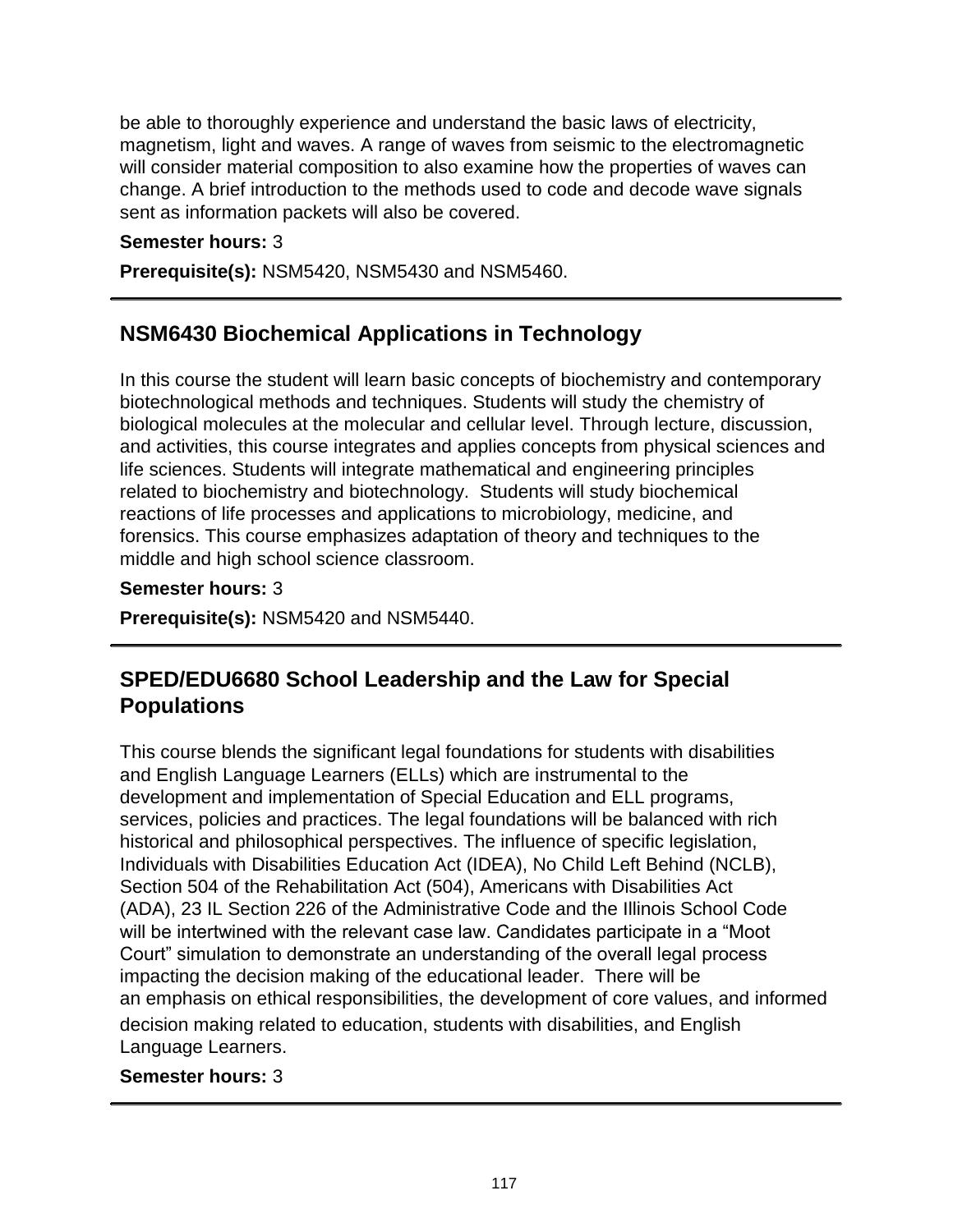# **SPED5510 Characteristics and Identification of Disabilities and the Law**

The focus of this course will be on the defining characteristics of disability classifications in common use in the schools (learning disabilities, cognitive issues such as mental retardation and traumatic brain injury, autism, emotional disorders, and physical disabilities/other health impaired), including discussion of subtypes within disability groupings that have been suggested by research, educational, or clinical practice. Definition of exceptionality and incidence rates and how they vary by state or urban/ suburban/rural area will be considered. Historical perspective will be given regarding major national education laws, including IDEA and the most recent reauthorization. Discussion will center on how these laws have been interpreted and how this impacts the service provision in the schools, both for students who receive accommodations (504 Plans) and for those who receive services from a variety of school professionals.

The special education referral process will be studied, delineating how and when either a 504 Plan or an Individual Education Plan might be established. Also, statelevel legislation that has influenced identification and placement will also be discussed. Ethical and legal issues related to issues such as confidentiality or the reporting of suspected abuse will also be considered.

**Semester hours:** 4

## **SPED5520 Cognitive Development and Disabilities**

This course will address research and theories related to typical cognitive development and learning and disorders associated with the cognitive processes, ranging from constructivist research to information processing and brain imaging. A historical perspective will also be provided. Additionally, contrasts will be drawn between the impact on various types of processing strengths and weaknesses, such as auditory or other sensory processing and memory (both working memory and long term memory), and how they might impact learning and behavior, as well as remedial efforts for differing disabilities, such as learning disabilities, mental retardation or acquired disorders (traumatic brain injury). Task analyses focusing on receptive/expressive (input/output), visual/auditory, and verbal/nonverbal aspects of cognitive tasks will be undertaken for students ranging from primary to high school. The development of more metacognitive tasks, such the ability to monitor behavior, actively solve problems, and use study skills, will also be discussed, particularly for the middle and high school years.

#### **Semester hours:** 2

# **SPED5530 Oral Language Development and Disorders**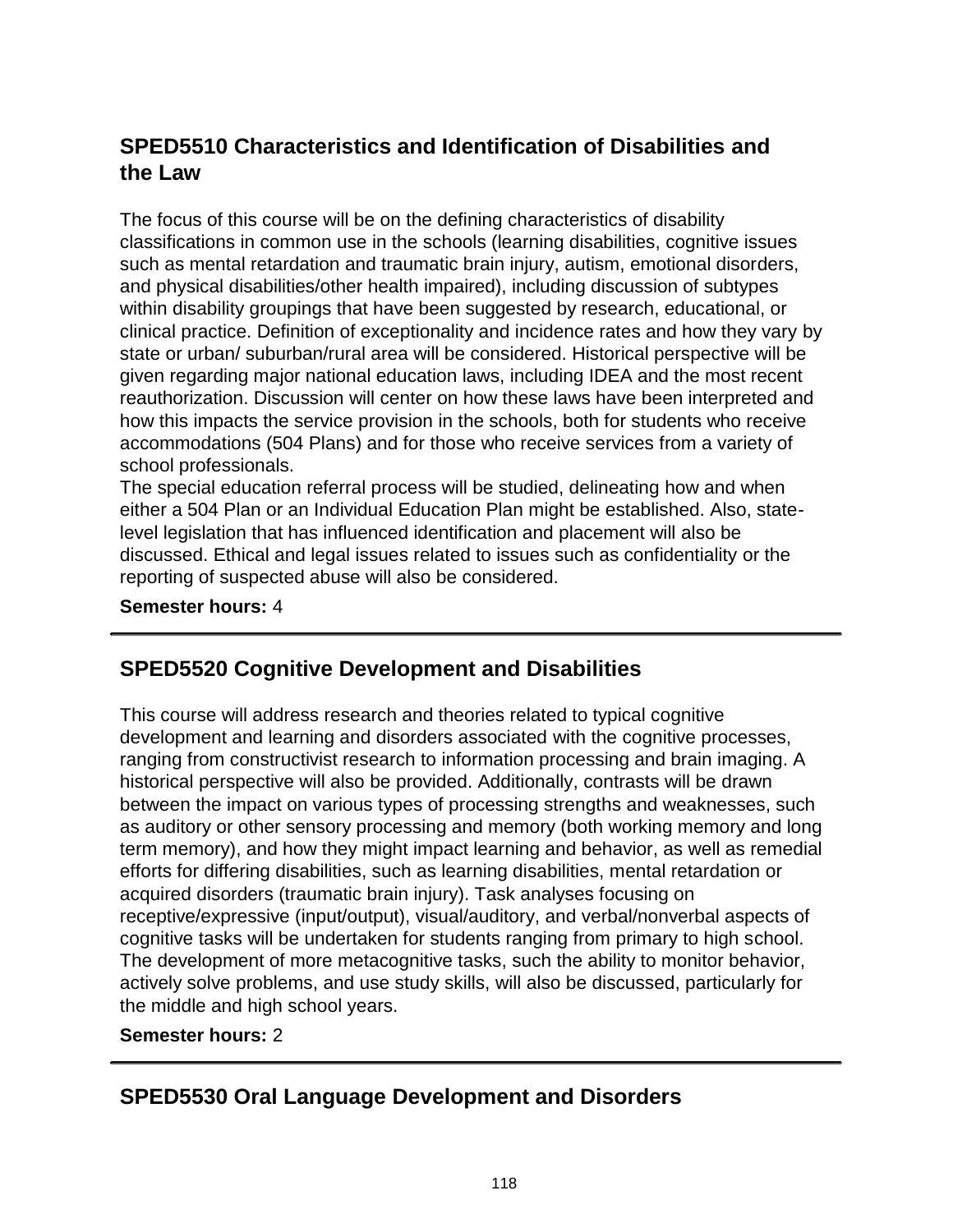The normal course of oral and nonverbal language development will be contrasted with atypical development, with a focus on the P–12 period. Aspects of language development and techniques for treatment will cover issues related to phonological awareness, morphology, syntax, semantics and pragmatics; additionally, consideration will be given to how the impact of these aspects of language changes through the middle and high school years, both in the school and the community. Further study of the utility and practice of standardized tests specific to oral language development will be undertaken. Additionally, candidates will learn to conduct informal language analyses of school-aged (P–12) students in order to identify oral language weaknesses. Remedial techniques and potential accommodations, based on identified difficulties, will be an additional focus. Specific focus will be given to communication intervention for some cognitive disorders, such as autism, including alternative and augmentative communication. The use of sign language and second language acquisition, and how diagnosis and service provision can overlap, will also be discussed. Finally, software technology in common use will be learned, with requirements to integrate the use of software and other interventions into lesson plans.

#### **Semester hours:** 3

**Prerequisite(s):** SPED5510.

# **SPED5540 Diversity and Disability Issues: Students, Families, Schools and the Community**

The focus of this course will be on how various social institutions, particularly the school and family, may define disability and how this may impact collaboration and communication in regard to service provision in special education. Research regarding how identification and service delivery, as well as the student's learning, may be impacted by issues of diversity, including disability, ethnicity/culture, socioeconomic level, language/linguistics/dialects, and gender, will be studied. The potential for bias during assessment and/or instruction and the potential impact on learning will be investigated. Moreover, how these issues are reflected in family systems and identity and how differences might lead to misconceptions or misunderstandings will be discussed. Finally, how strategies to support identity formation and retention can be incorporated into lesson plans or classroom activities will be addressed.

#### **Semester hours:** 2

## **SPED5555 Prosocial Skills and Challenging Behaviors**

This course will span the teaching of both prosocial and challenging behaviors. Moreover, it will cover both the current theories of social-emotional development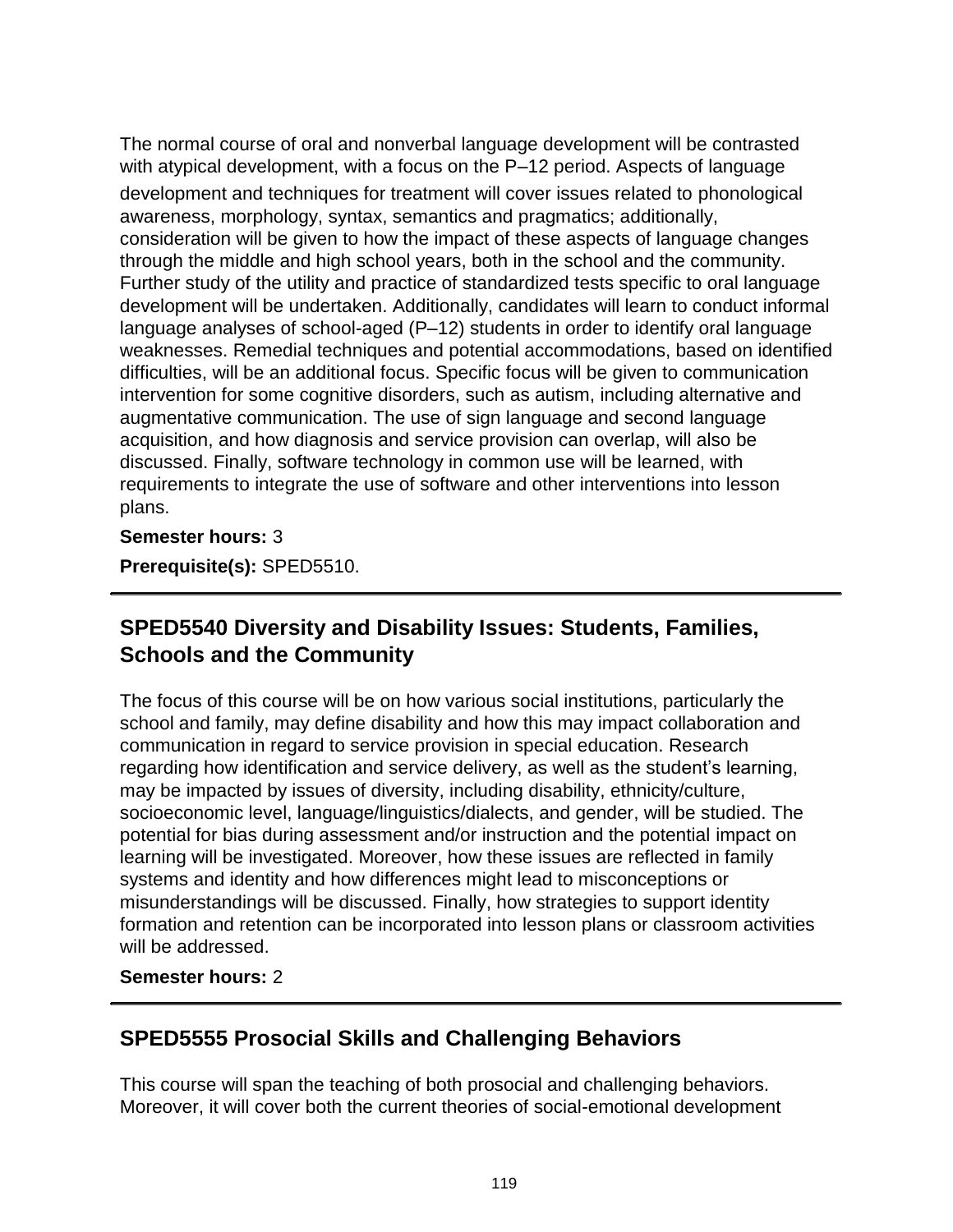and the disorders for the school-aged years and adolescence, with some discussion of life-span issues. Focus will be placed on identification/assessment and intervention of social deficits as they impact the schools. Discussion will focus on developing prosocial behavior, thereby facilitating involvement in the least restrictive environment, and how intervention may be adjusted based on needs of students with varying disabilities. Social behavior will be viewed broadly, ranging from the individuals self- perceptions such as self-esteem and self-determination, to his or her ability to engage socially not only in the school but in the family and community. Particular focus will be placed on time-management and self-advocacy for the middle and high school years. Moreover, research regarding the impact on behavior of preconceptions held by teachers and others regarding the students will be studied. Finally, medical, psychological, or related service interventions will be discussed and how the schools collaborate with these professional groups. The second half of the course will focus on behavioral interventions for more challenging behaviors and how issues may change from the elementary to high school years. Environmental modifications, techniques of non-aversive behavioral control and methods to maintain attention, and effective reinforcement techniques will be taught. Techniques such as problem solving, crisis prevention, and conflict resolution, also potentially used to develop prosocial behavior, will be discussed in relation to more significant behavior problems, including issues such as selfstimulation and self-abuse. Issues related to the law and the range of service provision both inside and outside the school, such as residential placements, will be discussed in relation to challenging behaviors and how the schools collaborate with external professional groups.

#### **Semester hours:** 3

**Prerequisite(s):** SPED5510.

## **SPED5560 Strategies and Assistive Technology for Students with Low Incidence and Multiple Disabilities**

This course will focus on intervention techniques, adaptations, and assistive technology for students with more significant disabilities, including mental retardation, traumatic brain injury, orthopedic impairments, more significant autism, and other health impaired. Typical and atypical motor development will be addressed. Functional adaptation of curriculum will be stressed, as well as resources available in the community. Study will span the needs of students in relation to life skills, recreation/leisure, community and career/vocational issues and the development of goals and interventions to meet those needs. Specific life skills addressed will include toileting, eating, dressing, grooming, mobility, positioning and transfers.

#### **Semester hours:** 2

**Prerequisite(s):** SPED5510.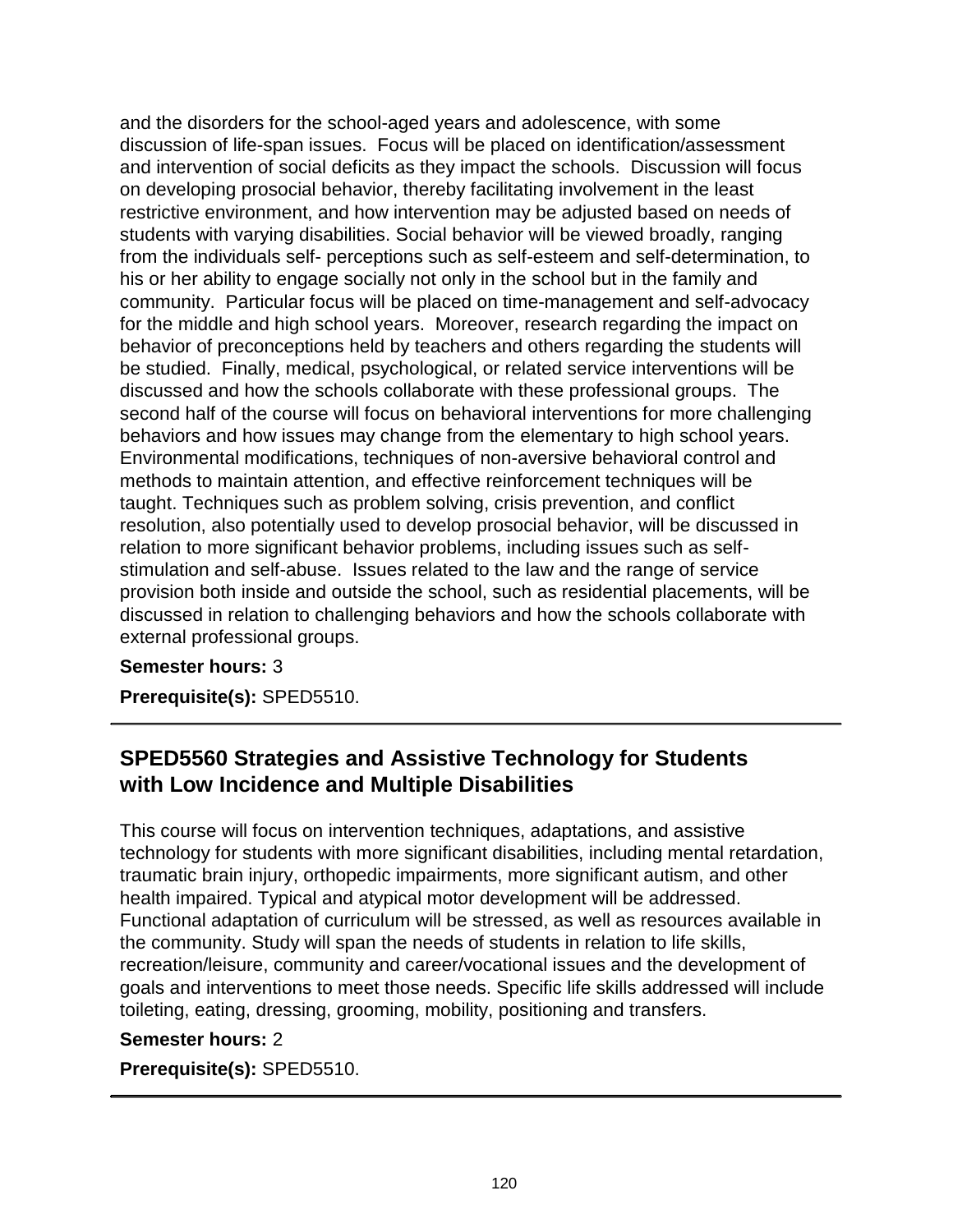# **SPED5570 Trends: Collaboration, Differentiating Instruction in the Inclusive Classroom, and Transition**

Remedial theories and modes of intervention for the preschool to postsecondary years will be investigated, ranging from individual to small group to inclusion classroom settings. An overview of how remedial efforts in oral language, reading, writing, mathematics, nonverbal and social issues might interrelate will be delineated. Current trends in service provision will be explored, such as response to intervention models. The role of the special educator as a facilitator for differentiating curriculum and providing accommodations in the regular education classroom will be highlighted, as well as co-planning and co-teaching models. Moreover, transition services and how they might be impacted by differing needs dependent upon disability will be an additional focus. Local and state resources that pertain to issues of employment, sexuality, independent living and learning, and social participation in leisure activities will be explored, particularly for the middle and high school student. Special educators' varying roles, from addressing family concerns and advocacy to supervision of para-educators, will be discussed. Candidates will be exposed to professional organizations in the field and will develop a professional development plan and a personal philosophy of special education. The necessity for consultation, collaboration and flexibility of services will permeate all discussion of theory and models.

**Semester hours:** 3

**Prerequisite(s):** SPED5510.

# **SPED5610 Psycho educational Assessment of Students with Disabilities**

The procedures for formal assessment of the issues underlying learning, academic performance, psychosocial behavior, and vocational skills for the P–12 grades will be examined. Issues related to cognitive development, in regards to intelligence or processing (e.g., memory, speed of processing), and testing will be discussed. Nonbiased assessment practices and modification or adaptations for mode of response will be addressed. Candidates will practice administration, scoring, and interpretation of the results of standardized tests in common use in the schools. Case studies will be used to understand the process of differential diagnosis, including interviews, functional assessment of behavior, and assessment of the learning environment; and oral and written dissemination of results that include planning for instruction based on interpreted results. Moreover, curriculum-based assessment and portfolio assessment will be investigated. Readings will focus on research of the possible limitations of formal and informal testing—that is, the relative efficacy of the differing diagnostic approaches, including response to intervention, and how they might facilitate service provision. A lab fee will be charged.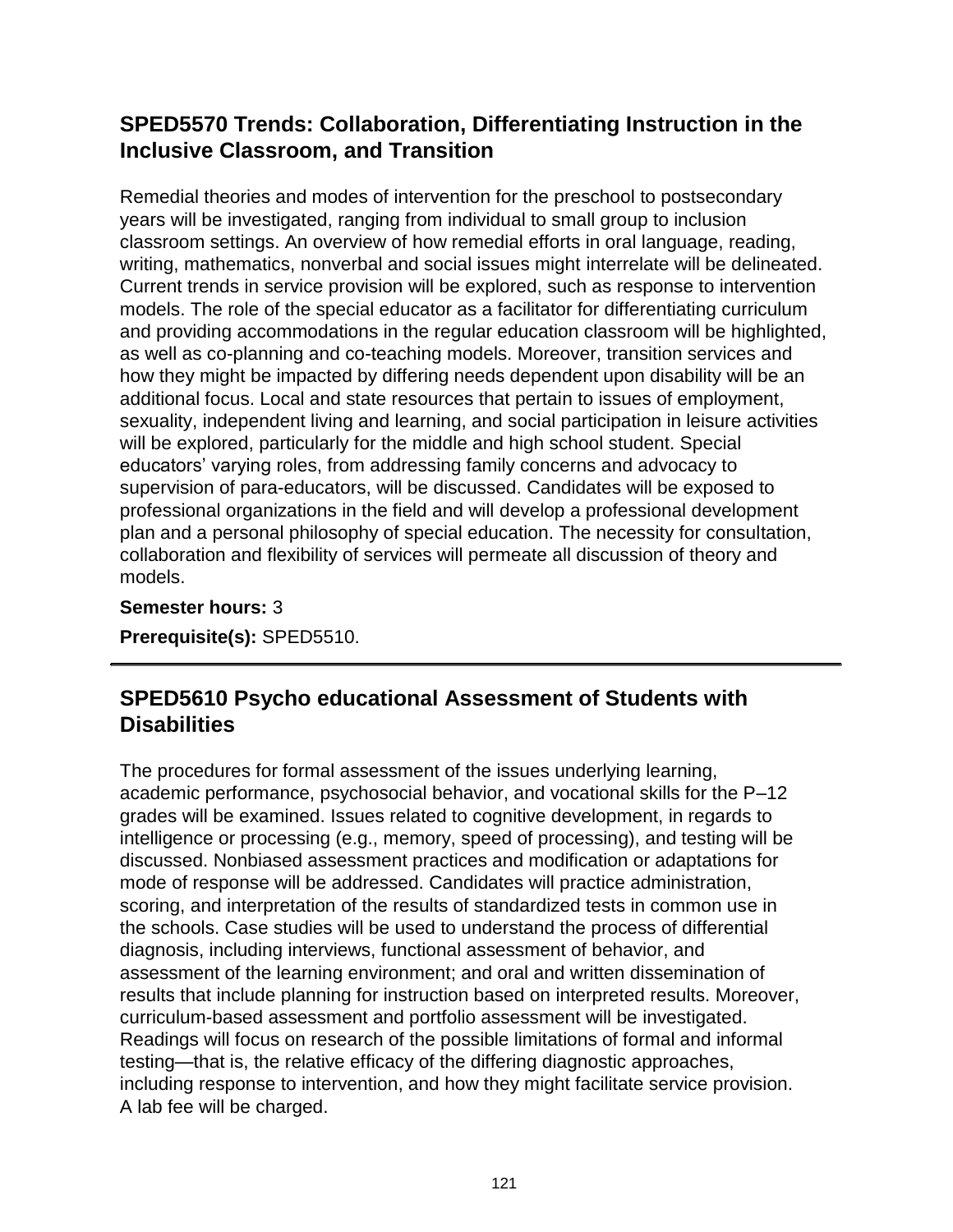**Semester hours:** 4 **Prerequisite(s):** SPED5510 or concurrent.

# **SPED5640 Mathematics and Science Intervention for Students with Disabilities**

The development of mathematical and science knowledge and reasoning will be studied in conjunction with disorders of these domains. Candidates will learn to assess and remediate weaknesses in both physical, biological, and social sciences and mathematics, including the use of manipulatives and software technology. Strategy instruction as applied to the sciences will be a focus for middle and high school levels, as well as common accommodations. The development of lesson plans to deal with difficulties that may be encountered in topics such as estimation, mental mathematics, measurement, algebra, geometry, patterns and problem solving in mathematics; the inquiry process, experimentation and safety in science; and integration and interrelatedness of areas within the social sciences will be covered. For all domains, the importance of utilizing authentic activities that take into account issues of diversity and facilitate the student integrating academic skills to the spheres of family, community, vocation, and recreation will be stressed.

**Semester hours:** 3

**Prerequisite(s):** SPED5510 and SPED6510.

## **SPED6520 Reading Disabilities Theory and Interventions**

The focus of this course will be on the theoretical models of reading development and disorders and how these theories have impacted the definition of the causes, diagnosis and treatment of reading disorders. Normal development of pre-reading and reading skills will be contrasted with atypical development. Research regarding how reading achievement relates to decoding and phonological awareness; word recognition; vocabulary; comprehension; fluency; self-monitoring; and instruction/service provision (individual, small group and whole-class programs) will be studied, with practice of intervention techniques. For the middle and high school years, techniques effective for various domain areas will be stressed, as well as how accommodations in relation to reading can be integrated into the student's curriculum. In addition, the course will include further training on the standardized tests and software technology interventions specific to reading, as well as the performance of informal measures such as running records and informal reading inventories, with a focus on error analysis, interpretation and communication of results to students, families and colleagues.

#### **Semester hours:** 3

**Prerequisite(s):** SPED5510 and SPED6510.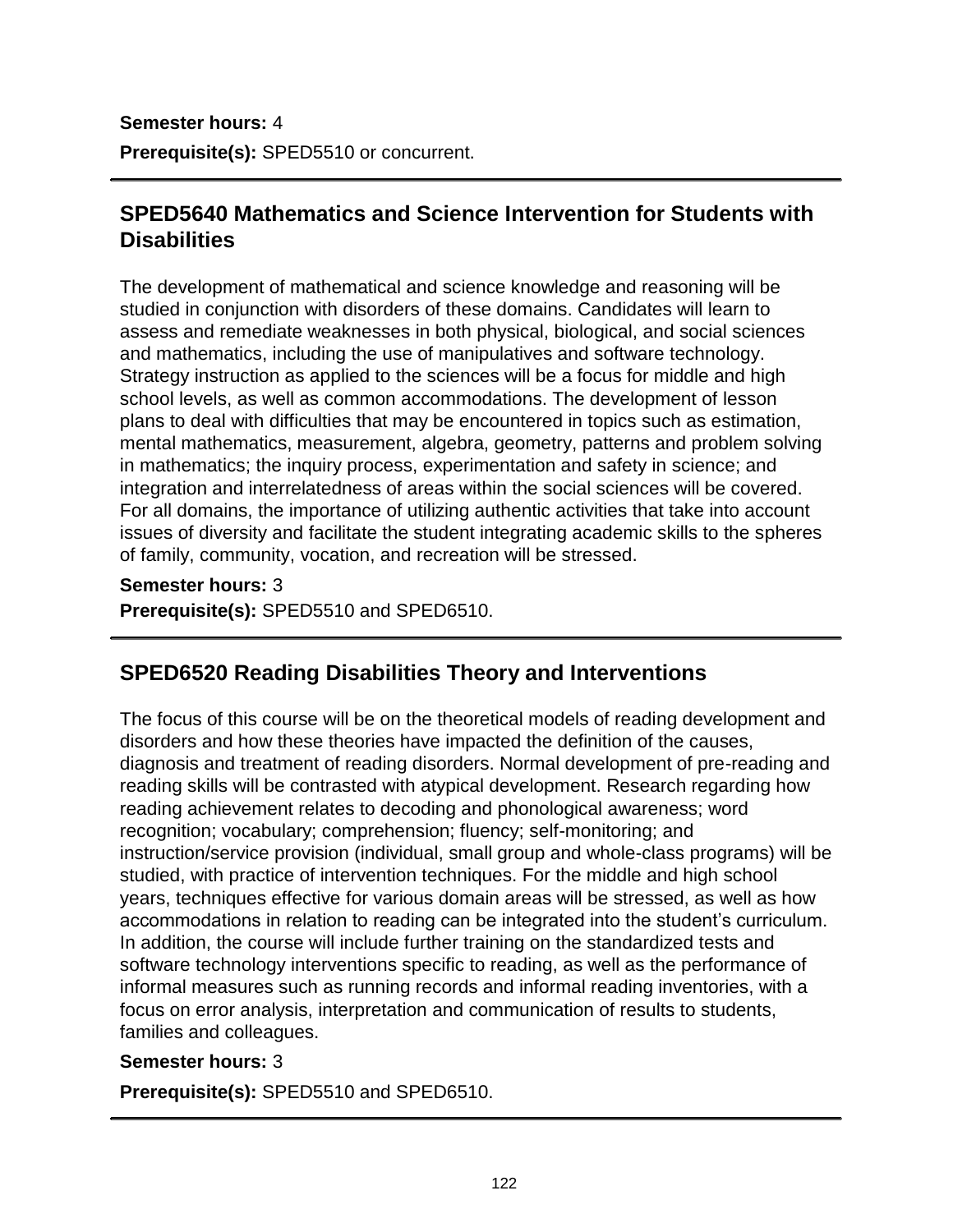# **SPED6530 Written Language Development and Disorders**

This course will study theories and research regarding the development and disorders of written language, including handwriting, spelling, and written discourse, from emergent literacy to strategies for research and essay forms used more extensively in middle/high school. The range of impact, dependent on disability, will be investigated, both in regard to academic, social, and vocational pursuits. Formal and informal assessments to elicit and analyze written language samples will be learned and practiced, as well as lesson plans using remedial techniques and software technology commonly in use for varying disabilities, ranging from learning disabilities to physical disorders impacting the physical act of writing.

#### **Semester hours:** 3

**Prerequisite(s):** SPED5510 and SPED6510.

## **SPED6550 Introduction to Educational Research**

Candidates will receive an overview of qualitative and quantitative research paradigms. The course will encompass the efficacy of use of basic statistical methods, including correlation, testing of means, analysis of variance and regression. The focus will be on the in-depth understanding and evaluation of research from peer-evaluated journals of the field and in conducting more advanced action research.

#### **Semester hours:** 2

## **SPED6560 Unified Field Experience**

While observation and clinical experience in previous courses are more dependent on the domain being studied, this course stresses the integration of theory and pedagogical methodology across domains based on the assessed needs of the individual student. Candidates will collaborate and work with the same students for extended periods of time, developing lesson plans and writing reports that incorporate informal assessments, goals/specific objectives, and progress after remedial efforts. Candidates will conduct conferences with parents to communicate progress/results. Approximately 50 hours of supervised clinical field experience will be required. A lab fee will be charged.

#### **Semester hours:** 4

**Prerequisite(s):** SPED6510; SPED6520 and SPED6530.

## **SPED6570 Internship and Action Research Seminar**

Because candidates will come to the program with an existing licensure, the focus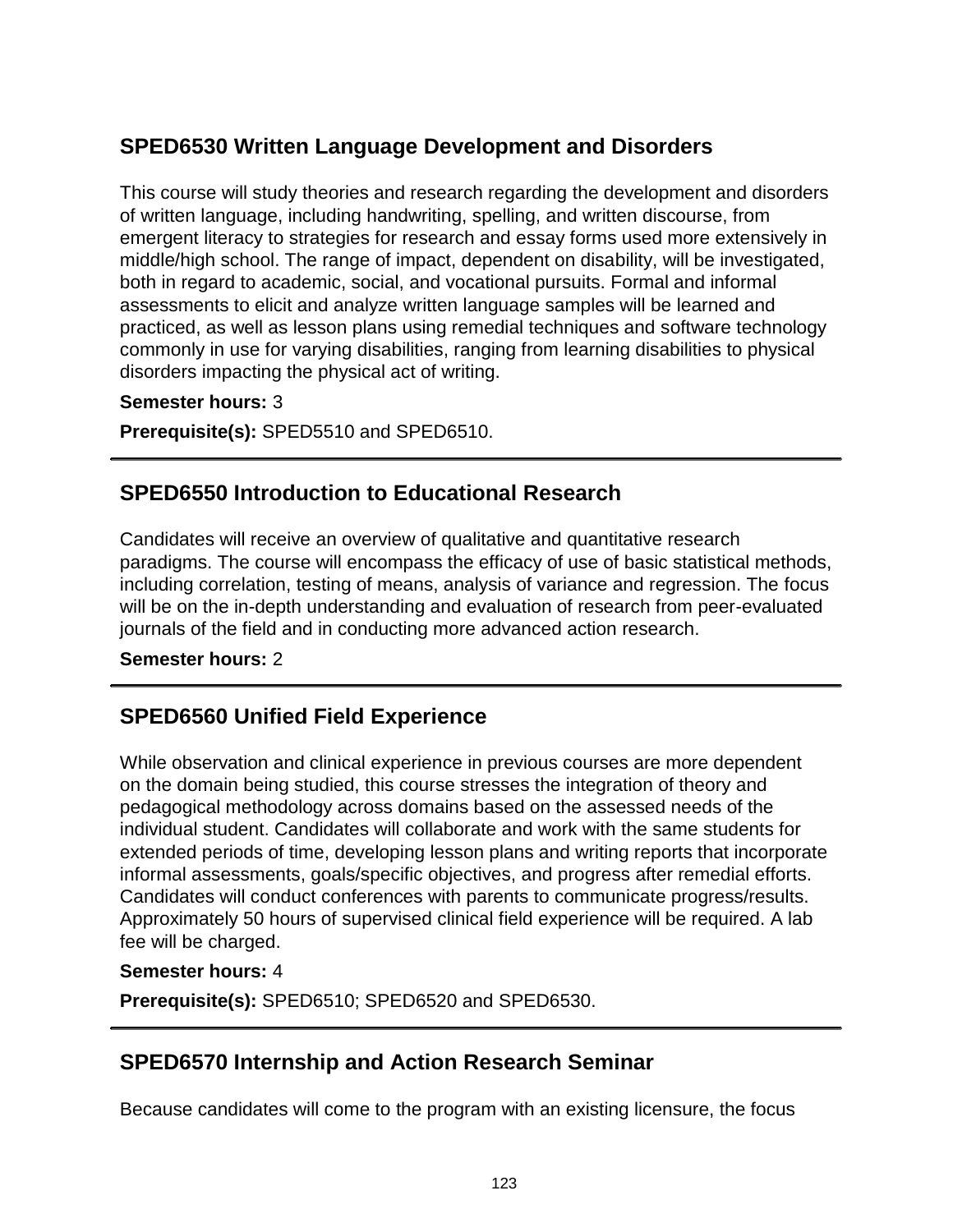of this field experience will be to ensure the students' overall field experiences cover both the range/severity/age levels of all disabilities covered by the LBS I licensure. Candidates should expect the need to be flexible regarding hours, based on the needs of the schools. Placements will encompass the K–21 age range, affording candidates with experience in a range of ages. Candidates will capitalize on skills learned in earlier courses to conduct formal, informal and functional assessments. Based on this information, they will generate and implement lesson plans, establishing an effective learning climate for their students. Additionally, candidates must demonstrate the ability to collaborate with colleagues, para-educators (candidates should expect a supervisory role as well), other professionals within the school and community, and families to meet students' academic, social and life skill needs. Seminars will be spaced to afford candidates support in completing their comparative case study action research projects and to provide a forum for support, in addition to that provided by supervisors, during the internship process.

#### **Semester hours:** 4

**Prerequisite(s):** SPED6560 with a grade of "B" or better; completion of all master's courses required for special education LBS I licensure, maintaining a GPA of 3.0; and officially reported passing score on the pertinent Illinois licensure tests (Basic Skills; Assessment of Professional Teaching K–12; Learning Behavior Specialist I [content area]; and Special Education Curriculum Test); FBI fingerprints check; National Sex Offender list check; TB test; and passing the DCFS-Mandated Reported Training.

## **SPED6600 Supervisor of Programs for Children with Disabilities**

Study of the theory and practice of leadership in special education within the larger organizational system. Develop an understanding of the responsibilities and potential challenges related to the organizational and administration, as well as balancing the fiscal and human resource structure, needed to run an effective special education program. Current research on best practices and service delivery models of special education for the individual student through analysis and assessment of program functioning more broadly is covered.

#### **Semester hours:** 3

### **SPED6670 Special Education Finance**

This course will focus on financial management of special educational programs, taking the perspective of the student/family, the school, the district, the state and the country. Moreover, the course will provide an overview of how special education financial management fits into the larger financial needs of these same entities; this will allow the administrator to have perspective on how financial policy and sources of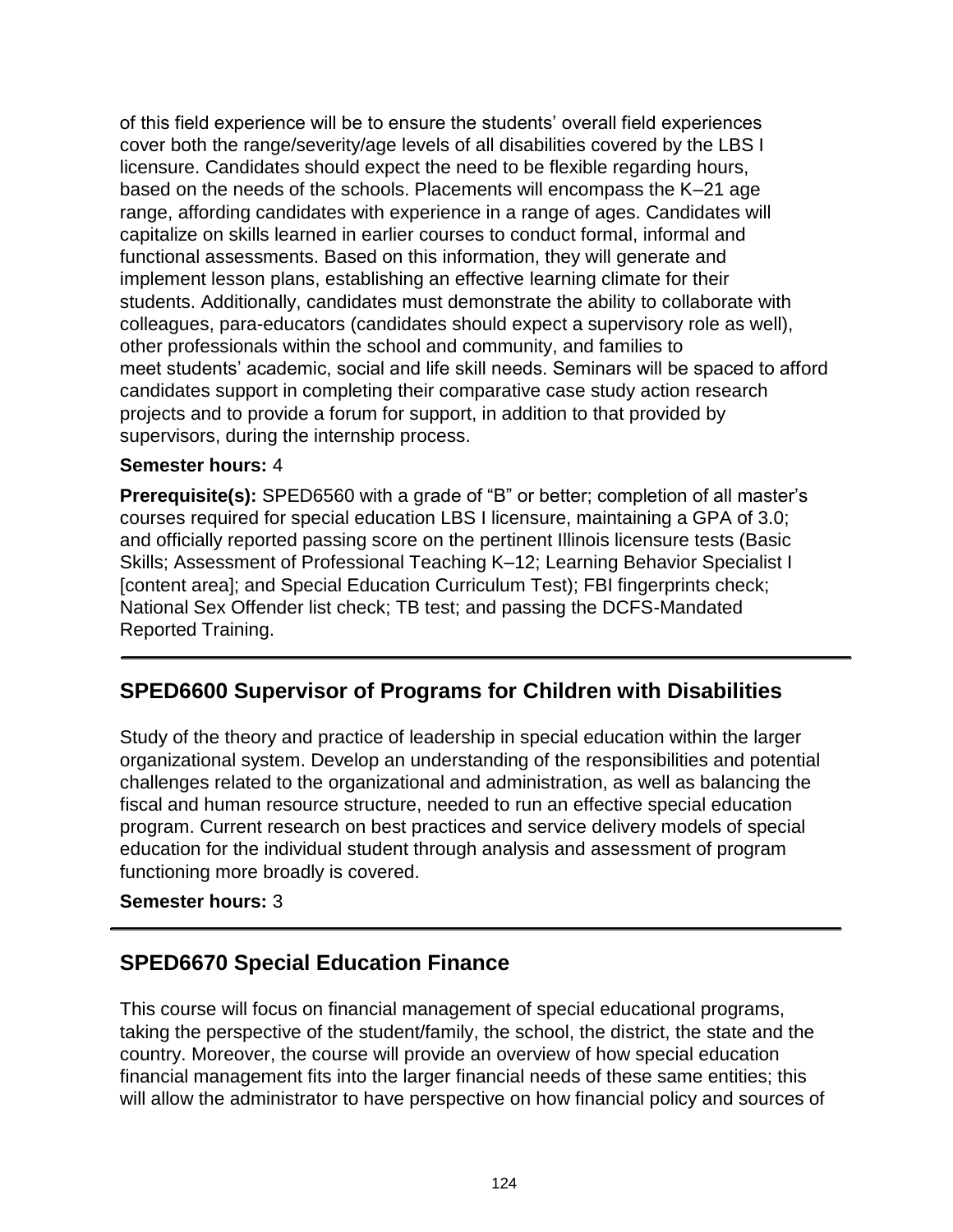revenue affect all stakeholders. Themes will include the financial impact of federal and state mandates and laws such as Child Find, 504, Response to Intervention, and IDEA as well as how these impact more school-based issues such as extended school year, transportation, and categorical funding.

**Semester hours:** 3

# **SPED6690 Current Research in Cross-Categorical Special Education Programming and Assessment**

Current research on data-driven best practices and service delivery models of special education for the special education student through analysis and assessment of program functioning more broadly. Explores the professional development process to keep special education teachers apprised of new advances, utilizing adult learning theories and addressing identification, service delivery, and use of assistive technology for special education. This course stresses district-wide utilization of Response to Intervention and measurement of P–12 student learning with a particular focus on programming and assessment.

#### **Semester hours:** 3

# **SPED6750 Student Teaching in Special Education**

The student teaching experience involves placement in a special education setting under the supervision of a certified teacher. Placements will encompass the K--–21 age range, affording candidates with experience in a range of ages. Candidates will capitalize on skills learned in earlier courses to conduct formal, informal, and functional assessments. Based on this information, they will generate and implement lesson plans, establishing an effective learning climate for their students. Additionally, candidates must demonstrate the ability to collaborate with colleagues, para-educators (candidates should expect a supervisory role as well), other professionals within the school and community, and families to meet students' academic, social and life skill needs. In short, the candidate will learn to fill all roles and major functions expected of the special educator, with the benefit of supervision. Additionally, this will assure maximum exposure during the candidates' field experiences to the range/severity/age levels of all disabilities covered by the LBS I certification.

#### **Semester hours:** 8

**Prerequisite(s):** Admission to the School of Education; a 3.0 or better GPA in special education courses; a grade of "B" or better in SPED6560 Unified Field Experience; officially reported passing score on the pertinent Illinois certification tests (Basic Skills, Assessment of Professional Teaching K–12, Learning Behavior Specialist I, and Special Education Curriculum Test), all special education coursework for the major; FBI fingerprints check; National Sex Offender list check; TB test; and passing grade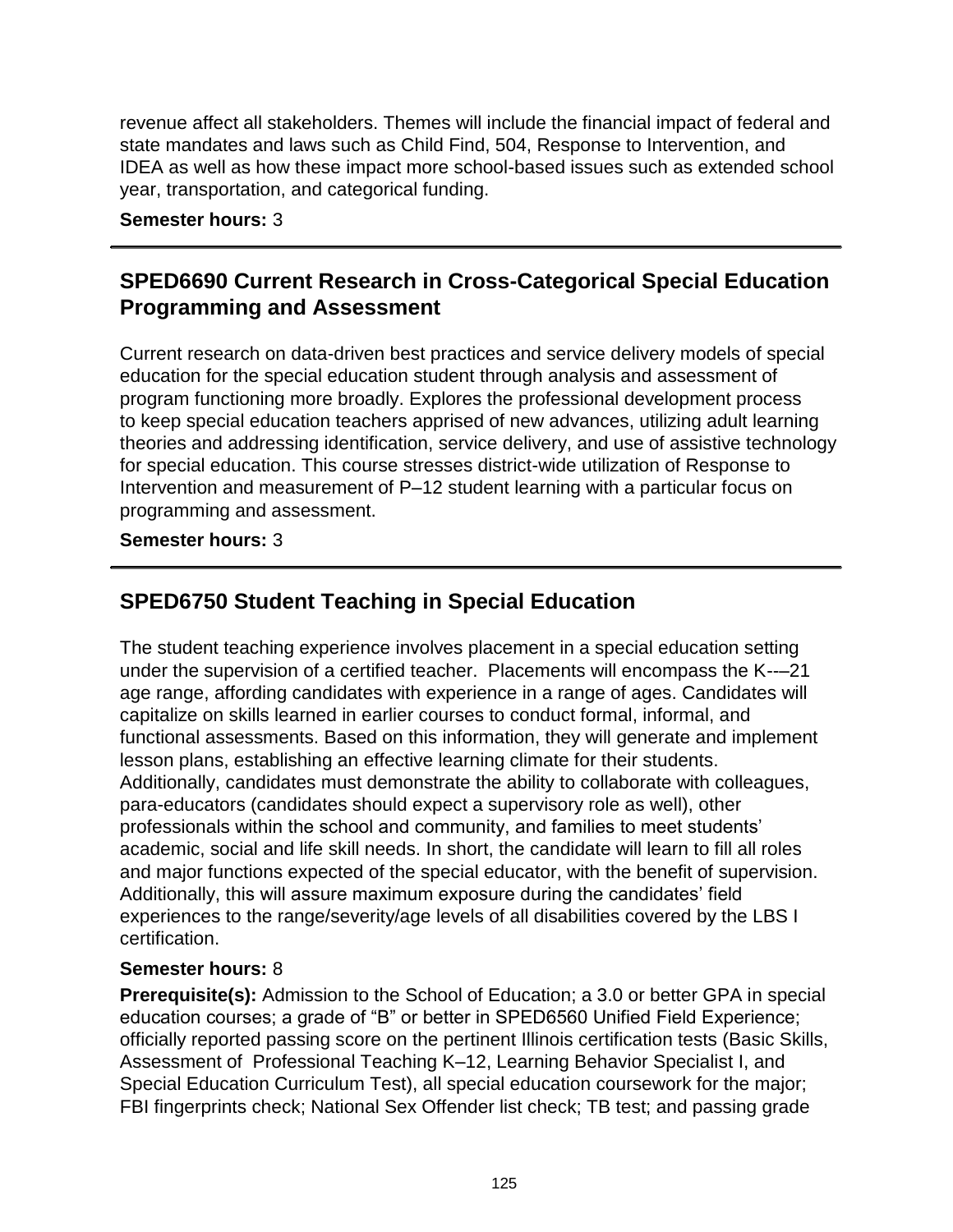on ISBE Child Abuse Reporting regulations; concurrent enrollment in SPED6760.

# **SPED6760 Seminar for Student Teaching in Special Education**

Student teaching seminars will provide candidates with support in completing their comparative case study projects, with a focus on P–12 student learning. The objective will be for the candidate to learn to communicate student progress effectively through relaying effective teaching strategies and the modes of assessment that were used to demonstrate student achievement of goals. They will also provide a forum for support, in addition to that provided by supervisors, during the field experience process.

### **Semester hours:** 2

**Prerequisite(s):** Admission to the School of Education, a 3.0 or better GPA in special education courses, officially reported passing score on the pertinent Illinois certification tests (Basic Skills; Assessment of Professional Teaching K–12; Learning Behavior Specialist I (content area); and Special Education Curriculum Test); all Special Education coursework for the major; and concurrent enrollment in SPED6750.

# **SWK5100 Social Work Gerontology: Assessment and Intervention**

This course will examine the advanced study of clinical treatment of older adults. Focus will include different mental health issues presented by older adults, such as depression, Alzheimer's disease, adjustment disorders due to relocation or loss of loved ones and chronic illness. Successful treatment models with older adults will be presented framed in the life course perspective.

**Semester hours:** 3

# **SWK5110 Social Work Gerontology: Biology and Health of Aging**

This course will begin by covering age and health demographics, along with attitudes toward aging, health and disability. Basic cellular or molecular theories of aging will be presented, along with how the human body's organ systems typically change over time. Pathologies associated with aging and psychosocial responses to normal and pathological changes will be discussed. Such responses will be viewed within a sociocultural context where ageism, ableism and beautyism, as well as other forms of oppression, are present. Support services and resources for older individuals and their caregivers will be addressed.

### **Semester hours:** 3

# **SWK5200 Suicide Prevention, Intervention, Postvention and**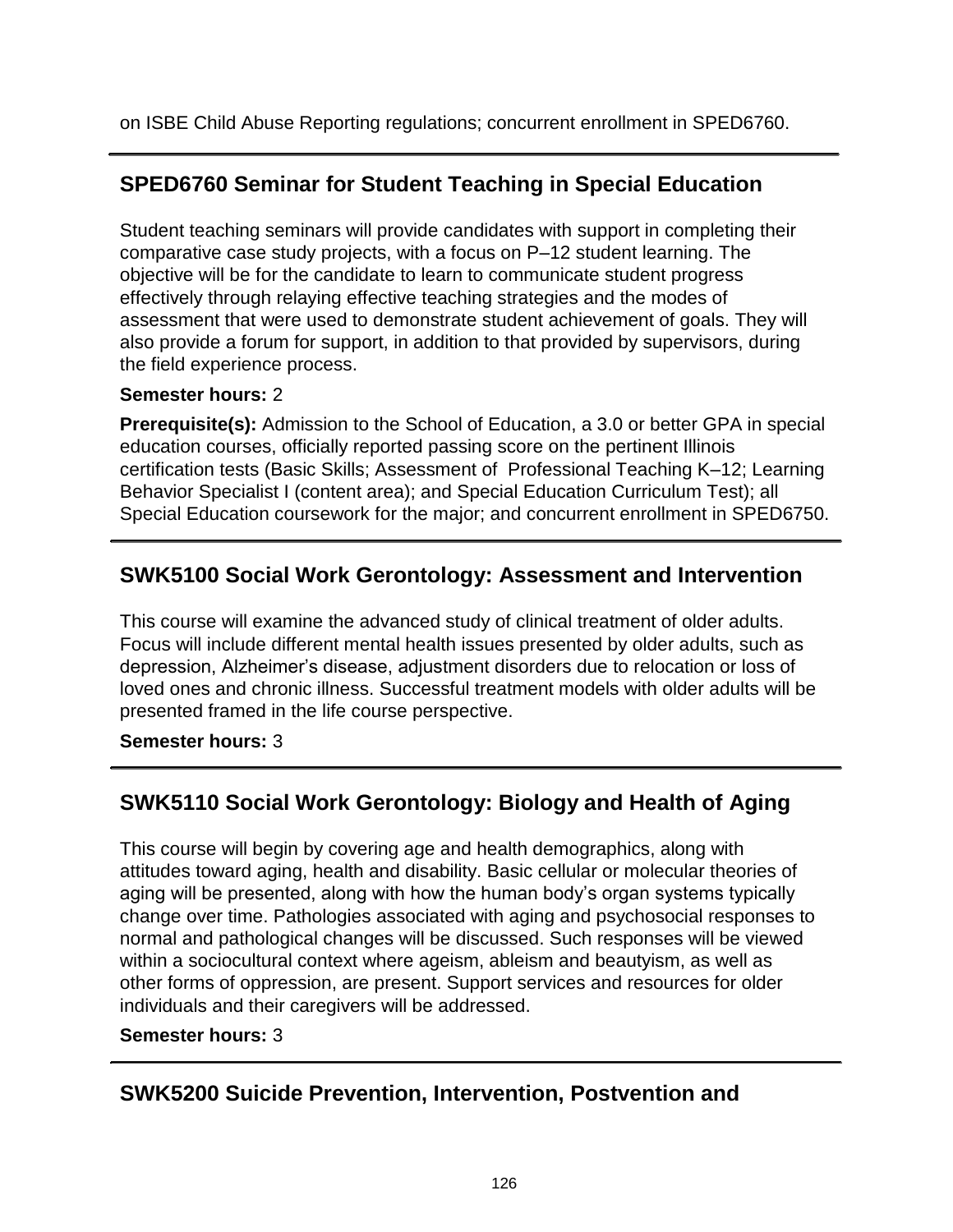# **Community Action**

Suicide crosses all socio-economic paths and moves across the lifespan. This course is designed to provide information on the prevention of suicide through education and training, intervention which looks at risk factors and assessment, and postvention to help the survivor of a loss. This class is applicable within the professional and personal realm of human experience. School social workers, educators, medical professionals and interested members from the community will benefit from this class.

**Semester hours:** 3

# **SWK5300 Forensic Social Work**

This course explores the dynamics of Forensic Social Work in a variety of settings. Course readings and discussion will examine the unique experiences of working with both survivors and offenders, identifying the ethical and practical challenges that can arise with these at-risk populations. This course will cover basic skills of engagement, assessment and intervention with these individuals and will help students develop a greater understanding of the treatment needs of forensic populations. It will also discuss the various systems in which a Forensic Social Worker will likely interact.

**Semester hours:** 3

## **SWK5410 Psychopharmacology**

This course is the second in the sequence of four required courses in the addictions specialization. The course will address the drugs commonly used by the addicted population. The following topics will be explored and discussed in the course: the effect of drugs on the body and specific systems within the body; the effect of alcohol and drugs on different populations such as women and the elderly; current trends of drug use; common myths about specific drugs; specific treatment approaches and complications; current controversial topics related to drugs in society; medications used to help the addicted population as well as those who suffer from mental illness(es); and changes in brain chemistry as a result of "process addictions."

**Semester hours:** 3

## **SWK5420 Addictions Counseling I**

This course is the first of two courses designed to address the specific treatment approaches utilized in working with the addicted population. Specific treatment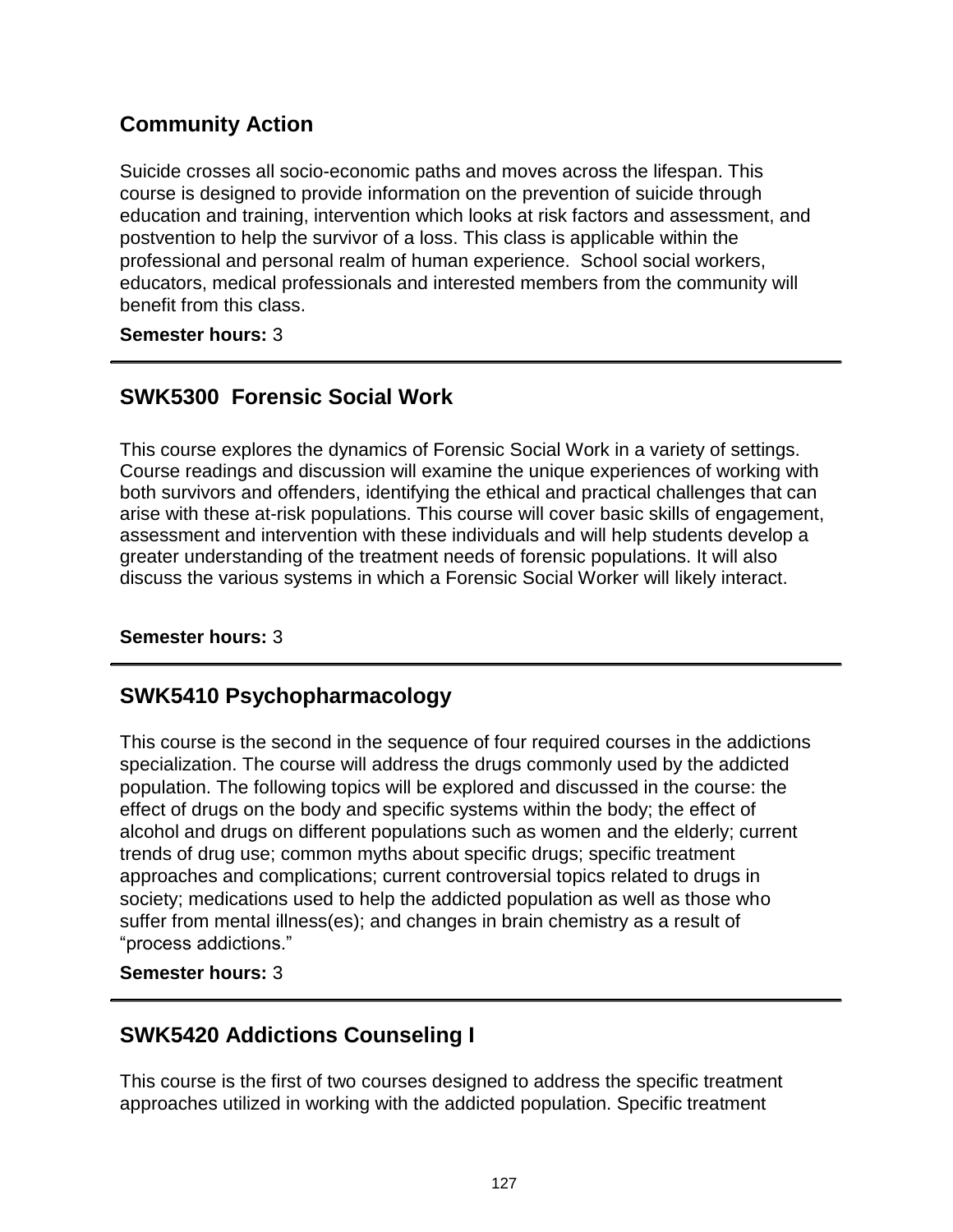approaches as well as common assessment tools will be reviewed. Various career opportunities within the realm of the addictions field will be explored. Students will be introduced to the concept of the legal impact that drugs and alcohol have on society and will have an opportunity to experience either drug court or DUI court as part of their learning experience. Specific Illinois state rules which govern treatment will be discussed (Rule 2060) as well as rules and laws of confidentiality. Standardized treatment protocol, such as utilizing the American Society of Addiction Medicine (ASAM) will be formally explained. The various levels of care and treatment settings will be explored so that students planning on pursuing certification can begin thinking of an internship placement that will be a good match.

#### **Semester hours:** 3

**Prerequisite(s):** SWK6340 and SWK5410.

## **SWK 5598 Spirituality, Meaning Making, and Faith-Based Practice**

This is the foundational required core course for the Faith-Based Specialization. It is also open to all students as a general elective. The course offers an advanced examination of faith-based practice and an awareness of the transformative capacities interwoven within the complex layers of relationships functioning within faith-based environments. Students will be invited to examine self, social emotional systems, ritualistic understandings that underlie many faithbased environments, and new ways to organize practices of care and compassion through faith-based treatment options addressing addictions, child welfare, clinical mental health, and social service leadership. Students will be prepared for the unique work that lies ahead by examining the emotional systems that exist within faith-based environments while identifying, evaluating, and assessing the role of faith in community and the capacity to develop social work and religious partnerships towards empowering transformative well-being. The course is also open to students from other disciplines.

#### **Semester hours:** 3

### **SWK5600 MISA I**

This course is designed for the addiction professional who has a sincere desire to work with clients who have co-occurring disorders. The role of the social worker from a strengths perspective as well as utilizing a systems theory will be utilized. This course will play a major role for the student who plans to pursue State Board recognition for working with this population.

#### **Semester hours:** 4

**Prerequisite(s):** Prerequisite: SWK 2050 or SWK 6340, SWK 5410 or consent of Addictions Specialization Coordinator It should be noted that completing this course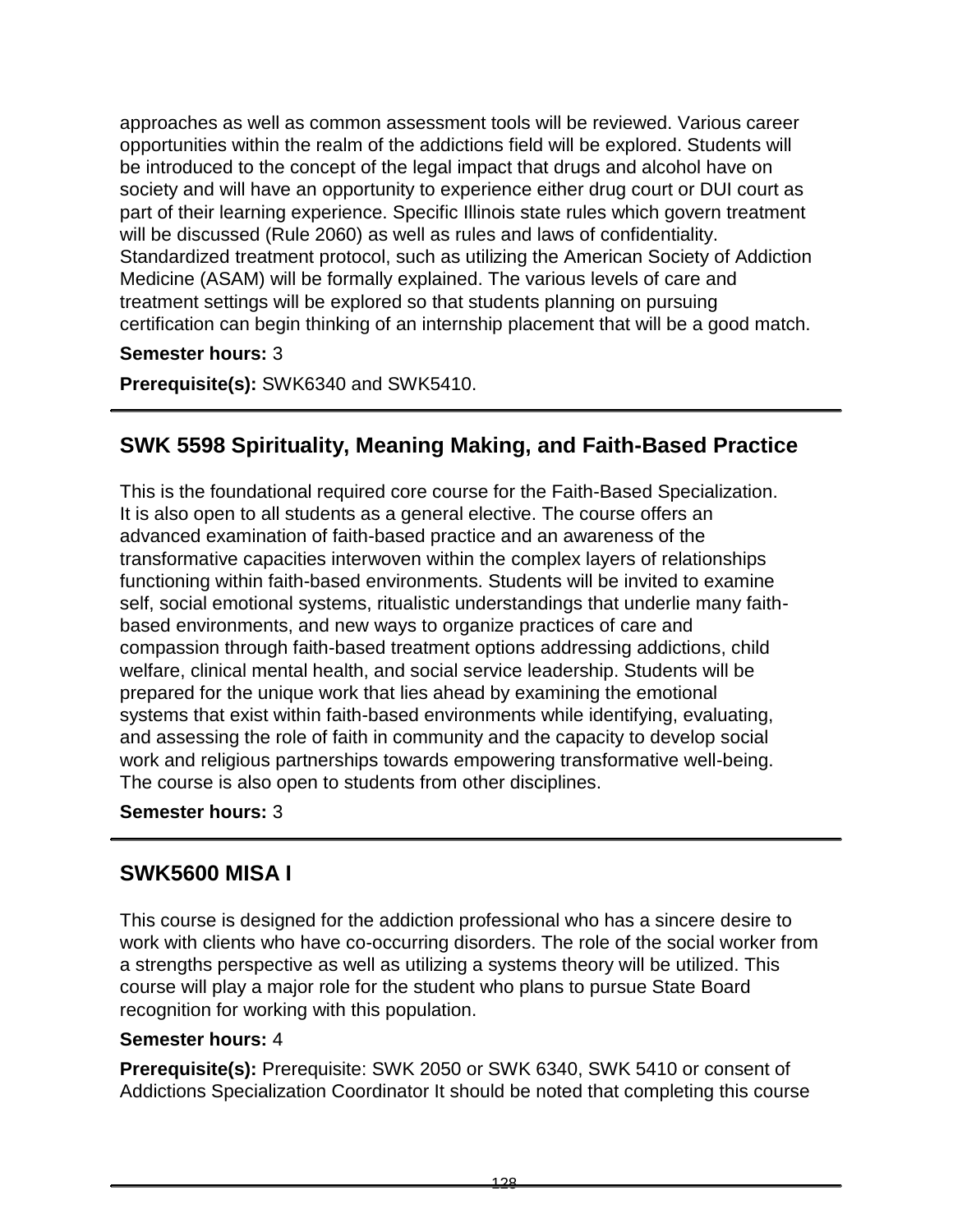without obtaining your CADC will NOT lead to qualification of the MISA I registration educational requirements. Obtaining the CADC is considered a prerequisite prior to obtaining the MISA I credential.

# **SWK5610 Social Work Practice with the Exceptional Child**

This course examines major causes and characteristics of students in the public school setting evidencing exceptionality. The psychology, identification and methods of serving exceptional individuals and their families will be considered. While the focus of this course is an understanding of the various exceptionalities and how that impacts a student's education, the course will provide a social work perspective for practice related to prevention, intervention and evaluation.

**Semester hours:** 3

## **SWK5740 Family Violence: Issues and Intervention**

Socio-cultural analysis of victimization in the family, with particular focus on the problems of battering and sexual abuse. The course addresses, through the examination of various theoretical perspectives, the question of violence against women, child physical abuse/neglect/sexual abuse, and the problem of elder abuse.

**Semester hours:** 3

## **SWK5810 Selected Topics**

Selected topics that support foundation social work courses and are of interest to students but are not a regular part of the curriculum.

**Semester hours:** 3

# **SWK6010 Medical Social Work**

This course will look at social work practice within a medical setting and provide students with the basic understanding of cross-cultural healthcare in the United States. An overview of the healthcare field will look at medical healthcare facilities and related services, medical terminology, the impact of chronic illness and treatment upon patients and families as well as end-of-life considerations. Insurance, ethics, and policy issues in the light of Health Care Reform and the implications for social workers will also be explored.

### **Semester hours:** 3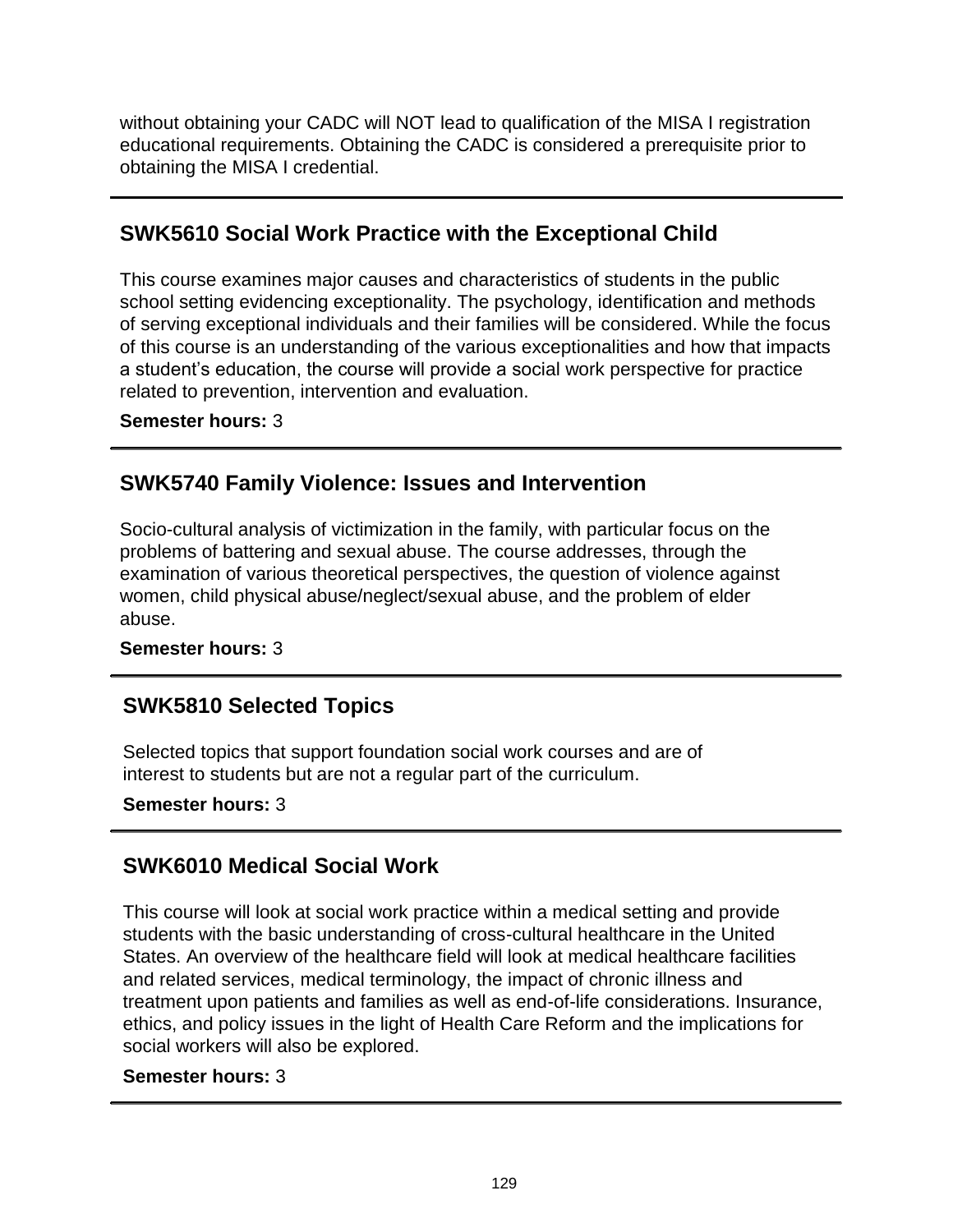## **SWK6030 Bereavement Counseling**

This course presents the theoretical framework for working with bereaved individuals and an examination of cultural attitudes toward death, other life losses, and what effect these attitudes have on individual grief reactions. This course highlights the therapeutic skills needed when working with the bereaved.

#### **Semester hours:** 3

## **SWK6035 Hospice**

This course is designed to provide a theoretical framework for clinicians working with individuals, families, groups, organizations and communities who access hospice care. Considerable emphasis will be directed towards an examination of assessment tools, client outcomes, professional regulations, and standards for care, explanation of the coordinated efforts of all disciplines utilized in the field of hospice work as well as the field's history, characteristics and challenges faced. Therapeutic skills utilized when working with the bereaved in end of life care will also be examined.

**Semester hours:** 3

# **SWK6040 Social Work and Spirituality**

This course presents the knowledge and skills needed to provide social services to persons with spiritual needs and dilemmas. A person-in-environment perspective is used in understanding the meaning of spirituality for clients and appropriate methods to utilize in responding to them.

#### **Semester hours:** 3

## **SWK 6045 Psychiatric Hospital Social Work**

This course provides an overview of mental health hospital settings from intake through discharge. The Diagnostic and Statistical Manual of Mental Disorders will be utilized to examine the unique needs of the psychiatric patient and help students explore the different programs available in inpatient and partial hospital programs. Criteria for admission, treatment modalities, medication management and the transdisciplinary approach to quality care will be discussed.

#### **Semester hours:** 3

## **SWK6050 Self-Injury and Eating Disorders**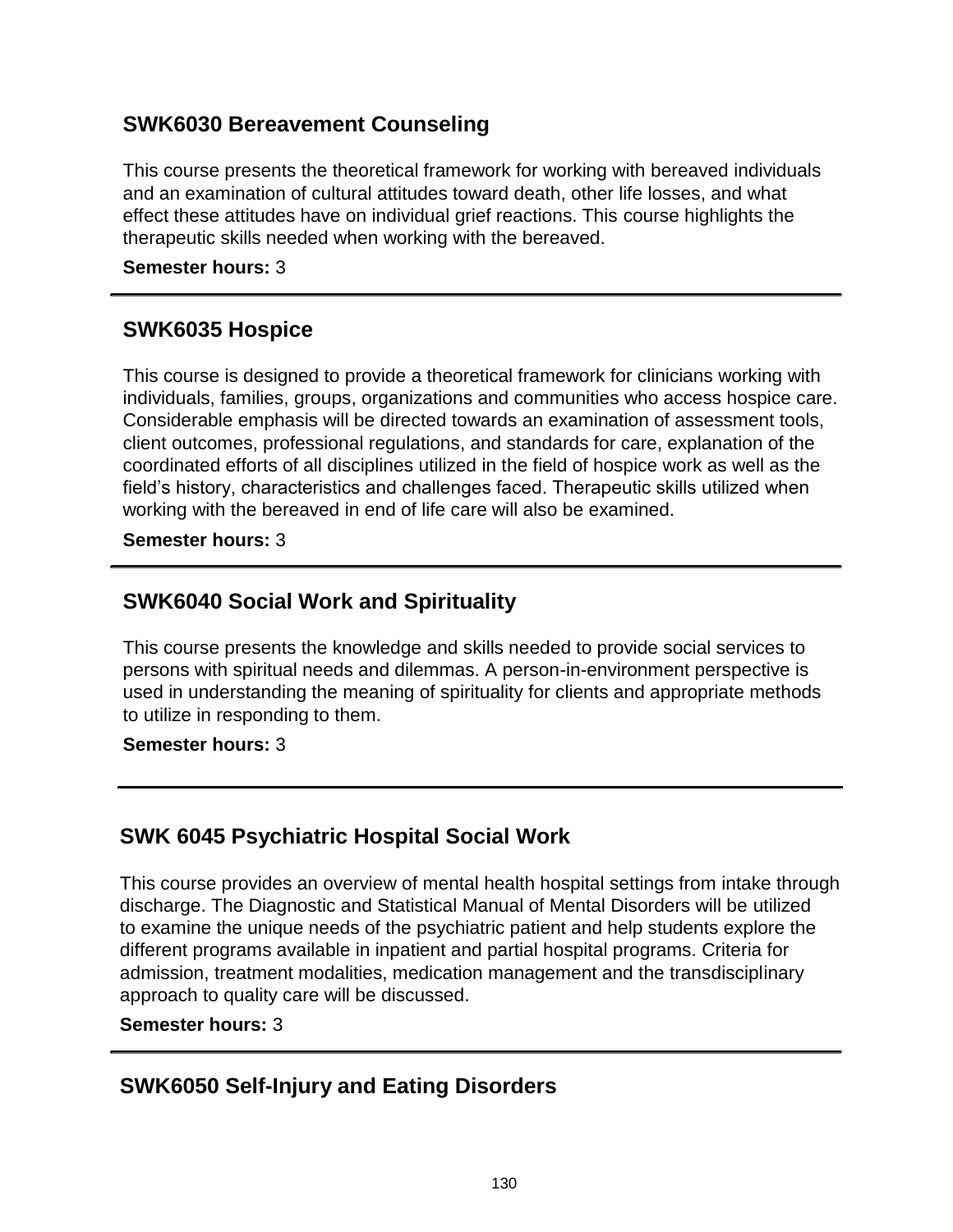This course is designed to provide an understanding of etiology, occurrence, course, treatment, and prevention of self-injury and eating disorders from a multidisciplinary perspective. In addition, this course will examine the roles and responsibilities of treatment team members and the variety of current therapeutic modalities in use. The instructor will provide a framework for the course material, and invite regular participation from students. The course format will include lecture, discussion, and case studies incorporating textbook and journal article information.

**Semester hours:** 3

## **SWK6055 Oncology**

Students will gain a psychosocial understanding of Oncology. An overview of the biology of cancer, cancer diagnosis and general approaches to treatment will be discussed. Research involving psychoneural-immunology, neural plasticity, group therapy, medical hypnosis and effects of immune functioning and cancer survival will be explored.

**Semester hours:** 3

## **SWK6140 Social Welfare Policy and Institutions**

Major social welfare programs are reviewed within an overall policy analysis framework.

Forces that impact social policy such as American individualism and issues such as poverty, racism and gender inequity are addressed. Historical forces which have contributed to the development of current social services are reviewed.

**Semester hours:** 3

## **SWK6150 HBSE I: Theories of Human Development I**

This course, based in an ecological systems perspective, follows human development from infancy to adolescence in the context of family and larger environments. The course includes research-based knowledge about physical, socio-emotional and cognitive development. This course emphasizes both knowledge and application of human development theories to social work assessment and practice.

**Semester hours:** 3

### **SWK6160 HBSE II: Theories of Human Development II**

This course, based in an ecological systems perspective, follows human development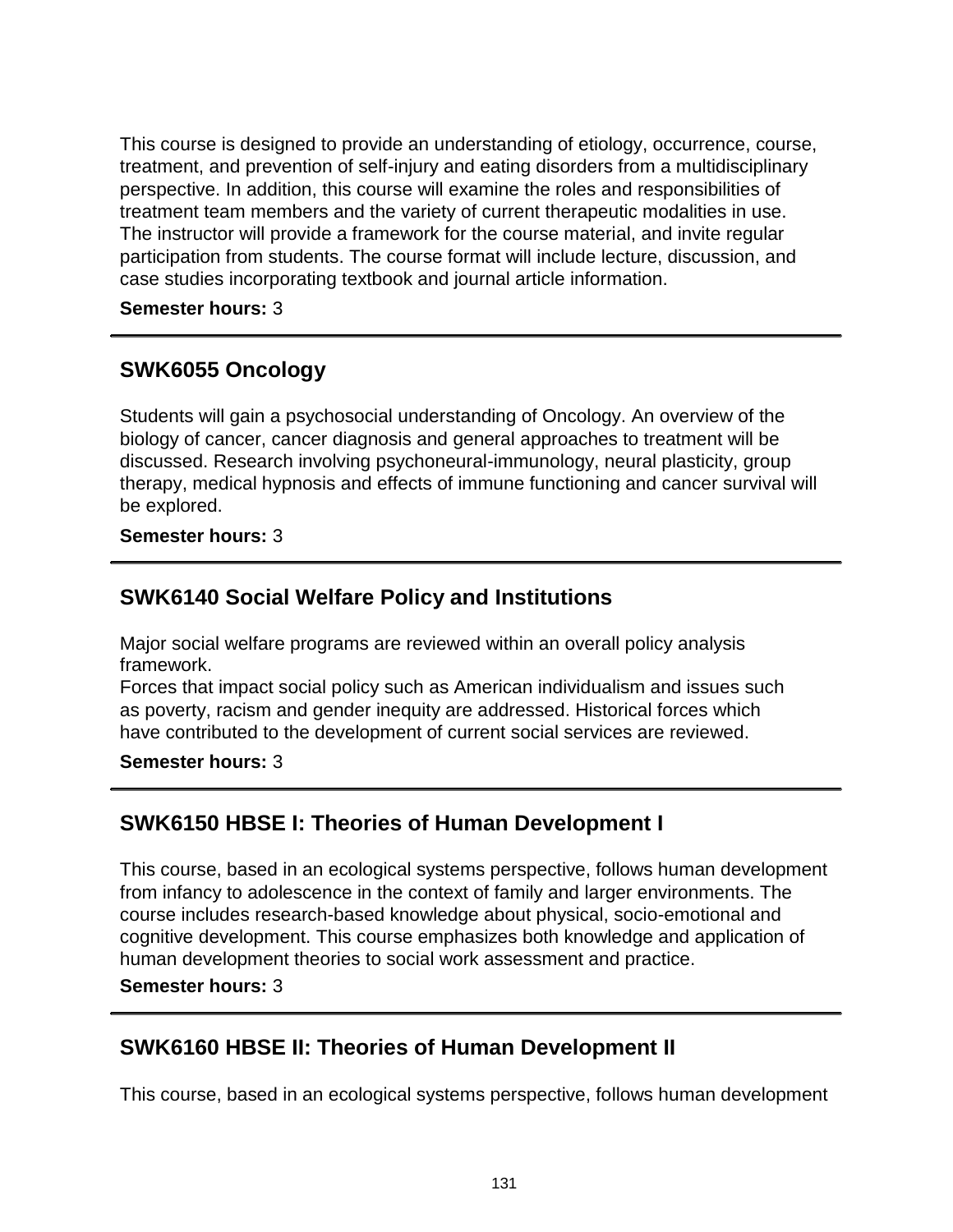throughout the entire adult lifespan in the context of family and larger environments. The course includes research-based knowledge about physical, socio-emotional and cognitive development. This course emphasizes both knowledge and application of human development theories to social work assessment and practice.

**Semester hours:** 3

**Prerequisite(s):** SWK6150.

### **SWK6250 Research I: Methodology**

This course is the first in a sequence of two required research courses. Students are introduced to ethical social work research using scientific inquiry. Class material provides an overview of various research methods and design elements. The course highlights creating, performing and evaluating outcomes of practice and policies.

#### **Semester hours:** 3

# **SWK6283 Practice and Program Evaluation**

Students will plan, design and conduct an evaluation study of an intervention or program. Students will choose between a single-subject design study or program evaluation. The study will relate to the student's field practicum or another area approved by the research professor.

#### **Semester hours:** 3

**Prerequisite(s):** SWK6250 and completion of statistics course with "C" or better.

### **SWK6340 Survey of Substance Abuse Evaluation and Treatment**

This course will address a variety of topics as they relate to addictions in a number of settings. The course is intended to serve as the foundation course for students pursuing or considering obtaining a valuable clinical credential from the Illinois Alcohol and Other Drug Abuse Professional Certification Association, Inc. (IAODAPCA). This will be the first in a series of four courses that will be addictions specific. Students pursuing this specialization will be required to complete an internship that documents addiction- related clinical work. Students completing this curriculum track will be eligible to test for dual credentials upon graduation: Licensed Social Worker (LSW) as well as the CADC.

#### **Semester hours:** 3

## **SWK6370 Social Work Practice I**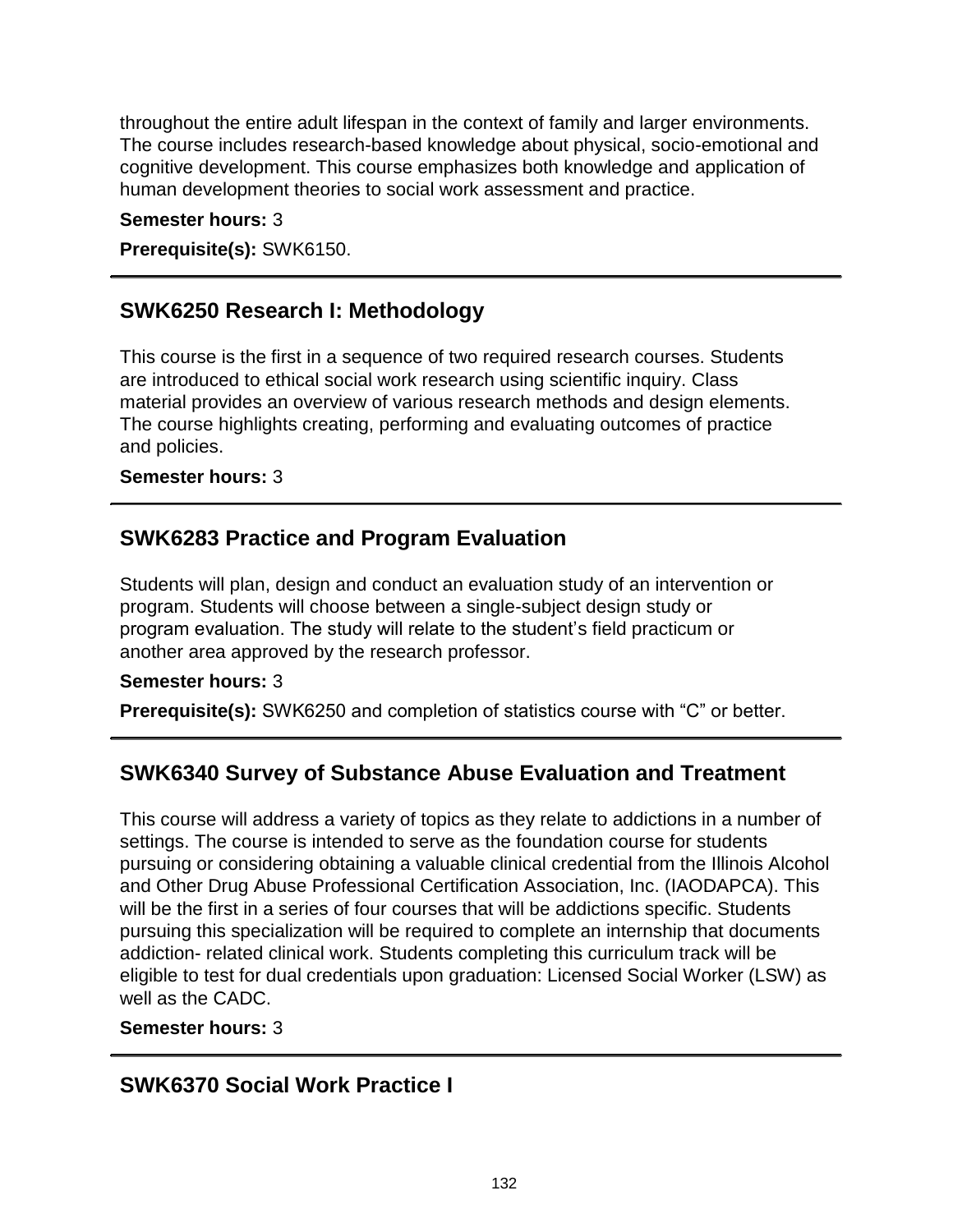This course is the first in a sequence of five practice courses covering the foundation and concentration years in the MSW program. In Social Work Practice I, students are introduced to specific theoretical and skills-based core concepts of generalist, individual, family and couples social work direct practice.

**Semester hours:** 3

### **SWK6381 Social Work Practice II: Group Work**

The course examines social work practice from a macro perspective, introducing group work practice skills.

**Semester hours:** 3

**Prerequisite(s):** SWK6370.

## **SWK6382 Social Work Practice II: Community**

The course examines social work practice from a macro perspective, introducing community direct practice skills.

**Semester hours:** 3

**Prerequisite(s):** SWK6370.

## **SWK6390 Social Work Practice with Diverse and Vulnerable Populations**

This course is an exploration of historical and current economic, social, cultural and political forces that affect a wide range of minorities. Focus is on development of ethnic- sensitive, culturally competent practice skills. Self-awareness and attitudes toward self, others and differences are explored.

**Semester hours:** 3

## **SWK6400 Addictions Counseling II**

This is the second course specifically designed to address specific treatment approaches utilized in working with the addicted population. In this course students will continue building their expertise of addictions through analysis and evaluation of specific treatment approaches found to have positive outcomes with the addicted population such as motivational interviewing and reality therapy. Students will study and develop an understanding of the impact that the addicted person has on their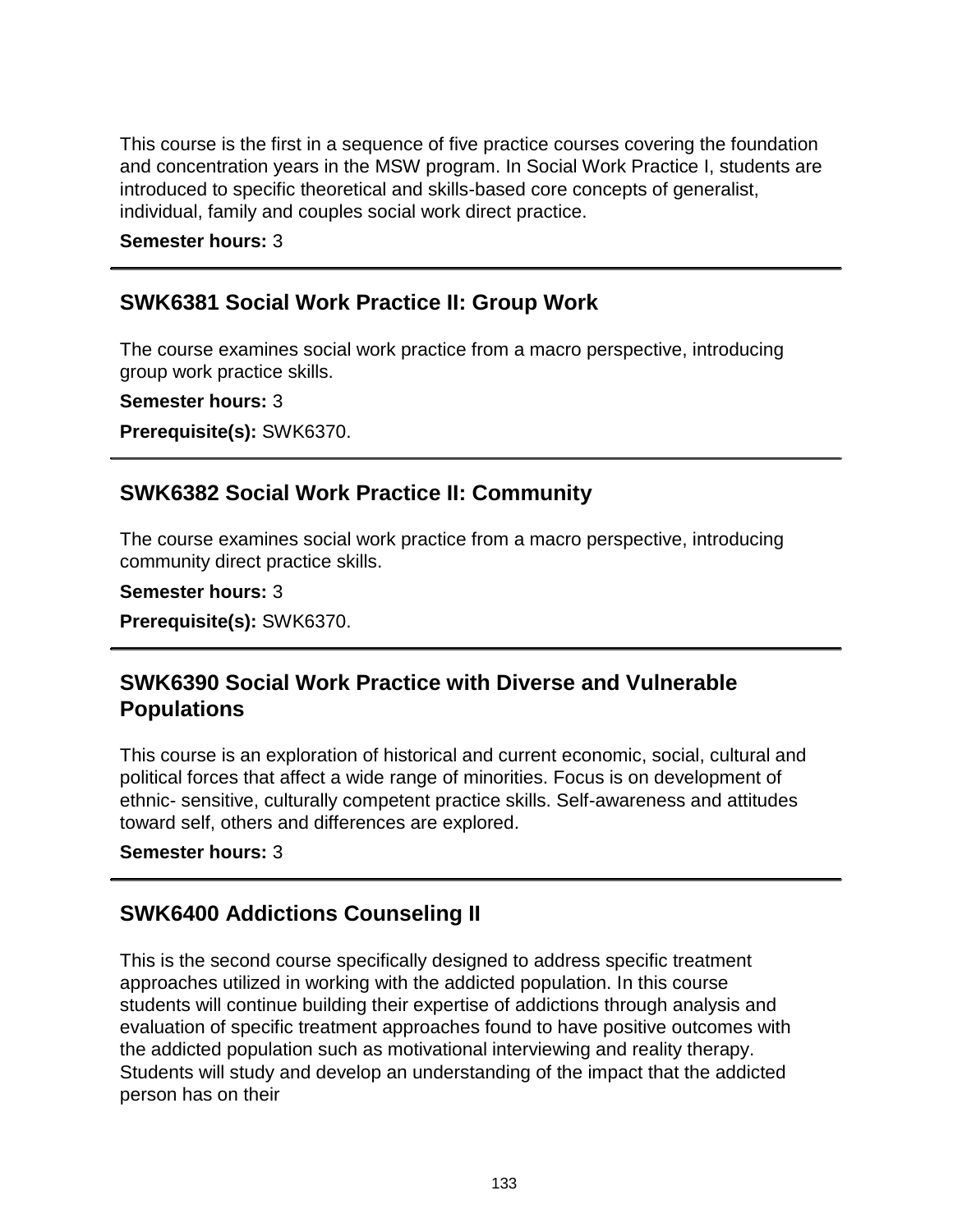family members as well as analyze various treatment options for families. In addition, the course will address the following topics: DUI laws and implications for treatment; issues of prevention programs; examination of substance abuse from macro, mezzo and micro levels; fundamental issues of effective treatment plans; relapse process and prevention plans; importance of working relationships with other service providers in case management function; roles of practitioners in treatment settings; and the process of addiction.

#### **Semester hours:** 3

**Prerequisite(s):** SWK6340; SWK5410 and SWK5420.

# **SWK6410 School Social Work Policy and Practice I**

This is the first of a two-course sequence for students doing their internships in the public school setting leading to state certification as school social worker. This course focuses on practice. It prepares students to provide school social work services to individuals, groups, families, the school system and the community. This course covers the roles of the school social worker and the skills needed to perform the various roles. Special attention is given to assessment, prevention and intervention across systems on behalf of school children and their families.

#### **Semester hours:** 3

**Prerequisite(s):** Foundation curriculum and SWK5610.

## **SWK6420 School Social Work Policy and Practice II**

This is the second of a two-course sequence for students doing their internships in the public school setting leading to state certification as a school social worker. This course focuses on policy and legal issues related to providing school social work services to individuals, groups, families, the school system and the community. This course covers state and federal special education mandates and other laws and policies related to public school children and their families. Special attention is given to ethical and legal implications of these laws and policies and their effect on the education of children.

#### **Semester hours:** 3

**Prerequisite(s):** SWK6410.

## **SWK6430 School Social Work Licensure Course**

This course is designed for post-MSW graduate students seeking school social work endorsement/licensure from the Illinois State Board of Education. It provides an orientation to social work practice in the public school setting. It covers important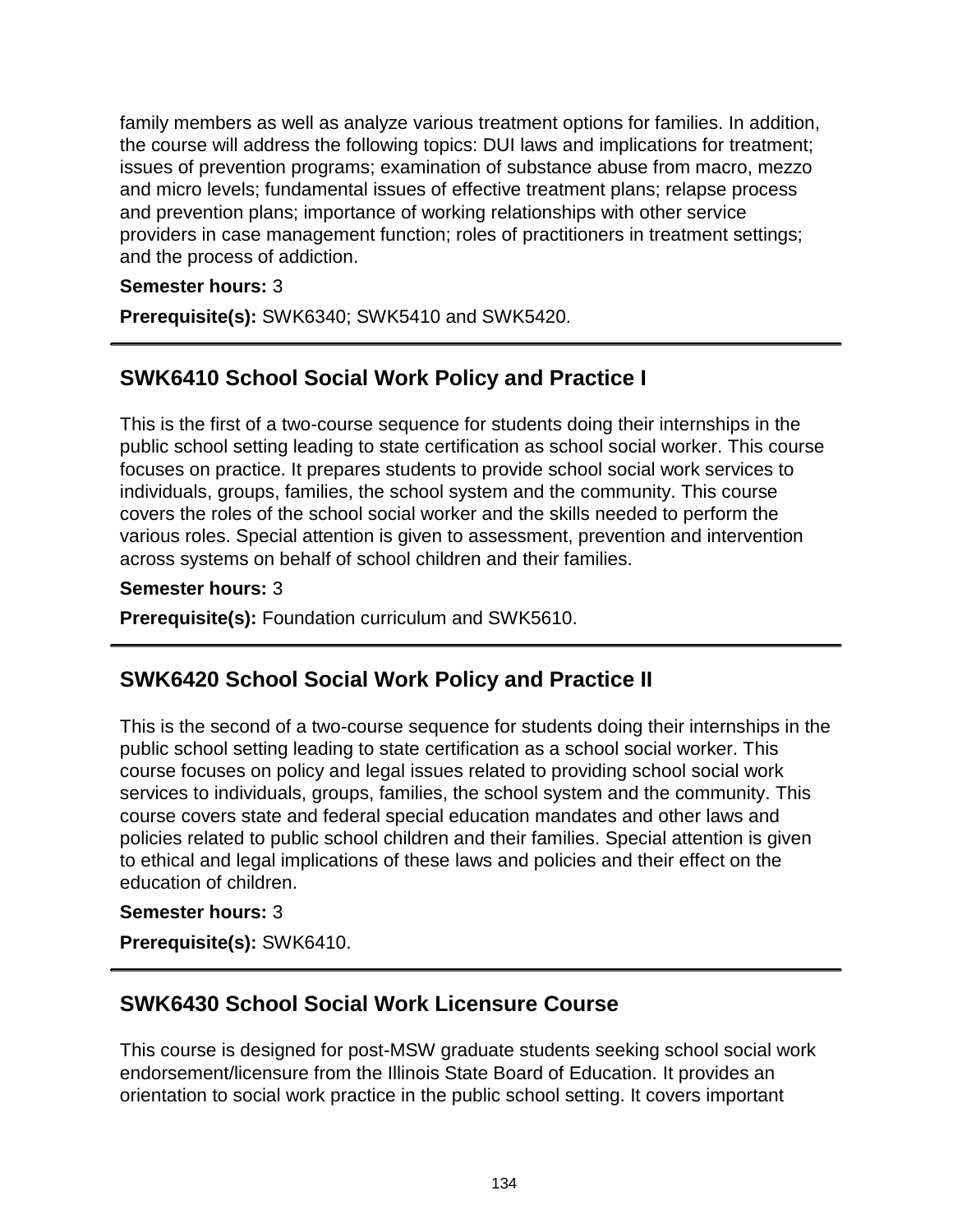historical, legal, and political developments that affect the modern-day roles and functions of the practitioner in the school setting. The course provides a basic understanding of the types of students served, resources and knowledge needed to deliver services and an overview of the public school system. This course is a requirement for state licensure as a school social worker.

#### **Semester hours:** 3

**Prerequisite(s):** MSW post-graduate and approval by School Social Work Coordinator.

### **SWK6440 Advanced Social Work Practice with Individuals**

This advanced social work practice elective focuses on contemporary approaches to directed social work practice with individual client systems.

#### **Semester hours:** 3

**Prerequisite(s):** Foundation curriculum.

### **SWK6450 Advanced Social Work Practice with Families**

This advanced social work practice elective emphasizes the ability to assess and engage families and to plan and implement effective interventions with a wide variety of families.

#### **Semester hours:** 3

**Prerequisite(s):** Foundation curriculum.

### **SWK6460 Advanced Social Work Practice with Couples**

This advanced social work practice elective will focus on a variety of theories and approaches to social work practice with couples.

**Semester hours:** 3

**Prerequisite(s):** Foundation curriculum.

## **SWK6470 Advanced Social Work Practice with Children**

This advanced social work practice elective will encompass the theory, methods and skills necessary for understanding and working with children on all levels of social work practice.

#### **Semester hours:** 3

**Prerequisite(s):** Foundation curriculum.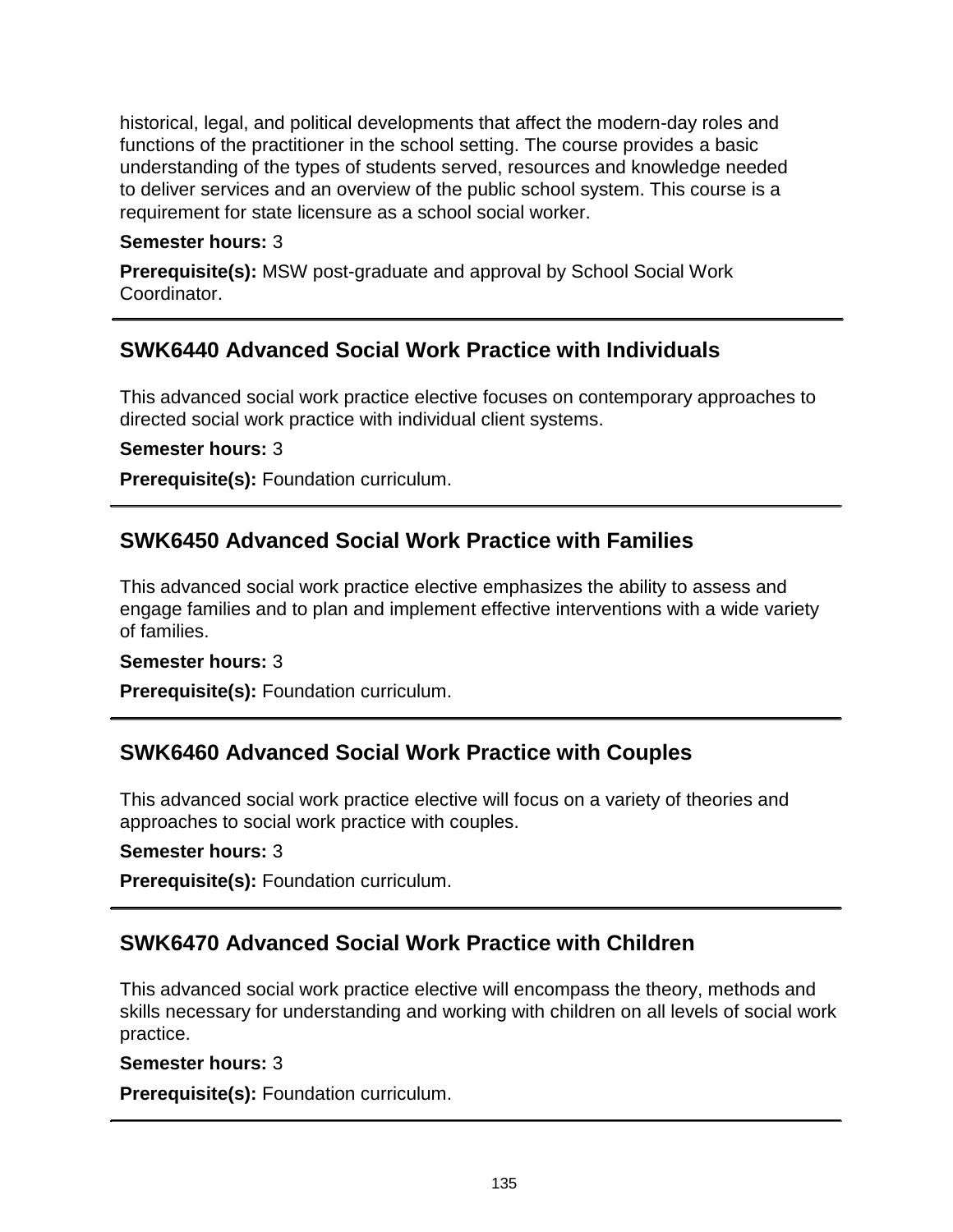# **SWK6480 Advanced Social Work Practice with Adolescents**

This advanced social work practice elective will examine a variety of theoretical and practical approaches to working with adolescents and their environment.

**Semester hours:** 3

**Prerequisite(s):** Foundation curriculum.

### **SWK6500 Social Work Perspectives on Psychopathology**

This course presents psychopathology through a distinctly social work perspective. The course includes bio-psycho-social assessment and treatment models, including the use of DSM-5. The course emphasizes assessment, advocacy, direct service, interdisciplinary collaboration and use of community resources and supports. The person is not defined by diagnosis or condition. Mental illness is seen through a strengths perspective and within a social context. Persons are viewed holistically, as participating members of their families and communities.

**Semester hours:** 3

### **SWK6511 Social Work Practice III: Clinical Concentration I**

This course builds upon the generalist practice knowledge and skills acquired in the foundation year. The course will focus on the major clinical theories and methods essential to working in all clinical arenas of the social work practice field.

#### **Semester hours:** 3

**Prerequisite(s): SWK6370**.

### **SWK6521 Social Work Practice IV: Clinical Concentration II**

A continuation of SWK6511, this course will further enhance and expand the clinical concentration student's knowledge and skill in clinical social work practice with diverse clientele in all types of clinical settings and focuses on an integrative approach to clinical social work practice.

#### **Semester hours:** 3

**Prerequisite(s):** SWK6511.

### **SWK6533 Advanced Social Policy**

This course examines policies relevant to social work practice, including health and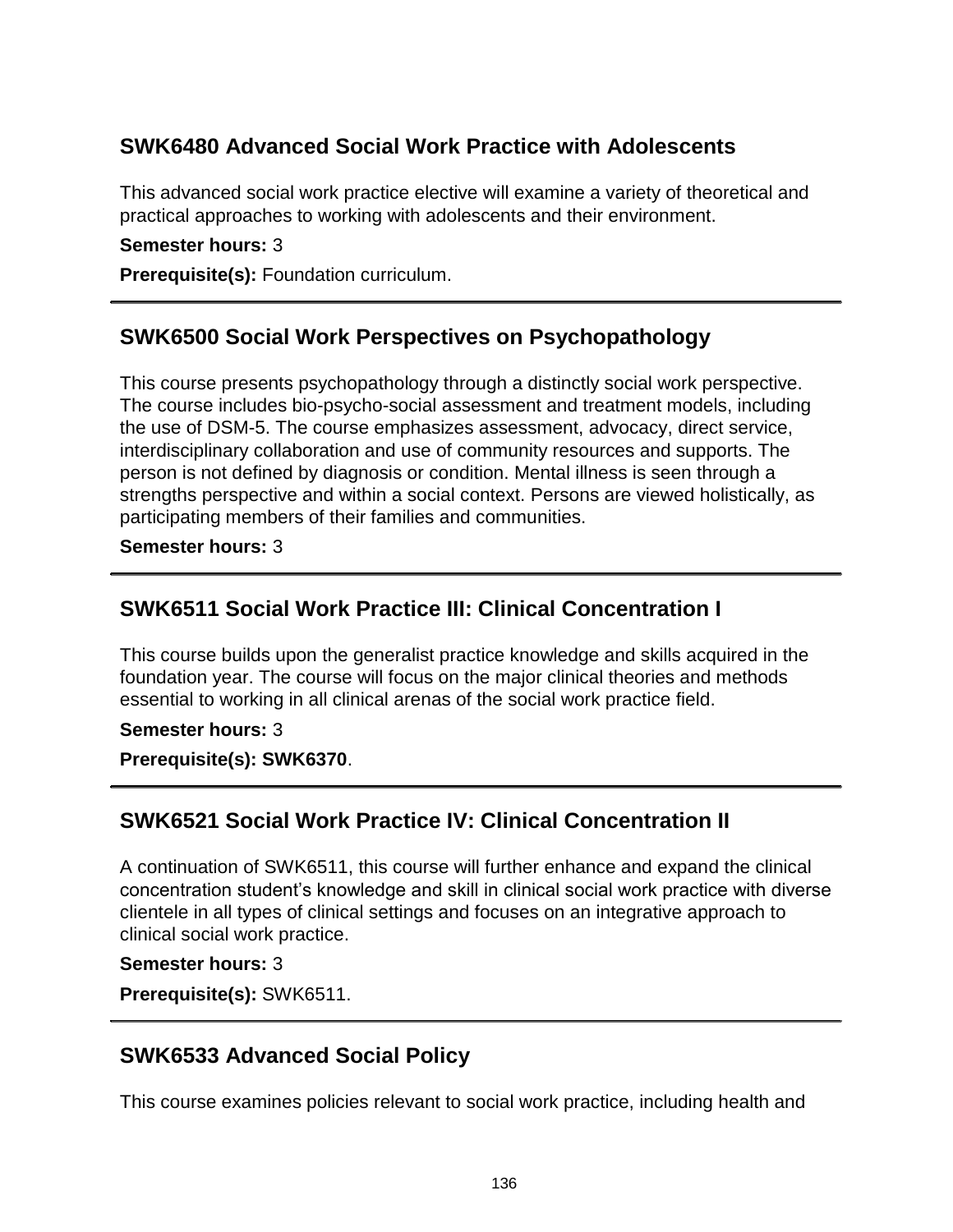mental health policy, and agency-level policy within the context of state- and federallevel policy. Students will utilize a policy practice model to complete policy research projects relevant to social work practice.

**Semester hours:** 3

**Prerequisite(s):** SWK6140.

# **SWK6560 Hospital Social Work**

This course will synthesize principles from the social work code of ethics in the medical setting following the generalist theory of practice. An overview of the variety of medical settings and situations in which social workers practice will be explored. Students will have an opportunity to determine if the medical field is the challenge they are looking for in social work.

**Semester hours:** 3

# **SWK6572 Advanced Experiential Group Therapy**

This course will provide students with advanced skills in group work for a variety of practice settings. Students will learn ways in which to use group experience to foster individual and group growth and development. The course will use experiential activities to demonstrate the importance of active learning in client insight, change, and growth.

**Semester hours:** 3

## **SWK6580 Crisis Intervention**

This elective course will provide an introduction to crisis, crisis theory, individual and community response to crisis and strategies for intervention. Emergencies include potential suicide, potential violence, situations of significantly impaired judgment (acute psychosis, delirium, dementia, dissociation), and situations of victims of violence (child or elder abuse, domestic violence).

### **Semester hours:** 3

# **SWK6581 Mindfulness in Clinical Social Work**

Students will gain the understanding of how to effectively apply mindfulness-based cognitive therapy and mindfulness-based stress reduction in a variety of settings including schools, community-mental health facilities, hospitals, and substance-abuse treatment centers. Students will be engaged in experiential mindfulness practices that will promote the depth and breadth of mindfulness based interventions for clinical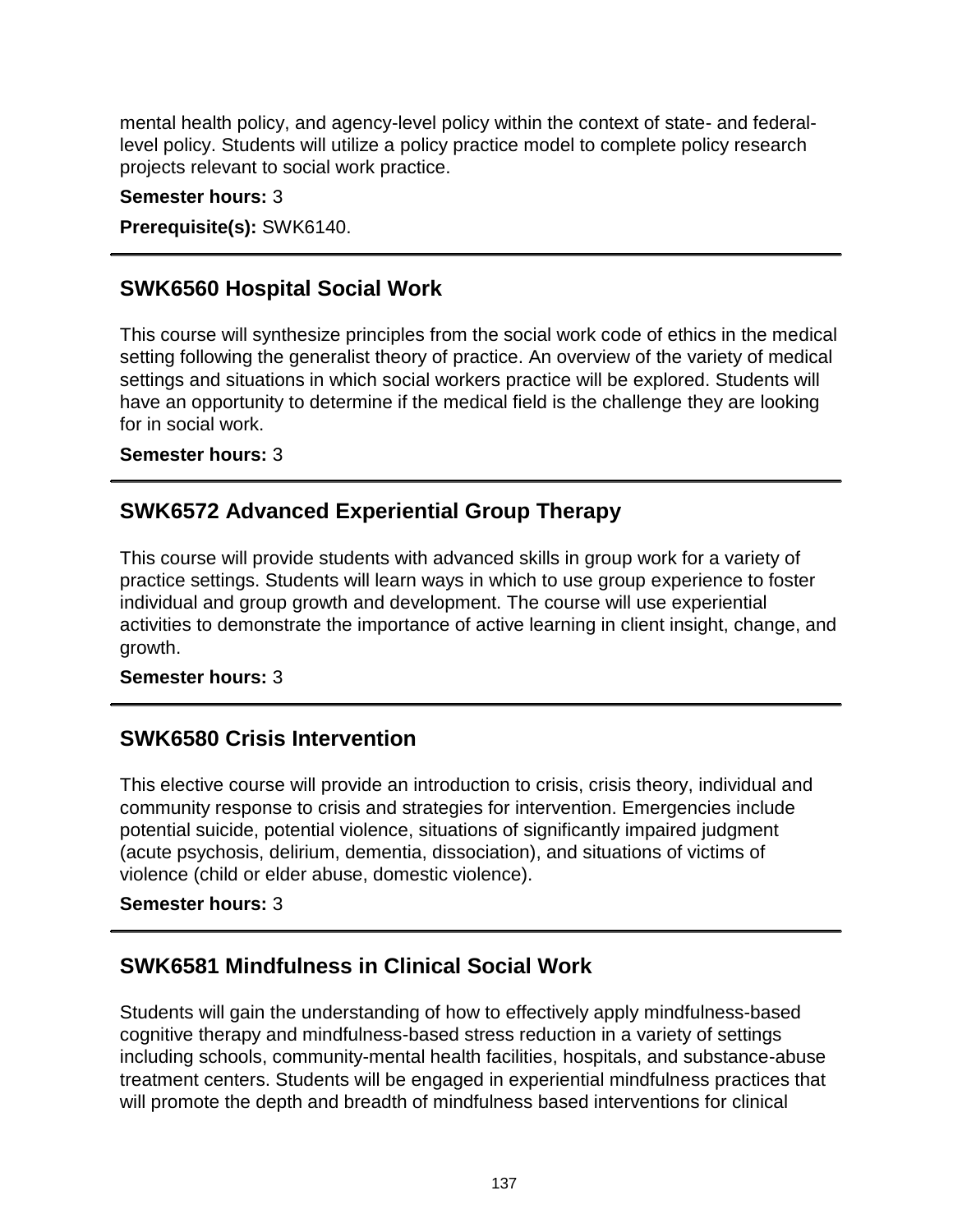social work practice. **Semester hours:** 3

## **SWK6582 Neuroscience and Clinical Social Work**

This course will address and look at the interpersonal neurobiology of behavior, brain function, development and disorders. This class will also follow the developmental milestones humans go through during one's lifespan. This information will be vital in a social worker's clinical practice. Students will learn how self-regulation and affect- regulation develop and are applied in both children as well as adults.

**Semester hours:** 3

# **SWK6590 Advanced Clinical Social Work Personality Disorder**

This course examines the human condition through understandings of personality which are a combination of qualities or characteristics that form an individual's distinctive character. When personality characteristics manifest at an extreme life and relationships can become extremely stressed and challenged for the individual person, his/her family, as well as all the systems he/she is a part of. This course offers a comprehensive overview of the history, development and evolution of personality disorders.

**Semester hours:** 3

# **SWK6591 Advanced Family Therapy**

This course will provide the clinical social work student with an opportunity to explore the practice of family therapy in a more advanced hands-on approach. The course will present an integrative family therapy model (theory of dysfunction, theory of change, major techniques, role of therapist) and the opportunity to practice doing family therapy in a role-play setting.

**Semester hours:** 3

# **SWK6592 Advanced Psychodynamic Clinical Social Work**

Advanced psychodynamic clinical social work will help students learn about and apply psychodynamic (sometimes referred to as psychoanalytic) idea and methods to the work they do with individuals, couples, families, and groups. Some of the ideas explored will understand the dynamic unconscious, the conflict of human drives with societal/ cultural norms, working through resistance, examining the conflict of being a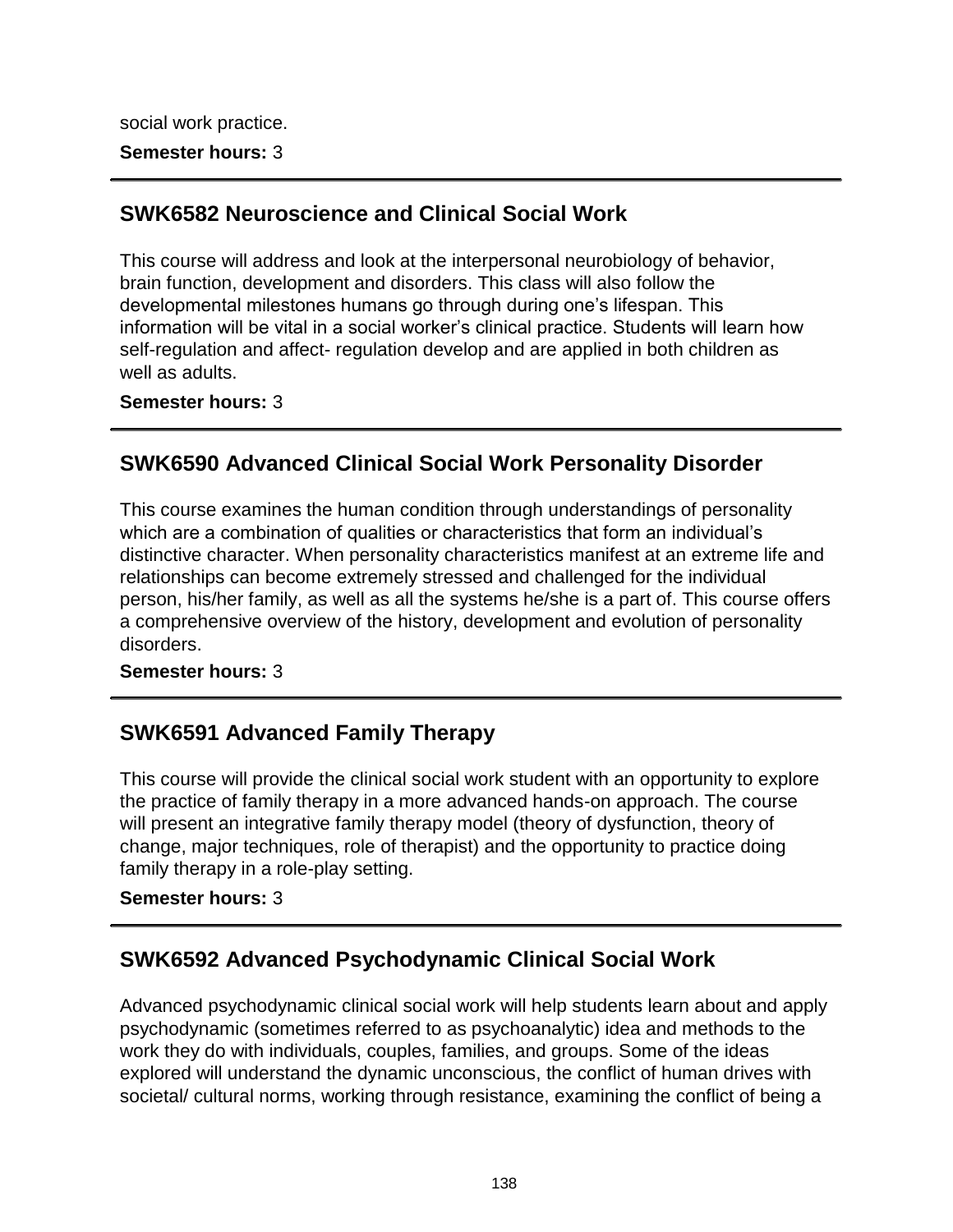self and being in relationship, and how a therapist can use the transference/counter transference in daily practice. The psychodynamic methods originated with Freud, and have continued to exist and informed the practice of mental health professionals for more than a century. This class will also explore the use and application of psychodynamic psychotherapy throughout its long history, but will mainly focus on the many ways psychodynamic methods can be used in the diverse settings that modern clinical social workers find themselves. The course will also explore a contemporary understanding of systematic integrative psychodynamic processes through Bowen Theory.

**Semester hours:** 3

# **SWK6593 Crisis Intervention**

This elective course will provide an introduction to crisis, crisis theory, individual and community response to crisis and strategies for intervention. Emergencies include potential suicide, potential violence, situations of significantly impaired judgment (acute psychosis, delirium, dementia, dissociation), and situations of victims of violence (child or elder abuse, domestic violence).

**Semester hours:** 3

## **SWK6599 Advanced Therapeutic Relationship and Integrative Psychodynamics**

This is the foundational class for the advanced clinical social work specialization. It is also open to all students as a general elective. It offers an advanced examination of the therapeutic relationship and related integrative psychodynamics which inform the clinical experience. The course focuses on advanced understandings of building and maintaining a relationship as one develops a metacognitive perspective on the other client's intent and motivation within the world they live. Students will gain insight into recognizing, understanding, and assessing multiple pathways towards well-being, empowerment, and resiliency that can be used for therapeutic leverage.

#### **Semester hours:** 3

**Prerequisite(s):** SWK6150, SWK6160 and SWK6370.

## **SWK6670 Field Instruction: Post-Master's School Social Work**

This course is designed for students in the post-graduate program leading to state endorsement/licensure for school social work. This field course is designed to integrate the prior professional experiences of students who have practiced social work outside of the public school setting with the unique knowledge and skills required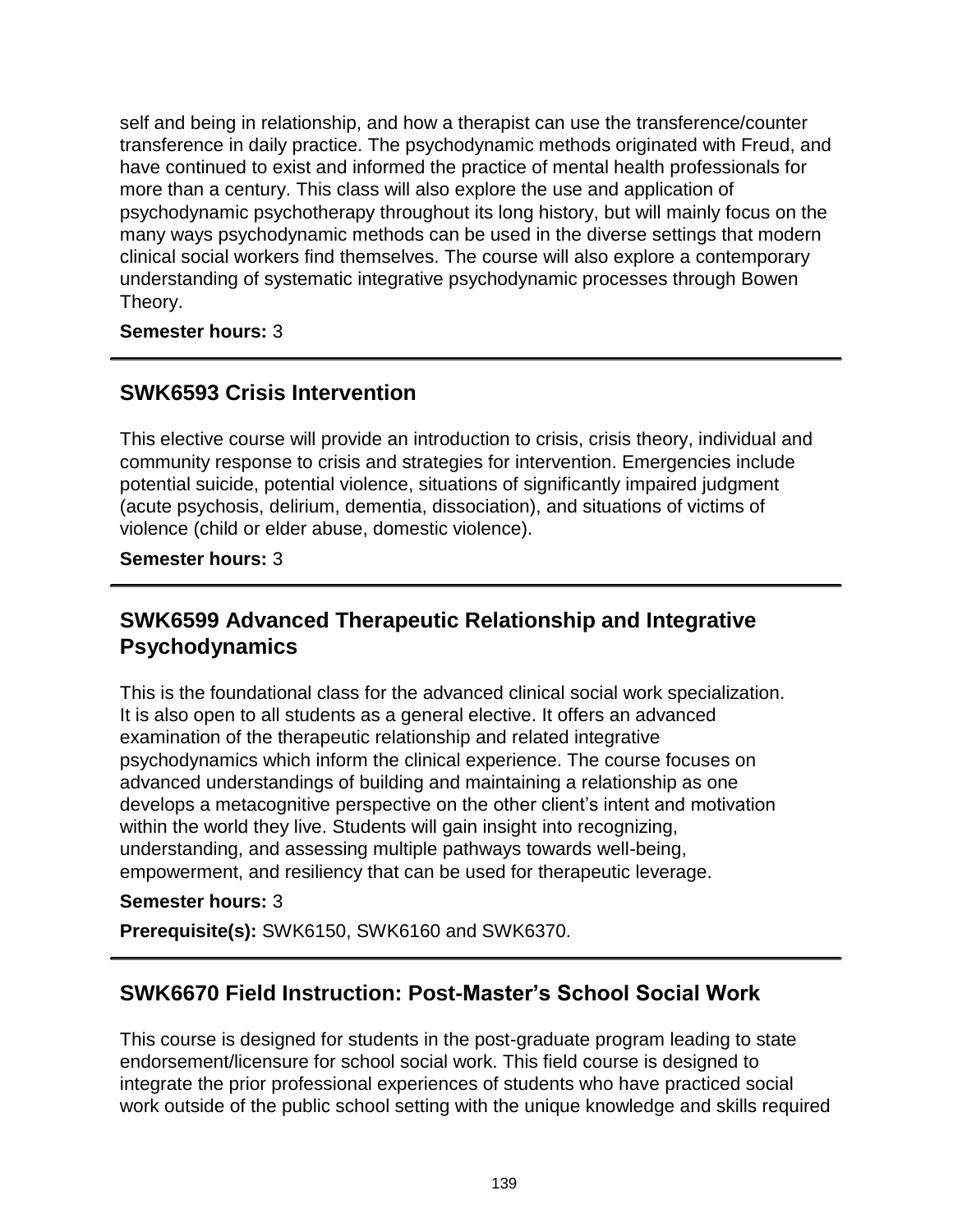by this setting. Students, in conjunction with the School of Social Work and their field instructors, design a unique learning experience that allows them to transfer skills developed in other settings to the public school arena and to learn additional knowledge and skills necessary for providing school social work services.

#### **Semester hours:** 3

**Prerequisite(s):** MSW post-graduate and approval by School Social Work Coordinator.

# **SWK6700 Effects of Trauma on Children**

This course will focus on children and adolescents who have been exposed to significant trauma and/or loss. Child trauma theory, impact of trauma and loss, and assessment of traumatized children will be explored. Factors such as the therapeutic relationship, working with caregivers, self-care for social workers and the critical need for supervision will be examined. Skills will be developed to directly treat children of trauma to assist with the management of their symptoms, healing from trauma/loss memories, and increasing coping skills to prepare for future challenges.

#### **Semester hours:** 3

# **SWK6710 Expressive Therapy for Children**

This course is designed to explore the expressive therapies, such as art, clay, dance, drama, music, sand and writing. Through the creative therapies, social workers will become self-aware of the use of imagination, mind, body and emotions. Students will understand the effect of expressive therapy on children from diverse populations with diverse needs. Assessment and intervention of such treatments will be examined. The intermodal treatments will allow the social worker students to alter their approach based on the clients' needs, or through using multiple forms of expression with the same client to aid with deeper exploration.

#### **Semester hours:** 3

## **SWK6720 Social Work with Vulnerable Children and Families**

This course will focus on the practice implications for social workers within the juvenile justice system, child welfare system and substance abuse treatment programs. Current and historical policies and research specific to these systems will be examined. Implications for social work practice will be explored.

#### **Semester hours:** 3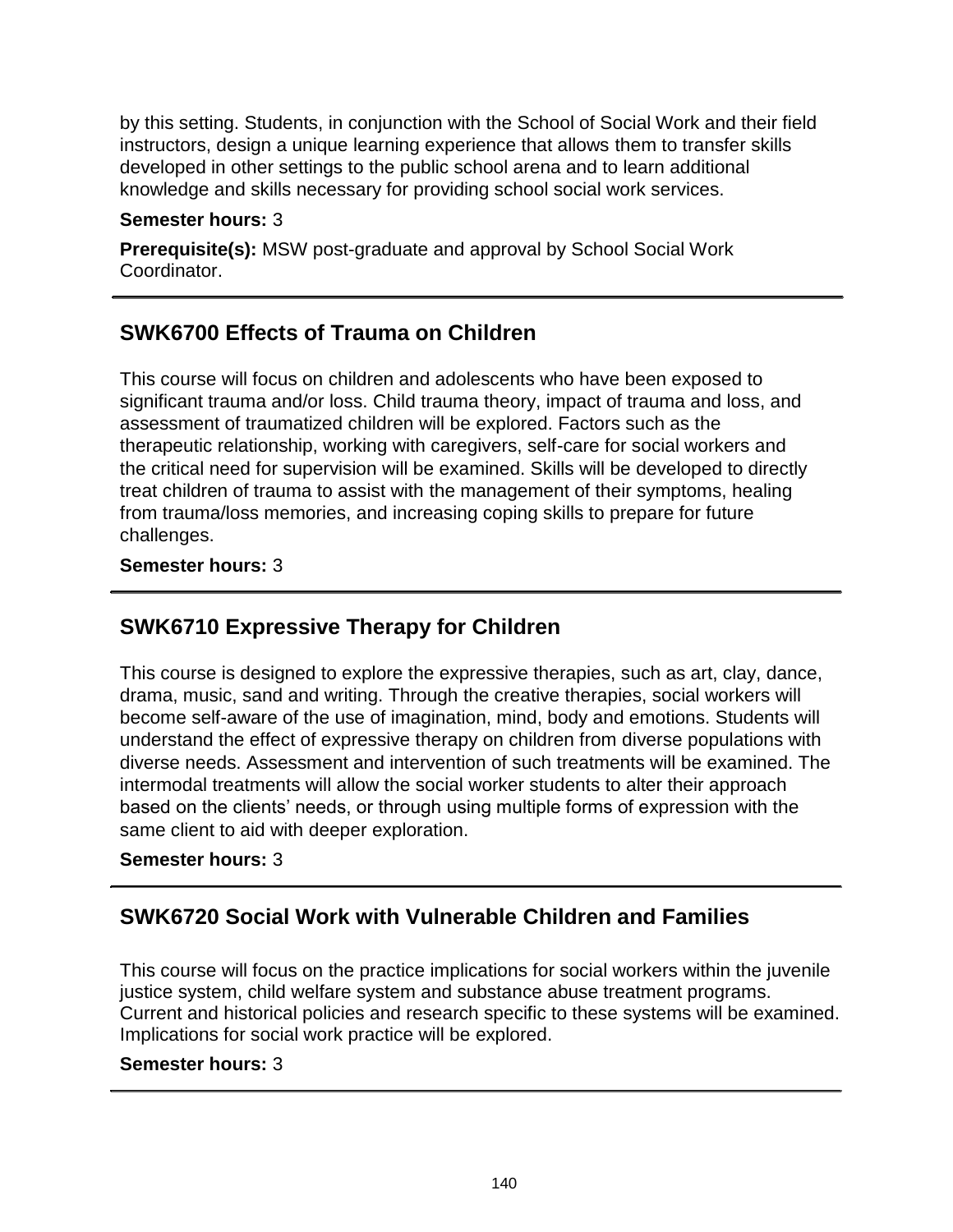#### **SWK6721 Mediation**

This course provides students with the fundamental and practical skills needed to successfully resolve disputes. The course is an interactive, skills based course that provides opportunities for students to acquire the skills used to assist parties with divergent interests reach a solution. Successful completion of the course plays a major role in fulfilling the requirements to become a mediator in the state of Illinois. Note: Additional training/education may be required based on county and/or type of mediation being offered.

**Semester hours:** 3

### **SWK6725 Child Welfare Services**

This course will focus on theory, principles, issues and trends in social work with children and youth; common and special needs. Coursework includes case management, treatment planning and case monitoring. Students will explore the authority-helper role and problems of working with non-voluntary clients

#### **Semester hours:** 3

### **SWK6730 Field Instruction I**

This course is the first in a sequence of two consecutive semesters beginning in the fall. Experience in practice in professional agency under instruction of qualified practitioner; a minimum of 450 hours over two semesters. This foundation-level field experience is designed to build transferable skills in engagement, case management, counseling, group facilitation, documentation and referral. The 10 Core Competencies of Social Work Practice are measured at the middle and end of the internship experience.

#### **Semester hours:** 3

### **SWK6740 Field Instruction II**

This course is the second in a sequence of two consecutive semesters beginning in the fall. Experience in practice in professional agency under instruction of qualified practitioner; a minimum of 450 hours over two semesters. This foundation-level field experience is designed to build transferable skills in engagement, case management, counseling, group facilitation, documentation and referral. The 10 Core Competencies of Social Work Practice are measured at the middle and end of the internship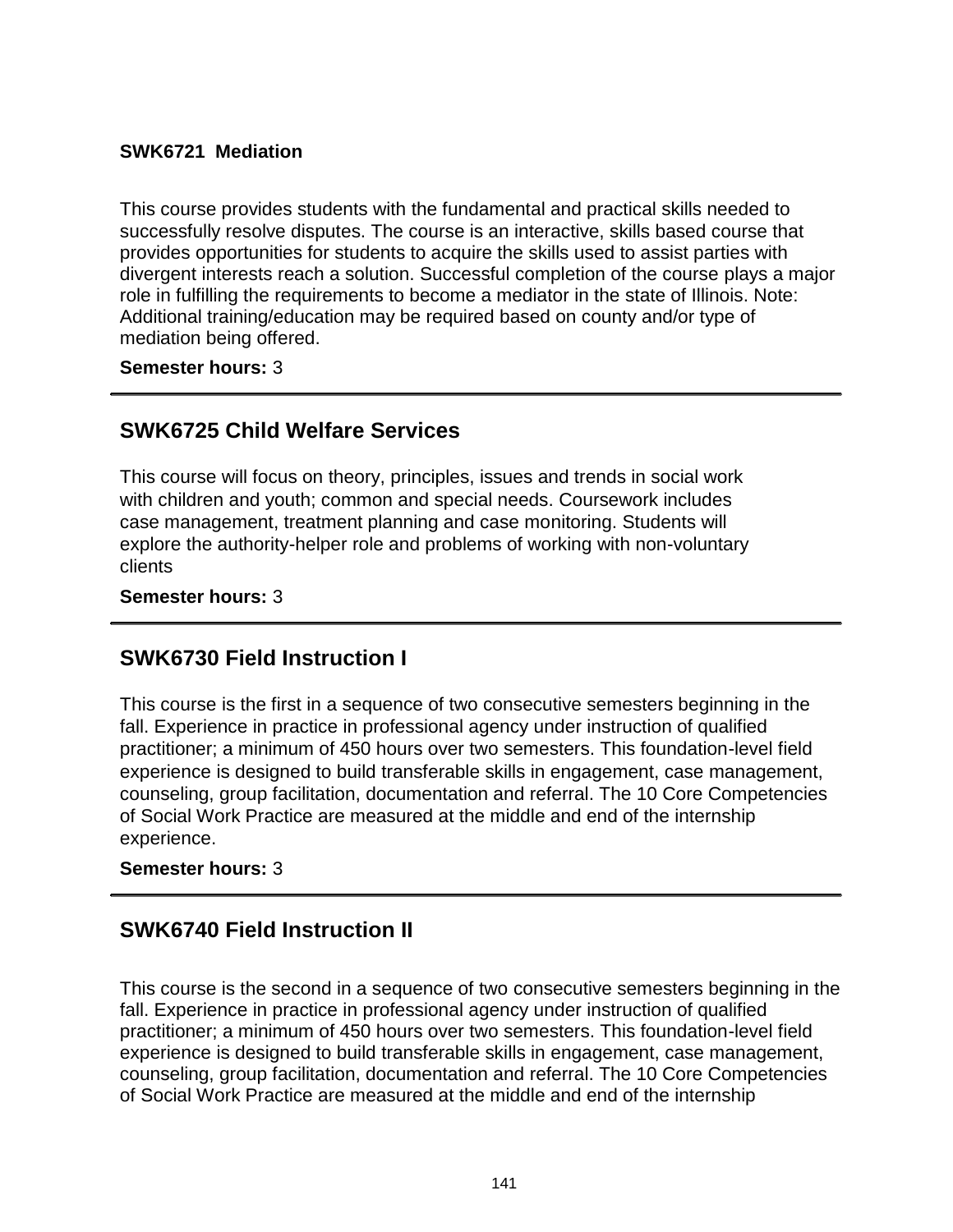experience. **Semester hours:** 3 **Prerequisite:** SWK6730

### **SWK6750 Field Instruction III**

This course is the first in a sequence of two consecutive semesters beginning in the fall. Experience in practice in professional agency under the instruction of a qualified practitioner; a minimum of 600 hours over two semesters. Students completing specialization curriculum will complete internship in specialization area at this time. Advanced practice skills are developed, as well as completion of research study within the internship setting, during this advanced internship.

**Semester hours:** 3

**Prerequisite(s):** SWK6740.

### **SWK6760 Field Instruction IV**

This course is the second in a sequence of two consecutive semesters beginning in the fall. Experience in practice in professional agency under the instruction of a qualified practitioner; a minimum of 600 hours over two semesters. Students completing specialization curriculum will complete internship in specialization area at this time. Advanced practice skills are developed, as well as completion of research study within the internship setting, during this advanced internship.

**Semester hours:** 3

**Prerequisite**: SWK6750

### **SWK6830 Directed Study**

Refer to the "Special Educational Experiences and Credit" section at the front end of the catalog for Directed Study description.

**Semester hours:** 3

## **SWK6880 Social Work Practice in Costa Rica**

Students travel to Costa Rica to increase their knowledge of Latino/a culture by taking language and cultural courses taught by native Costa Ricans and/or native Spanish speakers. Upon their return to the United States, students will apply their knowledge of Latino/a culture to their Latino/a clientele including being able to better communicate, both written and verbally, with their Spanish-speaking clients.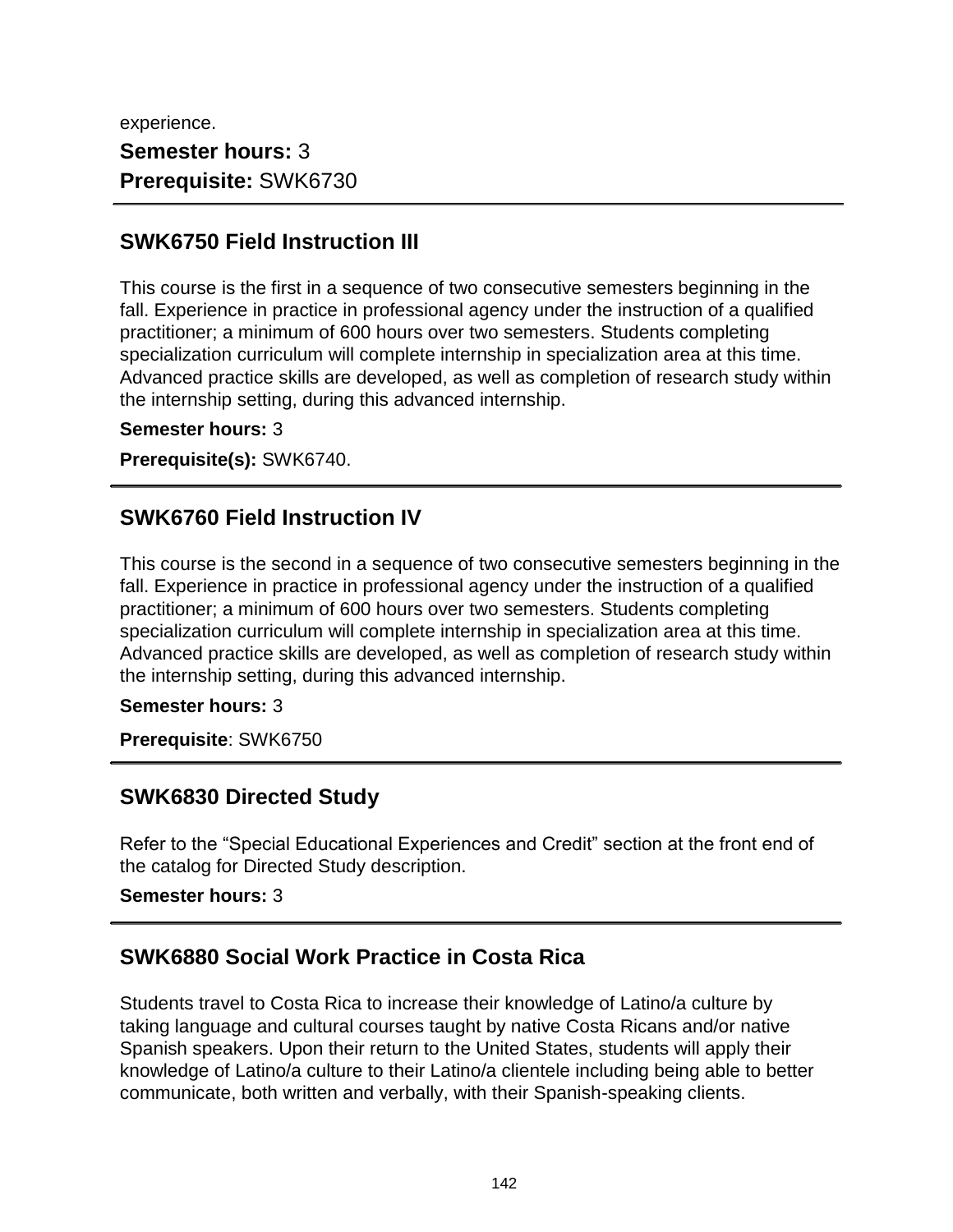### **SWK6980 Independent Study**

Refer to the "Special Educational Experiences and Credit" section at the front end of the catalog for Independent Study description.

**Semester hours:** 3

### **SWK7100 The History of Psychological Theory and Practice**

This course will provide the doctoral student with a comprehensive overview of the history, development and evolution of psychological theory and clinical practice.

**Semester hours:** 3

**Co-requisite(s):** SWK7150.

### **SWK7150 The History of Clinical Social Work Knowledge and Practice**

This course will provide the doctoral student with a comprehensive overview of the history, development and evolution of clinical social work knowledge and practice.

**Semester hours:** 3

**Co-requisite(s):** SWK7100.

### **SWK7200 Clinical Seminar One**

This first clinical seminar will provide the doctoral student with a comprehensive overview of the history, development and evolution of clinical social work knowledge and practice with individual clients. The doctoral student will also be involved in a clinical internship that runs concurrently with the academic course.

**Semester hours:** 6 **Prerequisite(s):** SWK7100 and SWK7150.

**Co-requisite(s):** SWK7250.

### **SWK7250 History of Social Policy**

This course will provide the doctoral student with a comprehensive overview and critique of the history, development and evolution of social policy as it relates to clinical social work practice.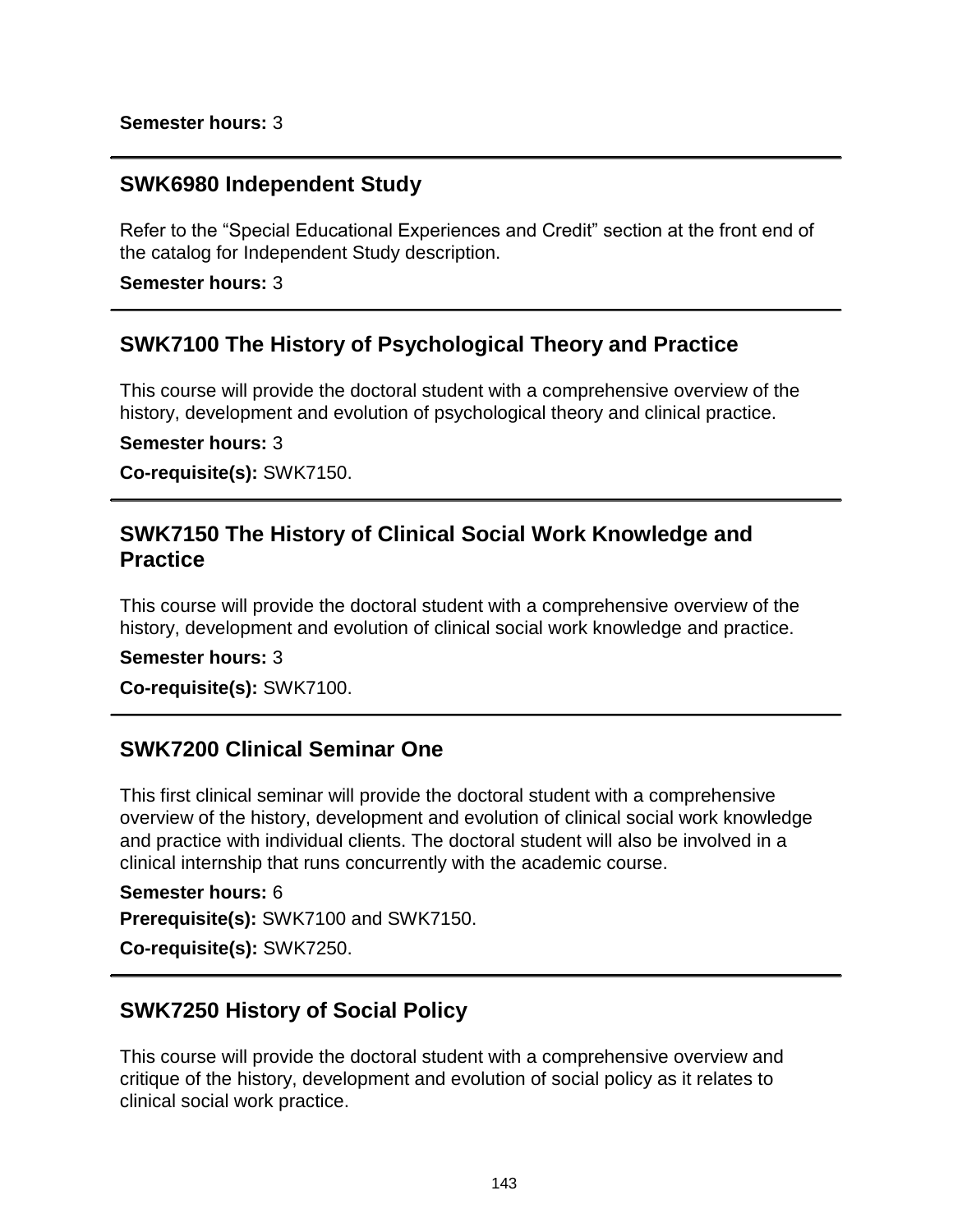**Semester hours:** 3 **Prerequisite(s):** SWK7100 and SWK7150. **Co-requisite(s):** SWK7200.

## **SWK7300 Clinical Seminar Two**

This second clinical seminar will provide the doctoral student with a comprehensive overview of the history, development and evolution of clinical social work knowledge and practice with couples. The doctoral student will also be involved in a clinical internship that runs concurrently with the academic course.

#### **Semester hours:** 6

**Prerequisite(s):** SWK7100; SWK7150; SWK7200 and SWK7250.

**Co-requisite(s):** SWK7350.

## **SWK7350 Organizational Analysis**

This course will provide the doctoral student with a comprehensive overview and critique of the history, development and evolution of organizational theory as it relates to the current state of clinical social work practice.

#### **Semester hours:** 3

**Prerequisite(s):** SWK7100; SWK7150; SWK7200 and SWK7250.

**Co-requisite(s):** SWK7300.

## **SWK7400 Clinical Seminar Three**

This third clinical seminar will provide the doctoral student with a comprehensive overview of the history, development and evolution of clinical social work knowledge and practice with families. The doctoral student will also be involved in a clinical internship that runs concurrently with the academic course.

#### **Semester hours:** 6

**Prerequisite(s):** SWK7100; SWK7150; SWK7200; SWK7250; SWK7300 and SWK7350.

**Co-requisite(s):** SWK7450.

## **SWK7450 Teaching Clinical Social Work Theory and Practice**

This didactic and experiential course will expose the doctoral student to the theory and techniques necessary to teach advanced clinical social work theory and practice in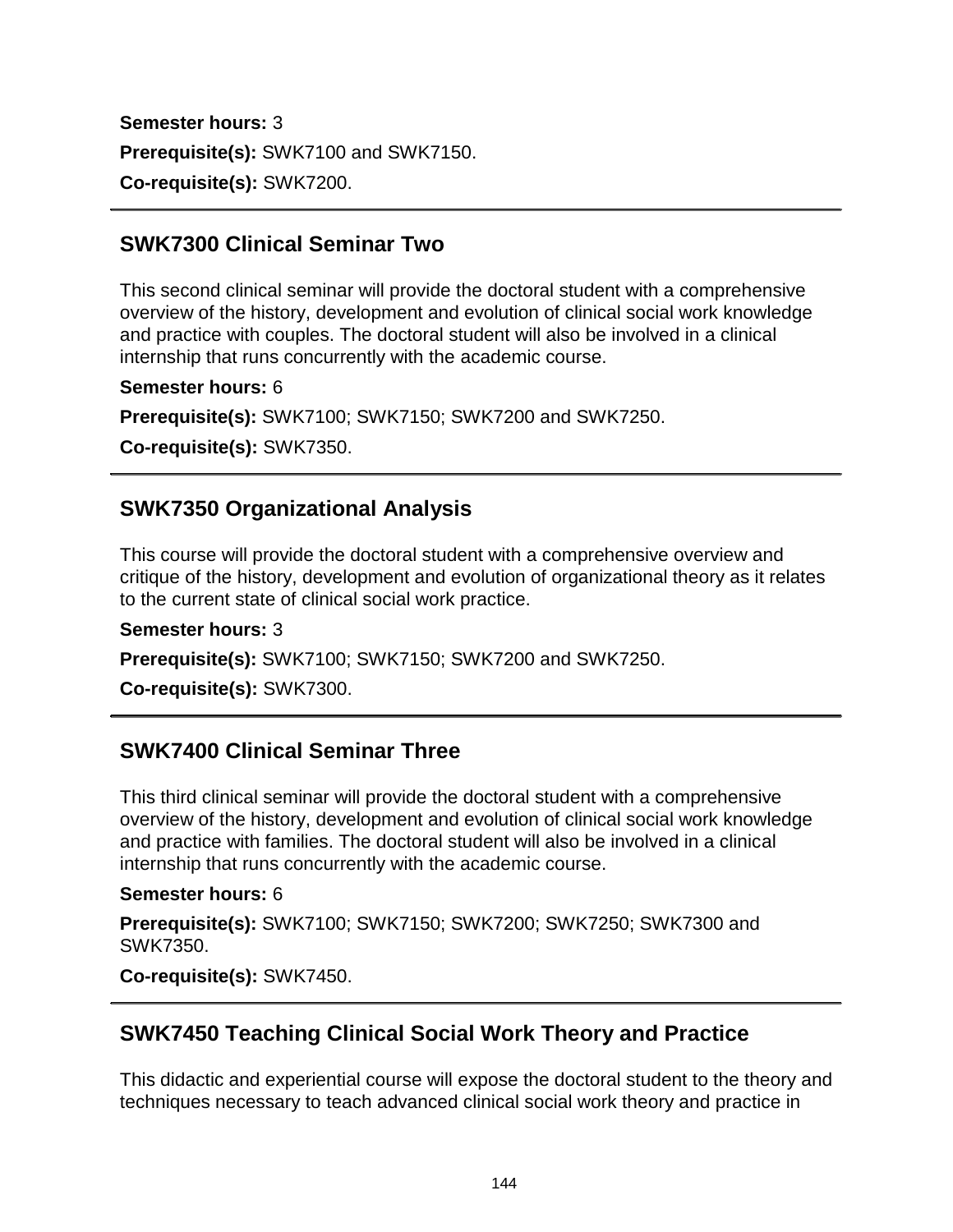higher education.

**Semester hours:** 3

**Prerequisite(s):** SWK7100; SWK7150; SWK7200; SWK7250; SWK7300 and SWK7350.

**Co-requisite(s):** SWK7400.

## **SWK7500 Clinical Seminar Four**

This fourth clinical seminar will provide the doctoral student with a comprehensive overview of the history, development and evolution of clinical social work knowledge and practice with groups. The doctoral student will also be involved in a clinical internship that runs concurrently with the academic course. In this clinical seminar, the doctoral student will develop the comprehensive paper used in his or her clinical oral. Doctoral students will also use this course to help prepare for the clinical oral through practice presentation in class.

#### **Semester hours:** 6

**Prerequisite(s):** SWK7100; SWK7150; SWK7200; SWK7250; SWK7300; SWK7350; SWK7400 and SWK7450.

#### **SWK8100 Research Methodology I**

This course will acquaint the doctoral student with the knowledge and application of research methodology in preparation for development of the dissertation proposal.

**Semester hours:** 3

**Prerequisite(s):** Successful completion of the Clinical Oral and Comprehensive Exams.

**Co-requisite(s):** SWK8150.

#### **SWK8150 Data Analysis**

This course will acquaint the doctoral student with the knowledge and application of statistics for the study and research of social work treatment practices in support of the development of evidence-based practice.

**Semester hours:** 3

**Prerequisite(s):** Successful completion of the Clinical Oral and Comprehensive Exams.

**Co-requisite(s):** SWK8100.